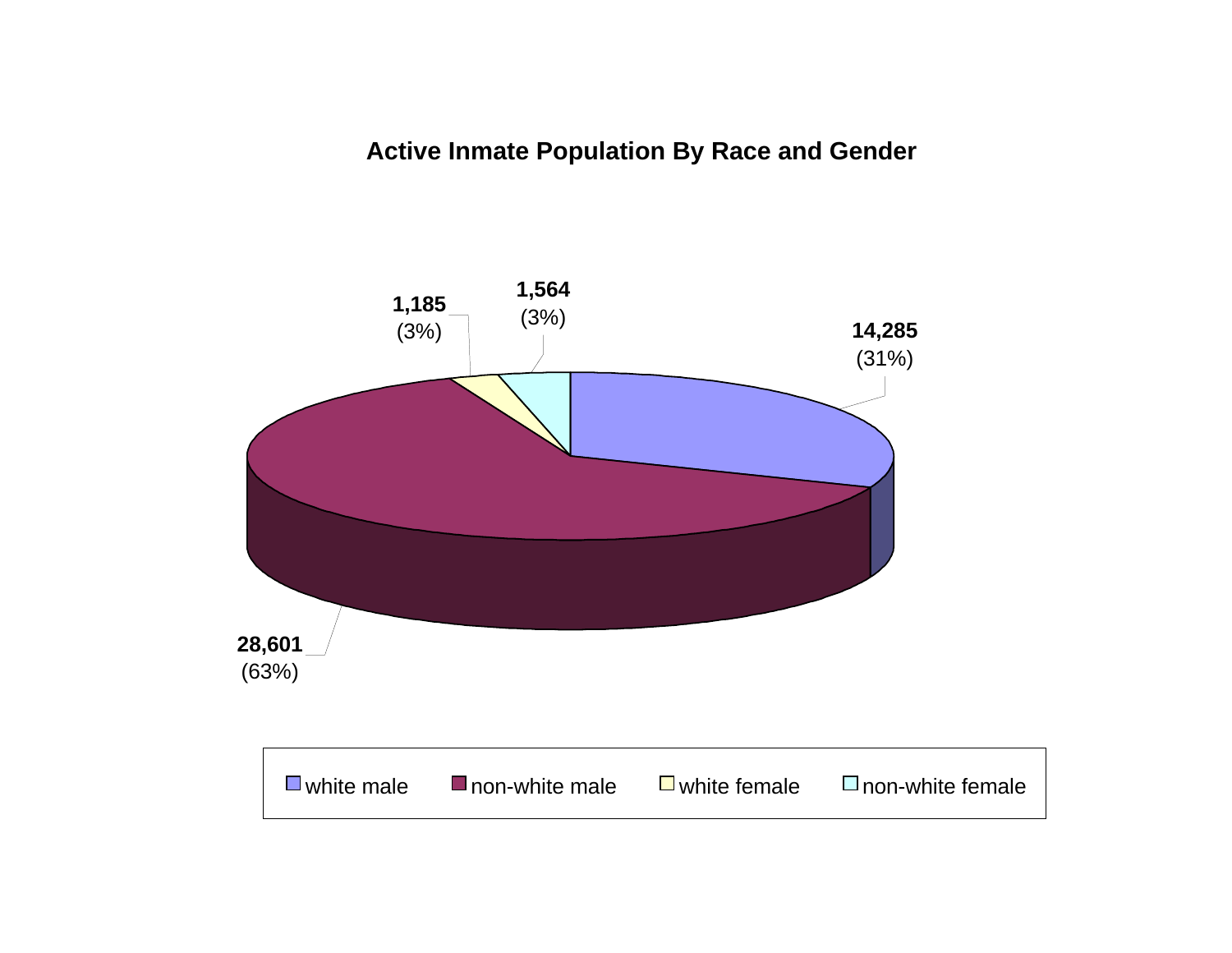# **Active Inmates By Security Status**

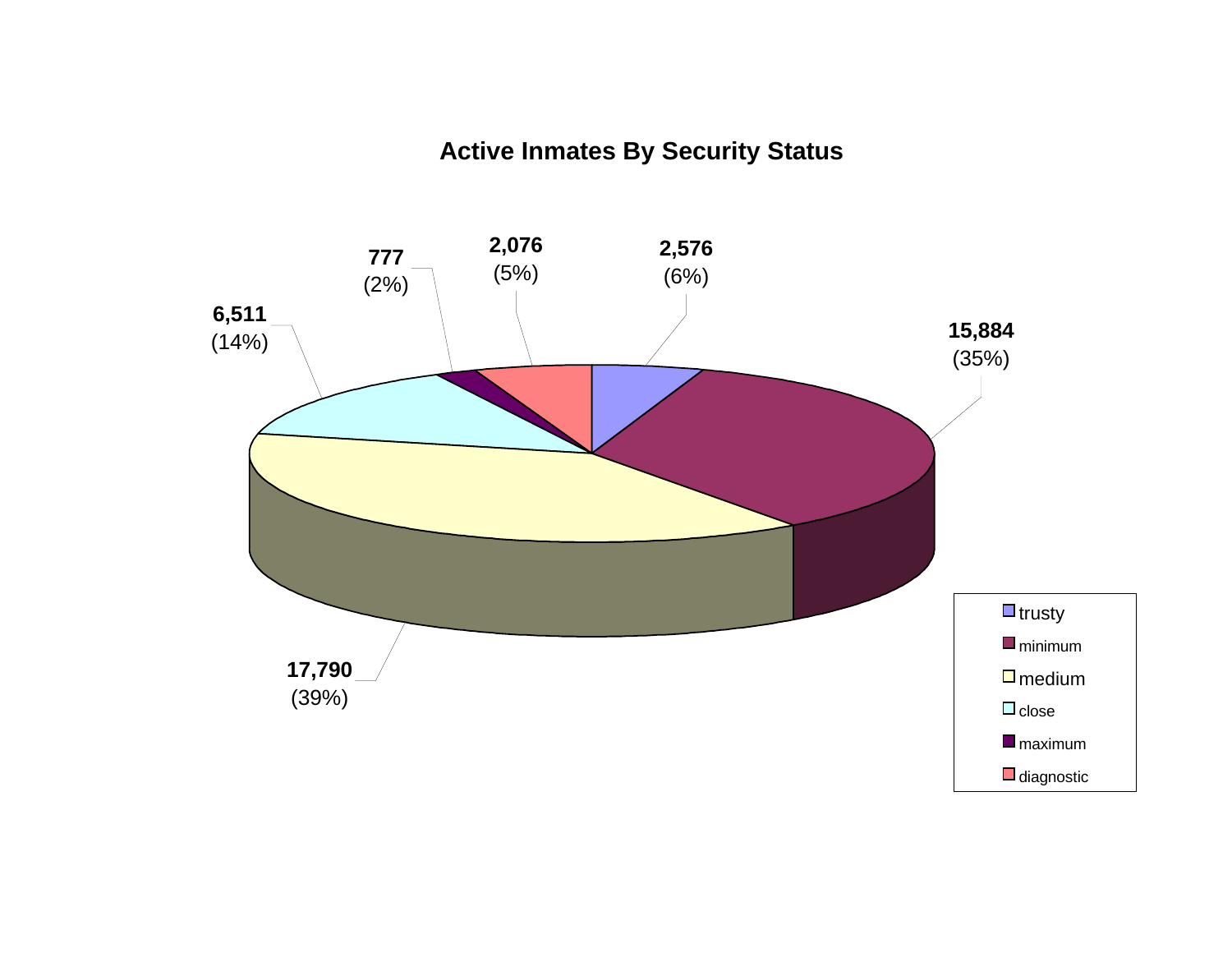

### **Active Inmates Prison Sentence In Years**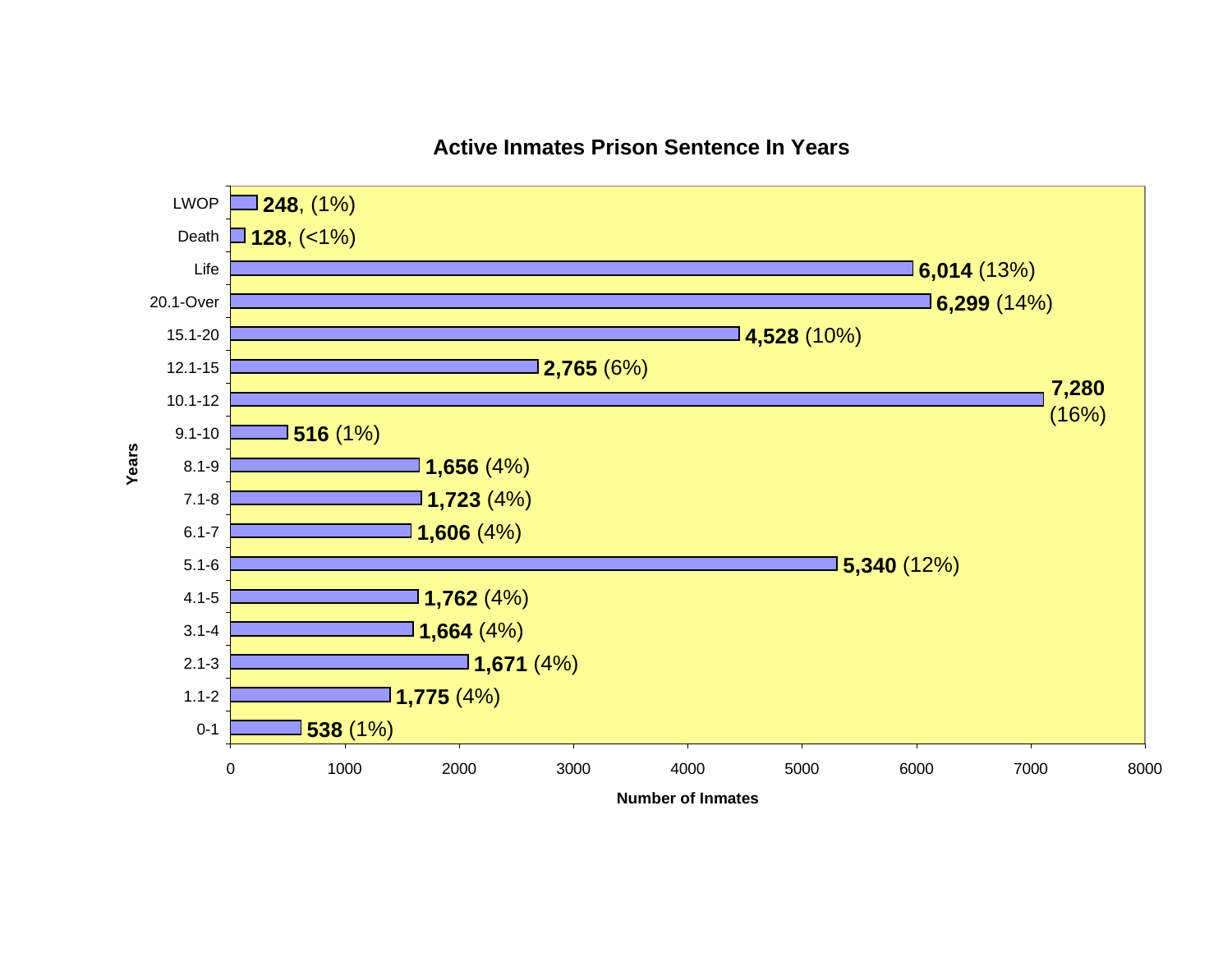**Active Inmates Who Have Probation To Follow Prison**

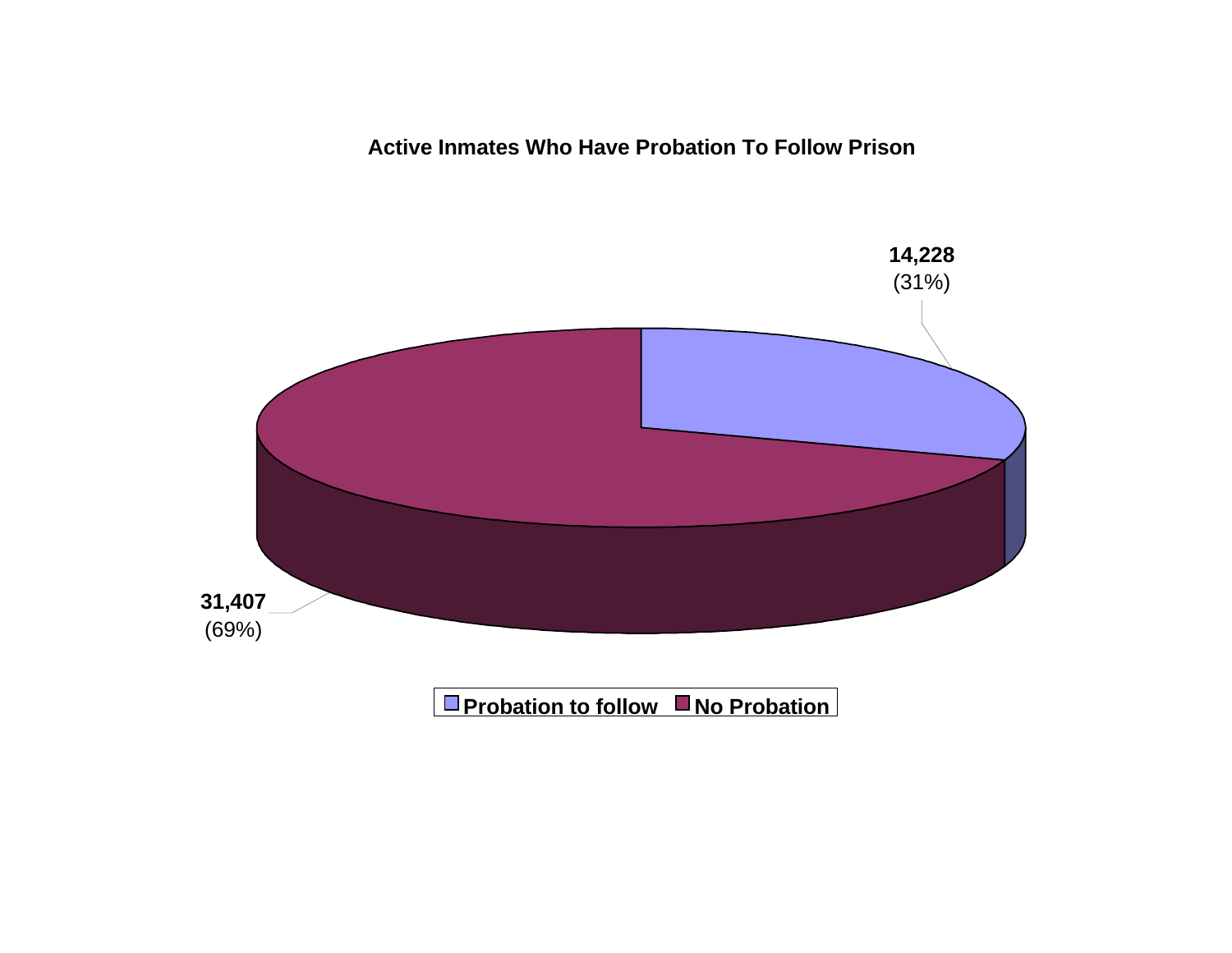**Active Inmates Grouped By Institution**

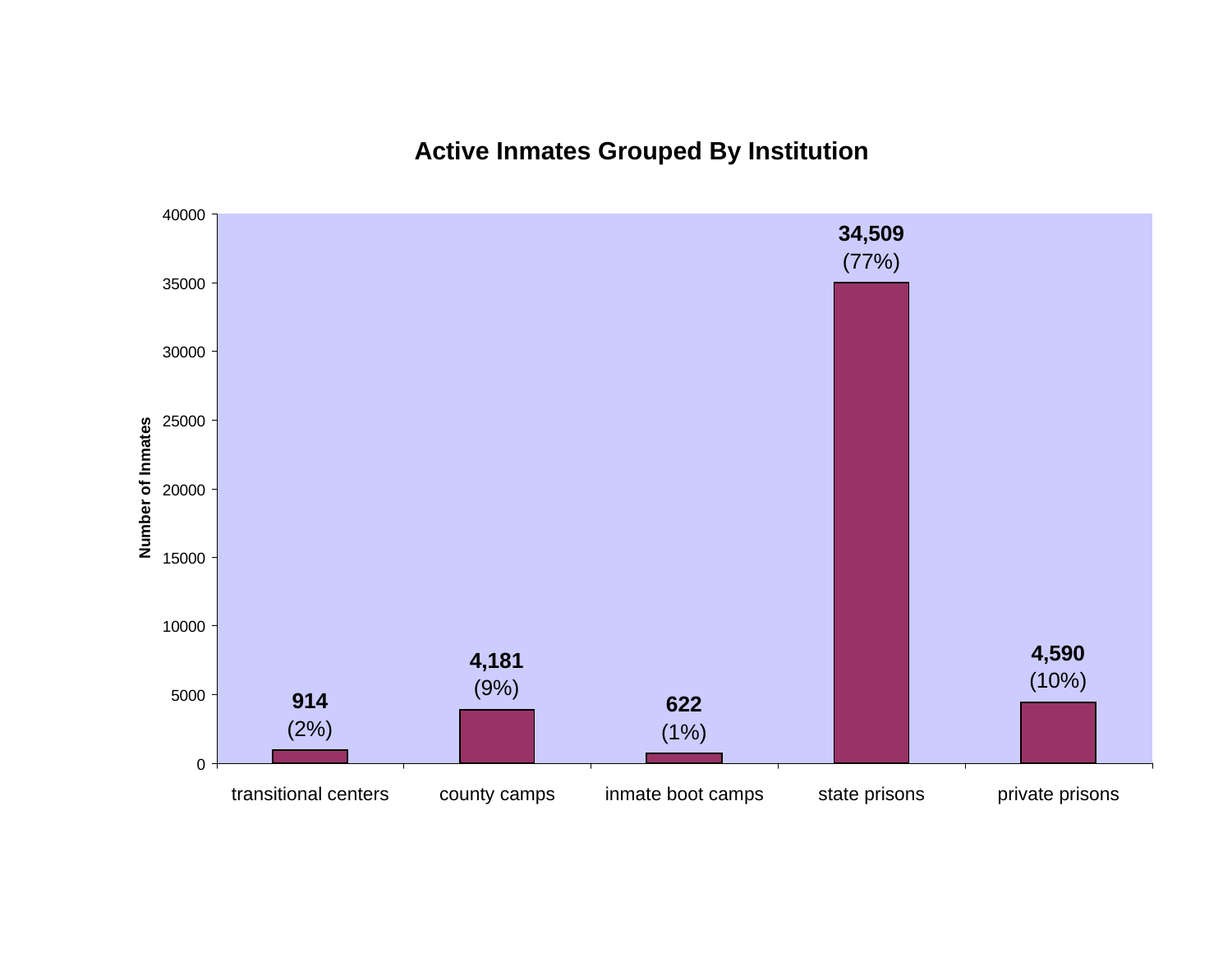# **Active Inmates By Most Serious Crime Type**

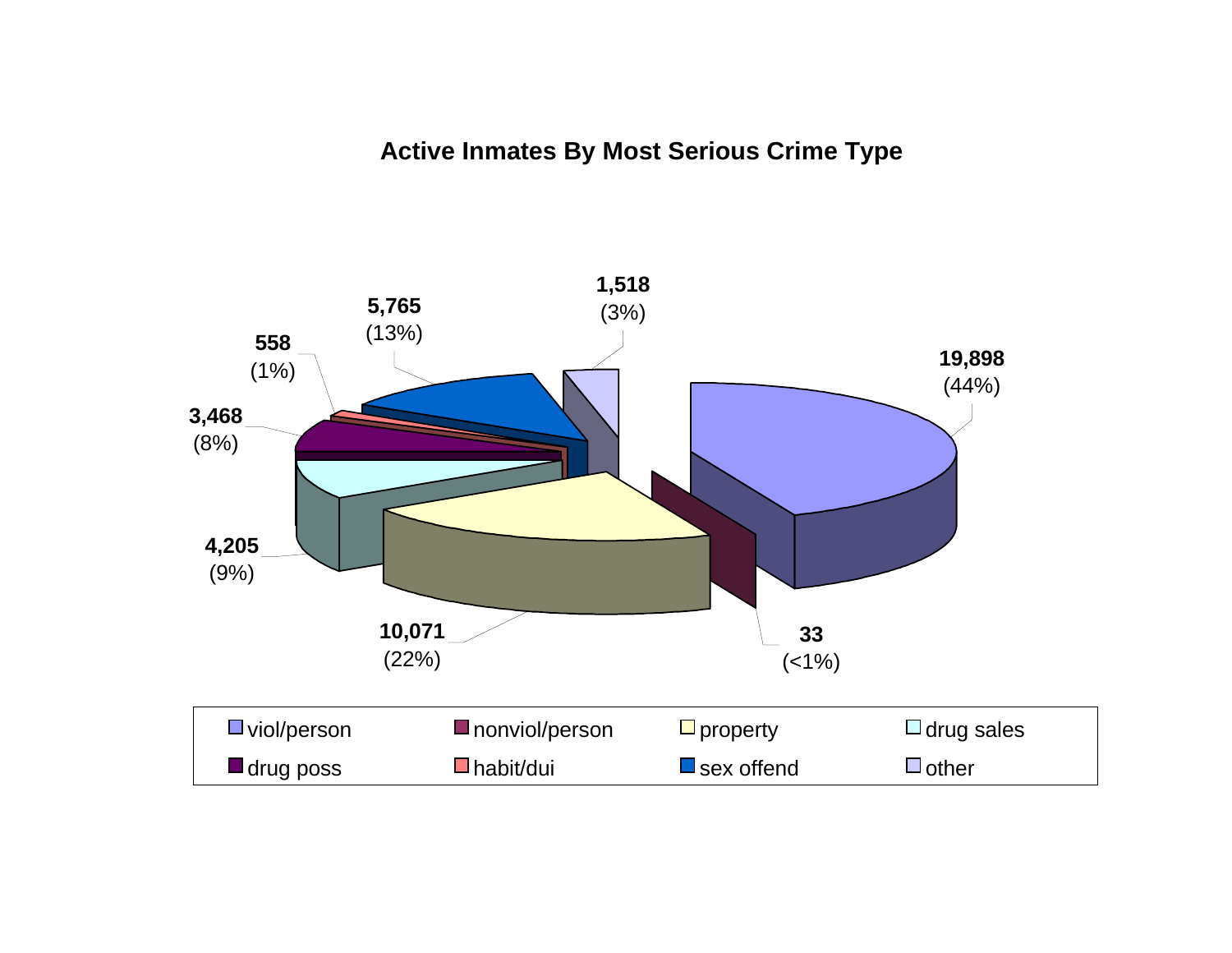Georgia Department of Corrections Page 1 Run  $08/20/01$  Decision Support

#### Inmate statistical profile

TABLE OF CONTENTS FOR ACTIVE PRISONERS EXCLUDING JAIL

Title PAGE ----- ---- RACE AND SEX............................ 2 Culture Fair IQ Scores.................. 3 Self-Rpt Socioeconomic Class............ 4 Self-Rpt Environment To Age 16.......... 5 Self-Rpt Education Level................ 6 Functional Reading Level (WRAT Scores).. 7 Functional Math Level (WRAT Scores)..... 8 Functional Spelling Level (WRAT Scores). 9 Self-Rpt Guardian Status To Age 16......10 Self-Rpt Employment Status Before Prison11 Self-Rpt Marital Status At Admission....12 Self-Rpt Number Of Children At Admission13 Self-Rpt Religious Affiliation..........14 Self-Rpt Family Behavior Patterns \*.....15 Inmate Diagnostic Behavior Problem \*....16 Physical Profile (General Condition)....17 Security Status...........................18 Number Of Sentences.....................19 Number Of Disciplinaries................20 Number Of Escapes........................21 Number Of Prior Georgia Incarcerations \*22 Number Of Transfers.....................23 County Of Conviction....................24 Circ Of Conviction......................29 Home County.............................31 Prison Sentence In Years................36 Probation To Follow Prison..............37Admission Type.............................38 Release Type...............................39 Inst By Group.............................40 Institution................................41 Misdemeanors And Felonies...............44 Crimes By Group...........................45 Most Serious Offense....................46 Most Serious Crime Type.................53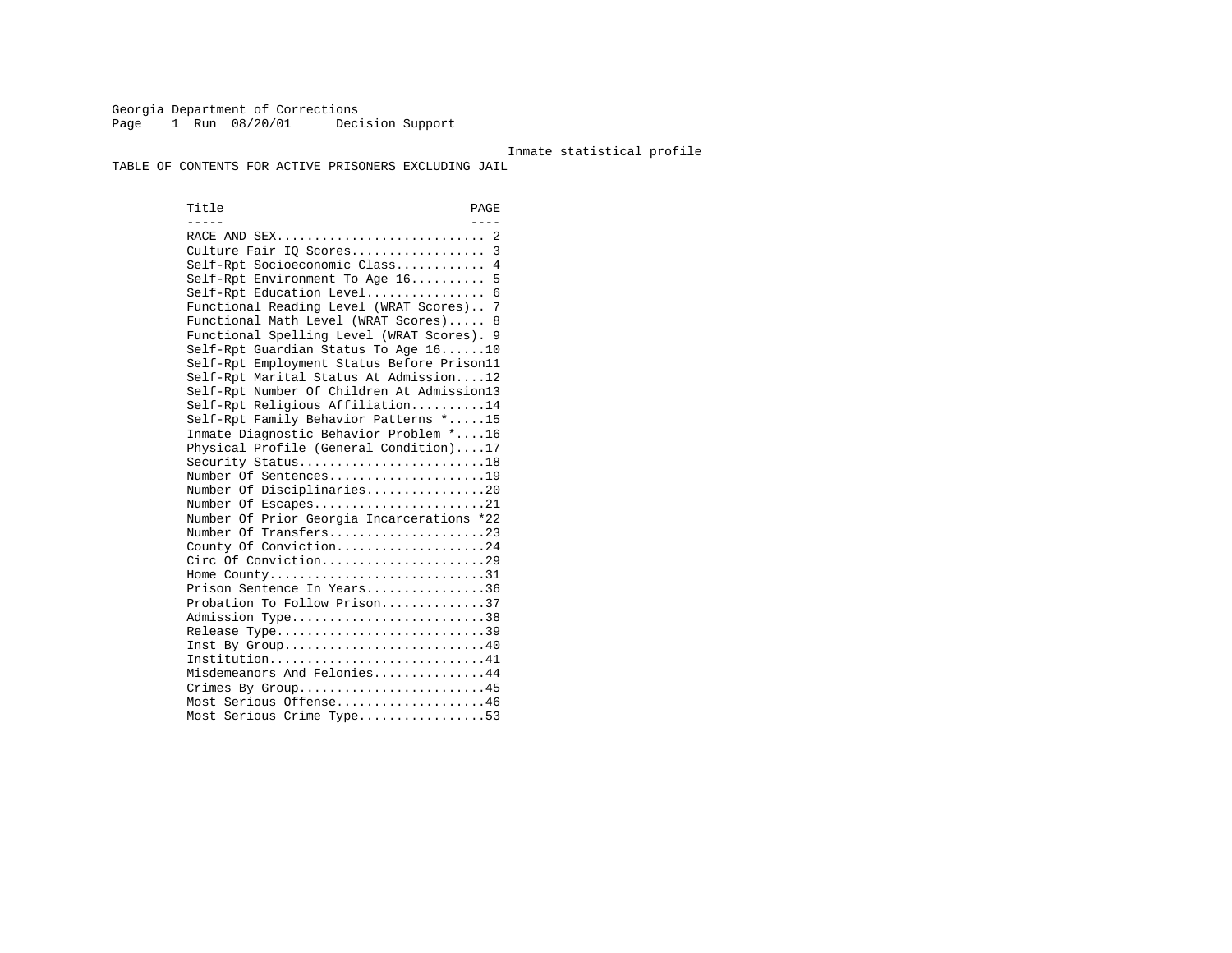Georgia Department of Corrections Page 2 Run 08/20/01 Decision Support

#### Inmate statistical profile

Sample: ACTIVE PRISONERS EXCLUDING JAIL **Requestor: DECISION SUPPORT** Active inmates 08/20/2001

RACE AND SEX by current age & sex

|                                                                  |                             |                                                | M E N                                                                            |                                                        |                                                                 |                                               |                                                       | <b>WOMEN</b>                                    |                                                 |                                                 |                                                     |
|------------------------------------------------------------------|-----------------------------|------------------------------------------------|----------------------------------------------------------------------------------|--------------------------------------------------------|-----------------------------------------------------------------|-----------------------------------------------|-------------------------------------------------------|-------------------------------------------------|-------------------------------------------------|-------------------------------------------------|-----------------------------------------------------|
| RACE AND SEX                                                     | Age<br>$00 - 21$            | Age<br>$ 22-39 $                               | Age<br>$ 40-54 $                                                                 | Age<br>$ 55-99 $                                       | Men<br>% Total                                                  | Age<br>$8   00 - 21$                          | Age<br>$ 22-39 $                                      | Age<br>$ 40-54 $                                | Age<br>$8155 - 99$                              | Women<br>% Total                                | Grand<br>% Total %                                  |
| WHITE MALE<br>NON WHITE MALE<br>WHITE FEMALE<br>NON WHITE FEMALE | 976<br>27<br>2679<br>0<br>0 | 8039<br>30<br>73   18344<br>70 <br>0<br>0<br>0 | 4328<br>39<br>6871<br>61<br>0 <sup>1</sup><br>0<br>0<br>0 <sup>1</sup><br>0<br>0 | 942<br>707<br>0<br>0<br>$\mathbf{0}$<br>0 <sup>1</sup> | 57 14285<br>33<br>43 28601<br>67<br>0<br>$\mathbf{0}$<br>0<br>0 | 0<br>$\mathbf 0$<br>0<br>47<br>74<br>53<br>85 | $\mathbf 0$<br>$\mathbf 0$<br>759<br>43<br>1021<br>57 | 0<br>0<br>$\mathbf 0$<br>315<br>42<br>427<br>58 | $\Omega$<br>$\mathbf 0$<br>37<br>54<br>46<br>31 | O.<br>$\Omega$<br>0<br>1185<br>43<br>1564<br>57 | 14285<br>- 31<br>28601<br>63<br>1185<br>3<br>1564 3 |
| Total reported                                                   |                             |                                                | 3655 100 26383 100 11199 100                                                     |                                                        | 1649 100 42886 100                                              | 159 100                                       | 1780 100                                              | 742 100                                         | 68 100                                          | 2749 100                                        | 45635 100                                           |
| Percent reported                                                 | 100.0                       | 100.0                                          | 100.0                                                                            | 100.0                                                  | 100.0                                                           | 100.0                                         | 100.0                                                 | 100.0                                           | 100.0                                           | 100.0                                           | 100.0                                               |
| NOT REPORTED                                                     | $\mathbf 0$                 | 0                                              | $\mathbf 0$                                                                      | 0                                                      | $\Omega$                                                        | $\mathbf 0$                                   | $\Omega$                                              | $\mathbf 0$                                     | $\Omega$                                        | $\Omega$                                        | 0                                                   |
| Total                                                            | 3655                        | 26383                                          | 11199                                                                            | 1649                                                   | 42886                                                           | 159                                           | 1780                                                  | 742                                             | 68                                              | 2749                                            | 45635                                               |
| AVERAGE AGE                                                      | 19.93                       | 30.19                                          | 45.08                                                                            | 60.64                                                  | 34.37                                                           | 20.06                                         | 31.27                                                 | 44.54                                           | 59.72                                           | 34.91                                           | 34.40                                               |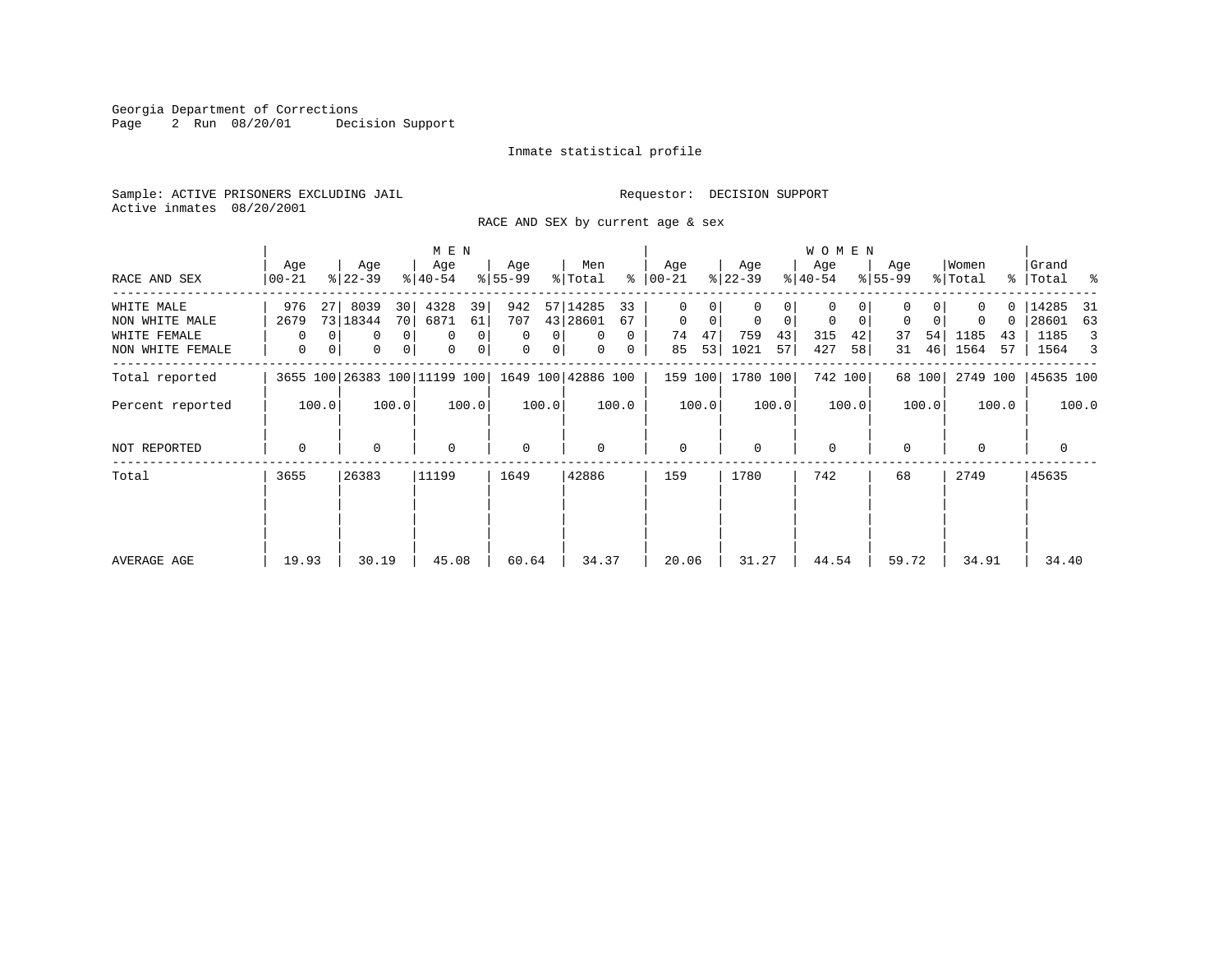#### Georgia Department of Corrections<br>Decision Support Page 3 Run 08/20/01

### Inmate statistical profile

| Sample: ACTIVE PRISONERS EXCLUDING JAIL |                                                                                                | Requestor: DECISION SUPPORT |
|-----------------------------------------|------------------------------------------------------------------------------------------------|-----------------------------|
| Active inmates 08/20/2001               |                                                                                                |                             |
|                                         | $\alpha$ . It is not in $\alpha$ and $\alpha$ is the second of $\alpha$ is the set of $\alpha$ |                             |

Culture Fair IQ Scores by current age & sex

|                           |                  |      |                              |          | M E N            |         |                  |      |                    |         |                  |           |                  |          | W O M E N        |          |                    |          |                  |          |                      |      |
|---------------------------|------------------|------|------------------------------|----------|------------------|---------|------------------|------|--------------------|---------|------------------|-----------|------------------|----------|------------------|----------|--------------------|----------|------------------|----------|----------------------|------|
| IQ Score                  | Age<br>$00 - 21$ |      | Age<br>$ 22-39 $             |          | Age<br>$ 40-54 $ |         | Age<br>$8 55-99$ |      | Men<br>% Total     | ⊱       | Age<br>$ 00-21 $ |           | Age<br>$ 22-39 $ |          | Age<br>$ 40-54 $ |          | Age<br>$8155 - 99$ |          | Women<br>% Total |          | Grand<br>%   Total % |      |
| LESS THAN 70<br>70 AND UP | 84<br>3398       |      | 970<br>98 24264              | 4 <br>96 | 844<br>9714      | 8<br>92 | 114<br>1380      | 8    | 2012<br>92 38756   | 5<br>95 | 5<br>145         | 3  <br>97 | 176<br>1512      | 10<br>90 | 168<br>539       | 24<br>76 | 25<br>39           | 39<br>61 | 374<br>2235      | 14<br>86 | 2386<br> 40991 94    | -6   |
| Total reported            |                  |      | 3482 100 25234 100 10558 100 |          |                  |         |                  |      | 1494 100 40768 100 |         |                  | 150 100   | 1688 100         |          |                  | 707 100  |                    | 64 100   | 2609 100         |          | 43377 100            |      |
| Percent reported          |                  | 95.3 |                              | 95.6     |                  | 94.3    |                  | 90.6 |                    | 95.1    |                  | 94.3      |                  | 94.8     |                  | 95.3     |                    | 94.1     |                  | 94.9     |                      | 95.1 |
| NOT REPORTED              | 173              |      | 1149                         |          | 641              |         | 155              |      | 2118               |         | 9                |           | 92               |          | 35               |          | 4                  |          | 140              |          | 2258                 |      |
| Total                     | 3655             |      | 26383                        |          | 11199            |         | 1649             |      | 42886              |         | 159              |           | 1780             |          | 742              |          | 68                 |          | 2749             |          | 45635                |      |
|                           |                  |      |                              |          |                  |         |                  |      |                    |         |                  |           |                  |          |                  |          |                    |          |                  |          |                      |      |
|                           |                  |      |                              |          |                  |         |                  |      |                    |         |                  |           |                  |          |                  |          |                    |          |                  |          |                      |      |
| AVERAGE IQ                | 100.36           |      | 100.06                       |          | 96.18            |         | 93.84            |      | 98.85              |         | 97.87            |           | 94.22            |          | 85.65            |          | 77.08              |          | 91.69            |          | 98.42                |      |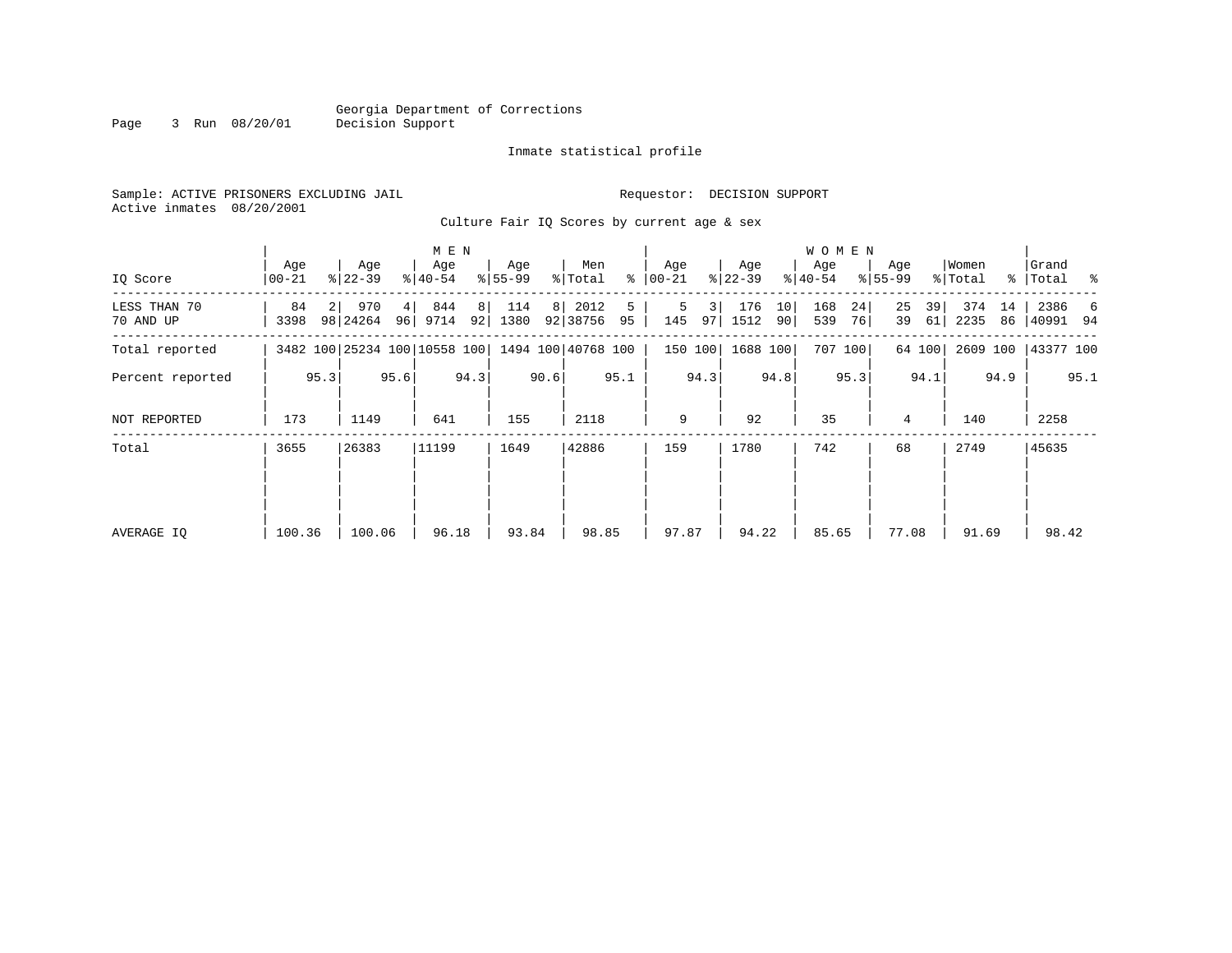#### Georgia Department of Corrections<br>4 Run 08/20/01 Decision Support Page 4 Run 08/20/01 Decision Support

#### Inmate statistical profile

Sample: ACTIVE PRISONERS EXCLUDING JAIL Requestor: DECISION SUPPORT Active inmates 08/20/2001

Self-Rpt Socioeconomic Class by current age & sex

|                     |          | M E N |           |      |                              |                |             |      |                    |      |            |                |           |      | <b>WOMEN</b> |      |                |                         |          |             |           |      |
|---------------------|----------|-------|-----------|------|------------------------------|----------------|-------------|------|--------------------|------|------------|----------------|-----------|------|--------------|------|----------------|-------------------------|----------|-------------|-----------|------|
|                     | Age      |       | Age       |      | Age                          |                | Age         |      | Men                |      | Age        |                | Age       |      | Age          |      | Age            |                         | Women    |             | Grand     |      |
| Socioeconomic Class | $ 00-21$ |       | $8 22-39$ |      | $8 40-54$                    |                | $8155 - 99$ |      | % Total            | ៖    | $ 00 - 21$ | $\frac{1}{6}$  | $22 - 39$ |      | $8 40-54$    |      | $8155 - 99$    |                         | % Total  | $\approx$ 1 | Total     | ႜ    |
| WELFARE             | 308      | 9     | 1950      | 8    | 732                          |                | 82          | 5    | 3072               |      | 30         | 19             | 294       | 17   | 74           | 10   | 2              | 3 <sup>1</sup>          | 400      | 15          | 3472      | 8    |
| OCC EMPLOY          | 273      | 8     | 2092      | 8    | 524                          | 5 <sup>1</sup> | 43          |      | 2932               |      |            |                | 12        |      | 4            |      | $\overline{a}$ |                         | 19       |             | 2951      |      |
| MINIMUM STD         | 1562     | 46    | 10515     | 41   | 4626                         | 43             | 756         | 48   | 17459              | 42   | 44         | 28             | 574       | 33   | 291          | 40   | 35             | 55                      | 944      | 35          | 18403     | 42   |
| MIDDLE              | 1204     | 36    | 10655     | 42   | 4804                         | 45             | 674         | 43   | 17337              | 42   | 79         | 50             | 840       | 48   | 349          | 48   | 23             | 36                      | 1291     | 48          | 18628     | 42   |
| OTHER               | 24       |       | 219       |      | 87                           |                | 19          |      | 349                |      | 5          | 3 <sub>1</sub> | 35        | 2    | 13           | 2    | 2              | $\overline{\mathsf{3}}$ | 55       | 2           | 404       |      |
| Total reported      |          |       |           |      | 3371 100 25431 100 10773 100 |                |             |      | 1574 100 41149 100 |      | 159 100    |                | 1755 100  |      | 731 100      |      |                | 64 100                  | 2709 100 |             | 43858 100 |      |
| Percent reported    |          | 92.2  |           | 96.4 |                              | 96.2           |             | 95.5 |                    | 95.9 |            | 100.0          |           | 98.6 |              | 98.5 |                | 94.1                    |          | 98.5        |           | 96.1 |
| NOT RPTD            | 284      |       | 952       |      | 426                          |                | 75          |      | 1737               |      | 0          |                | 25        |      | 11           |      | 4              |                         | 40       |             | 1777      |      |
| Total               | 3655     |       | 26383     |      | 11199                        |                | 1649        |      | 42886              |      | 159        |                | 1780      |      | 742          |      | 68             |                         | 2749     |             | 45635     |      |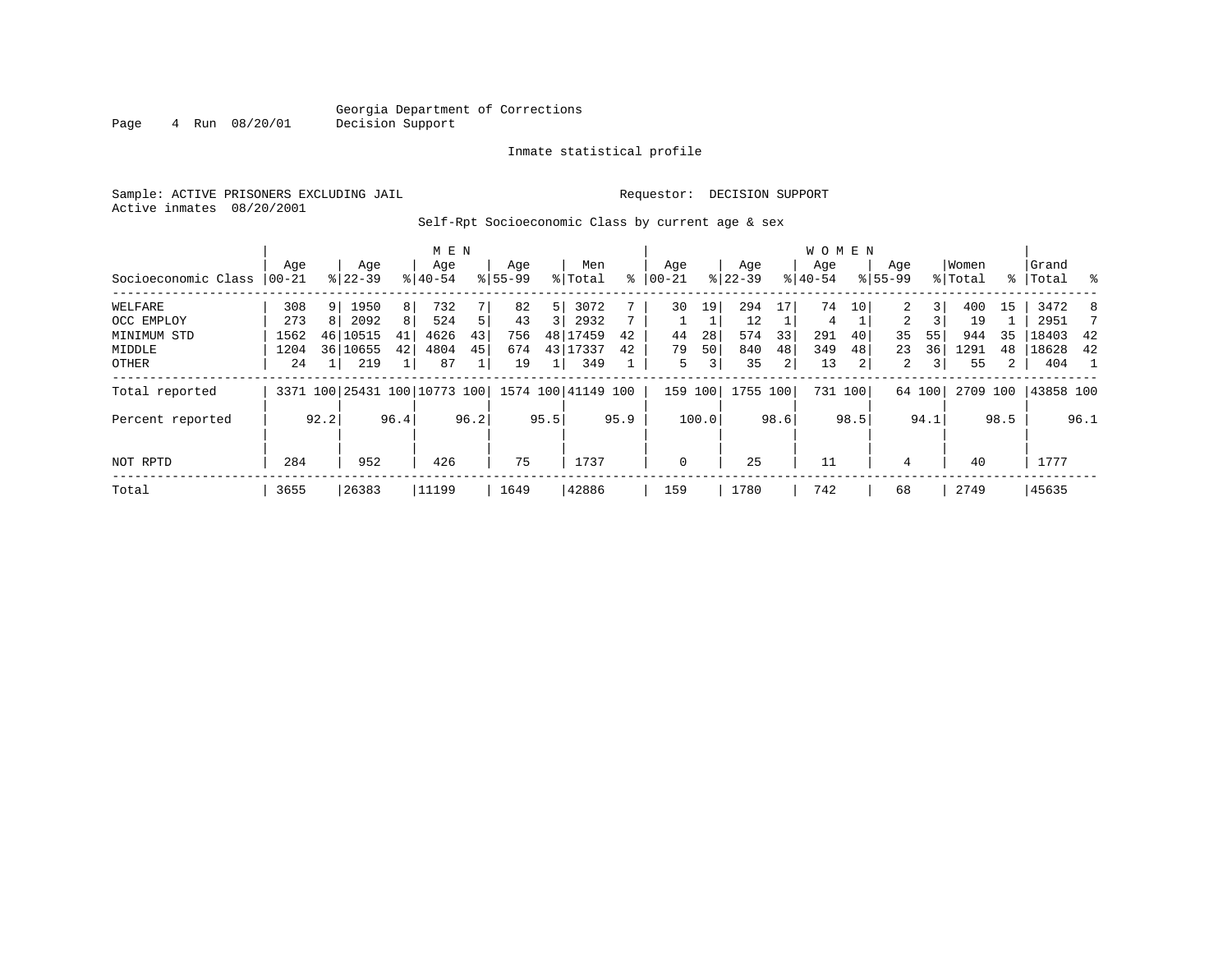Page 5 Run 08/20/01

#### Inmate statistical profile

Sample: ACTIVE PRISONERS EXCLUDING JAIL **Requestor: DECISION SUPPORT** Active inmates 08/20/2001

Self-Rpt Environment To Age 16 by current age & sex

|                  |                   |      |                  |          | M E N                        |      |                    |                 |                    |      |                   |      |                 |      | W O M E N          |      |                    |        |                  |      |                 |      |
|------------------|-------------------|------|------------------|----------|------------------------------|------|--------------------|-----------------|--------------------|------|-------------------|------|-----------------|------|--------------------|------|--------------------|--------|------------------|------|-----------------|------|
| Environment      | Age<br>$ 00 - 21$ |      | Age<br>$8 22-39$ |          | Age<br>$ 40-54 $             |      | Age<br>$8155 - 99$ |                 | Men<br>% Total     | ి    | Age<br>$ 00 - 21$ |      | Age<br>$ 22-39$ |      | Age<br>$8140 - 54$ |      | Age<br>$8155 - 99$ |        | Women<br>% Total | ႜ    | Grand<br> Total | ွေ   |
| RURAL/FARM       | 33                |      | 596              |          | 697                          | 6    | 289                | 18 <sup>1</sup> | 1615               | 4    | 0                 | 0    | 63              | 4    | 50                 |      | 9                  | 14     | 122              | 4    | 1737            |      |
| RURAL/NFARM      | 99                |      | 1490             | $6 \mid$ | 741                          |      | 128                | 8               | 2458               | 6    | 25                | 16   | 214             | 12   | 58                 |      | 6                  | 10     | 303              | 11   | 2761            |      |
| S.M.S.A          | 1229              | 35   | 9165             | 36       | 3722                         | 34   | 428                | 27              | 14544              | 35   | 27                | 17   | 283             | 16   | 137                | 19   | 12                 | 19     | 459              |      | 15003           | - 34 |
| URBAN            | 806               | 23   | 4766             | 18       | 1867                         | 17   | 190                | 12              | 7629               | 18   | 60                | 38   | 575             | 33   | 264                | 36   | 17                 | 27     | 916              | 34   | 8545            | 19   |
| SMALL TOWN       | 1337              | 38   | 9632             | 37       | 3829                         | 35   | 555                |                 | 35 15353           | 37   | 45                | 28   | 614             | 35   | 218                | 30   | 17                 | 27     | 894              | 33   | 16247           | 36   |
| OTHER            | 17                | 0    | 139              |          | 64                           |      | 6                  | 0 <sup>1</sup>  | 226                |      |                   |      | 12              |      | 5                  |      | 2                  | 3      | 20               |      | 246             |      |
| Total reported   |                   |      |                  |          | 3521 100 25788 100 10920 100 |      |                    |                 | 1596 100 41825 100 |      | 158 100           |      | 1761 100        |      | 732 100            |      |                    | 63 100 | 2714 100         |      | 44539 100       |      |
| Percent reported |                   | 96.3 |                  | 97.7     |                              | 97.5 |                    | 96.8            |                    | 97.5 |                   | 99.4 |                 | 98.9 |                    | 98.7 |                    | 92.6   |                  | 98.7 |                 | 97.6 |
| NOT RPTD         | 134               |      | 595              |          | 279                          |      | 53                 |                 | 1061               |      |                   |      | 19              |      | 10                 |      | 5                  |        | 35               |      | 1096            |      |
| Total            | 3655              |      | 26383            |          | 11199                        |      | 1649               |                 | 42886              |      | 159               |      | 1780            |      | 742                |      | 68                 |        | 2749             |      | 45635           |      |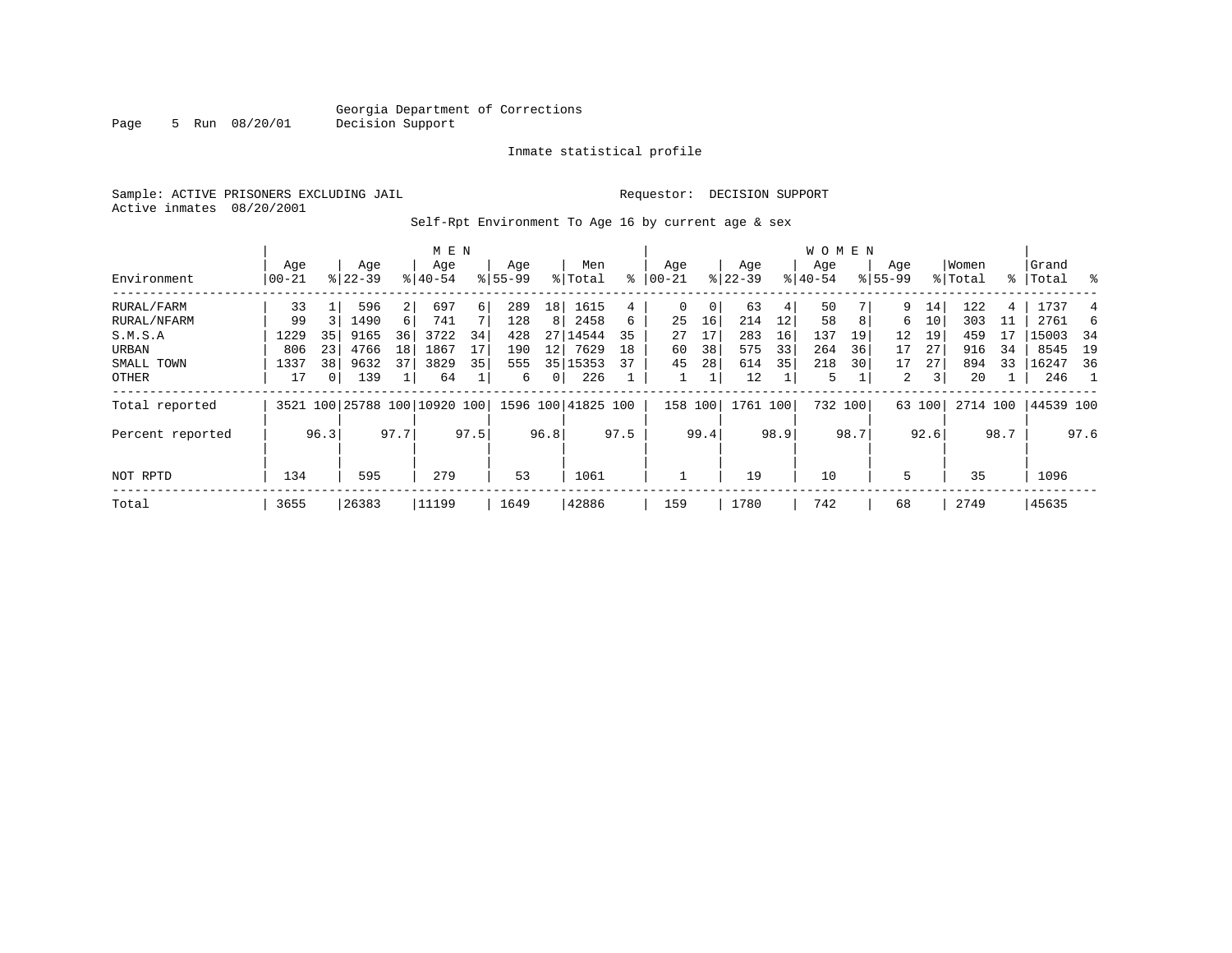### Georgia Department of Corrections<br>Decision Support

Page 6 Run  $08/20/01$ 

#### Inmate statistical profile

Sample: ACTIVE PRISONERS EXCLUDING JAIL Requestor: DECISION SUPPORT Active inmates 08/20/2001

Self-Rpt Education Level by current age & sex

|                     |                 | M E N          |                              |      |                    |      |                 |      |                    |      |                    |      |                  |      | <b>WOMEN</b>     |         |                  |        |                  |      |                   |      |
|---------------------|-----------------|----------------|------------------------------|------|--------------------|------|-----------------|------|--------------------|------|--------------------|------|------------------|------|------------------|---------|------------------|--------|------------------|------|-------------------|------|
| Education Level     | Age<br>$ 00-21$ |                | Age<br>$ 22-39 $             |      | Age<br>$8140 - 54$ |      | Aqe<br>$ 55-99$ |      | Men<br>% Total     | ⊱    | Aqe<br>$ 00 - 21 $ |      | Age<br>$ 22-39 $ |      | Age<br>$ 40-54 $ |         | Aqe<br>$8 55-99$ |        | Women<br>% Total |      | Grand<br>%  Total | ႜ    |
| LESS THAN GRADE 7   | 54              |                | 465                          | 2    | 464                | 4    | 322             | 20   | 1305               | 3    | $\Omega$           |      | 23               |      | 18               |         | 11               | 17     | 52               |      | 1357              |      |
| GRADE 7             | 101             | $\overline{3}$ | 591                          | 2    | 369                | 3    | 130             | 8    | 1191               | 3    | 6                  | 4    | 46               | 3    | 11               |         | 3                | 5      | 66               |      | 1257              | 3    |
| GRADE 8             | 475             | 13             | 2150                         |      | 961                |      | 172             | 11   | 3758               | 9    | 24                 | 15   | 143              |      | 52               |         |                  | 11     | 226              |      | 3984              | 9    |
| GRADE 9             | 917             | 26             | 3999                         | 15   | 1336               | 12   | 154             | 10   | 6406               | 15   | 32                 | 20   | 247              | 14   | 64               |         | 4                | 6      | 347              | 13   | 6753              | - 15 |
| GRADE 10            | 1010            | 29             | 5706                         | 22   | 1767               | 16   | 159             | 10   | 8642               | 21   | 33                 | 21   | 312              | 18   | 94               | 13      | 11               | 17     | 450              | 17   | 9092              | 20   |
| GRADE 11            | 746             | 21             | 5283                         | 20   | 1451               | 13   | 124             | 8    | 7604               | 18   | 35                 | 22   | 278              | 16   | 96               | 13      | 6                | 9      | 415              | 16   | 8019              | 18   |
| GRADE 12            | 192             |                | 5175                         | 20   | 2711               | 25   | 310             | 19   | 8388               | 20   | 17                 | 11   | 282              | 16   | 155              | 22      | 11               | 17     | 465              | 17   | 8853              | -20  |
| MORE THAN GRADE 12  | 31              |                | 2476                         | 10   | 1881               | 17   | 237             | 15   | 4625               | 11   | 10                 | 6    | 404              | 23   | 223              | 31      | 13               | 20     | 650              | 24   | 5275 12           |      |
| Total reported      |                 |                | 3526 100 25845 100 10940 100 |      |                    |      |                 |      | 1608 100 41919 100 |      | 157 100            |      | 1735 100         |      |                  | 713 100 |                  | 66 100 | 2671 100         |      | 44590 100         |      |
| Percent reported    |                 | 96.5           |                              | 98.0 |                    | 97.7 |                 | 97.5 |                    | 97.7 |                    | 98.7 |                  | 97.5 |                  | 96.1    |                  | 97.1   |                  | 97.2 |                   | 97.7 |
| <b>NOT REPORTED</b> | 129             |                | 538                          |      | 259                |      | 41              |      | 967                |      | 2                  |      | 45               |      | 29               |         | 2                |        | 78               |      | 1045              |      |
| Total               | 3655            |                | 26383                        |      | 11199              |      | 1649            |      | 42886              |      | 159                |      | 1780             |      | 742              |         | 68               |        | 2749             |      | 45635             |      |
|                     |                 |                |                              |      |                    |      |                 |      |                    |      |                    |      |                  |      |                  |         |                  |        |                  |      |                   |      |
| AVG EDUCATION LEVEL | 9.72            |                | 11.01                        |      | 11.54              |      | 9.95            |      | 11.00              |      | 10.69              |      | 12.96            |      | 13.72            |         | 11.06            |        | 12.98            |      | 11.12             |      |

\* NOTE: THE FIELD LABLED "LESS THAN GRADE 7" WAS CORRECTED IN MARCH 1989: MISSING DATA FOR INMATES STILL IN DIAGNOSTICS NOW HAS BEEN REMOVED FROM THIS FIELD AND IDENTIFIED AS "NOT REPORTED" INFORMATION.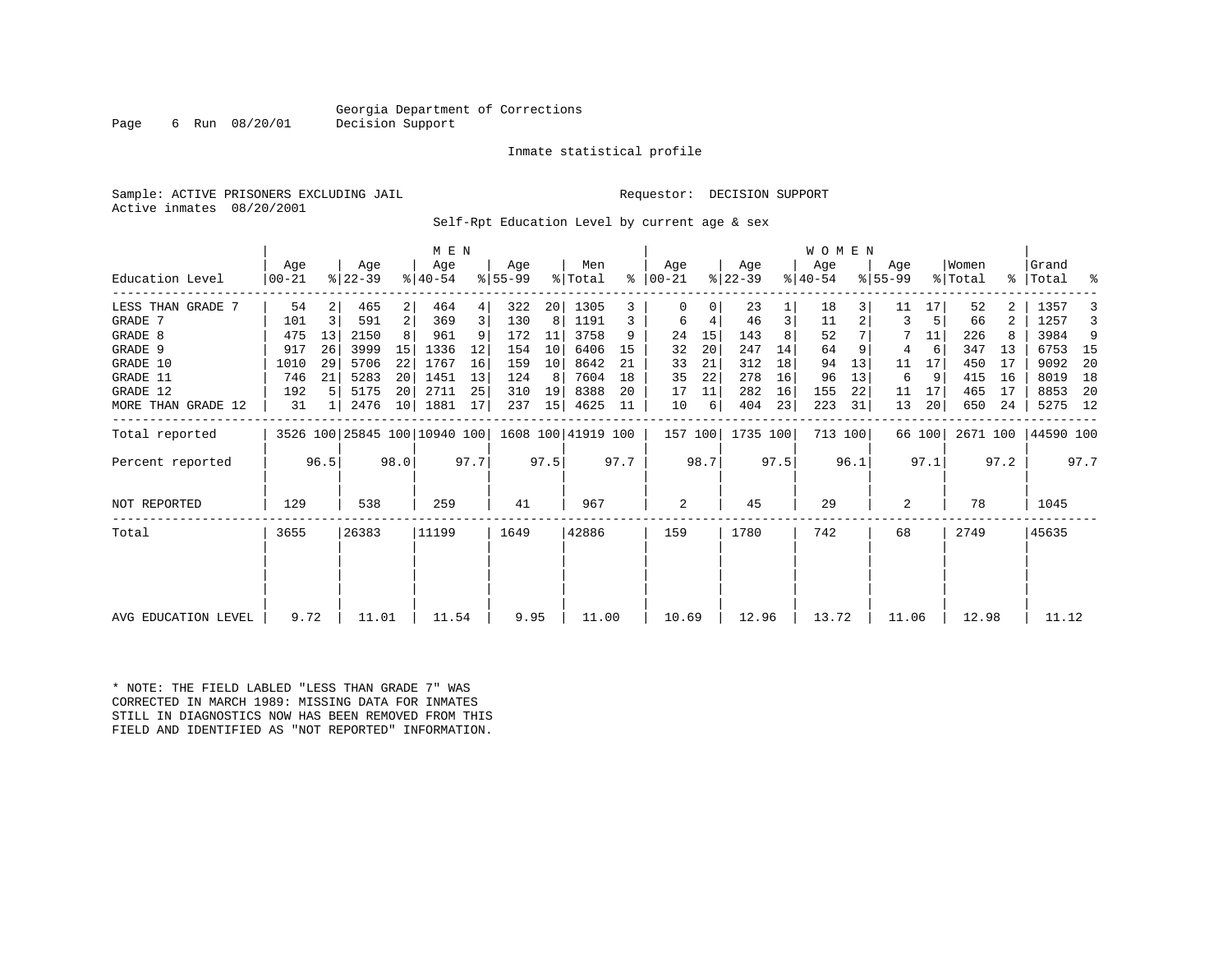#### Inmate statistical profile

Sample: ACTIVE PRISONERS EXCLUDING JAIL Requestor: DECISION SUPPORT Active inmates 08/20/2001

Page 7 Run 08/20/01

Functional Reading Level (WRAT Scores) by current age & sex

|                    |                | M E N |                  |      |                                                 |      |                  |      |                |      |                      |      |                  |      | <b>WOMEN</b>     |         |                    |        |                  |      |                 |      |
|--------------------|----------------|-------|------------------|------|-------------------------------------------------|------|------------------|------|----------------|------|----------------------|------|------------------|------|------------------|---------|--------------------|--------|------------------|------|-----------------|------|
| WRAT Reading Score | Age<br>  00-21 |       | Age<br>$ 22-39 $ |      | Age<br>$8140 - 54$                              |      | Aqe<br>$8 55-99$ |      | Men<br>% Total |      | Age<br>$8   00 - 21$ |      | Age<br>$ 22-39 $ |      | Aqe<br>$8 40-54$ |         | Age<br>$ 55 - 99 $ |        | Women<br>% Total | ∻    | Grand<br> Total | ႜ    |
| LESS THAN GRADE 6  | 1380           | 40    | 9708             | 38   | 4737                                            | 45   | 716              |      | 48 16541       | 41   | 34                   | 23   | 455              | 27   | 217              | 31      | 26                 | 40     | 732              | 28   | 17273           | 40   |
| 6TH THRU 8TH GRADE | 778            | 22    | 5637             | 22   | 2252                                            | 21   | 266              | 18   | 8933           | 22   | 28                   | 19   | 305              | 18   | 131              | 19      | 13                 | 20     | 477              | 18   | 9410            | 22   |
| GRADE 9            | 301            |       | 2184             | 9    | 708                                             |      | 104              |      | 3297           | 8    | 21                   | 14   | 145              |      | 43               |         | 6                  | 9      | 215              |      | 3512            | 8    |
| GRADE 10           | 157            |       | 1075             |      | 376                                             |      | 48               | 3    | 1656           |      | 8                    | 5    | 61               |      | 27               |         | 3                  |        | 99               |      | 1755            |      |
| GRADE 11           | 154            |       | 1001             |      | 376                                             |      | 44               | 3    | 1575           | 4    | 4                    |      | 55               |      | 36               |         | $\overline{a}$     |        | 97               | 4    | 1672            | 4    |
| GRADE 12           | 461            | 13    | 3659             | 14   | 1593                                            | 15   | 256              | 17   | 5969           | 15   | 18                   | 12   | 144              |      | 38               |         | 4                  | 6      | 204              |      | 6173 14         |      |
| MORE THAN GRADE 12 | 257            |       | 2033             | 8    | 489                                             | 5    | 57               | 4    | 2836           |      | 37                   | 25   | 522              | 31   | 214              | 30      | 11                 | 17     | 784              | 30   | 3620            | -8   |
| Total reported     |                |       |                  |      | 3488 100 25297 100 10531 100 1491 100 40807 100 |      |                  |      |                |      | 150 100              |      | 1687 100         |      |                  | 706 100 |                    | 65 100 | 2608 100         |      | 43415 100       |      |
| Percent reported   |                | 95.4  |                  | 95.9 |                                                 | 94.0 |                  | 90.4 |                | 95.2 |                      | 94.3 |                  | 94.8 |                  | 95.1    |                    | 95.6   |                  | 94.9 |                 | 95.1 |
| NOT REPORTED       | 167            |       | 1086             |      | 668                                             |      | 158              |      | 2079           |      | 9                    |      | 93               |      | 36               |         | 3                  |        | 141              |      | 2220            |      |
| Total              | 3655           |       | 26383            |      | 11199                                           |      | 1649             |      | 42886          |      | 159                  |      | 1780             |      | 742              |         | 68                 |        | 2749             |      | 45635           |      |
|                    |                |       |                  |      |                                                 |      |                  |      |                |      |                      |      |                  |      |                  |         |                    |        |                  |      |                 |      |
| AVG READING SCORE  | 7.63           |       | 7.71             |      | 7.07                                            |      | 6.82             |      | 7.51           |      | 9.20                 |      | 9.09             |      | 8.71             |         | 7.46               |        | 8.95             |      | 7.59            |      |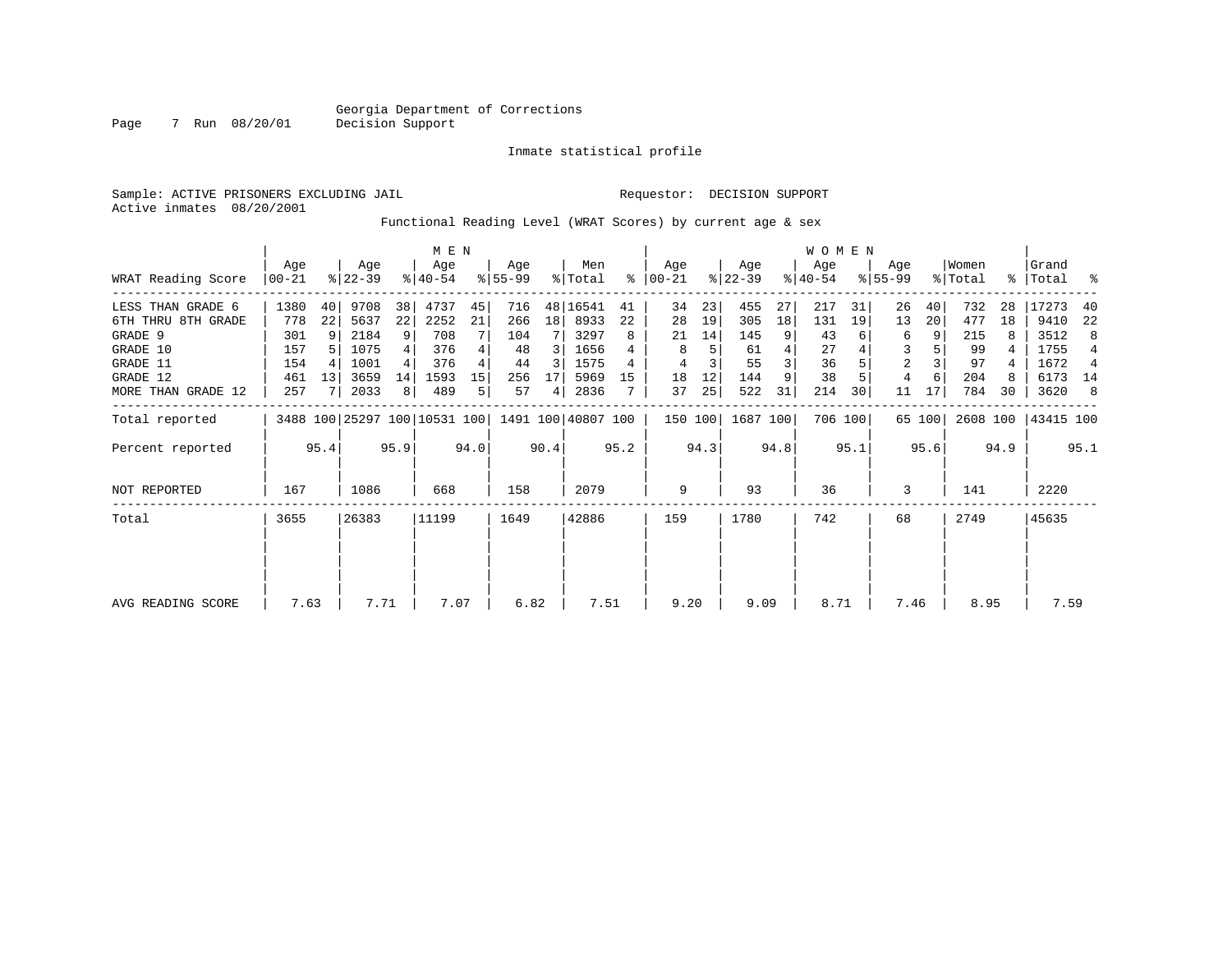Page 8 Run 08/20/01

#### Inmate statistical profile

Sample: ACTIVE PRISONERS EXCLUDING JAIL Requestor: DECISION SUPPORT Active inmates 08/20/2001

Functional Math Level (WRAT Scores) by current age & sex

|                 | M E N |       |                                       |              |           |              |          |              |                                |                                                                             |    |                         |           | W O M E N    |                       |                         |           |                        |                  |                          |                     |
|-----------------|-------|-------|---------------------------------------|--------------|-----------|--------------|----------|--------------|--------------------------------|-----------------------------------------------------------------------------|----|-------------------------|-----------|--------------|-----------------------|-------------------------|-----------|------------------------|------------------|--------------------------|---------------------|
| Age<br>$ 00-21$ |       | Age   |                                       | Age          |           | Age          |          | Men          | ွေ                             | Aqe<br>$ 00 - 21 $                                                          |    | Age                     |           | Age          |                       | Age                     |           |                        |                  | Grand                    |                     |
| 1165            |       | 7739  | 31                                    | 4339         | 41        | 752          |          |              | 34                             | 33                                                                          | 22 | 423                     | 25        | 261          | 37                    | 35                      | 54        | 752                    | 29               | 14747                    | 34                  |
| 1756            |       |       | 49                                    | 4142         | 39        | 403          |          |              | 46                             | 81                                                                          | 54 | 836                     | 50        | 281          | 40                    | 18                      | 28        | 1216                   | 47               | 19987                    | 46                  |
| 286             |       | 2278  | 9                                     | 766          |           | 107          |          | 3437         | 8                              | 18                                                                          | 12 | 179                     | 11        | 43           |                       | 4                       | 6         | 244                    | 9                | 3681                     | 8                   |
| 154             |       | 1325  |                                       | 558          |           | 81           | 5        | 2118         |                                | 11                                                                          |    | 114                     |           | 51           |                       | 5                       |           | 181                    |                  | 2299                     | 5                   |
| 62              |       | 851   |                                       | 360          |           | 65           | 4        | 1338         |                                | 6                                                                           |    | 74                      |           | 27           |                       | 3                       |           | 110                    |                  | 1448                     | 3                   |
| 43              |       | 447   |                                       | 306          |           | 64           | 4        | 860          |                                | 0                                                                           |    | 24                      |           | 18           |                       | 0                       |           | 42                     | 2                | 902                      | 2                   |
| 22              |       | 192   |                                       | 69           |           | 19           |          | 302          |                                |                                                                             |    | 37                      | 2         | 26           |                       | $\mathbf 0$             |           | 64                     | 2                | 366                      | 1                   |
|                 |       |       |                                       |              |           |              |          |              |                                |                                                                             |    |                         |           |              |                       |                         |           |                        |                  | 43430 100                |                     |
|                 |       |       |                                       |              |           |              |          |              |                                |                                                                             |    |                         |           |              |                       |                         |           |                        |                  |                          | 95.2                |
| 167             |       | 1081  |                                       | 659          |           | 158          |          | 2065         |                                | 9                                                                           |    | 93                      |           | 35           |                       | 3                       |           | 140                    |                  | 2205                     |                     |
| 3655            |       | 26383 |                                       | 11199        |           | 1649         |          |              |                                | 159                                                                         |    | 1780                    |           | 742          |                       | 68                      |           | 2749                   |                  | 45635                    |                     |
|                 |       |       |                                       |              |           |              |          |              |                                |                                                                             |    |                         |           |              |                       |                         |           |                        |                  |                          |                     |
|                 |       |       |                                       |              |           |              |          |              |                                |                                                                             |    |                         |           |              |                       |                         |           |                        |                  |                          |                     |
|                 |       | 6.82  | $ 22-39 $<br>33<br>50   12470<br>95.4 | 95.9<br>7.06 | $ 40-54 $ | 94.1<br>6.66 | $ 55-99$ | 90.4<br>6.27 | % Total<br>27   18771<br>42886 | 50 13995<br>3488 100 25302 100 10540 100 1491 100 40821 100<br>95.2<br>6.91 |    | 150 100<br>94.3<br>7.35 | $ 22-39 $ | 94.8<br>7.44 | $ 40-54 $<br>1687 100 | 707 100<br>95.3<br>7.05 | $8 55-99$ | 65 100<br>95.6<br>5.77 | Women<br>% Total | 2609 100<br>94.9<br>7.29 | %   Total %<br>6.93 |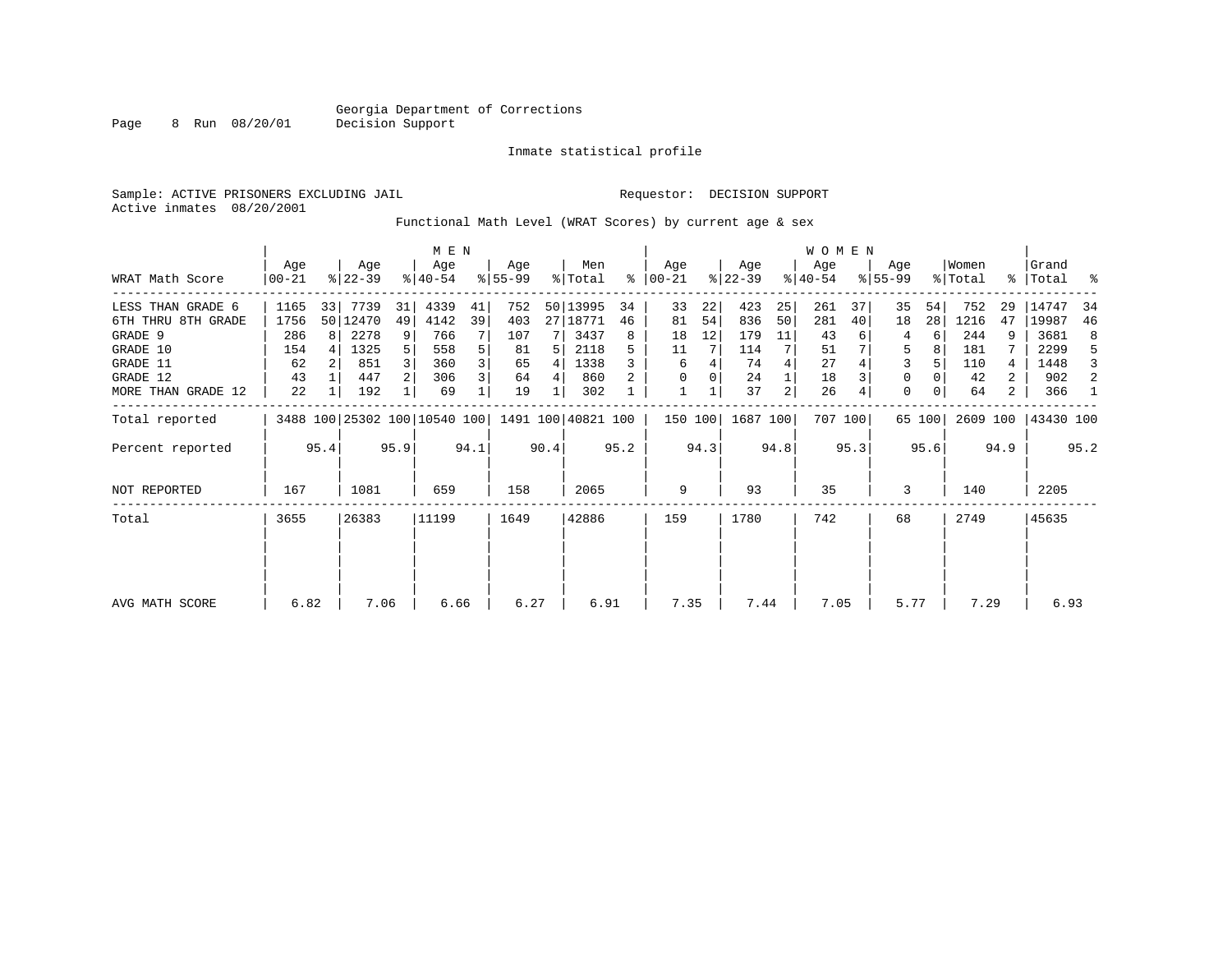#### Inmate statistical profile

Active inmates 08/20/2001

Page 9 Run 08/20/01

#### Sample: ACTIVE PRISONERS EXCLUDING JAIL **Requestor: DECISION SUPPORT**

Functional Spelling Level (WRAT Scores) by current age & sex

|                     |                  | M E N |                  |      |                                                 |      |                 |      |                |      |                    |      |                  |      | WOMEN            |         |                  |        |                  |      |                      |      |
|---------------------|------------------|-------|------------------|------|-------------------------------------------------|------|-----------------|------|----------------|------|--------------------|------|------------------|------|------------------|---------|------------------|--------|------------------|------|----------------------|------|
| WRAT Spelling Score | Aqe<br>$ 00-21 $ |       | Age<br>$ 22-39 $ |      | Age<br>$ 40-54 $                                |      | Aqe<br>$ 55-99$ |      | Men<br>% Total | ⊱    | Aqe<br>$ 00 - 21 $ |      | Age<br>$ 22-39 $ |      | Age<br>$ 40-54 $ |         | Age<br>$8 55-99$ |        | Women<br>% Total |      | Grand<br>%   Total % |      |
| LESS THAN GRADE 6   | 1441             |       | 41 10953         | 43   | 5826                                            | 55   | 897             |      | 60 19117       | 47   | 31                 | 21   | 401              | 24   | 224              | 32      | 27               | 42     | 683              | 26   | 19800                | 46   |
| 6TH THRU 8TH GRADE  | 1131             | 32    | 7397             | 29   | 2498                                            | 24   | 304             |      | 20 11330       | 28   | 53                 | 35   | 543              | 32   | 218              | 31      | 22               | 34     | 836              | 32   | 12166                | 28   |
| GRADE 9             | 290              |       | 1884             |      | 530                                             | 5    | 64              | 4    | 2768           |      | 21                 | 14   | 172              | 10   | 47               |         | 3                |        | 243              | 9    | 3011                 | 7    |
| GRADE 10            | 277              |       | 1748             |      | 470                                             |      | 56              | 4    | 2551           | 6    | 21                 | 14   | 185              | 11   | 51               |         |                  |        | 258              | 10   | 2809                 | 6    |
| GRADE 11            | 127              |       | 923              |      | 262                                             |      | 34              |      | 1346           |      |                    |      | 94               | 6    | 27               |         | 3                |        | 131              | 5    | 1477                 | 3    |
| GRADE 12            | 147              |       | 1695             |      | 732                                             |      | 114             | 8    | 2688           |      | 4                  |      | 75               |      | 27               |         |                  |        | 107              |      | 2795                 | 6    |
| MORE THAN GRADE 12  | 75               | 2     | 696              |      | 215                                             | 2    | 21              |      | 1007           | 2    | 13                 | 9    | 217              | 13   | 113              | 16      | 8                | 12     | 351              | 13   | 1358                 | 3    |
| Total reported      |                  |       |                  |      | 3488 100 25296 100 10533 100 1490 100 40807 100 |      |                 |      |                |      | 150 100            |      | 1687 100         |      |                  | 707 100 |                  | 65 100 | 2609 100         |      | 43416 100            |      |
| Percent reported    |                  | 95.4  |                  | 95.9 |                                                 | 94.1 |                 | 90.4 |                | 95.2 |                    | 94.3 |                  | 94.8 |                  | 95.3    |                  | 95.6   |                  | 94.9 |                      | 95.1 |
| NOT REPORTED        | 167              |       | 1087             |      | 666                                             |      | 159             |      | 2079           |      | 9                  |      | 93               |      | 35               |         | 3                |        | 140              |      | 2219                 |      |
| Total               | 3655             |       | 26383            |      | 11199                                           |      | 1649            |      | 42886          |      | 159                |      | 1780             |      | 742              |         | 68               |        | 2749             |      | 45635                |      |
|                     |                  |       |                  |      |                                                 |      |                 |      |                |      |                    |      |                  |      |                  |         |                  |        |                  |      |                      |      |
|                     |                  |       |                  |      |                                                 |      |                 |      |                |      |                    |      |                  |      |                  |         |                  |        |                  |      |                      |      |
| AVG SPELLING SCORE  | 6.87             |       | 6.84             |      | 6.01                                            |      | 5.55            |      | 6.58           |      | 8.36               |      | 8.34             |      | 7.98             |         | 6.49             |        | 8.20             |      | 6.68                 |      |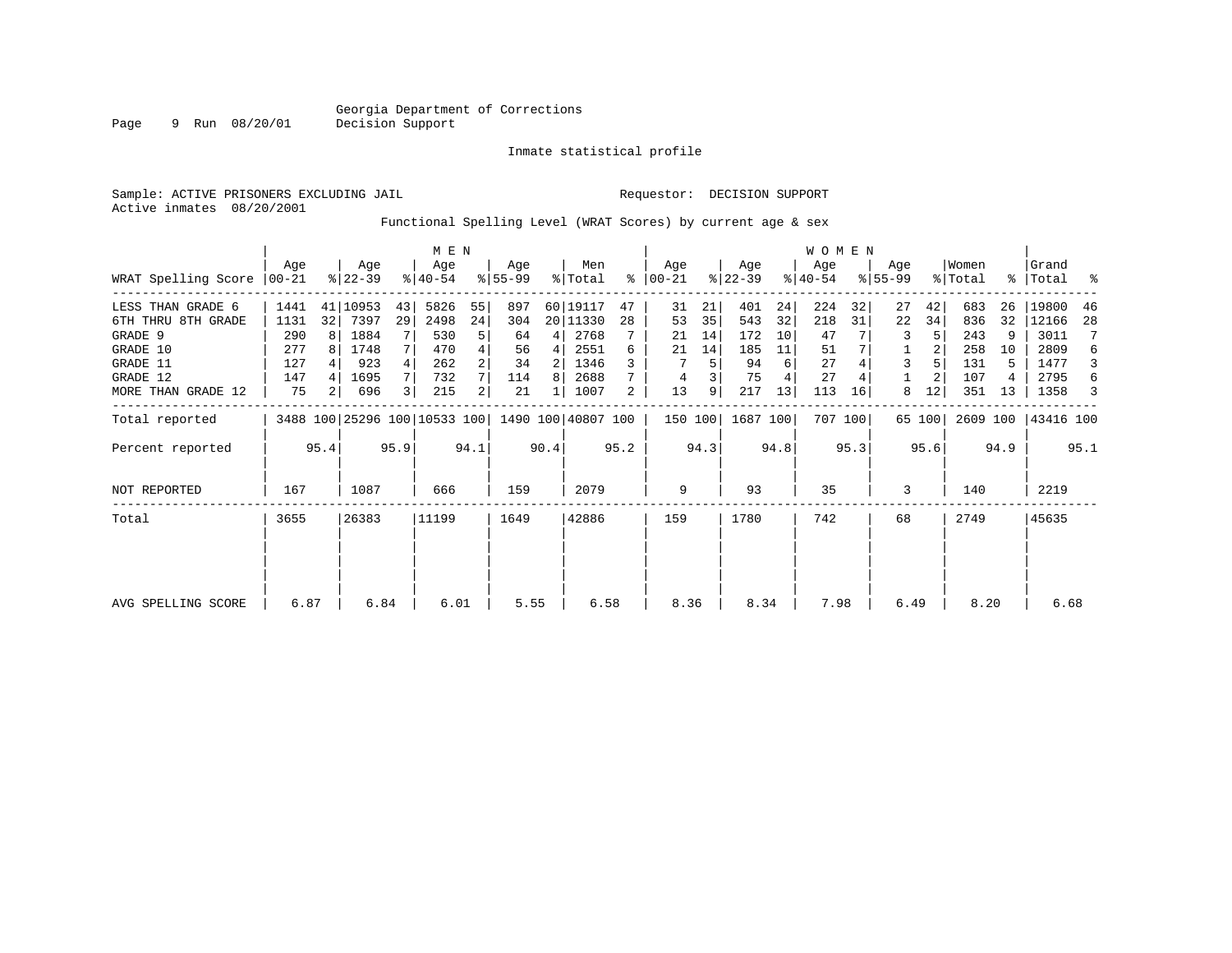Inmate statistical profile

Sample: ACTIVE PRISONERS EXCLUDING JAIL Requestor: DECISION SUPPORT Active inmates 08/20/2001

Self-Rpt Guardian Status To Age 16 by current age & sex

|                  |                   |      |                  |      |                              |      | W O M E N       |      |                    |      |                 |       |                  |                |                 |         |                    |        |                  |                |                |      |
|------------------|-------------------|------|------------------|------|------------------------------|------|-----------------|------|--------------------|------|-----------------|-------|------------------|----------------|-----------------|---------|--------------------|--------|------------------|----------------|----------------|------|
| Guardian Status  | Age<br>$ 00 - 21$ |      | Age<br>$ 22-39 $ |      | Age<br>$8140 - 54$           |      | Age<br>$ 55-99$ |      | Men<br>% Total     | ႜ    | Age<br>$ 00-21$ |       | Age<br>$ 22-39 $ |                | Age<br>$ 40-54$ |         | Age<br>$8155 - 99$ |        | Women<br>% Total | ွေ             | Grand<br>Total | ႜ    |
| ORPHANAGE        | 4                 |      | 33               | 0    | 22                           | 0    | 11              |      | 70                 | 0    | 0               | 0     | 2                | $\Omega$       | 2               |         |                    | 0      | 4                | 0              | 74             |      |
| FATHER ONLY      | 138               |      | 671              | 3    | 262                          | 2    | 27              | 2    | 1098               |      | 4               | 3     | 48               |                | 19              |         | 4                  | б.     | 75               | 3              | 1173           |      |
| FTR MTR HD       | 216               |      | 1493             | 6    | 655                          | 6    | 78              | 5    | 2442               | б    | 6               |       | 82               |                | 42              | 6       | 0                  | 0      | 130              |                | 2572           | 6    |
| MOTHER ONLY      | 1856              |      | 52 11422         | 44   | 3563                         | 33   | 349             | 22   | 17190              | 41   | 67              | 42    | 695              | 39             | 207             | 28      | 18                 | 27     | 987              | 36             | 18177          | 41   |
| MTR FTR HD       | 770               | 22   | 8157             | 32   | 4885                         | 45   | 913             |      | 57 14725           | 35   | 48              | 30    | 640              | 36             | 354             | 48      | 34                 | 52     | 1076             | 40             | 15801          | 35   |
| OTH FEMALE       | 70                |      | 600              | 2    | 282                          | 3    | 45              | 3    | 997                |      | 5               | 3     | 46               | 3              | 21              |         | 3                  |        | 75               | 3              | 1072           |      |
| OTH MALE         | 29                |      | 84               |      | 50                           | 0    | 6               | 0    | 169                |      | $\Omega$        |       |                  |                | 3               |         | $\Omega$           |        | 6                | $\Omega$       | 175            |      |
| STEP-PARNTS      | 39                |      | 452              |      | 145                          |      | 25              |      | 661                |      | $\Omega$        | 0     | 4                | O              | 3               |         | $\Omega$           |        |                  | 0              | 668            |      |
| FOSTER HOME      | 40                |      | 250              |      | 123                          |      | 19              |      | 432                |      | 5               | 3     | 39               | $\overline{a}$ | 11              |         |                    | 2      | 56               | $\overline{a}$ | 488            |      |
| GRAND PRNTS      | 307               | -9   | 2179             | 8    | 719                          | 7    | 106             |      | 3311               | 8    | 21              | 13    | 190              | 11             | 63              |         | 6                  | 9      | 280              | 10             | 3591           |      |
| OTHER            | 70                |      | 532              | 2    | 250                          | 2    | 27              | 2    | 879                | 2    | 3               | 2     | 19               |                | 6               |         | 0                  | 0      | 28               |                | 907            |      |
| Total reported   |                   |      |                  |      | 3539 100 25873 100 10956 100 |      |                 |      | 1606 100 41974 100 |      | 159             | 100   | 1768 100         |                |                 | 731 100 |                    | 66 100 | 2724 100         |                | 44698 100      |      |
| Percent reported |                   | 96.8 |                  | 98.1 |                              | 97.8 |                 | 97.4 |                    | 97.9 |                 | 100.0 |                  | 99.3           |                 | 98.5    |                    | 97.1   |                  | 99.1           |                | 97.9 |
| NOT RPTD         | 116               |      | 510              |      | 243                          |      | 43              |      | 912                |      | $\mathbf 0$     |       | 12               |                | 11              |         | $\overline{2}$     |        | 25               |                | 937            |      |
| Total            | 3655              |      | 26383            |      | 11199                        |      | 1649            |      | 42886              |      | 159             |       | 1780             |                | 742             |         | 68                 |        | 2749             |                | 45635          |      |

Page 10 Run 08/20/01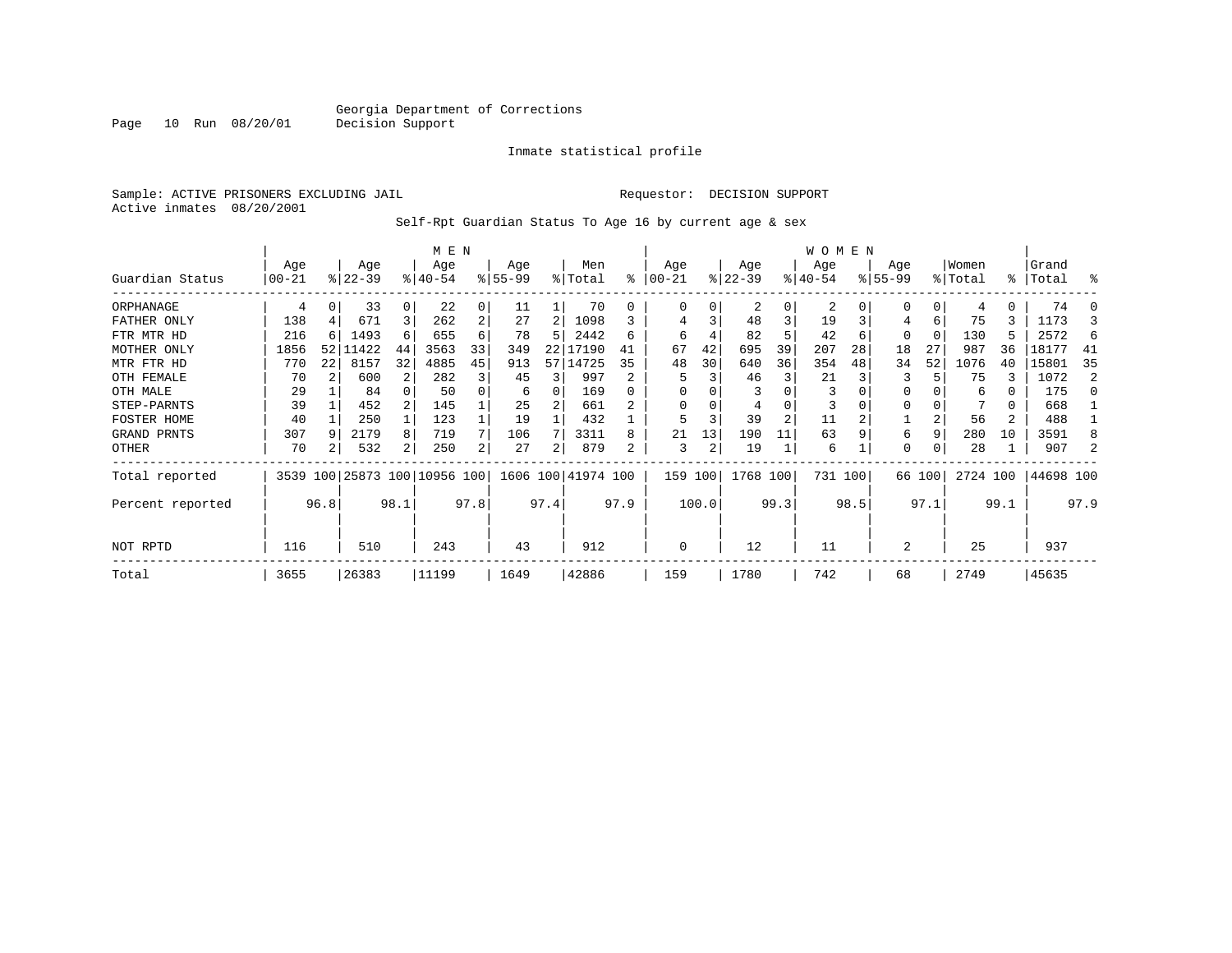### Georgia Department of Corrections<br>Decision Support

Inmate statistical profile

Active inmates 08/20/2001

Page 11 Run 08/20/01

#### Sample: ACTIVE PRISONERS EXCLUDING JAIL Requestor: DECISION SUPPORT

Self-Rpt Employment Status Before Prison by current age & sex

|                  |              |      |                  |      | M E N                   |      |                    |      | Men                |           |                |      |                  |      | W O M E N        |         |                    |      | Women    |      | Grand     |      |
|------------------|--------------|------|------------------|------|-------------------------|------|--------------------|------|--------------------|-----------|----------------|------|------------------|------|------------------|---------|--------------------|------|----------|------|-----------|------|
| Employment       | Age<br>00-21 |      | Age<br>$ 22-39 $ |      | Age<br>$8 40-54$        |      | Age<br>$8155 - 99$ |      | % Total            | $\approx$ | Age<br>  00-21 |      | Age<br>$ 22-39 $ |      | Age<br>$ 40-54 $ |         | Age<br>$8155 - 99$ |      | % Total  |      | %   Total | ႜ    |
| FULL TIME        | 969          | 30   | 13188            | 54   | 5784                    | 56   | 653                | 44   | 20594              | 52        | 50             | 34   | 663              | 42   | 249              | 38      | 15                 | 25   | 977      | 40   | 21571     | -51  |
| PART TIME        | 401          | 12   | 2312             | 9    | 678                     |      | 89                 | 6    | 3480               | 9         | 14             | 9    | 102              | 6    | 40               | -6      |                    | 2    | 157      | 6    | 3637      | 9    |
| UNEMPL < 6M      | 388          | 12   | 3114             | 13   | 1161                    | 11   | 146                | 10   | 4809               | 12        | 19             | 13   | 242              | 15   | 102              | 16      | 9                  | 15   | 372      | 15   | 5181      | - 12 |
| UNEMPL > 6M      | 381          | 12   | 3744             | 15   | 1895                    | 18   | 319                | 22   | 6339               | 16        | 15             | 10   | 277              | 18   | 152              | 23      | 16                 | 27   | 460      | 19   | 6799      | 16   |
| NEVER WORKD      | 950          | 29   | 1501             | 6    | 109                     |      | 5                  | 0    | 2565               | 6         | 39             | 26   | 189              | 12   | 25               |         | 6                  | 10   | 259      | 11   | 2824      |      |
| <b>STUDENT</b>   | 175          |      | 147              |      | 15                      |      | 2                  | 0    | 339                |           | 10             |      | 10               |      | 5                |         | $\Omega$           | 0    | 25       |      | 364       |      |
| INCAPABLE        | 19           |      | 486              | 2    | 727                     |      | 260                | 18   | 1492               |           | 2              |      | 89               | 6    | 83               | 13      | 12                 | 20   | 186      | 8    | 1678      |      |
| OTHER            | 0            | 0    | 0                | 0    | $\Omega$                |      | 0                  | 0    | 0                  |           | 0              | 0    | 0                | 0    | 0                | 0       | 0                  | 0    | 0        | 0    | 0         | 0    |
| Total reported   | 3283         |      |                  |      | 100 24492 100 10369 100 |      |                    |      | 1474 100 39618 100 |           | 149            | 100  | 1572 100         |      |                  | 656 100 | 59                 | 100  | 2436 100 |      | 42054 100 |      |
| Percent reported |              | 89.8 |                  | 92.8 |                         | 92.6 |                    | 89.4 |                    | 92.4      |                | 93.7 |                  | 88.3 |                  | 88.4    |                    | 86.8 |          | 88.6 |           | 92.2 |
| NOT RPTD         | 372          |      | 1891             |      | 830                     |      | 175                |      | 3268               |           | 10             |      | 208              |      | 86               |         | 9                  |      | 313      |      | 3581      |      |
| Total            | 3655         |      | 26383            |      | 11199                   |      | 1649               |      | 42886              |           | 159            |      | 1780             |      | 742              |         | 68                 |      | 2749     |      | 45635     |      |

\* NOTE: THE FIELD LABELD "OTHER" WAS CORRECTED IN APRIL 1989; INMATES CODED "PRE-OTIS NOT REPORTED" NOW HAVE BEEN REMOVED FROM THIS FIELD AND IDENTIFIED AS "NOT REPORTED".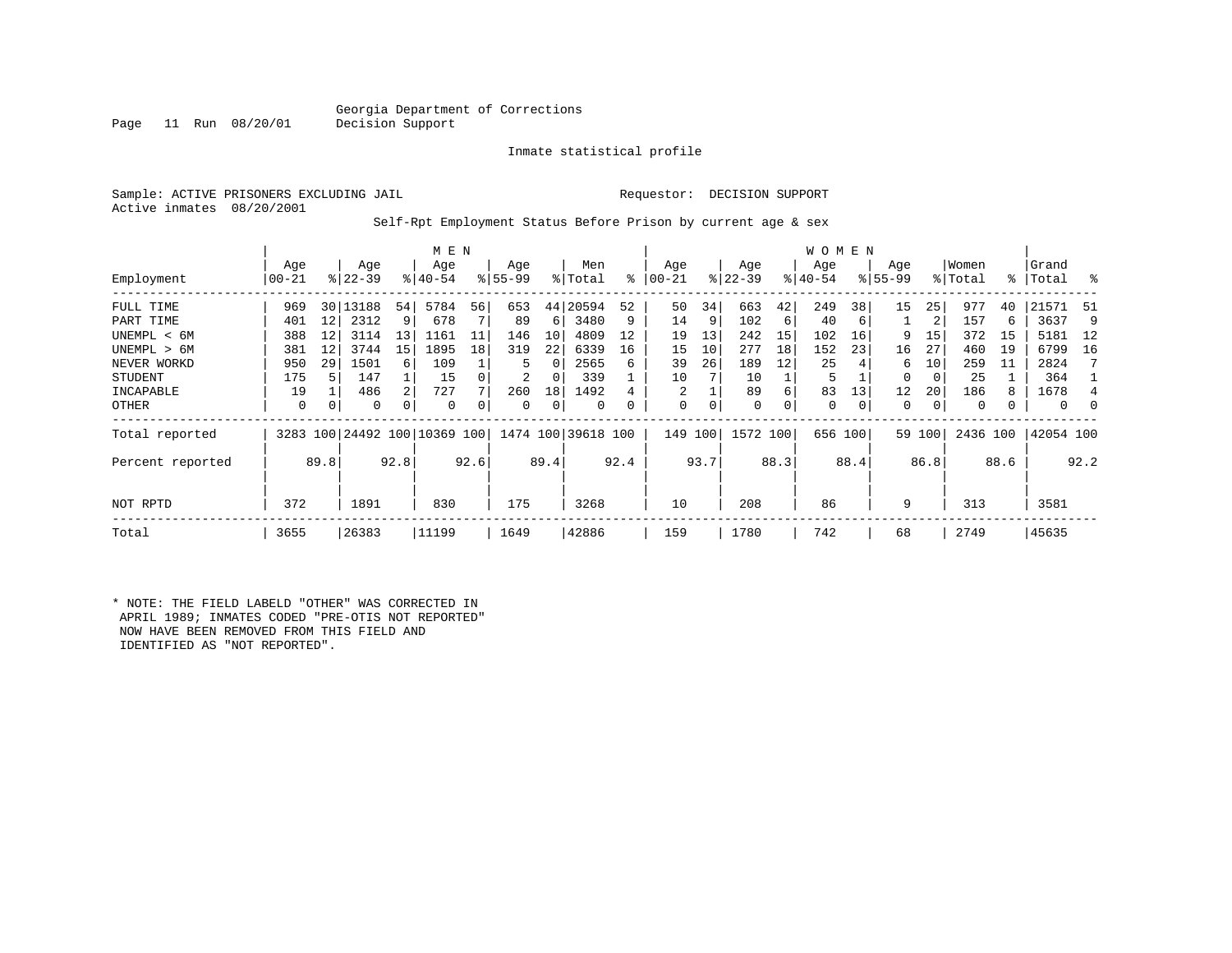#### Inmate statistical profile

Sample: ACTIVE PRISONERS EXCLUDING JAIL Requestor: DECISION SUPPORT Active inmates 08/20/2001

Page 12 Run 08/20/01

Self-Rpt Marital Status At Admission by current age & sex

|                  |           | M E N |           |                |                         |      |          |      |                    |      |           |       |          |      | <b>WOMEN</b> |      |             |        |          |             |           |          |
|------------------|-----------|-------|-----------|----------------|-------------------------|------|----------|------|--------------------|------|-----------|-------|----------|------|--------------|------|-------------|--------|----------|-------------|-----------|----------|
|                  | Age       |       | Age       |                | Age                     |      | Age      |      | Men                |      | Age       |       | Age      |      | Age          |      | Age         |        | Women    |             | Grand     |          |
| Marital Status   | $00 - 21$ |       | $ 22-39 $ |                | $8140 - 54$             |      | $ 55-99$ |      | % Total            | ႜ    | $00 - 21$ |       | $ 22-39$ |      | $ 40-54 $    |      | $8155 - 99$ |        | % Total  | $\approx$ 1 | Total     | ႜ        |
| SINGLE           | 3351      |       | 95 17167  | 66             | 4017                    | 37   | 263      |      | 16 24798           | 59   | 148       | 93    | 1016     | 57   | 238          | 33   | 11          | 17     | 1413     | 52          | 26211     | 59       |
| MARRIED          | 51        |       | 2906      | 11             | 2049                    | 19   | 470      | 29   | 5476               | 13   | 2         |       | 233      | 13   | 129          | 18   |             | 11     | 371      | 14          | 5847      | 13       |
| SEPARATED        | 6         |       | 1039      | $\overline{4}$ | 1027                    | 9    | 167      | 10   | 2239               |      | 5         | 3     | 201      | 11   | 103          | 14   |             | 11     | 316      | 12          | 2555      | -6       |
| DIVORCED         | 6         |       | 1765      |                | 2354                    | 21   | 446      | 28   | 4571               |      | 2         |       | 201      | 11   | 147          | 20   | 15          | 23     | 365      | 13          | 4936      | - 11     |
| WIDOWED          | 5         |       | 107       |                | 230                     | 2    | 127      | 8    | 469                |      | 0         |       | 33       | 2    | 59           | 8    | 23          | 35     | 115      | 4           | 584       |          |
| COMMON LAW       | 121       |       | 2934      | 11             | 1292                    | 12   | 140      | 9    | 4487               |      | 2         |       | 85       | 5    | 53           |      | 3           | 5      | 143      | 5           | 4630      | 10       |
| OTHER            |           | 0     | 9         |                | 3                       | 0    | 3        | 0    | 16                 | 0    | 0         | 0     |          | 0    | 2            |      | 0           | 0      | 3        | 0           | 19        | $\Omega$ |
| Total reported   | 3541      |       |           |                | 100 25927 100 10972 100 |      |          |      | 1616 100 42056 100 |      | 159       | 100   | 1770     | 100  | 731          | 100  |             | 66 100 | 2726 100 |             | 44782 100 |          |
| Percent reported |           | 96.9  |           | 98.3           |                         | 98.0 |          | 98.0 |                    | 98.1 |           | 100.0 |          | 99.4 |              | 98.5 |             | 97.1   |          | 99.2        |           | 98.1     |
|                  |           |       |           |                |                         |      |          |      |                    |      |           |       |          |      |              |      |             |        |          |             |           |          |
| NOT RPTD         | 114       |       | 456       |                | 227                     |      | 33       |      | 830                |      | 0         |       | 10       |      | 11           |      | 2           |        | 23       |             | 853       |          |
| Total            | 3655      |       | 26383     |                | 11199                   |      | 1649     |      | 42886              |      | 159       |       | 1780     |      | 742          |      | 68          |        | 2749     |             | 45635     |          |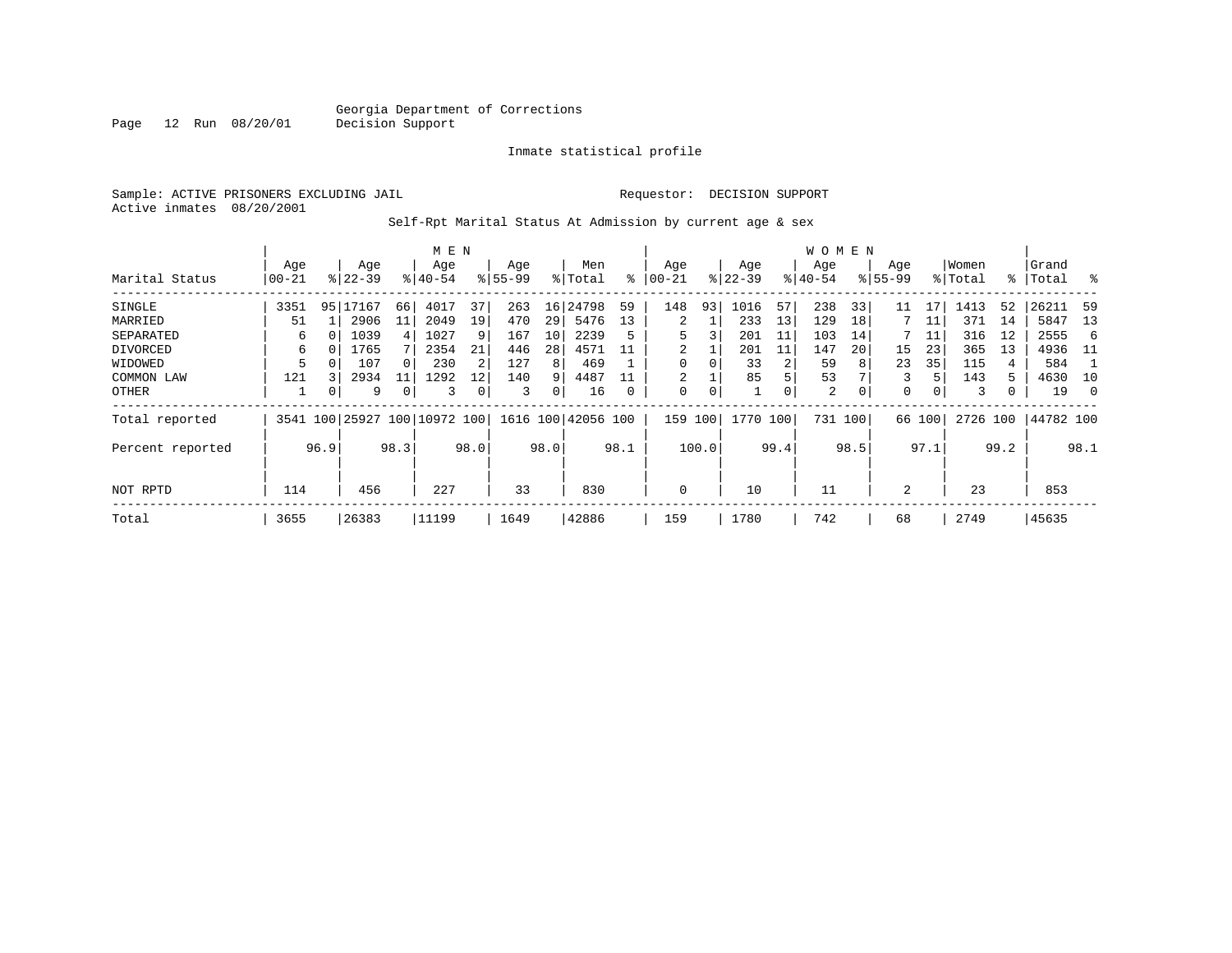### Georgia Department of Corrections<br>Decision Support

Inmate statistical profile

Sample: ACTIVE PRISONERS EXCLUDING JAIL Requestor: DECISION SUPPORT Active inmates 08/20/2001

Self-Rpt Number Of Children At Admission by current age & sex

| Number Of Children   | Age<br>$ 00-21$ |      | Age<br>$ 22-39 $  |      | M E N<br>Age<br>$ 40-54 $ |      | Age<br>$8 55-99$ |                | Men<br>% Total     |      | Age<br>$8   00 - 21$ |        | Age<br>$ 22-39 $ |      | WOMEN<br>Age<br>$ 40-54$ |         | Age<br>$ 55-99 $ |        | Women<br>% Total | ႜ    | Grand<br>Total | ႜ    |
|----------------------|-----------------|------|-------------------|------|---------------------------|------|------------------|----------------|--------------------|------|----------------------|--------|------------------|------|--------------------------|---------|------------------|--------|------------------|------|----------------|------|
|                      |                 |      |                   |      |                           |      |                  |                |                    |      |                      |        |                  |      |                          |         |                  |        |                  |      |                |      |
| NO CHILDREN          | 0               | 0    | 746               | 5    | 452                       | 6    | 68               | 5 <sup>1</sup> | 1266               | 5    | 0                    | 0      |                  | 0    | 7                        |         |                  | 2      | 15               |      | 1281           |      |
| ONE CHILD            | 632             | 75   | 6477              | 41   | 2415                      | 30   | 262              | 19             | 9786               | 38   | 47                   | 66     | 343              | 24   | 138                      | 21      | 6                | 10     | 534              | 24   | 10320          | 37   |
| TWO CHILDREN         | 154             | 18   | 4280              | 27   | 2242                      | 27   | 321              | 24             | 6997               | 27   | 16                   | 23     | 437              | 30   | 177                      | 28      | 18               | 30     | 648              | 29   | 7645           | 27   |
| THREE CHILDREN       | 41              | 5.   | 2300              | 15   | 1494                      | 18   | 278              | 20             | 4113               | 16   | 4                    | 6      | 353              | 24   | 165                      | 26      | 17               | 28     | 539              | 24   | 4652           | 16   |
| <b>FOUR CHILDREN</b> | 8               |      | 1079              |      | 780                       | 10   | 154              | 11             | 2021               | 8    | 3                    | 4      | 170              | 12   | 97                       | 15      | 9                | 15     | 279              | 13   | 2300           | 8    |
| FIVE CHILDREN        | 3               |      | 449               | 3    | 413                       | 5    | 101              |                | 966                | 4    |                      |        | 81               | 6    | 32                       |         |                  | 2      | 115              | 5    | 1081           | 4    |
| MORE THAN 5 CHILDREN | 0               |      | 349               | 2    | 367                       | 4    | 180              | 13             | 896                | 3    | 0                    | 0      | 52               | 4    | 26                       |         | 9                | 15     | 87               | 4    | 983            |      |
| Total reported       |                 |      | 838 100 15680 100 |      | 8163 100                  |      |                  |                | 1364 100 26045 100 |      |                      | 71 100 | 1443 100         |      |                          | 642 100 |                  | 61 100 | 2217 100         |      | 28262 100      |      |
| Percent reported     |                 | 22.9 |                   | 59.4 |                           | 72.9 |                  | 82.7           |                    | 60.7 |                      | 44.7   |                  | 81.1 |                          | 86.5    |                  | 89.7   |                  | 80.6 |                | 61.9 |
| NOT REPORTED         | 2817            |      | 10703             |      | 3036                      |      | 285              |                | 16841              |      | 88                   |        | 337              |      | 100                      |         | 7                |        | 532              |      | 17373          |      |
| Total                | 3655            |      | 26383             |      | 11199                     |      | 1649             |                | 42886              |      | 159                  |        | 1780             |      | 742                      |         | 68               |        | 2749             |      | 45635          |      |
|                      |                 |      |                   |      |                           |      |                  |                |                    |      |                      |        |                  |      |                          |         |                  |        |                  |      |                |      |
|                      |                 |      |                   |      |                           |      |                  |                |                    |      |                      |        |                  |      |                          |         |                  |        |                  |      |                |      |
| AVG NUM CHILDREN     | 1.32            |      | 1.99              |      | 2.37                      |      | 3.09             |                | 2.15               |      | 1.52                 |        | 2.57             |      | 2.67                     |         | 3.31             |        | 2.59             |      | 2.18           |      |

\* NOTE: THE FIELD LABLED "NO CHILDREN" WAS CORRECTED IN MARCH 1989: MISSING DATA FOR INMATES STILL IN DIAGNOSTICS NOW HAS BEEN REMOVED FROM THIS FIELD AND IDENTIFIED AS "NOT REPORTED" INFORMATION.

Page 13 Run 08/20/01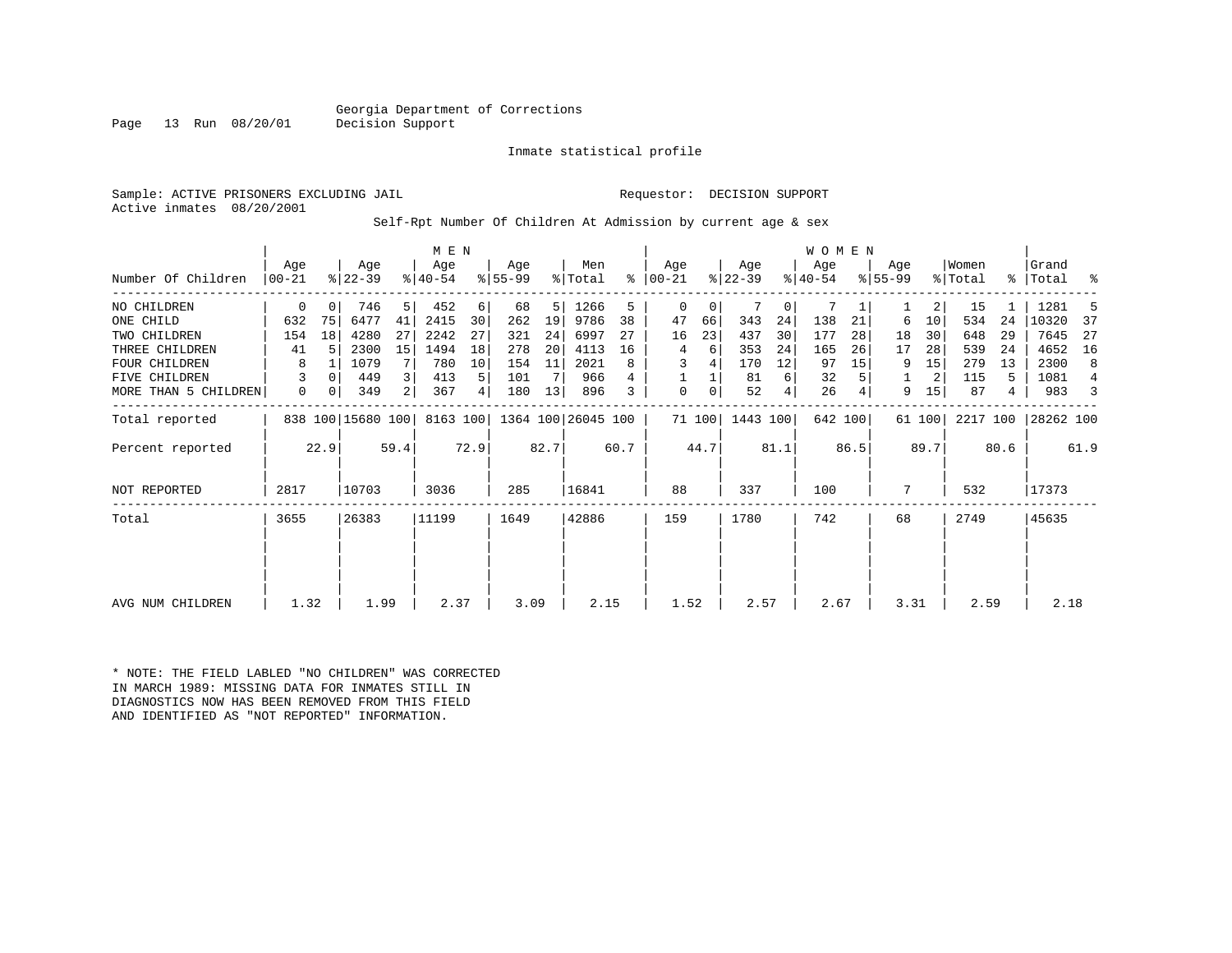Inmate statistical profile

Sample: ACTIVE PRISONERS EXCLUDING JAIL **Requestor: DECISION SUPPORT** Active inmates 08/20/2001

#### Self-Rpt Religious Affiliation by current age & sex

|                  |           |          |                |                | M E N                        |                |             |                |                    |                |          |                |           |              | <b>WOMEN</b> |          |                |             |          |          |           |                |
|------------------|-----------|----------|----------------|----------------|------------------------------|----------------|-------------|----------------|--------------------|----------------|----------|----------------|-----------|--------------|--------------|----------|----------------|-------------|----------|----------|-----------|----------------|
|                  | Age       |          | Age            |                | Age                          |                | Age         |                | Men                |                | Age      |                | Age       |              | Age          |          | Age            |             | Women    |          | Grand     |                |
| Religion         | $00 - 21$ |          | $8 22-39$      |                | $8 40-54$                    |                | $8155 - 99$ |                | % Total            | ∻              | $ 00-21$ |                | $8 22-39$ |              | $8 40-54$    |          | $8155 - 99$    |             | % Total  | ႜ        | Total     | ႜ              |
| ISLAM            | 74        | 2        | 928            | 4              | 335                          | 3              | 27          | $\overline{2}$ | 1364               | 3              | 3        | 2              | 14        |              | 2            | 0        | 0              | 0           | 19       |          | 1383      | 3              |
| CATHOLIC         | 120       | 3        | 962            | 4              | 376                          | $\overline{4}$ | 60          | 4              | 1518               | 4              | 5        | 3              | 82        | 5            | 32           | 4        | $\overline{2}$ | 3           | 121      | 4        | 1639      | $\overline{4}$ |
| <b>BAPTIST</b>   | 1463      |          | 42 12561       | 49             | 6282                         | 59             | 915         | 58             | 21221              | 51             | 88       | 55             | 1102      | 63           | 470          | 65       | 44             | 69          | 1704     | 63       | 22925     | 52             |
| METHODIST        | 49        | 1        | 492            | $\overline{a}$ | 389                          | $\overline{4}$ | 98          | 6              | 1028               | $\overline{2}$ | 6        | 4              | 62        | 4            | 46           | 6        | 5              | 8           | 119      | 4        | 1147      | 3              |
| EPISCOPLN        | h         | $\Omega$ | 38             | $\Omega$       | 22                           | 0              | 6           | 0              | 71                 | $\Omega$       | O        | $\Omega$       | 5         | O            | 5            |          | 0              | $\Omega$    | 10       | $\Omega$ | 81        | $\Omega$       |
| PRESBYTRN        | 3         | $\Omega$ | 49             | $\Omega$       | 33                           | 0              | 15          | 1              | 100                | O              | $\Omega$ | $\Omega$       | $\Omega$  | O            | 3            | $\Omega$ | $\overline{2}$ | ζ           | 5        | $\Omega$ | 105       | $\Omega$       |
| CHC OF GOD       | 37        | 1        | 299            | 1              | 143                          | 1              | 29          | 2              | 508                |                | 3        | $\overline{2}$ | 23        | $\mathbf{1}$ | 14           | 2        | 3              | 5           | 43       | 2        | 551       | 1              |
| HOLINESS         | 62        | 2        | 955            | 4              | 528                          | 5              | 91          | 6              | 1636               | 4              | 9        | 6              | 186       | 11           | 77           | 11       | 4              | 6           | 276      | 10       | 1912      | 4              |
| <b>JEWISH</b>    |           | $\Omega$ | 21             | 0              | 11                           | 0              | 3           | 0              | 36                 | O              |          |                | $\Omega$  | $\Omega$     |              | $\Omega$ | 0              | $\Omega$    | 2        | $\Omega$ | 38        | $\Omega$       |
| ANGLICAN         | 0         | $\Omega$ | 4              | 0              | 4                            | 0              | U           | U              | 8                  | U              | ∩        | $\Omega$       | 1         | 0            | O            | $\Omega$ | 0              | $\Omega$    |          | $\Omega$ | 9         | $\Omega$       |
| GRK ORTHDX       |           | O        |                | 0              |                              | 0              | 1           | O              | 4                  | O              | $\Omega$ | $\Omega$       | $\Omega$  | O            | $\Omega$     | $\Omega$ | 0              | $\Omega$    | $\Omega$ | $\Omega$ |           | $\Omega$       |
| HINDU            |           | $\Omega$ | 2              | $\Omega$       | $\Omega$                     | 0              | 0           | 0              | 2                  | $\Omega$       | $\Omega$ | $\Omega$       | $\Omega$  | 0            | $\Omega$     | $\Omega$ | $\Omega$       | $\Omega$    | $\Omega$ | $\Omega$ | 2         | $\Omega$       |
| <b>BUDDHIST</b>  | 6         | O        | 23             | U              | 3                            | O              |             | 0              | 32                 | O              |          |                | $\Omega$  | 0            | $\Omega$     | $\Omega$ | Ω              | $\Omega$    | $\Omega$ | $\Omega$ | 32        | O              |
| TAOIST           |           | U        | $\overline{2}$ | U              | $\overline{2}$               | O              | U           | O              | 4                  | U              | $\Omega$ | $\Omega$       | $\Omega$  | U            | $\Omega$     | $\Omega$ | 0              | $\Omega$    | $\Omega$ | $\Omega$ | 4         | U              |
| SHINTOIST        | 2         | $\Omega$ | 14             | $\Omega$       | $\overline{a}$               | $\Omega$       | $\Omega$    | $\Omega$       | 18                 | U              | ∩        | $\Omega$       | $\Omega$  | U            | O            | $\Omega$ | 0              | $\Omega$    | $\Omega$ | $\Omega$ | 18        | U              |
| SEVEN D AD       | 13        | $\Omega$ | 56             | 0              | 33                           | $\Omega$       | 9           | 1              | 111                | U              | ∩        | $\Omega$       | 6         | U            | 4            |          | 0              | $\mathbf 0$ | 10       | $\Omega$ | 121       | $\Omega$       |
| JEHOVAH WT       | 26        |          | 210            | 1              | 82                           |                | 6           | 0              | 324                |                | $\Omega$ |                | 16        |              | 5            |          | 0              | 0           | 21       |          | 345       | 1              |
| LATR DAY S       | 3         | $\Omega$ | 22             | $\Omega$       | 13                           | 0              | 4           | 0              | 42                 | $\Omega$       |          |                | 2         | 0            | $\Omega$     | $\Omega$ | 0              | $\Omega$    | 3        | $\Omega$ | 45        | 0              |
| QUAKER           | 0         | $\Omega$ | O              | $\Omega$       | $\Omega$                     | $\Omega$       | $\Omega$    | $\Omega$       | $\Omega$           | $\Omega$       | $\Omega$ | $\Omega$       | $\Omega$  | 0            | $\Omega$     | $\Omega$ | 0              | 0           | $\Omega$ | $\Omega$ | $\Omega$  | $\Omega$       |
| OTHER PROD       | 429       | 12       | 2231           | 9              | 582                          | 5              | 96          | 6              | 3338               | 8              | 27       | 17             | 131       |              | 39           | 5        | 2              | 3           | 199      |          | 3537      | 8              |
| <b>NONE</b>      | 861       | 25       | 4648           | 18             | 1233                         | 12             | 120         | 8              | 6862               | 17             | 4        | 3              | 56        | 3            | 4            | 1        | 0              | 0           | 64       | 2        | 6926      | 16             |
| OTHER            | 331       | 9        | 1959           | 8              | 639                          | 6              | 98          | б.             | 3027               | 7              | 12       | 8              | 71        | 4            | 24           | 3        | $\overline{2}$ | 3           | 109      | 4        | 3136      | 7              |
| Total reported   |           |          |                |                | 3486 100 25477 100 10713 100 |                |             |                | 1578 100 41254 100 |                | 159 100  |                | 1757 100  |              | 726 100      |          |                | 64 100      | 2706 100 |          | 43960 100 |                |
| Percent reported |           | 95.4     |                | 96.6           |                              | 95.7           |             | 95.7           |                    | 96.2           |          | 100.0          |           | 98.7         |              | 97.8     |                | 94.1        |          | 98.4     |           | 96.3           |
| NOT RPTD         | 169       |          | 906            |                | 486                          |                | 71          |                | 1632               |                | 0        |                | 23        |              | 16           |          | 4              |             | 43       |          | 1675      |                |
| Total            | 3655      |          | 26383          |                | 11199                        |                | 1649        |                | 42886              |                | 159      |                | 1780      |              | 742          |          | 68             |             | 2749     |          | 45635     |                |

Page 14 Run 08/20/01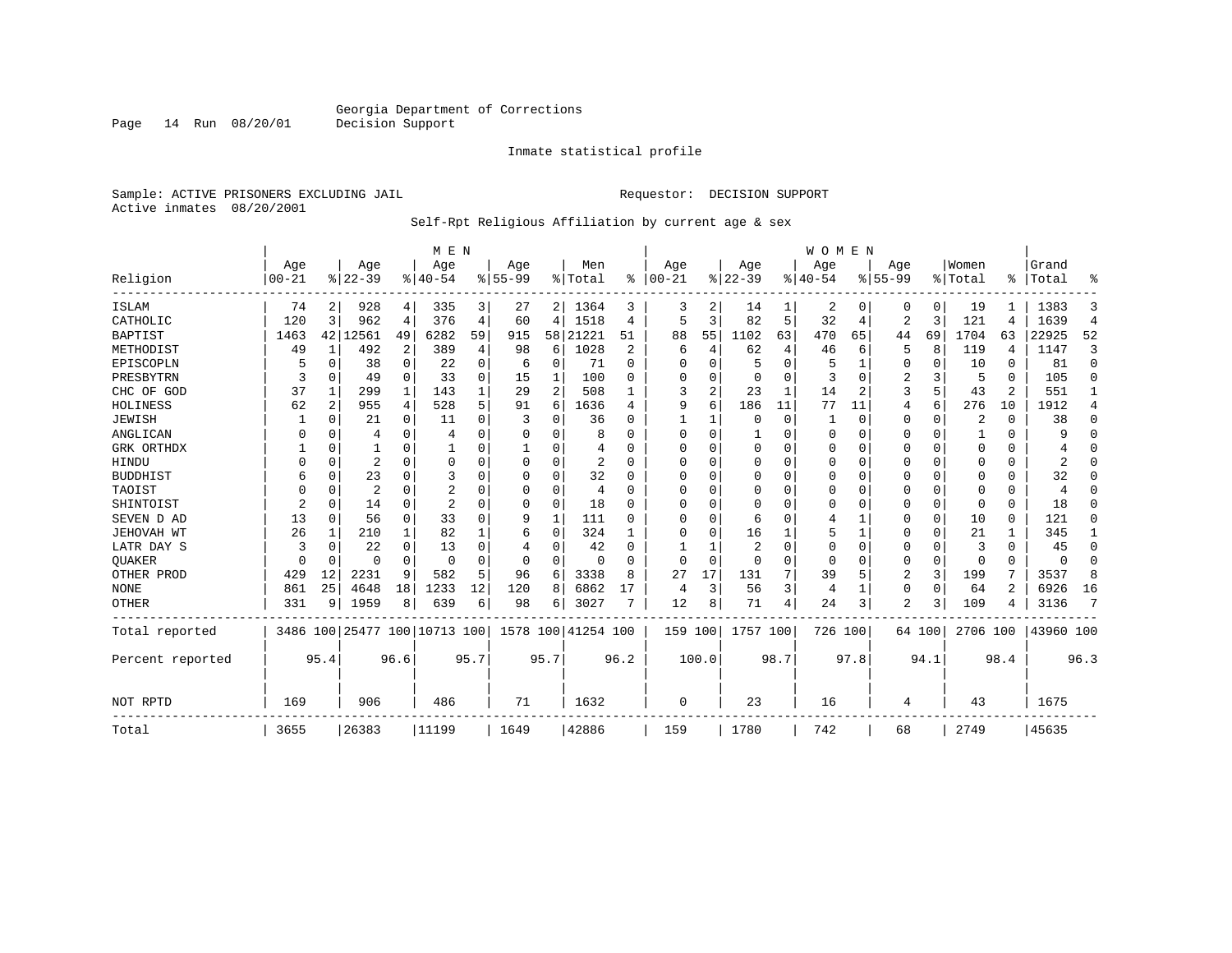### Georgia Department of Corrections<br>Decision Support

Inmate statistical profile

Sample: ACTIVE PRISONERS EXCLUDING JAIL Requestor: DECISION SUPPORT Active inmates 08/20/2001

Page 15 Run 08/20/01

Self-Rpt Family Behavior Patterns \* by current age & sex

|                  |           |      |                         |      | M E N       |                |             |      |                    |              |           |               |           |      | <b>WOMEN</b> |      |             |      |          |      |           |      |
|------------------|-----------|------|-------------------------|------|-------------|----------------|-------------|------|--------------------|--------------|-----------|---------------|-----------|------|--------------|------|-------------|------|----------|------|-----------|------|
|                  | Age       |      | Age                     |      | Age         |                | Age         |      | Men                |              | Age       |               | Age       |      | Age          |      | Age         |      | Women    |      | Grand     |      |
| Family Behavior  | $00 - 21$ |      | $ 22-39 $               |      | $8140 - 54$ |                | $8155 - 99$ |      | % Total            | ి            | $00 - 21$ | $\frac{8}{6}$ | $22 - 39$ |      | $ 40-54$     |      | $8155 - 99$ |      | % Total  |      | %   Total | ႜ    |
| CRIMINLTY        | 1128      | 23   | 7747                    | 24   | 3170        | 25             | 348         | 24   | 12393              | 24           | 61        | 17            | 662       | 17   | 258          | 19   | 13          | 13   | 994      | 18   | 13387     | 24   |
| ALCOHOLISM       | 435       | 9    | 3866                    | 12   | 2049        | 16             | 247         | 17   | 6597               | 13           | 32        | 9             | 465       | 12   | 188          | 14   | 18          | 18   | 703      | 13   | 7300      | 13   |
| DRUG ABUSE       | 391       |      | 2303                    |      | 797         | б.             | 60          | 4    | 3551               |              | 37        | 10            | 357       | 9    | 111          |      | 3           | 3    | 508      | 9    | 4059      |      |
| DOMINERING       | 12        |      | 87                      | 0    | 52          |                | 4           | 0    | 155                | $\Omega$     | 31        | 9             | 439       | 12   | 186          | 14   | 17          | 17   | 673      | 12   | 828       |      |
| MIGRANT          | 27        |      | 229                     |      | 133         |                | 12          |      | 401                |              |           | 0             | 11        | 0    | 3            | 0    | 0           |      | 15       | 0    | 416       |      |
| INFL BTGS        | 79        |      | 917                     | 3    | 507         | 4              | 100         |      | 1603               |              | 15        | 4             | 276       |      | 112          |      | 11          | 11   | 414      |      | 2017      |      |
| PERMISSIVE       | 11        |      | 52                      |      | 38          |                | 8           |      | 109                | <sup>0</sup> | 29        | 8             | 242       | 6    | 59           |      | 2           | 2    | 332      | 6    | 441       |      |
| FATH ABSNT       | 2207      | 45   | 13567                   | 42   | 4278        | 34             | 458         | 32   | 20510              | 40           | 92        | 26            | 825       | 22   | 246          | 18   | 21          | 21   | 1184     | 21   | 21694     | 38   |
| MOTH ABSNT       | 563       | 11   | 3379                    | 10   | 1210        | 10             | 167         | 12   | 5319               | 10           | 34        | 10            | 228       | 6    | 85           | 6    | 12          | 12   | 359      | 6    | 5678      | 10   |
| <b>NONE</b>      | 44        |      | 414                     |      | 203         | 2 <sub>1</sub> | 27          | 2    | 688                |              | 23        | 6             | 302       | 8    | 97           |      | 4           | 4    | 426      | 8    | 1114      | -2   |
| Total reported   | 4897      |      | 100 32561 100 12437 100 |      |             |                |             |      | 1431 100 51326 100 |              | 355       | 100           | 3807 100  |      | 1345 100     |      | 101         | 100  | 5608 100 |      | 56934 100 |      |
| Percent reported |           | 77.1 |                         | 71.7 |             | 65.3           |             | 54.6 |                    | 69.9         |           | 88.7          |           | 83.9 |              | 78.6 |             | 64.7 |          | 82.2 |           | 70.6 |
| OTHER            | 837       |      | 7458                    |      | 3884        |                | 749         |      | 12928              |              | 18        |               | 287       |      | 159          |      | 24          |      | 488      |      | 13416     |      |
| Total            | 3655      |      | 26383                   |      | 11199       |                | 1649        |      | 42886              |              | 159       |               | 1780      |      | 742          |      | 68          |      | 2749     |      | 45635     |      |

\* NOTE: SINCE THERE CAN BE UP TO FIVE BEHAVIOR CODES PER INMATE, THE NUMBER OF CASES REPORTED IN THE DETAIL LINES AND THE TOTAL REPORTED LINE MAY EXCEED THE TOTAL NUMBER OF CASES. IN SHORT, THIS TABLE COUNTS THE NUMBER OF BEHAVIOR PROBLEMS, NOT INMATES.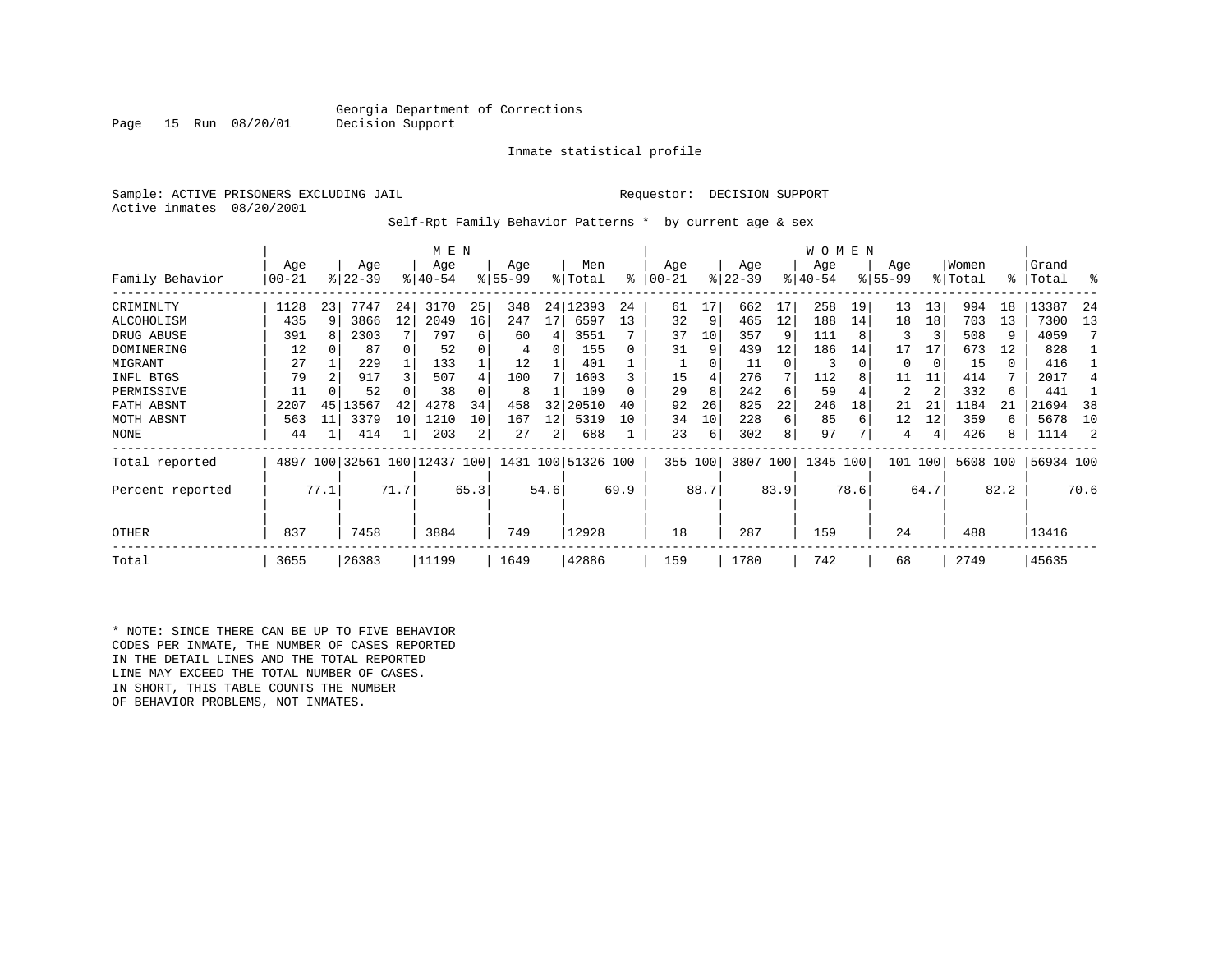### Georgia Department of Corrections<br>Decision Support

Inmate statistical profile

Sample: ACTIVE PRISONERS EXCLUDING JAIL Requestor: DECISION SUPPORT Active inmates 08/20/2001

Page 16 Run 08/20/01

Inmate Diagnostic Behavior Problem \* by current age & sex

|                    |       |          |          |              | M E N                        |              |             |      |                    |      |           |               |           |                | WOMEN       |      |                |          |          |       |           |        |
|--------------------|-------|----------|----------|--------------|------------------------------|--------------|-------------|------|--------------------|------|-----------|---------------|-----------|----------------|-------------|------|----------------|----------|----------|-------|-----------|--------|
|                    | Age   |          | Age      |              | Age                          |              | Aqe         |      | Men                |      | Aqe       |               | Age       |                | Aqe         |      | Aqe            |          | Women    |       | Grand     |        |
| Diagnostic Problem | 00-21 |          | $ 22-39$ |              | $8140 - 54$                  |              | $8155 - 99$ |      | % Total            | ႜ    | $00 - 21$ | $\frac{8}{3}$ | $22 - 39$ |                | $8140 - 54$ |      | $8155 - 99$    |          | % Total  |       | %   Total | ႜ      |
| ALCOHOLIC          | 61    |          | 1106     | 2            | 948                          | 4            | 163         | 6    | 2278               | 3    | 4         | 2             | 165       | 5              | 95          |      | 12             | 12       | 276      | 6.    | 2554      | 3      |
| ALCOH ABSE         | 658   | 10       | 6359     | 13           | 3173                         | 15           | 414         |      | 16 10604           | 13   | 14        | 5             | 275       | 9              | 126         | 10   | 12             | 12       | 427      | 9     | 11031     | 13     |
| DRUG EXP           | 1295  | 20       | 8929     | 18           | 3255                         | 15           | 237         |      | 9 13716            | 17   | 29        | 11            | 226       |                | 100         | 8    | 5              | 5        | 360      |       | 14076     | 17     |
| DRUG ABSE          | 1167  | 18       | 9097     | 19           | 3956                         | 19           | 205         |      | 8 14425            | 18   | 43        | 17            | 871       | 28             | 339         | 26   | 11             | 11       | 1264     | 26    | 15689     | 19     |
| NARC ADDCT         | 30    | $\Omega$ | 617      | $\mathbf{1}$ | 425                          | 2            | 24          |      | 1096               |      |           | $\Omega$      | 56        | $\overline{2}$ | 41          | 3    | 2              | 2        | 100      |       | 1196      |        |
| EPILEPTIC          | 25    | $\Omega$ | 275      |              | 200                          |              | 33          |      | 533                |      | 2         |               | 77        | $\overline{c}$ | 39          | 3    | 4              |          | 122      |       | 655       |        |
| MANIPULTVE         | 917   | 14       | 5192     | 11           | 1619                         | 8            | 169         |      | 7897               | 10   |           |               | 47        | $\mathbf{1}$   | 28          | 2    | $\overline{2}$ |          | 80       |       | 7977      | 10     |
| ASSAULTIVE         | 1469  | 23       | 10320    | 21           | 4235                         | 20           | 632         | 25   | 16656              | 21   | 62        | 24            | 568       | 18             | 223         | 17   | 15             | 15       | 868      | 18    | 17524     | 21     |
| ESCPE TEND         | 76    |          | 1104     | 2            | 723                          | 3            | 106         | 4    | 2009               | 3    | 4         | 2             | 83        | 3              | 36          | 3    | 0              | $\Omega$ | 123      |       | 2132      | 3      |
| SUICIDAL           | 122   |          | 1040     | 2            | 464                          | 2            | 59          | 2    | 1685               | 2    | 14        | 5             | 165       | 5              | 58          |      |                |          | 242      |       | 1927      | 2      |
| WITHDRAWN          | 11    | $\cap$   | 160      | 0            | 94                           | <sup>0</sup> | 16          |      | 281                | U    | 14        | 5             | 87        | ζ              | 26          |      | 3              |          | 130      | 3     | 411       | $\cap$ |
| PR RLTY CT         | 33    |          | 376      | 1            | 247                          |              | 30          |      | 686                |      | 16        | 6             | 95        | 3              | 34          | 3    | 5              |          | 150      | 3     | 836       |        |
| HOMOSEXUAL         | 15    | $\Omega$ | 146      | $\Omega$     | 75                           | $\Omega$     | 18          |      | 254                | 0    | 15        | 6             | 116       | 4              | 23          | 2    | $\Omega$       | $\Omega$ | 154      | 3     | 408       |        |
| <b>NONE</b>        | 68    |          | 1101     | 2            | 635                          | 3            | 183         | 7    | 1987               | 3    | $\Omega$  | U             | 25        |                | 27          | 2    | 12             | 12       | 64       | 1     | 2051      | 2      |
| OTHER              | 44    |          | 481      | 1            | 334                          | 2            | 80          | 3    | 939                |      |           | $\Omega$      | 19        | 1              | 11          |      | 5              | 5        | 36       | 1     | 975       |        |
| NOT RPTD           | 388   | 6        | 2164     | 4            | 709                          | 3            | 182         |      | 3443               | 4    | 33        | 13            | 275       | 9              | 100         | 8    | 10             | 10       | 418      | 9     | 3861      | 5      |
| Total reported     |       |          |          |              | 6423 100 48680 100 21123 100 |              |             |      | 2560 100 78786 100 |      | 255 100   |               | 3150 100  |                | 1307        | 100  | 103 100        |          | 4815 100 |       | 83601 100 |        |
| Percent reported   |       | 98.8     |          | 99.2         |                              | 99.7         |             | 99.5 |                    | 99.3 |           | 100.0         |           | 100.0          |             | 99.9 |                | 100.0    |          | 100.0 |           | 99.3   |
| UNKNOWN            | 44    |          | 213      |              | 31                           |              | 9           |      | 297                |      | 0         |               | $\Omega$  |                |             |      | 0              |          |          |       | 298       |        |
| Total              | 3655  |          | 26383    |              | 11199                        |              | 1649        |      | 42886              |      | 159       |               | 1780      |                | 742         |      | 68             |          | 2749     |       | 45635     |        |

\* NOTE: SINCE THERE CAN BE UP TO FIVE BEHAVIOR CODES PER INMATE, THE NUMBER OF CASES REPORTED IN THE DETAIL LINES AND THE TOTAL REPORTED LINE MAY EXCEED THE TOTAL NUMBER OF CASES.IN SHORT, THIS TABLE COUNTS THE NUMBER OF BEHAVIOR PROBLEMS, NOT INMATES.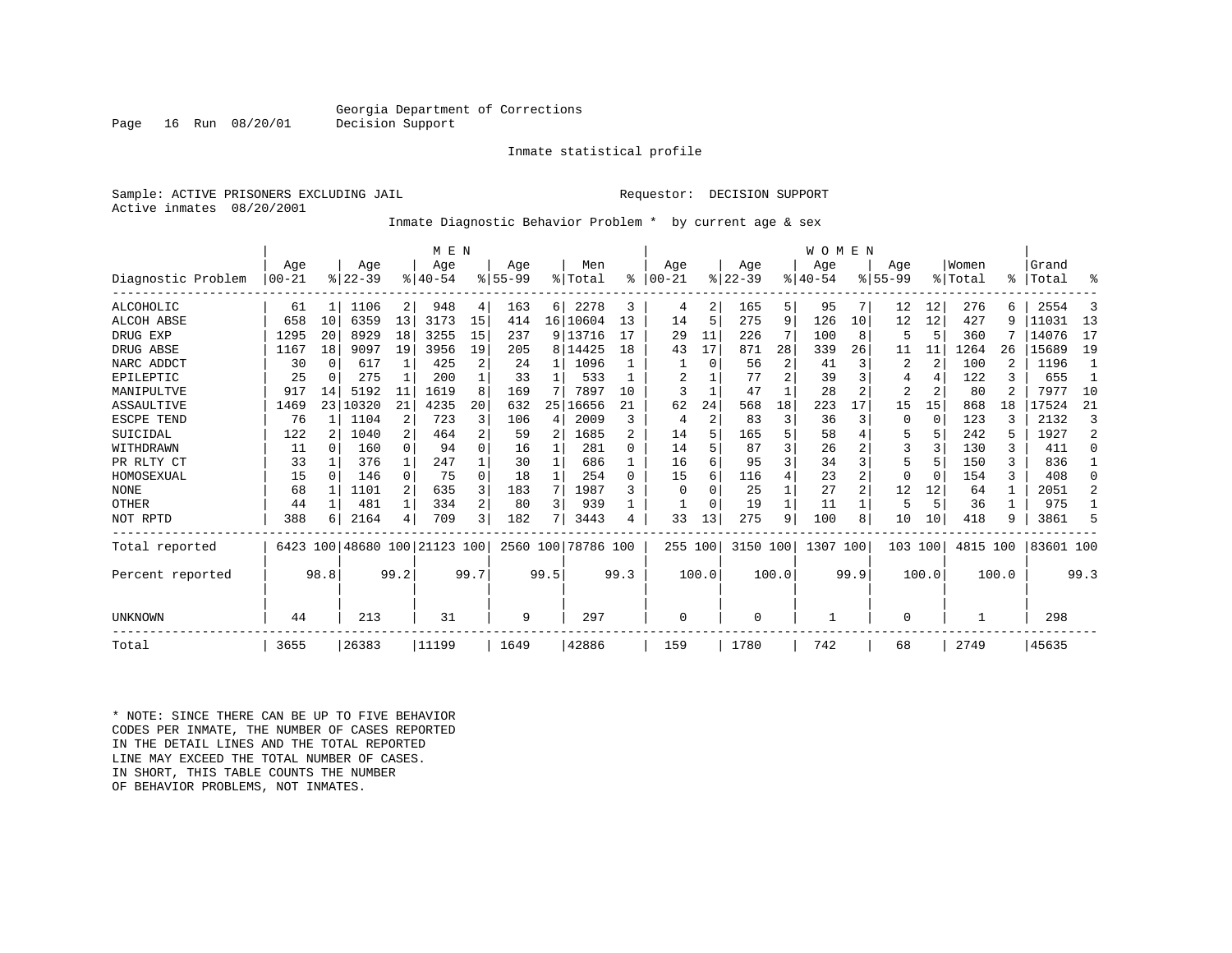Page 17 Run 08/20/01

#### Inmate statistical profile

|  |                           | Sample: ACTIVE PRISONERS EXCLUDING JAIL |  |                                                           | Requestor: DECISION SUPPORT |  |  |
|--|---------------------------|-----------------------------------------|--|-----------------------------------------------------------|-----------------------------|--|--|
|  | Active inmates 08/20/2001 |                                         |  |                                                           |                             |  |  |
|  |                           |                                         |  | Physical Profile (General Condition) by current age & sex |                             |  |  |

| Physical Profile                                                                 | Age<br>$ 00-21$    |      | Age<br>$8122 - 39$             |                                | M E N<br>Age<br>$8 40-54$    |                | Age<br>$8155 - 99$      |                     | Men<br>% Total               | ⊱              | Age<br>$ 00-21$ |                      | Age<br>$ 22-39 $       |               | <b>WOMEN</b><br>Aqe<br>$8 40-54$ |               | Age<br>$8155 - 99$  |                     | Women<br>% Total         |                    | Grand<br>%   Total              | း - မွ      |
|----------------------------------------------------------------------------------|--------------------|------|--------------------------------|--------------------------------|------------------------------|----------------|-------------------------|---------------------|------------------------------|----------------|-----------------|----------------------|------------------------|---------------|----------------------------------|---------------|---------------------|---------------------|--------------------------|--------------------|---------------------------------|-------------|
| NO LIMITATION<br>DEFECT NO MAJOR LIMT<br>DEFECT MAJOR LIMIT<br>VERY MAJOR DEFECT | 3239<br>120<br>185 | 0    | 91 19504<br>2595<br>3696<br>46 | 75<br>10<br>14<br>$\mathbf{0}$ | 5359<br>1922<br>3573<br>107  | 49<br>18<br>33 | 307<br>288<br>931<br>90 | 19<br>18<br>58<br>6 | 28409<br>4925<br>8385<br>244 | 68<br>12<br>20 | 140<br>10<br>0  | 93<br>0 <sup>1</sup> | 1389<br>60<br>284<br>3 | 80<br>16<br>0 | 450<br>61<br>209<br>7            | 62<br>8<br>29 | 12<br>13<br>37<br>3 | 18<br>20<br>57<br>5 | 1991<br>135<br>540<br>13 | 74<br>5<br>20<br>0 | 30400 68<br>5060<br>8925<br>257 | - 11<br>-20 |
| Total reported<br>Percent reported                                               |                    | 97.0 |                                | 97.9                           | 3545 100 25841 100 10961 100 | 97.9           |                         | 98.0                | 1616 100 41963 100           | 97.8           | 151             | 100<br>95.0          | 1736 100               | 97.5          | 727                              | 100<br>98.0   | 65                  | 100<br>95.6         | 2679 100                 | 97.5               | 44642 100                       | 97.8        |
| NOT REPORTED                                                                     | 110                |      | 542                            |                                | 238                          |                | 33                      |                     | 923                          |                | 8               |                      | 44                     |               | 15                               |               | 3                   |                     | 70                       |                    | 993                             |             |
| Total                                                                            | 3655               |      | 26383                          |                                | 11199                        |                | 1649                    |                     | 42886                        |                | 159             |                      | 1780                   |               | 742                              |               | 68                  |                     | 2749                     |                    | 45635                           |             |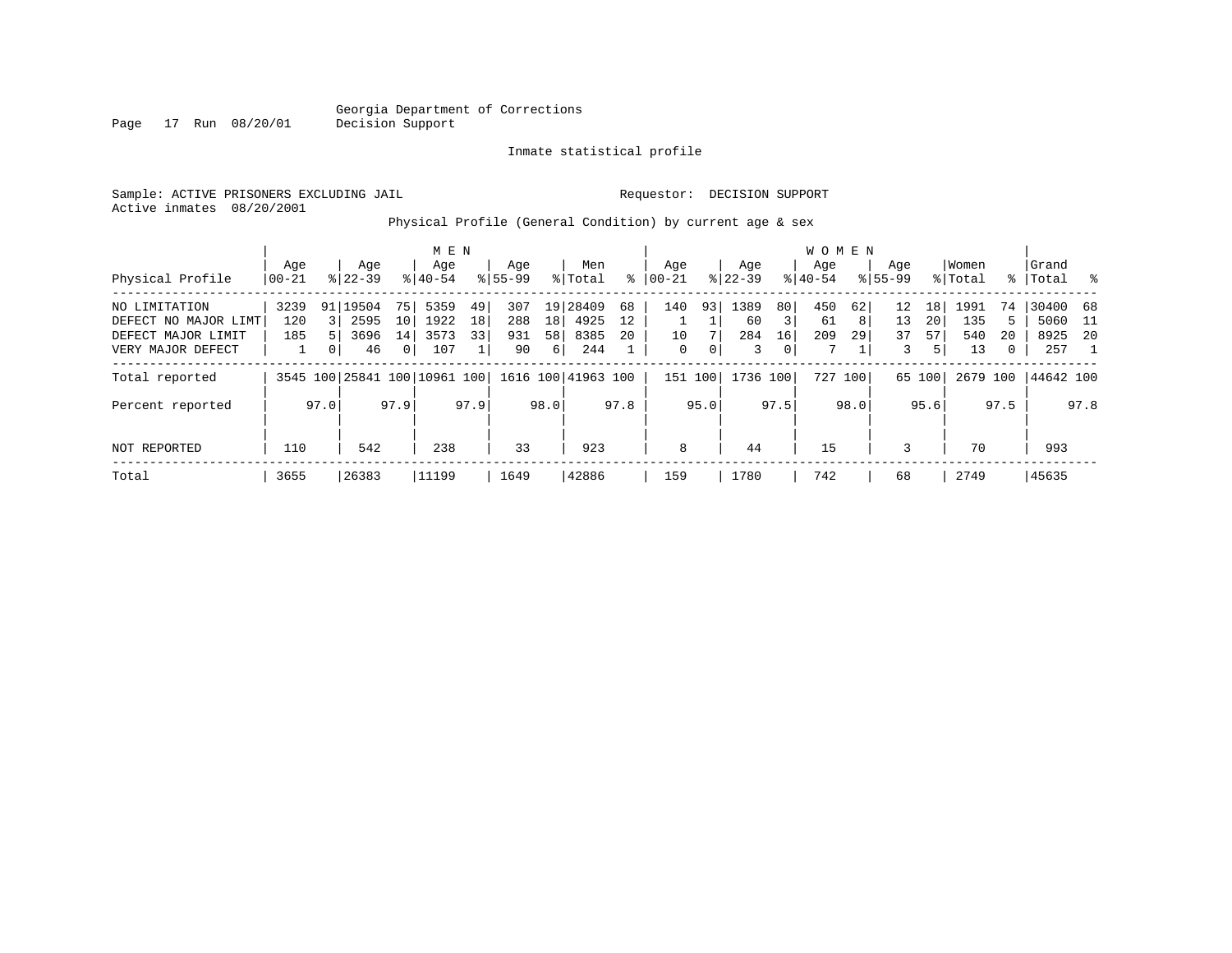Inmate statistical profile

Sample: ACTIVE PRISONERS EXCLUDING JAIL Requestor: DECISION SUPPORT Active inmates 08/20/2001

Page 18 Run 08/20/01

Security Status by current age & sex

|                  |       |       |           |                | M E N                        |       |             |       |                    |       |           |          |           |                         | W O M E N |       |             |        |             |       |           |       |
|------------------|-------|-------|-----------|----------------|------------------------------|-------|-------------|-------|--------------------|-------|-----------|----------|-----------|-------------------------|-----------|-------|-------------|--------|-------------|-------|-----------|-------|
|                  | Age   |       | Age       |                | Age                          |       | Age         |       | Men                |       | Age       |          | Age       |                         | Age       |       | Age         |        | Women       |       | Grand     |       |
| Security         | 00-21 |       | $ 22-39 $ |                | $8 40-54$                    |       | $8155 - 99$ |       | % Total            | ႜ     | $00 - 21$ |          | $ 22-39 $ |                         | $ 40-54 $ |       | $8155 - 99$ |        | % Total     |       | %   Total | ႜ     |
| DIAG INCOM       |       |       | 17        | 0              | $\overline{c}$               |       |             | 0     | 21                 | 0     |           |          | 0         | 0                       |           |       |             | 0      | $\Omega$    | 0     | 21        |       |
| WRK RELEAS       | 0     |       | 2         | 0              |                              |       | 0           | 0     |                    | 0     | 0         | 0        | 0         | 0                       |           |       | 0           |        |             | 0     |           |       |
| TRUSTY           | 53    |       | 1487      | 6              | 812                          |       | 66          | 4     | 2418               | 6     |           |          | 96        | 5                       | 49        |       | 4           | 6      | 154         | 6     | 2572      | 6     |
| MINIMUM          | 1012  | 28    | 8753      | 33             | 4001                         | 36    | 552         | 33    | 14318              | 33    | 60        | 38       | 1006      | 57                      | 457       | 62    | 43          | 63     | 1566        | 57    | 15884     | 35    |
| MEDIUM           | 1532  | 42    | 10218     | 39             | 4482                         | 40    | 813         | 49    | 17045              | 40    | 65        | 41       | 485       | 27                      | 177       | 24    | 18          | 26     | 745         | 21    | 17790     | 39    |
| CLOSE            | 736   | 20    | 4169      | 16             | 1266                         | 11    | 151         | 9     | 6322               | 15    | 25        | 16       | 127       |                         | 35        |       | 2           |        | 189         |       | 6511      | 14    |
| MAXIMUM          | 14    |       | 540       | $\overline{2}$ | 195                          | 2     | 22          |       | 771                | 2     | O         | $\Omega$ | 5         | 0                       |           |       | 0           |        | 6           |       | 777       | 2     |
| DIAGNOSTIC       | 308   | 8     | 1197      | 5              | 440                          | 4     | 43          | 3     | 1988               | 5     | 4         | 3        | 61        | $\overline{\mathbf{3}}$ | 22        | 3     |             |        | 88          | 3     | 2076      | .5    |
| Total reported   |       |       |           |                | 3655 100 26383 100 11199 100 |       |             |       | 1649 100 42886 100 |       | 159       | 100      | 1780 100  |                         | 742 100   |       |             | 68 100 | 2749 100    |       | 45635 100 |       |
| Percent reported |       | 100.0 |           | 100.0          |                              | 100.0 |             | 100.0 |                    | 100.0 |           | 100.0    |           | 100.0                   |           | 100.0 |             | 100.0  |             | 100.0 |           | 100.0 |
| NOT RPTD         | 0     |       |           |                | $\Omega$                     |       | 0           |       | 0                  |       |           |          | $\Omega$  |                         | $\Omega$  |       | $\Omega$    |        | $\mathbf 0$ |       |           |       |
| Total            | 3655  |       | 26383     |                | 11199                        |       | 1649        |       | 42886              |       | 159       |          | 1780      |                         | 742       |       | 68          |        | 2749        |       | 45635     |       |

\* NOTE: BEGINNING IN JULY 1987, THE FACILITIES DIVISION NO LONGER CODED INMATES AS BEING WORK RELEASE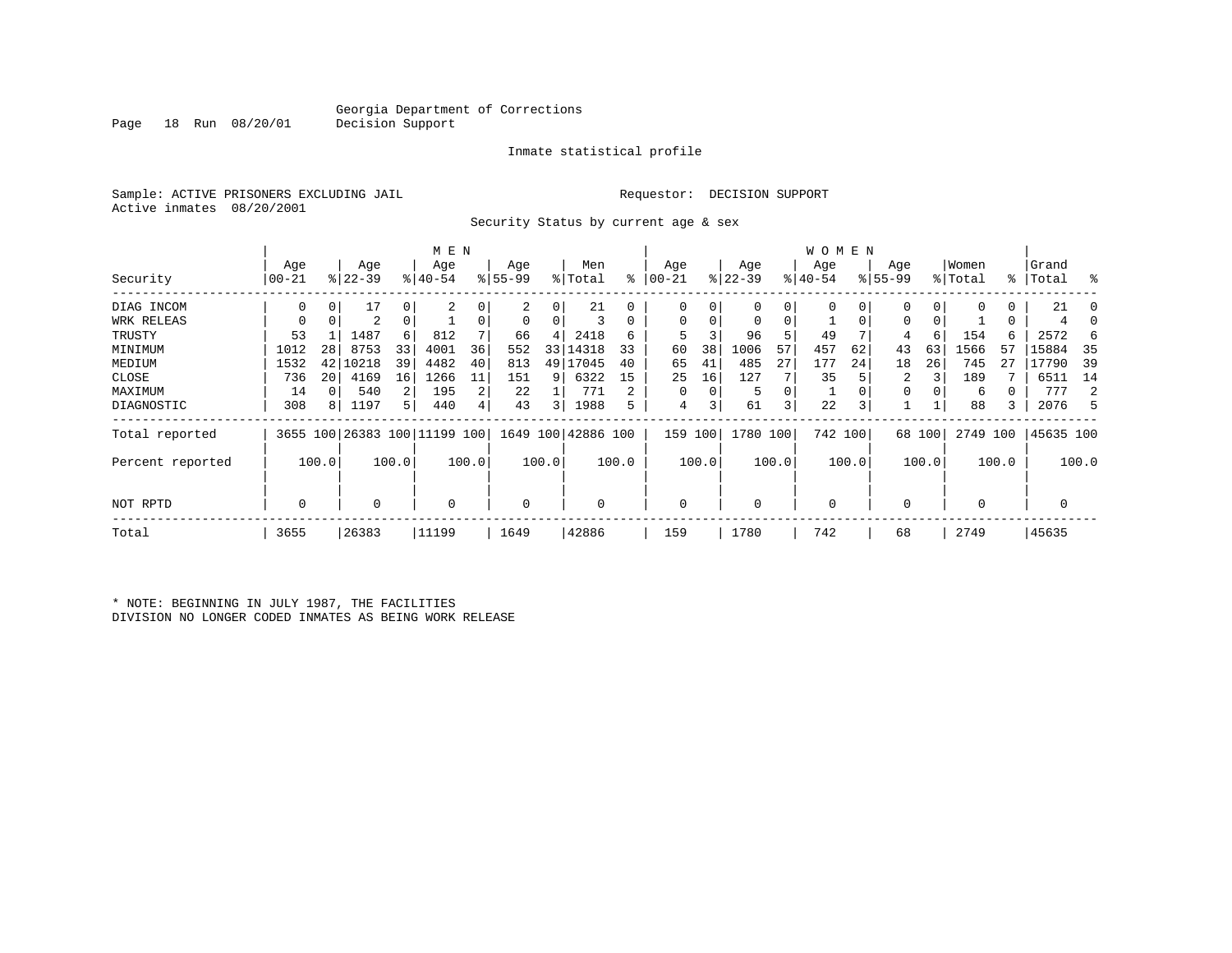Inmate statistical profile

Sample: ACTIVE PRISONERS EXCLUDING JAIL Requestor: DECISION SUPPORT Active inmates 08/20/2001

Page 19 Run 08/20/01

Number Of Sentences by current age & sex

|                     |              |      |                  |      | M E N                        |      |                  |      |                    |      |                      |         |                  |      | W O M E N        |         |                    |        |                  |      |                    |      |
|---------------------|--------------|------|------------------|------|------------------------------|------|------------------|------|--------------------|------|----------------------|---------|------------------|------|------------------|---------|--------------------|--------|------------------|------|--------------------|------|
| Number Of Sentences | Age<br>00-21 |      | Age<br>$ 22-39 $ |      | Age<br>$ 40-54 $             |      | Age<br>$8 55-99$ |      | Men<br>% Total     |      | Age<br>$8   00 - 21$ |         | Age<br>$ 22-39 $ |      | Age<br>$8 40-54$ |         | Age<br>$8155 - 99$ |        | Women<br>% Total |      | Grand<br>%   Total | ႜ    |
| ONE                 | 1502         | 41   | 8016             | 30   | 3607                         | 32   | 657              |      | 40 13782           | 32   | 81                   | 51      | 633              | 36   | 282              | 38      | 37                 | 54     | 1033             | 38   | 14815              | 33   |
| TWO                 | 941          | 26   | 6172             | 23   | 2633                         | 24   | 402              |      | 24 10148           | 24   | 36                   | 23      | 454              | 26   | 194              | 26      | 13                 | 19     | 697              | 25   | 10845              | 24   |
| THREE               | 525          | 14   | 4245             | 16   | 1738                         | 16   | 223              | 14   | 6731               | 16   | 18                   | 11      | 270              | 15   | 100              | 14      | 11                 | 16     | 399              | 15   | 7130               | 16   |
| <b>FOUR</b>         | 285          | 8    | 2698             | 10   | 1052                         | 9    | 132              | 8    | 4167               | 10   | 11                   |         | 184              | 10   | 52               |         | 4                  | 6      | 251              | 9    | 4418               | 10   |
| FIVE                | 175          |      | 1793             |      | 713                          | 6    | 76               | .5   | 2757               | 6    | 6                    |         | 94               | 5    | 27               |         |                    |        | 128              |      | 2885               | 6    |
| MORE THAN FIVE      | 203          | 6    | 3399             | 13   | 1433                         | 13   | 157              | 10   | 5192               | 12   | 7                    | 4       | 138              | 8    | 84               | 11      | 2                  | 3      | 231              | 8    | 5423 12            |      |
| Total reported      |              |      |                  |      | 3631 100 26323 100 11176 100 |      |                  |      | 1647 100 42777 100 |      |                      | 159 100 | 1773 100         |      |                  | 739 100 |                    | 68 100 | 2739 100         |      | 45516 100          |      |
| Percent reported    |              | 99.3 |                  | 99.8 |                              | 99.8 |                  | 99.9 |                    | 99.7 |                      | 100.0   |                  | 99.6 |                  | 99.6    |                    | 100.0  |                  | 99.6 |                    | 99.7 |
| NOT REPORTED        | 24           |      | 60               |      | 23                           |      | 2                |      | 109                |      | $\mathbf 0$          |         |                  |      | 3                |         | 0                  |        | 10               |      | 119                |      |
| Total               | 3655         |      | 26383            |      | 11199                        |      | 1649             |      | 42886              |      | 159                  |         | 1780             |      | 742              |         | 68                 |        | 2749             |      | 45635              |      |
|                     |              |      |                  |      |                              |      |                  |      |                    |      |                      |         |                  |      |                  |         |                    |        |                  |      |                    |      |
| AVG NUM SENTENCES   | 2.35         |      | 3.06             |      | 3.02                         |      | 2.65             |      | 2.97               |      | 2.09                 |         | 2.61             |      | 2.71             |         | 2.10               |        | 2.60             |      | 2.95               |      |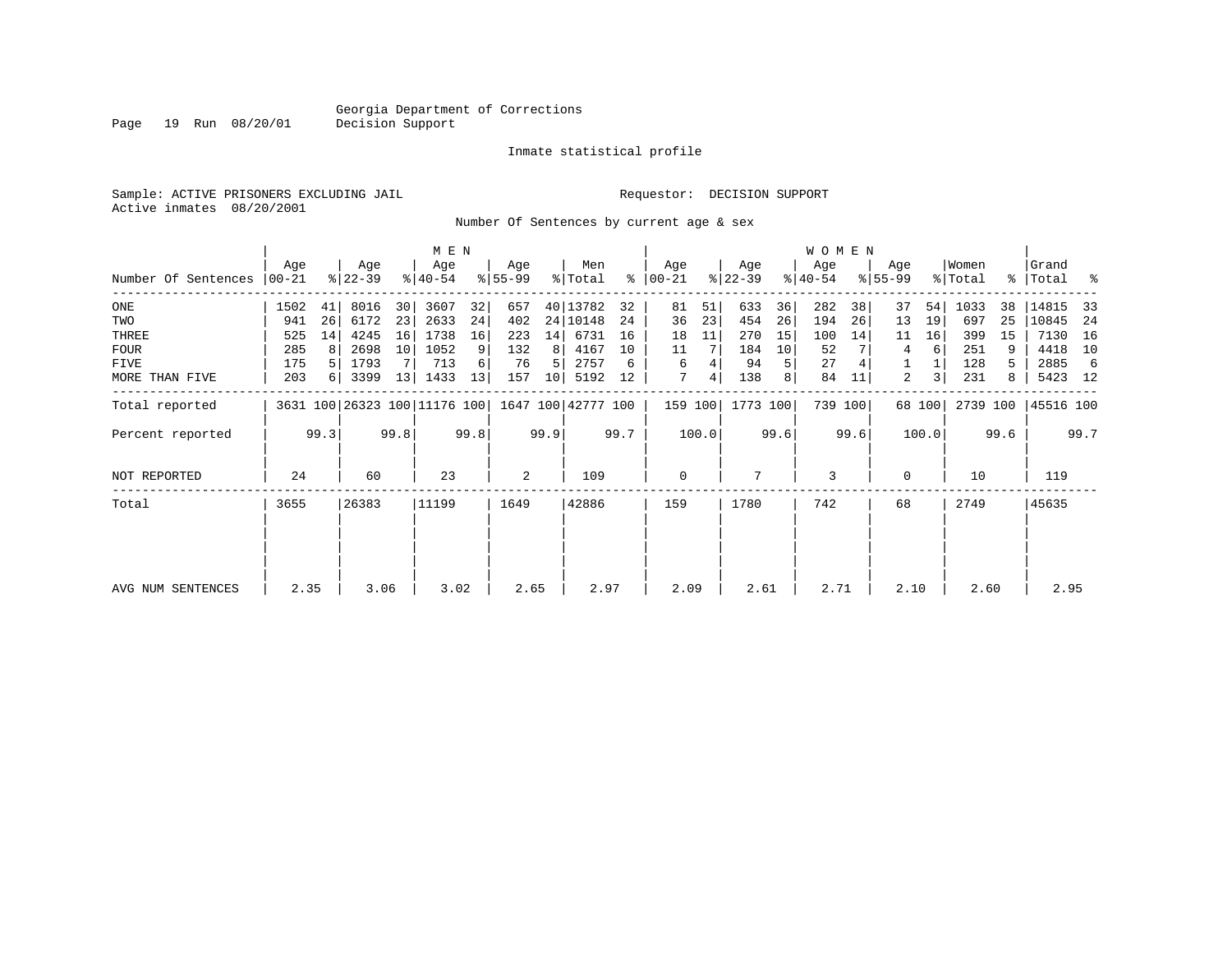Inmate statistical profile

Sample: ACTIVE PRISONERS EXCLUDING JAIL Requestor: DECISION SUPPORT Active inmates 08/20/2001

Page 20 Run 08/20/01

Number Of Disciplinaries by current age & sex

|                  |                |       |                  |       | M E N                        |       |                 |       |                    |       |                  |       |                  |       | <b>WOMEN</b>     |         |                    |        |                  |       |                    |                |
|------------------|----------------|-------|------------------|-------|------------------------------|-------|-----------------|-------|--------------------|-------|------------------|-------|------------------|-------|------------------|---------|--------------------|--------|------------------|-------|--------------------|----------------|
| Disciplinaries   | Age<br>  00-21 |       | Age<br>$ 22-39 $ |       | Age<br>$ 40-54 $             |       | Age<br>$ 55-99$ |       | Men<br>% Total     | ွေ    | Age<br>$00 - 21$ |       | Age<br>$ 22-39 $ |       | Age<br>$ 40-54 $ |         | Age<br>$8155 - 99$ |        | Women<br>% Total |       | Grand<br>% Total % |                |
| ZERO             | 1209           | 33    | 8577             | 33    | 4791                         | 43    | 829             |       | 50 15406           | 36    | 67               | 42    | 839              | 47    | 408              | 55      | 43                 | 63     | 1357             | 49    | 16763              | -37            |
| ONE              | 512            | 14    | 3691             | 14    | 1694                         | 15    | 290             | 18    | 6187               | 14    | 21               | 13    | 268              | 15    | 115              | 15      | 13                 | 19     | 417              | 15    | 6604               | 14             |
| TWO              | 301            | 8     | 2416             | 9     | 1005                         | 9     | 141             | 9     | 3863               | 9     | 15               | 9     | 154              | 9     | 57               |         | 2                  | 3      | 228              |       | 4091               | 9              |
| THREE            | 242            |       | 1668             |       | 650                          | 6     | 84              | 5     | 2644               | б     | 11               |       | 127              |       | 35               |         | 4                  |        | 177              | 6     | 2821               | 6              |
| FOUR             | 194            |       | 1281             |       | 433                          |       | 51              | 3     | 1959               |       | 8                |       | 68               |       | 27               |         |                    |        | 104              |       | 2063               | 5              |
| FIVE             | 163            |       | 1005             |       | 346                          |       | 41              |       | 1555               |       | 4                |       | 45               | 3     | 9                |         | 0                  |        | 58               |       | 1613               | $\overline{4}$ |
| MORE THAN FIVE   | 1034           | 28    | 7741             | 29    | 2279                         | 20    | 213             |       | 13 11267           | 26    | 33               | 21    | 279              | 16    | 91               | 12      | 5                  |        | 408              | 15    | 11675              | -26            |
| Total reported   |                |       |                  |       | 3655 100 26379 100 11198 100 |       |                 |       | 1649 100 42881 100 |       | 159 100          |       | 1780 100         |       |                  | 742 100 |                    | 68 100 | 2749 100         |       | 45630 100          |                |
| Percent reported |                | 100.0 |                  | 100.0 |                              | 100.0 |                 | 100.0 |                    | 100.0 |                  | 100.0 |                  | 100.0 |                  | 100.0   |                    | 100.0  |                  | 100.0 |                    | 100.0          |
| NOT REPORTED     | 0              |       | 4                |       |                              |       | 0               |       | 5                  |       | 0                |       | $\mathbf 0$      |       | $\mathbf 0$      |         | 0                  |        | 0                |       | 5                  |                |
| Total            | 3655           |       | 26383            |       | 11199                        |       | 1649            |       | 42886              |       | 159              |       | 1780             |       | 742              |         | 68                 |        | 2749             |       | 45635              |                |
|                  |                |       |                  |       |                              |       |                 |       |                    |       |                  |       |                  |       |                  |         |                    |        |                  |       |                    |                |
|                  |                |       |                  |       |                              |       |                 |       |                    |       |                  |       |                  |       |                  |         |                    |        |                  |       |                    |                |
| AVG NUM DISCIP   | 5.50           |       | 6.32             |       | 4.48                         |       | 2.86            |       | 5.64               |       | 3.64             |       | 3.24             |       | 2.44             |         | 1.53               |        | 3.01             |       | 5.48               |                |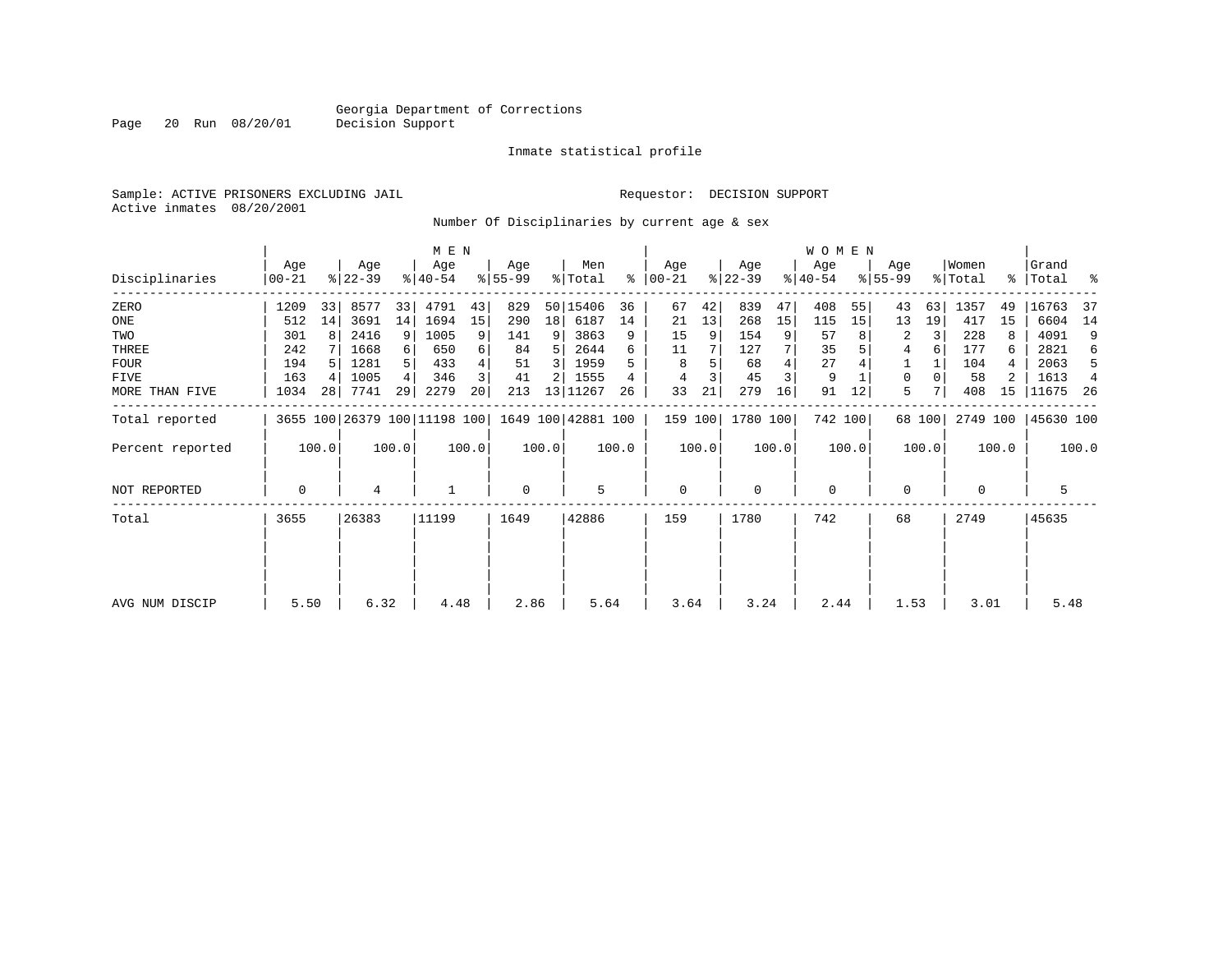Inmate statistical profile

Sample: ACTIVE PRISONERS EXCLUDING JAIL Requestor: DECISION SUPPORT Active inmates 08/20/2001

Page 21 Run 08/20/01

Number Of Escapes by current age & sex

| Women<br>Men<br>Age<br>Age<br>Age<br>Age<br>Age<br>Age<br>Age<br>Age<br>$ 22-39 $<br>$ 22-39 $<br>$ 40-54 $<br>$ 55-99$<br>% Total<br>ွေ<br>$ 40-54 $<br>% Total<br>$00 - 21$<br>$8155 - 99$<br>Escapes<br>$00 - 21$<br>3645 100 26193<br>99 11059<br>99<br>1622<br>98 42519<br>1770<br>739<br>ZERO<br>159<br>99<br>100<br>2736<br>99<br>100<br>68 100<br>100<br>187<br>337<br>13<br>ONE<br>$\Omega$<br>119<br>21<br>10<br>10<br>1<br>0<br>0<br>0<br>0<br>3<br>$\Omega$<br>1<br>$\Omega$<br>TWO<br>16<br>23<br>0<br>3<br>0<br>0<br>0<br>$\Omega$<br>0<br>0<br>4<br>0<br>0<br>0 | Grand<br>%   Total<br>ႜ<br>45255<br>99<br>350<br>23<br>$\Omega$<br>6 |
|--------------------------------------------------------------------------------------------------------------------------------------------------------------------------------------------------------------------------------------------------------------------------------------------------------------------------------------------------------------------------------------------------------------------------------------------------------------------------------------------------------------------------------------------------------------------------------|----------------------------------------------------------------------|
|                                                                                                                                                                                                                                                                                                                                                                                                                                                                                                                                                                                |                                                                      |
|                                                                                                                                                                                                                                                                                                                                                                                                                                                                                                                                                                                |                                                                      |
|                                                                                                                                                                                                                                                                                                                                                                                                                                                                                                                                                                                |                                                                      |
|                                                                                                                                                                                                                                                                                                                                                                                                                                                                                                                                                                                |                                                                      |
| THREE<br>0<br>$\mathbf 0$<br>2<br>0<br>0<br>0<br>0<br>0<br>0<br>6<br>0                                                                                                                                                                                                                                                                                                                                                                                                                                                                                                         |                                                                      |
| $\mathbf 0$<br>0<br>$\Omega$<br>$\Omega$<br>0<br>0<br>$\Omega$<br>$\Omega$<br><b>FOUR</b><br>0<br>$\Omega$<br>0<br>$\Omega$                                                                                                                                                                                                                                                                                                                                                                                                                                                    |                                                                      |
| 0<br>FIVE<br>0<br>0<br>0<br>$\Omega$<br>0<br>$\Omega$<br>$\Omega$<br>$\Omega$<br>0<br>$\Omega$<br>0<br>$\Omega$<br>$\Omega$<br>0                                                                                                                                                                                                                                                                                                                                                                                                                                               |                                                                      |
| $\mathbf 0$<br>$\Omega$<br>0<br>0<br>0<br>$\Omega$<br>0<br>0<br>0<br>0<br>MORE THAN FIVE<br>0<br>0<br>$\Omega$<br>0<br>U<br>$\Omega$<br>$\Omega$<br>0                                                                                                                                                                                                                                                                                                                                                                                                                          |                                                                      |
| 1649 100 42886 100<br>742 100<br>3655 100 26383 100 11199 100<br>159 100<br>1780 100<br>2749 100<br>68 100<br>Total reported                                                                                                                                                                                                                                                                                                                                                                                                                                                   | 45635 100                                                            |
| 100.0<br>100.0<br>100.0<br>100.0<br>100.0<br>100.0<br>100.0<br>100.0<br>100.0<br>100.0<br>Percent reported                                                                                                                                                                                                                                                                                                                                                                                                                                                                     | 100.0                                                                |
| $\mathbf{0}$<br>NOT REPORTED<br>$\Omega$<br>$\mathbf 0$<br>$\mathbf 0$<br>$\Omega$<br>$\Omega$<br>0<br>$\Omega$<br>$\mathbf 0$<br>0                                                                                                                                                                                                                                                                                                                                                                                                                                            | 0                                                                    |
| 26383<br>42886<br>Total<br>3655<br>11199<br>1649<br>159<br>1780<br>742<br>2749<br>68                                                                                                                                                                                                                                                                                                                                                                                                                                                                                           | 45635                                                                |
|                                                                                                                                                                                                                                                                                                                                                                                                                                                                                                                                                                                |                                                                      |
| .02<br>.01<br>.00<br>.01<br>.00<br>.01<br>.01<br>.00<br>.00<br>AVG NUM ESCAPES<br>.00                                                                                                                                                                                                                                                                                                                                                                                                                                                                                          | .01                                                                  |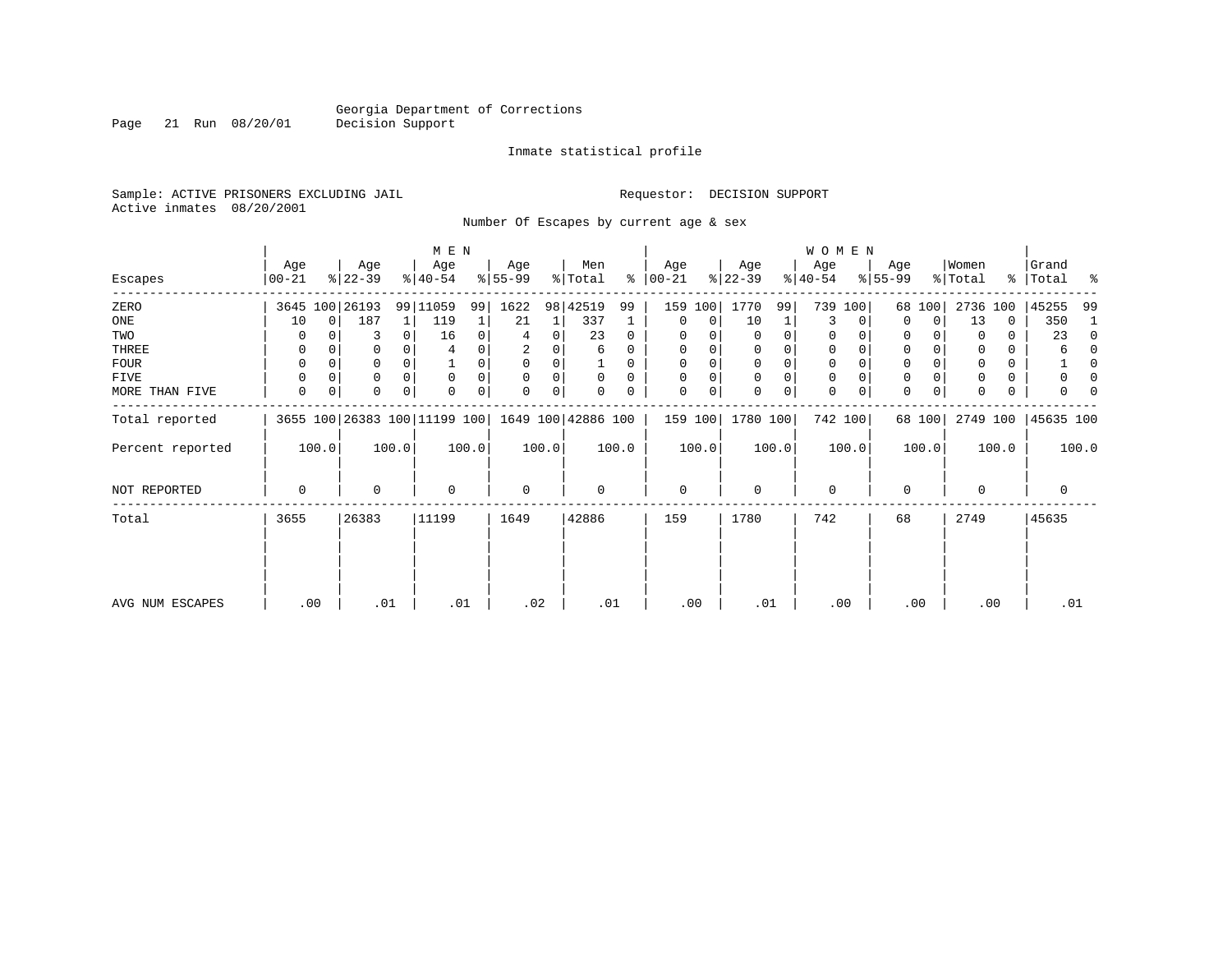#### Georgia Department of Corrections Page 22 Run 08/20/01 Decision Support

Inmate statistical profile

Active inmates 08/20/2001

#### Sample: ACTIVE PRISONERS EXCLUDING JAIL **Requestor: DECISION SUPPORT**

#### Number Of Prior Georgia Incarcerations \* by current age & sex

|                            |      |          |                  |       | M E N                                           |                |                  |       |                |       |                      |       |                  |                | <b>WOMEN</b>     |       |                  |        |                  |       |                    |       |
|----------------------------|------|----------|------------------|-------|-------------------------------------------------|----------------|------------------|-------|----------------|-------|----------------------|-------|------------------|----------------|------------------|-------|------------------|--------|------------------|-------|--------------------|-------|
| Prior Incarcerations 00-21 | Age  |          | Age<br>$ 22-39 $ |       | Age<br>$ 40-54 $                                |                | Age<br>$8 55-99$ |       | Men<br>% Total |       | Age<br>$8   00 - 21$ |       | Age<br>$ 22-39 $ |                | Age<br>$ 40-54 $ |       | Age<br>$ 55-99 $ |        | Women<br>% Total |       | Grand<br>%   Total | ႜ     |
| ZERO                       | 3278 |          | 90 14005         | 53    | 4205                                            | 38             | 935              | 57    | 22423          | 52    | 147                  | 92    | 1087             | 61             | 396              | 53    | 51               | 75     | 1681             | 61    | 24104              | 53    |
| ONE                        | 345  | 9        | 5426             | 21    | 2110                                            | 19             | 312              | 19    | 8193           | 19    | 12                   | 8     | 352              | 20             | 124              | 17    | 9                | 13     | 497              | 18    | 8690               | 19    |
| TWO                        | 30   |          | 3208             | 12    | 1562                                            | 14             | 152              | 9     | 4952           | 12    | 0                    | 0     | 163              | 9              | 84               | 11    | 2                |        | 249              |       | 5201               | -11   |
| THREE                      | 2    | $\Omega$ | 1880             |       | 1090                                            | 10             | 109              |       | 3081           |       | 0                    | 0     | 96               | 5              | 50               |       | 2                |        | 148              |       | 3229               | 7     |
| FOUR                       | 0    |          | 997              |       | 848                                             | 8              | 62               | 4     | 1907           | 4     | 0                    | 0     | 44               | $\overline{2}$ | 30               |       | $\overline{2}$   |        | 76               |       | 1983               | 4     |
| FIVE                       | 0    | $\Omega$ | 502              |       | 592                                             | 5              | 31               |       | 1125           |       | 0                    | 0     | 23               |                | 23               |       |                  |        | 47               |       | 1172               | 3     |
| MORE THAN FIVE             | 0    | 0        | 365              |       | 792                                             | 7 <sup>1</sup> | 48               | 3     | 1205           |       | 0                    | 0     | 15               |                | 35               |       |                  |        | 51               | 2     | 1256               | 3     |
| Total reported             |      |          |                  |       | 3655 100 26383 100 11199 100 1649 100 42886 100 |                |                  |       |                |       | 159 100              |       | 1780 100         |                | 742 100          |       |                  | 68 100 | 2749 100         |       | 45635 100          |       |
| Percent reported           |      | 100.0    |                  | 100.0 |                                                 | 100.0          |                  | 100.0 |                | 100.0 |                      | 100.0 |                  | 100.0          |                  | 100.0 |                  | 100.0  |                  | 100.0 |                    | 100.0 |
| <b>NOT REPORTED</b>        | 0    |          | $\Omega$         |       | $\Omega$                                        |                | 0                |       | 0              |       | $\mathbf 0$          |       | 0                |                | 0                |       | $\Omega$         |        | 0                |       | 0                  |       |
| Total                      | 3655 |          | 26383            |       | 11199                                           |                | 1649             |       | 42886          |       | 159                  |       | 1780             |                | 742              |       | 68               |        | 2749             |       | 45635              |       |
|                            |      |          |                  |       |                                                 |                |                  |       |                |       |                      |       |                  |                |                  |       |                  |        |                  |       |                    |       |
|                            |      |          |                  |       |                                                 |                |                  |       |                |       |                      |       |                  |                |                  |       |                  |        |                  |       |                    |       |
| AVG # INCARCERATIONS       |      | .11      | 1.00             |       | 1.82                                            |                | 1.02             |       | 1.14           |       | .08                  |       | .76              |                | 1.27             |       | .57              |        | .85              |       | 1.12               |       |

\* This data counts a parole revocation on an existing sentenCE AS A prior incarceration. Also, this data counts, for any cohort of inmates, the total number of Georgia incarcerations the inmate has had during his entire criminal career. For example, if an inmate was admitted to prison first in FY72, and then re-admitted in FY79 and FY85, he had two prior incarcerations before the FY85 admission. This inmate's records show two prior incarcerations in all three of his records since he has had two prior incarcerations in his criminal career. If the cohort of FY72 admissions is selected for analysis, two prior incarcerations will be listed for this inmate even though in FY72, he had no prior incarcerations.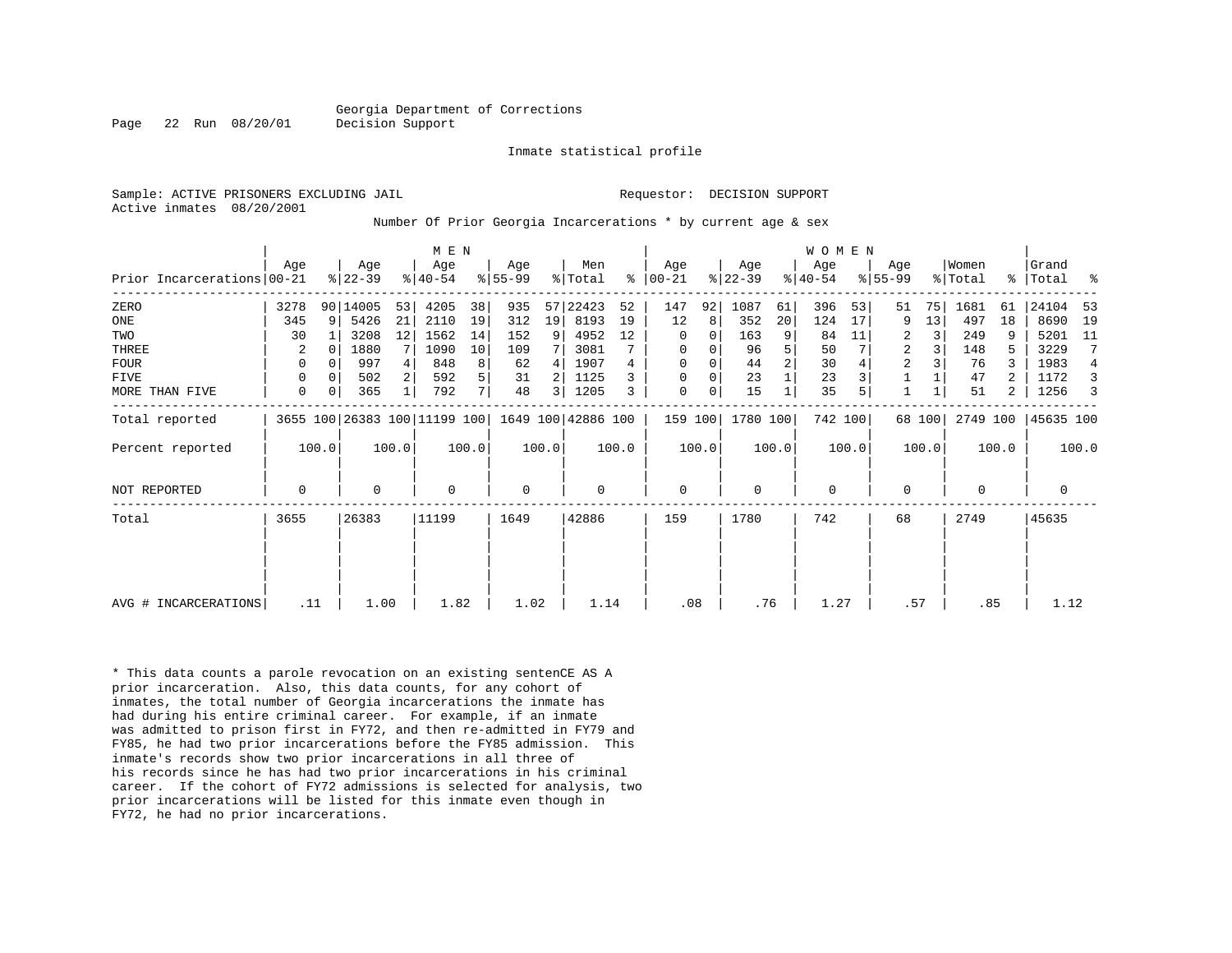Inmate statistical profile

Sample: ACTIVE PRISONERS EXCLUDING JAIL Requestor: DECISION SUPPORT Active inmates 08/20/2001

Page 23 Run 08/20/01

Number Of Transfers by current age & sex

|                   |                  |       |                  |       | M E N                        |       |                 |       |                    |       |                  |       |                  |       | WOMEN            |         |                    |        |                  |           |                 |       |
|-------------------|------------------|-------|------------------|-------|------------------------------|-------|-----------------|-------|--------------------|-------|------------------|-------|------------------|-------|------------------|---------|--------------------|--------|------------------|-----------|-----------------|-------|
| Transfers         | Age<br>$00 - 21$ |       | Age<br>$ 22-39 $ |       | Age<br>$ 40-54 $             |       | Age<br>$ 55-99$ |       | Men<br>% Total     | ႜ     | Age<br>$ 00-21 $ |       | Age<br>$ 22-39 $ |       | Age<br>$ 40-54 $ |         | Age<br>$ 55 - 99 $ |        | Women<br>% Total | $\approx$ | Grand<br> Total | ႜ     |
| ZERO              | 900              | 25    | 2357             | 9     | 967                          | 9     | 109             |       | 4333               | 10    | 24               | 15    | 318              | 18    | 131              | 18      | 9                  | 13     | 482              | 18        | 4815            | 11    |
| ONE               | 1678             |       | 46 10291         | 39    | 4203                         | 38    | 662             | 40    | 16834              | 39    | 114              | 72    | 976              | 55    | 368              | 50      | 25                 | 37     | 1483             | 54        | 18317           | -40   |
| TWO               | 691              | 19    | 6054             | 23    | 2135                         | 19    | 296             | 18    | 9176               | 21    | 8                | 5     | 245              | 14    | 129              | 17      | 14                 | 21     | 396              | 14        | 9572            | - 21  |
| THREE             | 260              |       | 3177             | 12    | 1312                         | 12    | 187             | 11    | 4936               | 12    |                  |       | 146              | 8     | 49               |         | 8                  | 12     | 210              | 8         | 5146            | - 11  |
| <b>FOUR</b>       | 72               |       | 1784             |       | 798                          |       | 130             | 8     | 2784               | 6     | 5                |       | 56               |       | 29               |         | 3                  | 4      | 93               |           | 2877            | 6     |
| FIVE              | 32               |       | 1057             | 4     | 522                          |       | 67              | 4     | 1678               |       |                  |       | 22               |       | 13               |         | 4                  | 6      | 40               |           | 1718            | 4     |
| MORE THAN FIVE    | 22               |       | 1663             | 6     | 1262                         | 11    | 198             | 12    | 3145               |       | $\mathbf 0$      | 0     | 17               |       | 23               |         | 5                  | 7      | 45               | 2         | 3190            | 7     |
| Total reported    |                  |       |                  |       | 3655 100 26383 100 11199 100 |       |                 |       | 1649 100 42886 100 |       | 159 100          |       | 1780 100         |       |                  | 742 100 |                    | 68 100 | 2749 100         |           | 45635 100       |       |
| Percent reported  |                  | 100.0 |                  | 100.0 |                              | 100.0 |                 | 100.0 |                    | 100.0 |                  | 100.0 |                  | 100.0 |                  | 100.0   |                    | 100.0  |                  | 100.0     |                 | 100.0 |
| NOT REPORTED      | 0                |       | 0                |       | $\mathbf 0$                  |       | 0               |       | 0                  |       | 0                |       | $\Omega$         |       | $\mathbf 0$      |         | 0                  |        | $\Omega$         |           | 0               |       |
| Total             | 3655             |       | 26383            |       | 11199                        |       | 1649            |       | 42886              |       | 159              |       | 1780             |       | 742              |         | 68                 |        | 2749             |           | 45635           |       |
|                   |                  |       |                  |       |                              |       |                 |       |                    |       |                  |       |                  |       |                  |         |                    |        |                  |           |                 |       |
|                   |                  |       |                  |       |                              |       |                 |       |                    |       |                  |       |                  |       |                  |         |                    |        |                  |           |                 |       |
| AVG NUM TRANSFERS | 1.22             |       | 2.18             |       | 2.60                         |       | 2.67            |       | 2.22               |       | 1.11             |       | 1.32             |       | 1.52             |         | 2.15               |        | 1.38             |           | 2.17            |       |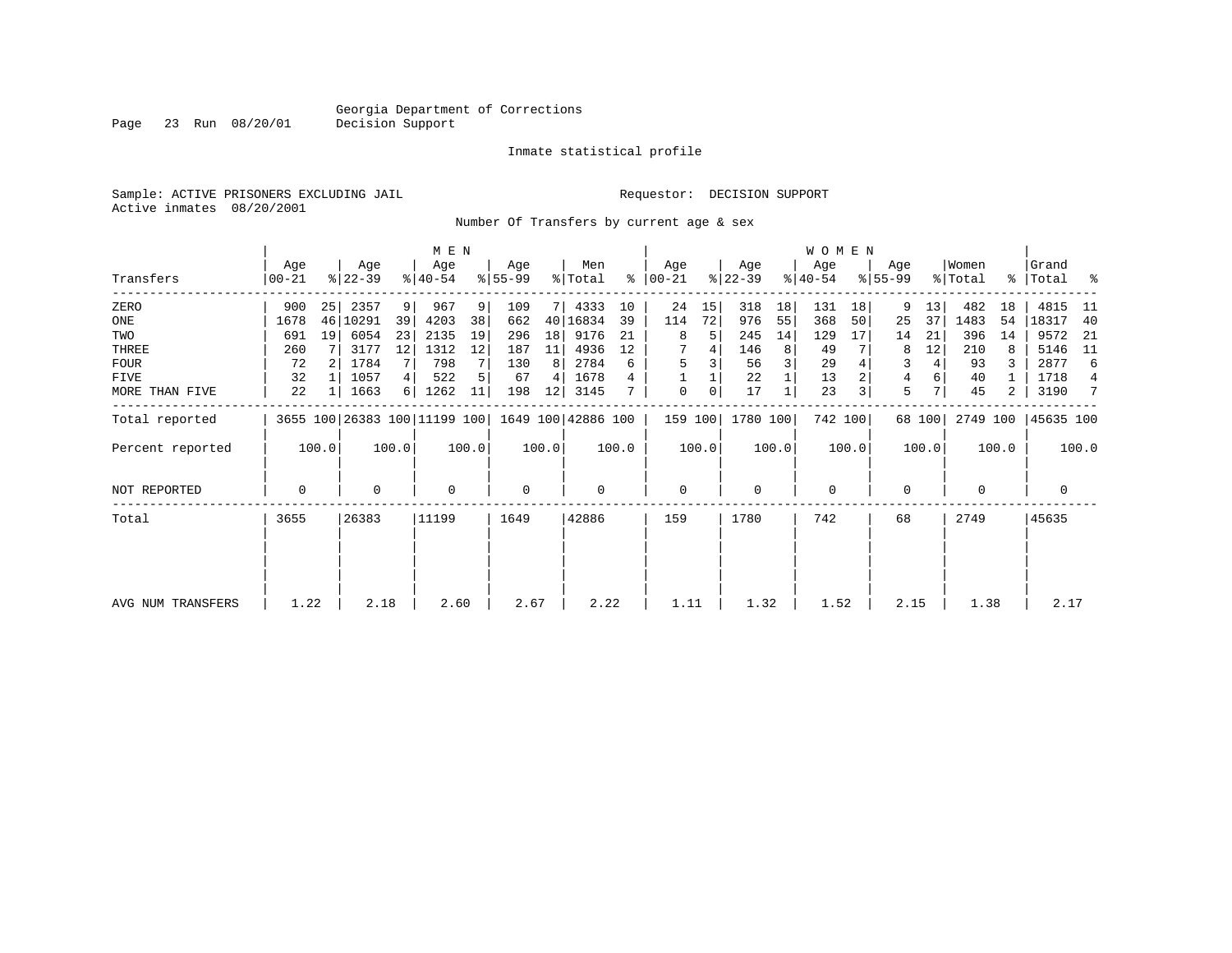Inmate statistical profile

Sample: ACTIVE PRISONERS EXCLUDING JAIL **Requestor: DECISION SUPPORT** Active inmates 08/20/2001

Page 24 Run 08/20/01

County Of Conviction by current age & sex

|                            |              |              |                  |              | M E N           |                |                    |                |                |              |                   |   |                  |                | W O M E N          |              |                  |              |                  |              |                |                |
|----------------------------|--------------|--------------|------------------|--------------|-----------------|----------------|--------------------|----------------|----------------|--------------|-------------------|---|------------------|----------------|--------------------|--------------|------------------|--------------|------------------|--------------|----------------|----------------|
| County Of Conviction 00-21 | Age          |              | Age<br>$8 22-39$ |              | Age<br>$ 40-54$ |                | Age<br>$8155 - 99$ |                | Men<br>% Total | ి            | Age<br>$100 - 21$ |   | Age<br>$8 22-39$ |                | Age<br>$8140 - 54$ |              | Age<br>$8 55-99$ |              | Women<br>% Total | ి            | Grand<br>Total | ٩,             |
| Appling                    | 3            | 0            | 53               | 0            | 29              | 0              | 5                  | $\mathbf 0$    | 90             | 0            | 0                 | 0 | 2                | 0              | 1                  | 0            | 0                | 0            | 3                | 0            | 93             | $\Omega$       |
| Atkinson                   | 3            | $\mathbf 0$  | 32               | 0            | 12              | $\mathsf 0$    | 3                  | $\mathbf 0$    | 50             | 0            | $\Omega$          | 0 | $\sqrt{2}$       | 0              | 2                  | $\mathbf 0$  | $\Omega$         | 0            | 4                | 0            | 54             | $\Omega$       |
| Bacon                      | 1            | 0            | 38               | 0            | 16              | 0              | 0                  | 0              | 55             | 0            | $\Omega$          | 0 | 3                | 0              | 0                  | $\mathbf 0$  | $\Omega$         | 0            | 3                | 0            | 58             | $\mathbf 0$    |
| Baker                      | $\mathbf 0$  | $\Omega$     | 13               | $\mathbf 0$  | 4               | $\mathbf 0$    | 1                  | $\mathbf 0$    | 18             | 0            | $\Omega$          | 0 | 3                | $\Omega$       | 0                  | $\Omega$     | $\Omega$         | $\Omega$     | 3                | 0            | 21             | $\mathbf{0}$   |
| Baldwin                    | 42           | $\mathbf{1}$ | 239              | $\mathbf{1}$ | 88              | $\mathbf{1}$   | $\mathsf{R}$       | $\mathbf 0$    | 377            | $\mathbf{1}$ | $\Omega$          | 0 | 18               | 1              | 7                  | $\mathbf{1}$ | $\Omega$         | $\Omega$     | 25               | $\mathbf{1}$ | 402            | 1              |
| Banks                      | 11           | $\mathbf 0$  | 24               | $\mathbf 0$  | 20              | $\mathbf 0$    | $\overline{4}$     | $\mathbf 0$    | 59             | $\Omega$     | $\mathbf{1}$      | 1 | 3                | $\Omega$       | $\mathbf{1}$       | $\mathbf 0$  | $\Omega$         | $\Omega$     | 5                | 0            | 64             | $\Omega$       |
| Barrow                     | 13           | $\mathbf 0$  | 93               | 0            | 54              | 0              | 12                 | $1\,$          | 172            | 0            | $\Omega$          | 0 | 13               | 1              | 5                  | 1            | $\Omega$         | 0            | 18               | 1            | 190            | $\Omega$       |
| Bartow                     | 27           | $\mathbf{1}$ | 237              | $\mathbf{1}$ | 104             | $\mathbf{1}$   | 26                 | $\overline{a}$ | 394            | $\mathbf{1}$ | 4                 | 3 | 21               | 1              | 9                  | $\mathbf{1}$ | $\Omega$         | 0            | 34               | $\mathbf{1}$ | 428            | $\mathbf{1}$   |
| Ben Hill                   | 22           | $\mathbf{1}$ | 122              | $\mathbf 0$  | 53              | $\mathbf 0$    | 10                 | $\mathbf{1}$   | 207            | $\Omega$     | $\mathbf{1}$      | 1 | 14               | 1              | $\overline{4}$     | 1            | $\Omega$         | $\Omega$     | 19               | $\mathbf{1}$ | 226            | $\Omega$       |
| Berrien                    | 5            | 0            | 48               | $\mathbf 0$  | 14              | $\mathsf 0$    | $\overline{3}$     | $\mathbf 0$    | 70             | O            | $\Omega$          | 0 | $\overline{2}$   | 0              | $\mathbf 0$        | $\mathbf 0$  | $\Omega$         | 0            | $\overline{2}$   | $\Omega$     | 72             | $\Omega$       |
| <b>Bibb</b>                | 78           | 2            | 657              | 2            | 321             | 3              | 40                 | 2              | 1096           | 3            | 4                 | 3 | 36               | $\overline{2}$ | 27                 | 4            | 3                | 4            | 70               | 3            | 1166           | 3              |
| Bleckley                   | 12           | $\Omega$     | 73               | $\mathbf 0$  | 28              | $\mathbf 0$    | 3                  | $\mathbf 0$    | 116            | $\Omega$     | $\Omega$          | 0 | 5                | $\Omega$       | $\overline{4}$     | $\mathbf{1}$ | $\Omega$         | $\Omega$     | 9                | 0            | 125            | $\Omega$       |
| Brantley                   | $\mathbf{1}$ | $\mathbf 0$  | 26               | $\mathbf 0$  | 13              | $\mathbf 0$    | 3                  | $\mathbf 0$    | 43             | 0            | 0                 | 0 | $\Omega$         | 0              | 2                  | $\mathbf 0$  | $\Omega$         | $\Omega$     | 2                | 0            | 45             | $\Omega$       |
| <b>Brooks</b>              | 5            | 0            | 64               | $\mathbf 0$  | 16              | $\mathbf 0$    | 5                  | $\mathbf 0$    | 90             | $\Omega$     | $\Omega$          | 0 | $\overline{2}$   | $\Omega$       | 2                  | $\Omega$     | $\Omega$         | $\Omega$     | $\overline{4}$   | $\Omega$     | 94             | $\Omega$       |
| Bryan                      | 5            | 0            | 51               | 0            | 24              | 0              | 3                  | 0              | 83             | 0            | $\Omega$          | 0 | $\mathbf{1}$     | 0              | 0                  | $\mathbf 0$  | 1                | 1            | $\overline{2}$   | 0            | 85             | $\Omega$       |
| Bulloch                    | 47           | $\mathbf{1}$ | 228              | 1            | 76              | $\mathbf 1$    | 9                  | $\mathbf{1}$   | 360            | $\mathbf{1}$ | 2                 | 1 | 13               |                | 6                  | $\mathbf{1}$ | $\overline{2}$   | 3            | 23               | 1            | 383            | 1              |
| Burke                      | 12           | $\Omega$     | 137              | $\mathbf{1}$ | 55              | $\mathbf 0$    | 7                  | $\mathbf 0$    | 211            | $\Omega$     | $\mathbf{1}$      | 1 | ζ                | $\Omega$       | 3                  | $\Omega$     | $\Omega$         | $\Omega$     | 7                | $\Omega$     | 218            | $\Omega$       |
| <b>Butts</b>               | 18           | 0            | 81               | 0            | 33              | $\mathbf 0$    | 7                  | $\mathbf 0$    | 139            | $\Omega$     | $\Omega$          | 0 | 6                | $\Omega$       | $\overline{2}$     | $\Omega$     | $\Omega$         | $\Omega$     | 8                | 0            | 147            | $\Omega$       |
| Calhoun                    |              | 0            | 24               | 0            | 15              | 0              | 3                  | $\mathbf 0$    | 49             | $\Omega$     | 0                 | 0 |                  | 0              | 0                  | $\mathbf 0$  | 0                | 0            | $\mathbf{1}$     | 0            | 50             | $\Omega$       |
| Camden                     | 4            | 0            | 63               | 0            | 27              | 0              | 4                  | $\mathbf 0$    | 98             | $\Omega$     | $\mathbf{1}$      | 1 | $\overline{2}$   | 0              | 1                  | 0            | 1                | 1            | 5                | 0            | 103            | $\Omega$       |
| Candler                    | 5            | $\Omega$     | 68               | $\mathbf 0$  | 16              | $\mathbf 0$    | $\Omega$           | $\mathbf 0$    | 89             | $\Omega$     | $\Omega$          | 0 | 3                | $\Omega$       | $\mathbf{1}$       | $\Omega$     | $\Omega$         | $\Omega$     | $\overline{4}$   | 0            | 93             | $\Omega$       |
| Carroll                    | 37           | 1            | 257              | 1            | 109             | $\mathbf 1$    | 29                 | $\sqrt{2}$     | 432            | 1            | 4                 | 3 | 33               | 2              | 9                  | 1            | 0                | 0            | 46               | 2            | 478            | 1              |
| Catoosa                    | 11           | 0            | 96               | 0            | 55              | $\mathbf 0$    | 11                 | $\mathbf{1}$   | 173            | 0            | $\mathbf{1}$      | 1 | 11               | 1              | 3                  | $\Omega$     | 1                | $\mathbf{1}$ | 16               | 1            | 189            | $\Omega$       |
| Charlton                   | 3            | 0            | 25               | $\mathbf 0$  | 17              | $\mathbf 0$    | 2                  | $\mathbf 0$    | 47             | 0            | $\mathbf 0$       | 0 | 3                | 0              | $\mathbf 0$        | $\Omega$     | $\Omega$         | $\mathbf 0$  | 3                | 0            | 50             | $\Omega$       |
| Chatham                    | 228          | 6            | 1445             | 5            | 476             | $\overline{4}$ | 55                 | 3              | 2204           | 5            | 11                | 7 | 95               | 5              | 33                 | 4            | 3                | 4            | 142              | 5            | 2346           | 5              |
| Chattahoochee              | 4            | 0            | 15               | $\mathbf 0$  | 8               | $\mathbf 0$    | $\mathbf 0$        | $\mathbf 0$    | 27             | $\Omega$     | $\mathbf{1}$      | 1 | $\Omega$         | $\Omega$       | $\Omega$           | $\Omega$     | $\Omega$         | 0            | $\mathbf{1}$     | $\Omega$     | 28             | $\Omega$       |
| Chatooga                   | 3            | 0            | 97               | $\mathbf 0$  | 55              | 0              | 9                  | $\mathbf{1}$   | 164            | $\Omega$     | $\overline{2}$    | 1 | 6                | $\Omega$       | 2                  | $\mathbf 0$  | 1                | 1            | 11               | 0            | 175            | $\Omega$       |
| Cherokee                   | 27           | $\mathbf{1}$ | 189              | 1            | 137             | 1              | 22                 | 1              | 375            | 1            | 4                 | 3 | 33               | 2              | 8                  | $\mathbf{1}$ | $\Omega$         | $\Omega$     | 45               | 2            | 420            | $\mathbf{1}$   |
| Clarke                     | 40           | $\mathbf{1}$ | 315              | $\mathbf{1}$ | 112             | $\mathbf{1}$   | 19                 | $\mathbf 1$    | 486            | $\mathbf{1}$ | $\Omega$          | 0 | 23               | $\mathbf{1}$   | 9                  | $\mathbf{1}$ | $\overline{2}$   | 3            | 34               | $\mathbf{1}$ | 520            | $\mathbf 1$    |
| Clay                       | 3            | 0            | 13               | 0            | 8               | $\mathbf 0$    | $\mathbf{1}$       | $\mathbf 0$    | 25             | $\Omega$     | $\mathbf 0$       | 0 | $\Omega$         | $\Omega$       | $\mathbf 0$        | $\Omega$     | $\Omega$         | 0            | $\mathbf 0$      | $\Omega$     | 25             | $\Omega$       |
| Clayton                    | 192          | 5            | 970              | 4            | 373             | 3              | 50                 | 3              | 1585           | 4            | 13                | 8 | 100              | 6              | 35                 | 5            | 5                | 7            | 153              | 6            | 1738           | $\overline{4}$ |
| Clinch                     | 7            | 0            | 26               | $\mathbf 0$  | 10              | $\mathbf 0$    | $\mathbf 0$        | $\mathbf 0$    | 43             | 0            | $\Omega$          | 0 | $\overline{2}$   | 0              | $\mathbf{0}$       | $\Omega$     | $\Omega$         | $\mathbf 0$  | $\overline{2}$   | 0            | 45             | $\Omega$       |
| Cobb                       | 182          | 5            | 1203             | 5            | 514             | 5              | 81                 | 5              | 1980           | 5            | 5                 | 3 | 90               | 5              | 38                 | 5            | $\mathbf{1}$     | $\mathbf{1}$ | 134              | 5            | 2114           | 5              |
| Coffee                     | 18           | 0            | 139              | 1            | 49              | 0              | 5                  | 0              | 211            | 0            | $\mathbf{1}$      | 1 | 4                | 0              | 3                  | $\mathbf 0$  | $\mathbf{1}$     | 1            | 9                | 0            | 220            | $\Omega$       |
| Colquit                    | 30           | 1            | 184              | 1            | 85              | $\mathbf 1$    | 24                 | 1              | 323            | 1            | $\Omega$          | 0 | 10               | 1              | 2                  | 0            | 1                | 1            | 13               | 0            | 336            | 1              |
| Columbia<br>----------     | 25           | 1            | 140              | 1            | 61              | $\mathbf{1}$   | 3                  | $\mathbf 0$    | 229            | 1            | 2                 | 1 | 13               | 1              | 4                  | 1            | $\Omega$         | 0            | 19               | 1            | 248            | $\mathbf{1}$   |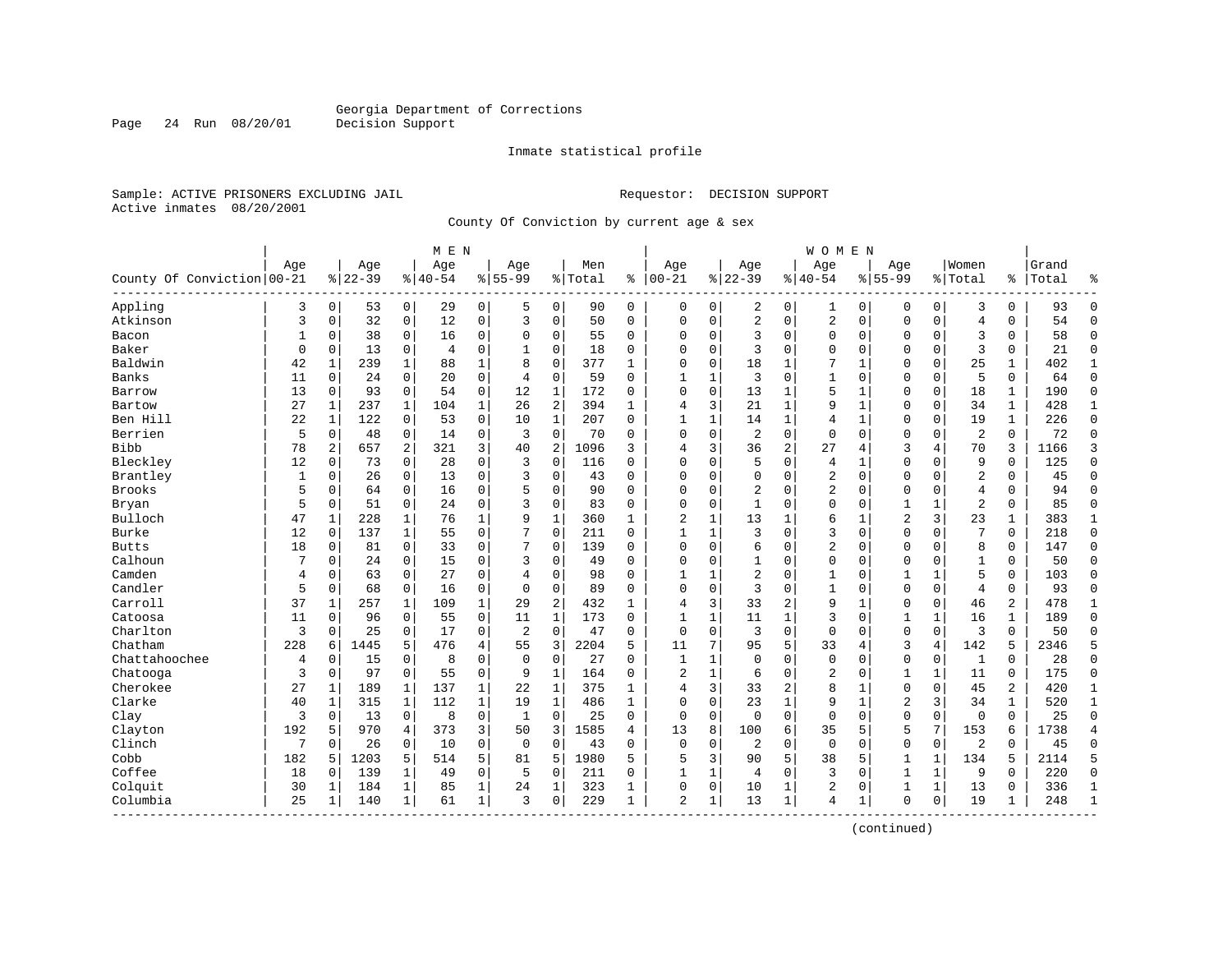Inmate statistical profile

Active inmates 08/20/2001

Page 25 Run 08/20/01

Sample: ACTIVE PRISONERS EXCLUDING JAIL Requestor: DECISION SUPPORT

County Of Conviction by current age & sex (continued)

|                            |             |             |           |              | M E N          |                         |                |                |         |                |              |                |                |                | <b>WOMEN</b>   |              |                |              |                |                |       |                |
|----------------------------|-------------|-------------|-----------|--------------|----------------|-------------------------|----------------|----------------|---------|----------------|--------------|----------------|----------------|----------------|----------------|--------------|----------------|--------------|----------------|----------------|-------|----------------|
|                            | Age         |             | Age       |              | Age            |                         | Age            |                | Men     |                | Age          |                | Age            |                | Age            |              | Age            |              | Women          |                | Grand |                |
| County Of Conviction 00-21 |             |             | $8 22-39$ |              | $ 40-54$       |                         | $8155 - 99$    |                | % Total | ႜ              | $ 00 - 21$   |                | $8 22-39$      |                | $8 40-54$      |              | $8155 - 99$    |              | % Total        | ႜ              | Total | ٩,             |
| Cook                       | 7           | 0           | 94        | $\mathbf 0$  | 44             | 0                       | $\overline{a}$ | $\mathbf 0$    | 147     | 0              | 0            | 0              | 6              | 0              | 4              | 1            | 0              | $\mathbf 0$  | 10             | 0              | 157   | $\Omega$       |
| Coweta                     | 38          | 1           | 304       | $\mathbf 1$  | 95             | $\mathbf 1$             | 11             | 1              | 448     | 1              | 1            | $\mathbf 1$    | 20             | $\mathbf 1$    | 6              | $\mathbf{1}$ | $\Omega$       | $\mathbf 0$  | 27             | 1              | 475   | -1             |
| Crawford                   | $\mathbf 0$ | $\Omega$    | 19        | $\mathbf 0$  | 2              | $\mathbf 0$             | $\mathbf 0$    | $\mathbf 0$    | 21      | $\Omega$       | 0            | $\Omega$       | $\Omega$       | $\Omega$       | 0              | $\Omega$     | $\Omega$       | $\Omega$     | $\mathbf 0$    | 0              | 21    | $\mathbf 0$    |
| Crisp                      | 26          | 1           | 181       | 1            | 68             | $\mathbf 1$             | 11             | 1              | 286     | $\mathbf{1}$   |              | $\mathbf{1}$   | 9              | $\mathbf{1}$   | 1              | $\Omega$     |                | $\mathbf{1}$ | 12             | $\Omega$       | 298   | $\mathbf{1}$   |
| Dade                       | 6           | 0           | 37        | 0            | 31             | $\mathbf 0$             | 9              | $\mathbf{1}$   | 83      | $\Omega$       | $\Omega$     | $\Omega$       |                | $\Omega$       | $\Omega$       | $\Omega$     | $\Omega$       | $\mathbf 0$  | $\mathbf{1}$   | 0              | 84    | $\Omega$       |
| Dawson                     | 4           | $\mathbf 0$ | 28        | 0            | 22             | $\mathbf 0$             | 5              | $\mathbf 0$    | 59      | 0              | $\Omega$     | 0              | 2              | $\Omega$       | 1              | $\Omega$     | $\Omega$       | $\mathbf 0$  | 3              | $\Omega$       | 62    | $\mathbf 0$    |
| Decatur                    | 21          | 1           | 185       | 1            | 68             | 1                       | 8              | 0              | 282     | 1              | 2            | 1              | 13             | 1              | 3              | $\Omega$     | $\Omega$       | 0            | 18             | 1              | 300   | 1              |
| DeKalb                     | 270         | 7           | 1737      | 7            | 666            | 6                       | 90             | 5              | 2763    | 6              | 12           | 8              | 63             | $\overline{4}$ | 27             | 4            | 5              | 7            | 107            | 4              | 2870  | 6              |
| Dodge                      | 16          | 0           | 127       | 0            | 63             | $\mathbf 1$             | 6              | $\mathbf 0$    | 212     | 0              | 0            | 0              | 15             | 1              | 4              | -1           | $\Omega$       | $\mathbf 0$  | 19             | 1              | 231   | 1              |
| Dooly                      | 7           | $\Omega$    | 70        | $\Omega$     | 24             | $\mathbf 0$             | 2              | $\Omega$       | 103     | $\Omega$       | O            | $\Omega$       | $\overline{c}$ | $\Omega$       | $\overline{2}$ | $\Omega$     | $\Omega$       | $\Omega$     | $\overline{4}$ | $\Omega$       | 107   | $\Omega$       |
| Dougherty                  | 79          | 2           | 650       | 2            | 251            | $\overline{c}$          | 27             | $\overline{2}$ | 1007    | $\overline{a}$ | 0            | $\Omega$       | 33             | $\overline{2}$ | 21             | 3            | $\overline{c}$ | 3            | 56             | $\overline{2}$ | 1063  | $\overline{2}$ |
| Douglas                    | 71          | 2           | 425       | 2            | 180            | $\overline{c}$          | 29             | $\overline{2}$ | 705     | 2              | 3            | 2              | 35             | $\overline{2}$ | 21             | 3            |                | $\mathbf{1}$ | 60             | $\overline{c}$ | 765   | $\overline{2}$ |
| Early                      | 5           | 0           | 60        | 0            | 15             | 0                       | $\overline{4}$ | $\mathbf 0$    | 84      | $\Omega$       | $\Omega$     | $\Omega$       | 5              | $\Omega$       | 2              | $\Omega$     | $\Omega$       | $\mathbf 0$  | 7              | 0              | 91    | $\Omega$       |
| Echols                     | 1           | 0           | 6         | 0            | 2              | 0                       | $\Omega$       | 0              | 9       | $\Omega$       | $\Omega$     | $\Omega$       | $\Omega$       | $\Omega$       | $\Omega$       | 0            | $\Omega$       | 0            | $\mathbf 0$    | 0              | 9     | $\bigcap$      |
| Effingham                  | 23          | 1           | 83        | $\mathbf 0$  | 40             | 0                       | 3              | $\mathbf 0$    | 149     | $\Omega$       | $\cap$       | 0              | 8              | $\Omega$       | 4              | 1            | $\mathbf{1}$   | 1            | 13             | 0              | 162   | $\Omega$       |
| Elbert                     | 12          | 0           | 97        | $\mathbf 0$  | 52             | $\mathbf 0$             | 5              | $\mathbf 0$    | 166     | 0              | -1           | 1              | 10             | 1              | 3              | $\mathbf 0$  | $\Omega$       | $\mathbf 0$  | 14             | 1              | 180   | $\mathbf 0$    |
| Emanuel                    | 14          | 0           | 133       | 1            | 37             | $\mathbf 0$             | 8              | $\mathbf 0$    | 192     | 0              | $\Omega$     | 0              | 4              | $\Omega$       |                | 0            | $\Omega$       | 0            | 5              | 0              | 197   | $\mathbf 0$    |
| Evans                      | 7           | $\Omega$    | 47        | 0            | 15             | $\mathbf 0$             | 4              | $\mathbf 0$    | 73      | $\Omega$       | $\Omega$     | $\Omega$       | $\Omega$       | $\Omega$       | 1              | $\Omega$     | $\Omega$       | $\Omega$     | $\mathbf{1}$   | $\Omega$       | 74    | $\Omega$       |
| Fannin                     | 3           | $\Omega$    | 62        | 0            | 41             | $\mathbf 0$             | 7              | $\mathbf 0$    | 113     | $\Omega$       | 0            | $\Omega$       | 4              | $\Omega$       | $\overline{2}$ | O            | $\mathbf{1}$   | $\mathbf{1}$ | 7              | 0              | 120   | $\Omega$       |
| Fayette                    | 18          | $\Omega$    | 130       | 0            | 53             | $\mathbf 0$             | 12             | 1              | 213     | $\Omega$       | $\Omega$     | $\Omega$       | 11             | 1              | 3              | $\Omega$     | $\Omega$       | $\Omega$     | 14             | 1              | 227   | $\Omega$       |
| Floyd                      | 47          | 1           | 466       | 2            | 208            | $\overline{c}$          | 32             | 2              | 753     | 2              | 2            | 1              | 50             | 3              | 27             | 4            | 2              | 3            | 81             | 3              | 834   | $\overline{2}$ |
| Forsyth                    | 4           | $\mathbf 0$ | 96        | 0            | 56             | $\mathbf 1$             | 12             | $\mathbf{1}$   | 168     | $\Omega$       | 0            | 0              | 11             | $\mathbf{1}$   | 8              |              | $\mathbf 0$    | $\mathbf 0$  | 19             | $\mathbf{1}$   | 187   | $\mathbf 0$    |
| Franklin                   | 16          | $\mathbf 0$ | 66        | $\mathbf 0$  | 33             | $\mathbf 0$             | 6              | $\mathbf 0$    | 121     | $\mathbf 0$    | $\Omega$     | 0              | 4              | $\mathbf 0$    | 3              | $\mathbf 0$  | $\mathbf{1}$   | 1            | 8              | $\mathbf 0$    | 129   | $\Omega$       |
| Fulton                     | 219         | 6           | 2085      | 8            | 1013           | 9                       | 159            | 10             | 3476    | 8              | 6            | 4              | 69             | $\overline{4}$ | 38             | 5            | 8              | 12           | 121            | 4              | 3597  | 8              |
| Gilmer                     | 14          | 0           | 72        | 0            | 45             | $\mathbf 0$             | 18             | 1              | 149     | 0              | $\Omega$     | 0              | 2              | $\Omega$       | 4              | -1           | $\mathbf{1}$   | $\mathbf{1}$ | 7              | 0              | 156   | $\mathbf 0$    |
| Glascock                   | 2           | $\mathbf 0$ | 3         | $\mathbf 0$  | $\overline{2}$ | $\mathbf 0$             | $\mathbf 0$    | 0              | 7       | $\Omega$       | $\Omega$     | 0              | 0              | $\Omega$       | 0              | 0            | $\Omega$       | $\mathbf 0$  | $\mathbf 0$    | 0              | 7     | $\mathbf 0$    |
| Glynn                      | 36          | 1           | 306       | 1            | 144            | $\mathbf 1$             | 22             | 1              | 508     | $\mathbf{1}$   | 3            | 2              | 18             | 1              | 6              | -1           | 1              | $\mathbf{1}$ | 28             | 1              | 536   | $\mathbf{1}$   |
| Gordon                     | 21          | 1           | 160       | 1            | 67             | 1                       | 14             | 1              | 262     | $\mathbf{1}$   | 3            | 2              | 22             | 1              | 6              | $\mathbf{1}$ | $\Omega$       | $\Omega$     | 31             | 1              | 293   | 1              |
| Grady                      | 39          | 1           | 136       | 1            | 47             | $\mathbf 0$             | 9              | $\mathbf{1}$   | 231     | $\mathbf{1}$   | $\Omega$     | $\Omega$       | 15             | $\mathbf{1}$   | 2              | $\Omega$     | $\Omega$       | $\Omega$     | 17             | $\mathbf 1$    | 248   | $\mathbf{1}$   |
| Greene                     | 17          | 0           | 60        | $\mathbf 0$  | 17             | 0                       | $\mathbf{1}$   | $\mathbf 0$    | 95      | 0              | $\Omega$     | 0              | $\mathbf{1}$   | $\Omega$       | $\mathbf{1}$   | $\Omega$     |                | 1            | 3              | 0              | 98    | $\Omega$       |
| Gwinnett                   | 93          | 3           | 704       | 3            | 317            | 3                       | 44             | 3              | 1158    | 3              | 5            | 3              | 67             | 4              | 32             | 4            |                | $\mathbf{1}$ | 105            | 4              | 1263  | 3              |
| Habersham                  | 4           | 0           | 51        | $\mathbf 0$  | 27             | $\mathbf 0$             | $\overline{a}$ | $\mathbf 0$    | 84      | 0              | $\mathbf{1}$ | $\mathbf{1}$   | 6              | $\mathbf 0$    | $\mathbf 0$    | $\Omega$     | $\mathbf 0$    | $\mathbf 0$  | 7              | 0              | 91    | $\Omega$       |
| Hall                       | 47          | 1           | 356       | $\mathbf{1}$ | 207            | $\overline{\mathbf{c}}$ | 35             | 2              | 645     | $\overline{a}$ | 3            | $\overline{c}$ | 30             | $\overline{2}$ | 9              | $\mathbf{1}$ | 1              | $\mathbf{1}$ | 43             | $\overline{a}$ | 688   | $\overline{a}$ |
| Hancock                    | 3           | $\Omega$    | 21        | $\mathbf 0$  | 7              | $\mathbf 0$             | 1              | $\mathbf 0$    | 32      | $\Omega$       | $\Omega$     | 0              | $\Omega$       | $\Omega$       | 1              | $\Omega$     | $\Omega$       | $\Omega$     | 1              | 0              | 33    | $\Omega$       |
| Haralson                   | 11          | 0           | 57        | 0            | 31             | 0                       | 5              | 0              | 104     | 0              | $\Omega$     | 0              | 3              | 0              | 3              | $\Omega$     | $\Omega$       | 0            | 6              | 0              | 110   | $\bigcap$      |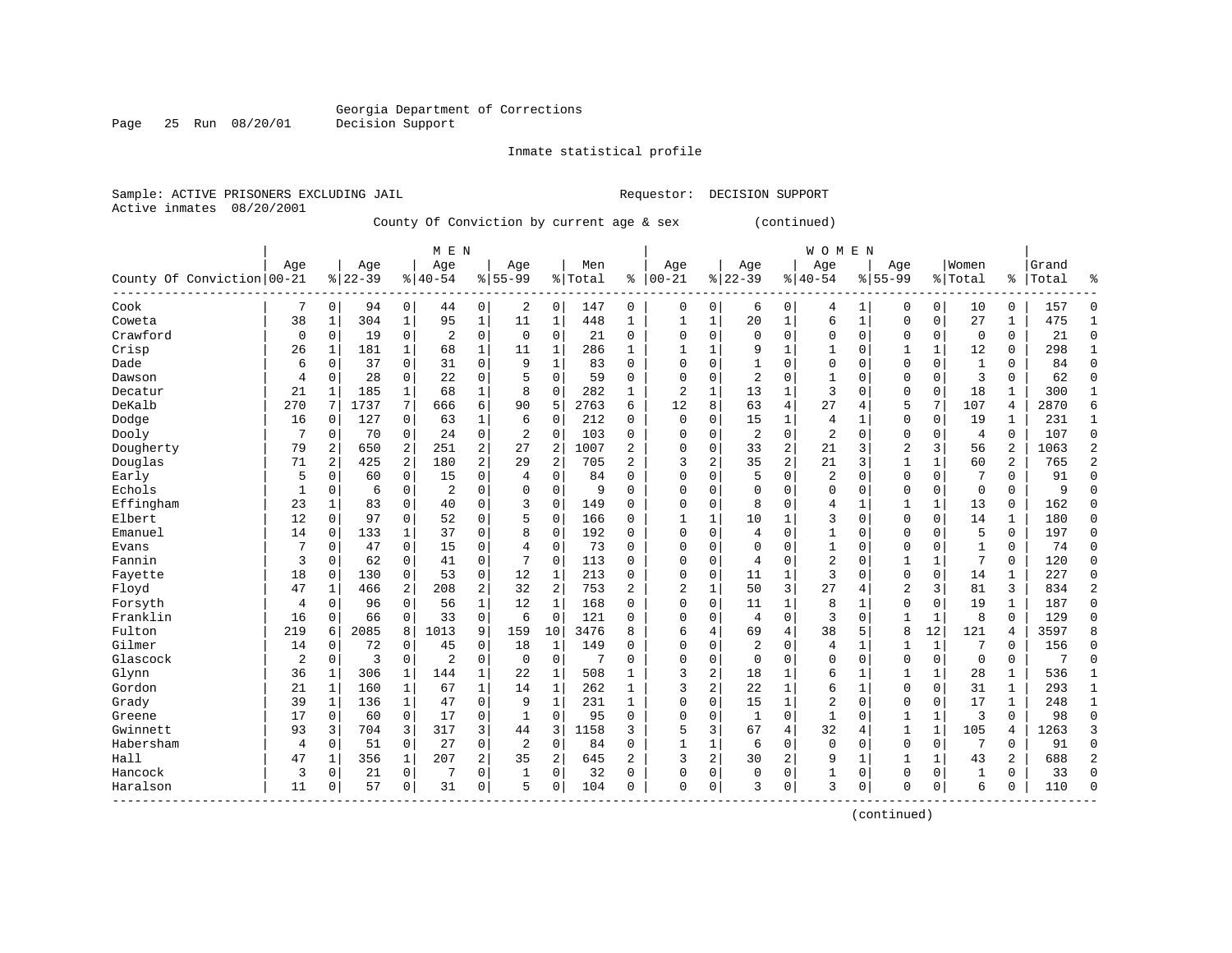Inmate statistical profile

Sample: ACTIVE PRISONERS EXCLUDING JAIL Requestor: DECISION SUPPORT Active inmates 08/20/2001

County Of Conviction by current age & sex (continued)

|                                                  | M E N        |              |           |             |             |              |                |              |         |              |              |              |                         |              | <b>WOMEN</b>   |                |                |              |                |              |       |              |
|--------------------------------------------------|--------------|--------------|-----------|-------------|-------------|--------------|----------------|--------------|---------|--------------|--------------|--------------|-------------------------|--------------|----------------|----------------|----------------|--------------|----------------|--------------|-------|--------------|
|                                                  | Age          |              | Age       |             | Age         |              | Age            |              | Men     |              | Age          |              | Age                     |              | Age            |                | Age            |              | Women          |              | Grand |              |
| County Of Conviction 00-21                       |              |              | $8 22-39$ |             | $8140 - 54$ |              | $8155 - 99$    |              | % Total | ి            | $00 - 21$    |              | $8 22-39$               |              | $8140 - 54$    | $\frac{8}{6}$  | $55 - 99$      |              | % Total        | ႜ            | Total | ٩,           |
| Harris                                           | 10           | 0            | 64        | 0           | 30          | 0            | 2              | 0            | 106     | 0            | 1            | 1            | 3                       | 0            | 0              | 0              | 0              | 0            | 4              | 0            | 110   | $\Omega$     |
| Hart                                             | 10           | $\Omega$     | 73        | 0           | 18          | 0            | 2              | $\mathbf 0$  | 103     | $\Omega$     | $\Omega$     | 0            | 4                       | $\Omega$     | 3              | $\Omega$       | $\Omega$       | $\Omega$     | 7              | 0            | 110   | $\Omega$     |
| Heard                                            | 3            | $\Omega$     | 28        | $\Omega$    | 13          | $\mathbf 0$  | 12             | 1            | 56      | $\Omega$     | $\mathbf{1}$ | 1            | $\mathbf{1}$            | $\Omega$     | $\mathbf{1}$   | $\Omega$       | $\Omega$       | $\Omega$     | 3              | $\Omega$     | 59    | $\Omega$     |
| Henry                                            | 27           | 1            | 196       | 1           | 89          | $\mathbf{1}$ | 12             | 1            | 324     | $\mathbf{1}$ | 2            | $\mathbf{1}$ | 15                      | 1            | 8              | $\mathbf{1}$   |                | $\mathbf{1}$ | 26             | 1            | 350   | $\mathbf{1}$ |
| Houston                                          | 42           | $\mathbf{1}$ | 290       | $\mathbf 1$ | 122         | $\mathbf 1$  | 11             | $\mathbf{1}$ | 465     | $\mathbf{1}$ |              | $\mathbf 1$  | 22                      | $\mathbf{1}$ | 8              | $\mathbf{1}$   |                | 1            | 32             | 1            | 497   | $\mathbf{1}$ |
| Irwin                                            | 9            | $\mathsf 0$  | 50        | $\mathbf 0$ | 24          | 0            | 6              | $\mathbf 0$  | 89      | $\mathbf 0$  | $\mathbf{1}$ | $\mathbf 1$  | $\mathbf{1}$            | $\Omega$     | $\Omega$       | $\Omega$       | $\Omega$       | $\mathbf 0$  | 2              | 0            | 91    | $\Omega$     |
| Jackson                                          | 8            | 0            | 106       | $\mathbf 0$ | 66          | $\mathbf 1$  | 10             | $\mathbf{1}$ | 190     | $\Omega$     | $\Omega$     | 0            | 15                      | 1            | 5              | 1              | $\Omega$       | $\mathbf 0$  | 20             | $\mathbf{1}$ | 210   | $\Omega$     |
| Jasper                                           | 3            | 0            | 42        | $\mathbf 0$ | 16          | $\mathbf 0$  | $\overline{2}$ | $\mathbf 0$  | 63      | $\Omega$     | $\Omega$     | 0            | 1                       | $\Omega$     | 1              | $\Omega$       | $\Omega$       | $\mathbf 0$  | $\overline{2}$ | 0            | 65    | $\Omega$     |
| Jeff Davis                                       | 6            | 0            | 31        | $\mathbf 0$ | 25          | $\mathbf 0$  | 3              | $\mathbf 0$  | 65      | 0            | $\Omega$     | 0            | $\overline{2}$          | $\Omega$     | 1              | 0              | $\Omega$       | 0            | 3              | 0            | 68    | $\mathbf 0$  |
| Jefferson                                        | 12           | 0            | 78        | 0           | 27          | $\mathbf 0$  | 6              | $\mathbf 0$  | 123     | $\Omega$     | O            | 0            |                         | $\Omega$     | $\overline{2}$ | C              | $\Omega$       | 0            | 6              | 0            | 129   | $\mathbf 0$  |
| Jenkins                                          | 12           | 0            | 57        | 0           | 14          | $\mathbf 0$  |                | $\mathbf 0$  | 84      | $\Omega$     | O            | $\Omega$     | 4                       | $\Omega$     | 1              | C              | $\Omega$       | $\Omega$     | 5              | 0            | 89    | $\Omega$     |
| Johnson                                          | 3            | $\Omega$     | 38        | 0           | 11          | $\mathbf 0$  | 2              | $\mathbf 0$  | 54      | $\Omega$     | O            | $\Omega$     | 3                       | $\Omega$     | $\Omega$       | O              | $\Omega$       | $\Omega$     | 3              | 0            | 57    | $\Omega$     |
| Jones                                            | 9            | $\Omega$     | 54        | $\Omega$    | 27          | $\mathbf 0$  | 3              | $\mathbf 0$  | 93      | $\Omega$     |              | 1            |                         | $\Omega$     | 1              | O              | $\Omega$       | $\Omega$     | 3              | 0            | 96    | $\Omega$     |
| Lamar                                            | 5            | $\Omega$     | 67        | $\Omega$    | 29          | $\mathbf 0$  | 5              | $\mathbf 0$  | 106     | $\Omega$     | 0            | $\Omega$     | $\Omega$                | $\Omega$     | 3              | 0              | $\Omega$       | $\Omega$     | 3              | $\Omega$     | 109   | $\Omega$     |
| Lanier                                           | $\mathbf{1}$ | 0            | 31        | 0           | 6           | $\mathbf 0$  | 5              | $\mathbf 0$  | 43      | $\Omega$     | C            | $\Omega$     | 3                       | $\Omega$     | $\mathbf{1}$   | 0              | $\Omega$       | $\Omega$     | 4              | $\Omega$     | 47    | $\Omega$     |
| Laurens                                          | 23           | 1            | 159       | 1           | 64          | 1            | 5              | 0            | 251     | 1            |              | 1            |                         | $\Omega$     | 6              | $\mathbf{1}$   | $\mathbf{1}$   | 1            | 13             | 0            | 264   | $\mathbf{1}$ |
| Lee                                              | 4            | 0            | 41        | $\mathbf 0$ | 9           | $\mathbf 0$  | 3              | $\mathbf 0$  | 57      | $\Omega$     | $\mathbf{1}$ | 1            | $\overline{2}$          | $\Omega$     | 1              | $\Omega$       | $\Omega$       | $\mathbf 0$  | 4              | 0            | 61    | $\Omega$     |
| Liberty                                          | 24           | 1            | 157       | 1           | 44          | 0            | 7              | $\mathbf 0$  | 232     | 1            |              | 1            |                         | $\Omega$     | 2              | $\Omega$       | $\Omega$       | $\Omega$     | 10             | 0            | 242   | 1            |
| Lincoln                                          | 1            | 0            | 22        | $\mathbf 0$ | 14          | 0            | $\mathbf{1}$   | 0            | 38      | $\Omega$     | $\Omega$     | 0            | $\Omega$                | $\Omega$     | $\Omega$       | $\Omega$       | $\Omega$       | $\Omega$     | $\mathbf 0$    | $\Omega$     | 38    | $\mathbf 0$  |
| Long                                             | 7            | $\Omega$     | 34        | $\Omega$    | 17          | 0            | 3              | $\Omega$     | 61      | $\Omega$     | $\Omega$     | $\Omega$     | $\overline{\mathbf{c}}$ | $\Omega$     | $\mathbf{1}$   | $\Omega$       | $\Omega$       | $\Omega$     | 3              | 0            | 64    | $\bigcap$    |
| Lowndes                                          | 37           | 1            | 360       | 1           | 141         | $\mathbf{1}$ | 10             | $\mathbf{1}$ | 548     | $\mathbf{1}$ | 1            | $\mathbf{1}$ | 20                      | $\mathbf{1}$ | 14             | $\overline{c}$ | $\overline{2}$ | 3            | 37             | 1            | 585   | $\mathbf{1}$ |
| Lumpkins                                         | 3            | 0            | 45        | $\mathbf 0$ | 23          | $\mathbf 0$  | 8              | $\mathbf 0$  | 79      | $\mathbf 0$  | $\Omega$     | 0            | 4                       | $\Omega$     | $\overline{2}$ | $\Omega$       | $\Omega$       | $\mathbf 0$  | 6              | 0            | 85    | $\Omega$     |
| Macon                                            | 10           | 0            | 46        | $\mathbf 0$ | 17          | $\mathbf 0$  | 3              | $\mathbf 0$  | 76      | 0            | 0            | 0            | $\Omega$                | $\Omega$     | $\mathbf{1}$   | O              | $\Omega$       | $\Omega$     | $\mathbf{1}$   | 0            | 77    | $\mathbf 0$  |
| Madison                                          | 5            | 0            | 66        | 0           | 26          | $\mathbf 0$  | 8              | $\mathbf 0$  | 105     | $\mathbf 0$  | 0            | 0            | 8                       | $\Omega$     | 1              | $\Omega$       | $\Omega$       | $\mathbf 0$  | 9              | 0            | 114   | $\cap$       |
| Marion                                           | 3            | 0            | 22        | $\mathbf 0$ | 17          | $\mathbf 0$  | $\overline{c}$ | $\mathbf 0$  | 44      | $\Omega$     | $\Omega$     | 0            |                         | $\Omega$     | $\overline{2}$ | 0              | $\Omega$       | $\Omega$     | $\overline{2}$ | 0            | 46    | $\Omega$     |
| McDuffie                                         | 6            | 0            | 122       | 0           | 44          | $\mathbf 0$  | 13             | 1            | 185     | 0            | 2            | 1            |                         | $\Omega$     | 0              | 0              | $\Omega$       | 0            | 3              | 0            | 188   | $\mathbf 0$  |
| McIntosh                                         | 3            | 0            | 49        | 0           | 24          | $\mathbf 0$  | 1              | $\mathbf 0$  | 77      | $\Omega$     | $\Omega$     | 0            |                         | $\Omega$     | 0              | 0              | $\Omega$       | $\mathbf 0$  | -1             | 0            | 78    | $\mathbf 0$  |
| Meriwether                                       | 17           | 0            | 110       | 0           | 55          | 0            | 10             | 1            | 192     | 0            |              | 1            | 9                       |              | 3              | O              | $\overline{c}$ | 3            | 15             |              | 207   | $\mathbf 0$  |
| Miller                                           | 3            | $\Omega$     | 17        | 0           | 11          | 0            | 1              | $\mathbf 0$  | 32      | $\Omega$     | $\Omega$     | $\Omega$     | 3                       | $\Omega$     | 1              | $\sqrt{ }$     | $\Omega$       | $\Omega$     | 4              | 0            | 36    | $\Omega$     |
| Mitchell                                         | 14           | $\Omega$     | 143       | 1           | 65          | $\mathbf 1$  | 3              | $\Omega$     | 225     | $\mathbf{1}$ | κ            | 2            | 9                       | 1            | 4              | $\mathbf{1}$   | $\Omega$       | $\Omega$     | 16             | 1            | 241   | $\mathbf{1}$ |
| Monroe                                           | 13           | $\Omega$     | 66        | $\mathbf 0$ | 46          | $\mathbf 0$  | 6              | 0            | 131     | $\Omega$     | $\Omega$     | $\Omega$     | 2                       | $\Omega$     | $\Omega$       | $\Omega$       | $\Omega$       | $\Omega$     | $\overline{2}$ | 0            | 133   | $\Omega$     |
| Montgomery                                       | 0            | $\Omega$     | 21        | $\mathbf 0$ | 11          | $\mathsf 0$  | $\Omega$       | 0            | 32      | $\Omega$     | O            | $\Omega$     |                         | $\Omega$     | $\overline{2}$ | $\Omega$       | $\Omega$       | $\Omega$     | 3              | 0            | 35    | $\Omega$     |
| Morgan                                           | 9            | 0            | 71        | $\mathbf 0$ | 25          | 0            | 6              | $\mathbf 0$  | 111     | 0            | 0            | 0            |                         | $\mathbf 0$  | $\Omega$       | $\Omega$       | $\Omega$       | $\mathbf 0$  | 7              | 0            | 118   | $\Omega$     |
| Murray                                           | 12           | 0            | 86        | 0           | 44          | 0            | 8              | $\mathbf 0$  | 150     | $\mathbf 0$  | $\Omega$     | 0            | 5                       | $\Omega$     | 0              | $\Omega$       | $\Omega$       | $\mathbf 0$  | 5              | 0            | 155   | $\cap$       |
| Muscogee<br>$\cdots \cdots \cdots \cdots \cdots$ | 170          | 5            | 929       | 4           | 404         | 4            | 46             | 3            | 1549    | 4            | 6            | 4            | 71                      | 4            | 33             | 4              | $\overline{2}$ | 3            | 112            | 4            | 1661  | 4            |

(continued)

Page 26 Run 08/20/01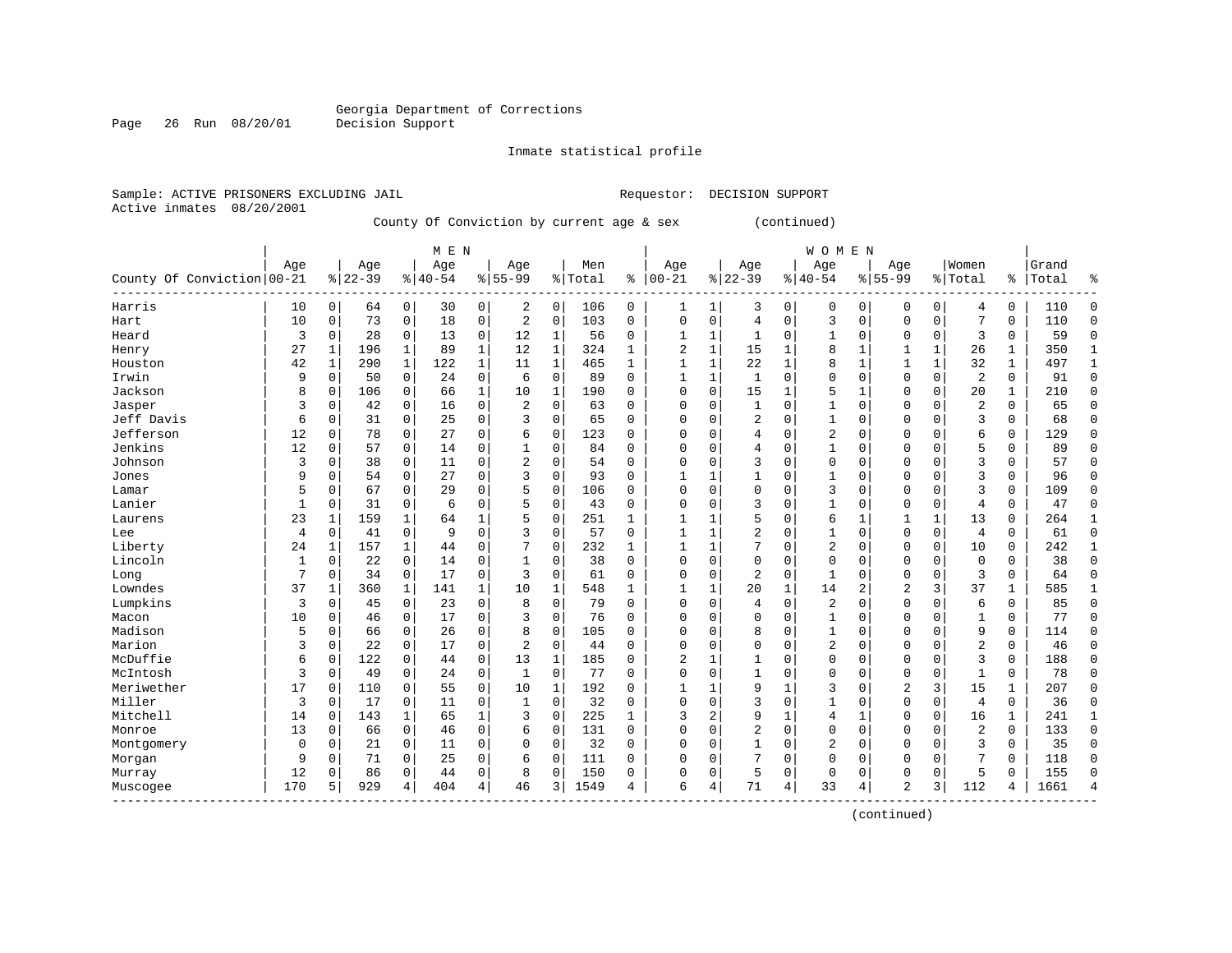Inmate statistical profile

Sample: ACTIVE PRISONERS EXCLUDING JAIL Requestor: DECISION SUPPORT

Active inmates 08/20/2001

Page 27 Run 08/20/01

#### County Of Conviction by current age & sex (continued)

|                            |                |                |           |                | M E N     |              |                |              |         |              |                |              |                |                | <b>WOMEN</b>   |              |              |              |                |             |           |                |
|----------------------------|----------------|----------------|-----------|----------------|-----------|--------------|----------------|--------------|---------|--------------|----------------|--------------|----------------|----------------|----------------|--------------|--------------|--------------|----------------|-------------|-----------|----------------|
|                            | Age            |                | Age       |                | Age       |              | Age            |              | Men     |              | Age            |              | Age            |                | Age            |              | Age          |              | Women          |             | Grand     |                |
| County Of Conviction 00-21 |                |                | $8 22-39$ |                | $8 40-54$ |              | $8155 - 99$    |              | % Total | ి            | $00 - 21$      |              | $8 22-39$      |                | $8140 - 54$    |              | $8 55-99$    |              | % Total        |             | %   Total | ిక             |
| Newton                     | 25             | $1\vert$       | 234       | $\mathbf 1$    | 91        | $\mathbf{1}$ | 13             | 1            | 363     | 1            | 2              | 1            | 14             | 1              | 3              | 0            | 2            | 3            | 21             | 1           | 384       | 1              |
| Oconee                     | 4              | $\Omega$       | 33        | $\mathbf 0$    | 12        | 0            | 1              | $\Omega$     | 50      | $\Omega$     | 1              | 1            | $\mathbf{1}$   | $\mathbf 0$    | $\Omega$       | $\Omega$     | $\Omega$     | $\Omega$     | $\overline{c}$ | $\Omega$    | 52        | $\Omega$       |
| Oglethrope                 | 3              | $\Omega$       | 36        | $\Omega$       | 14        | 0            | 1              | $\Omega$     | 54      | $\Omega$     | $\Omega$       | $\Omega$     | $\mathbf{1}$   | $\Omega$       | $\Omega$       | $\Omega$     | U            | $\Omega$     | $\mathbf{1}$   | $\Omega$    | 55        | $\Omega$       |
| Paulding                   | 13             | $\Omega$       | 60        | $\Omega$       | 60        | $\mathbf{1}$ |                | $\mathbf 0$  | 140     | $\Omega$     | $\Omega$       | $\Omega$     | 8              | $\mathbf 0$    | $\mathbf{1}$   | $\Omega$     | 0            | $\Omega$     | 9              | $\Omega$    | 149       | $\mathbf 0$    |
| Peach                      | 3              | 0              | 52        | $\mathbf 0$    | 36        | 0            | $\Omega$       | $\mathbf 0$  | 91      | 0            |                | $\mathbf{1}$ | $\mathbf{1}$   | 0              |                | $\mathbf 0$  | $\Omega$     | $\Omega$     | 3              | $\Omega$    | 94        | $\mathbf 0$    |
| Pickens                    | 3              | 0              | 46        | $\mathbf 0$    | 26        | 0            | 6              | $\mathbf 0$  | 81      | $\Omega$     | $\mathbf 0$    | $\mathbf 0$  | 2              | 0              | 4              | 1            | 0            | $\Omega$     | 6              | $\Omega$    | 87        | $\mathbf 0$    |
| Pierce                     | 7              | 0              | 26        | $\mathbf 0$    | 21        | 0            | $\overline{c}$ | $\mathbf 0$  | 56      | $\Omega$     | $\mathbf{1}$   | 1            | $\mathbf 0$    | $\mathbf 0$    | $\Omega$       | $\mathbf 0$  | 0            | $\Omega$     | $\mathbf{1}$   | $\Omega$    | 57        | $\mathbf 0$    |
| Pike                       | 3              | 0              | 16        | $\mathbf 0$    | 11        | 0            | ς              | $\mathbf 0$  | 33      | $\mathbf 0$  | $\mathbf 0$    | $\mathbf 0$  | $\Omega$       | 0              | -1             | $\mathbf 0$  | $\Omega$     | $\Omega$     | $\mathbf{1}$   | 0           | 34        | $\mathbf 0$    |
| Polk                       | 8              | $\Omega$       | 113       | $\Omega$       | 41        | 0            |                | $\Omega$     | 169     | $\Omega$     | $\Omega$       | $\Omega$     | 6              | 0              |                | $\Omega$     | 0            | 0            | 7              | $\Omega$    | 176       | $\mathbf 0$    |
| Pulaski                    | 14             | $\Omega$       | 64        | 0              | 22        | 0            | 4              | $\Omega$     | 104     | 0            | $\Omega$       | 0            | 8              | 0              | $\Omega$       | $\Omega$     | 0            | $\Omega$     | 8              | $\Omega$    | 112       | $\mathbf 0$    |
| Putnam                     | 11             | 0              | 97        | $\Omega$       | 48        | 0            | 5              | $\Omega$     | 161     | $\Omega$     | $\Omega$       | $\Omega$     | 4              | 0              | 2              | $\Omega$     | 1            | $\mathbf{1}$ | 7              | $\Omega$    | 168       | $\Omega$       |
| Ouitman                    | $\overline{2}$ | 0              | 12        | $\Omega$       | $\Omega$  | $\Omega$     | $\Omega$       | $\Omega$     | 14      | $\Omega$     | $\Omega$       | $\Omega$     | $\Omega$       | 0              | $\Omega$       | $\Omega$     | 1            | $\mathbf{1}$ | -1             | $\Omega$    | 15        | $\Omega$       |
| Rabun                      | 5              | $\Omega$       | 34        | $\Omega$       | 13        | 0            | 3              | $\Omega$     | 55      | $\Omega$     | $\Omega$       | $\Omega$     | $\mathbf{1}$   | 0              | $\mathbf{1}$   | $\Omega$     | 0            | $\Omega$     | $\overline{2}$ | $\Omega$    | 57        | $\Omega$       |
| Randolph                   | 8              | 0              | 55        | $\mathbf 0$    | 14        | 0            | 3              | $\mathbf 0$  | 80      | 0            | $\Omega$       | $\mathbf 0$  | $\Omega$       | $\mathbf 0$    | $\overline{2}$ | $\mathbf 0$  | 0            | 0            | $\overline{2}$ | $\Omega$    | 82        | $\Omega$       |
| Richmond                   | 160            | 4              | 1093      | 4              | 456       | 4            | 56             | 3            | 1765    | 4            | 3              | 2            | 86             | 5              | 41             | 6            | 1            | $\mathbf{1}$ | 131            | 5           | 1896      | 4              |
| Rockdale                   | 30             | 1              | 183       | $\mathbf 1$    | 85        | $\mathbf 1$  | 15             | $\mathbf{1}$ | 313     | 1            | $\overline{2}$ | 1            | 10             | $\mathbf 1$    | 11             | 1            | 0            | 0            | 23             | 1           | 336       | $\mathbf{1}$   |
| Schely                     | $\mathbf{1}$   | 0              | 18        | $\mathbf 0$    | 3         | 0            | $\Omega$       | $\mathbf 0$  | 22      | $\mathbf 0$  | $\Omega$       | $\mathbf 0$  | $\mathbf 0$    | $\mathbf 0$    | $\mathbf 0$    | 0            | 0            | 0            | $\Omega$       | 0           | 22        | $\mathbf 0$    |
| Screven                    | 8              | 0              | 79        | 0              | 26        | 0            | 5              | 0            | 118     | 0            | 3              | 2            | 3              | 0              | $\Omega$       | $\mathbf 0$  | 0            | 0            | 6              | 0           | 124       | $\mathbf 0$    |
| Seminole                   | 7              | 0              | 48        | $\mathbf 0$    | 25        | 0            | 4              | $\mathbf 0$  | 84      | 0            | $\mathbf 0$    | $\mathbf 0$  | $\overline{2}$ | $\mathbf 0$    | $\mathbf{1}$   | $\mathbf 0$  | $\Omega$     | 0            | 3              | $\Omega$    | 87        | $\mathbf 0$    |
| Spalding                   | 45             | 1              | 379       | $\mathbf{1}$   | 148       | $\mathbf{1}$ | 19             | $\mathbf{1}$ | 591     | 1            | 4              | 3            | 25             | $\mathbf{1}$   | 11             | 1            | $\mathbf{1}$ | $\mathbf{1}$ | 41             | 1           | 632       | $\mathbf{1}$   |
| Stephens                   | 9              | $\Omega$       | 78        | $\Omega$       | 31        | $\Omega$     | 6              | $\Omega$     | 124     | $\Omega$     | $\Omega$       | $\Omega$     | 5              | $\Omega$       | $\overline{2}$ | $\Omega$     | $\Omega$     | $\Omega$     | 7              | $\Omega$    | 131       | $\Omega$       |
| Stewart                    | 4              | $\Omega$       | 22        | $\Omega$       | 6         | 0            | 1              | $\Omega$     | 33      | $\Omega$     | $\mathbf 0$    | $\mathbf 0$  | $\Omega$       | $\Omega$       | $\overline{2}$ | $\Omega$     | 0            | $\Omega$     | $\overline{2}$ | $\Omega$    | 35        | $\Omega$       |
| Sumter                     | 20             | 1              | 152       | 1              | 54        | 0            | 5              | $\mathbf 0$  | 231     | $\mathbf{1}$ | $\Omega$       | $\mathbf 0$  | 10             | 1              | 3              | $\mathbf 0$  | 0            | 0            | 13             | $\Omega$    | 244       | 1              |
| Talbot                     | 6              | 0              | 20        | $\mathbf 0$    | 7         | 0            | $\Omega$       | 0            | 33      | 0            | $\mathbf 0$    | 0            | $\Omega$       | 0              | 3              | $\mathbf 0$  | 0            | 0            | 3              | $\Omega$    | 36        | $\mathbf 0$    |
| Taliaferro                 | 0              | 0              | 5         | $\mathbf 0$    | 5         | 0            | $\Omega$       | $\Omega$     | 10      | $\Omega$     | $\mathbf 0$    | $\Omega$     | $\Omega$       | $\Omega$       |                | $\Omega$     | 0            | $\Omega$     | $\mathbf{1}$   | $\Omega$    | 11        | $\mathbf 0$    |
| Tattnall                   | 5              | 0              | 87        | $\mathbf 0$    | 35        | 0            | 6              | $\mathbf 0$  | 133     | $\Omega$     | $\mathbf 0$    | 0            | 3              | $\mathbf 0$    | 5              | 1            | $\Omega$     | $\Omega$     | 8              | 0           | 141       | $\mathbf 0$    |
| Taylor                     | 15             | 0              | 54        | 0              | 20        | 0            | $\overline{2}$ | $\mathbf 0$  | 91      | 0            |                | 1            | $\overline{2}$ | 0              |                | $\mathbf 0$  | 0            | 0            | 3              | 0           | 94        | 0              |
| Telfair                    | 7              | $\Omega$       | 88        | $\Omega$       | 35        | 0            | 3              | $\Omega$     | 133     | 0            | $\overline{2}$ | 1            | 5              | 0              |                | 1            | 0            | $\Omega$     | 11             | $\Omega$    | 144       | $\Omega$       |
| Terrell                    | 5              | $\Omega$       | 64        | 0              | 22        | 0            | 3              | $\Omega$     | 94      | 0            | $\Omega$       | $\mathbf 0$  | 3              | 0              | $\Omega$       | $\Omega$     | 0            | $\Omega$     | 3              | $\Omega$    | 97        | $\Omega$       |
| Thomas                     | 26             | 1              | 190       | 1              | 76        | $\mathbf 1$  | 10             | 1            | 302     | 1            | 1              | $\mathbf{1}$ | 13             | 1              | 4              | 1            | 0            | $\Omega$     | 18             | 1           | 320       | $\mathbf{1}$   |
| Tift                       | 38             | $\mathbf{1}$   | 200       | 1              | 92        | $\mathbf{1}$ | 10             | $\mathbf{1}$ | 340     | $\mathbf{1}$ | $\overline{2}$ | $\mathbf{1}$ | 12             | $\mathbf{1}$   | 4              | $\mathbf{1}$ | 1            | 1            | 19             | 1           | 359       | $\mathbf{1}$   |
| Toombs                     | 28             | 1              | 180       | $\mathbf{1}$   | 64        | $\mathbf 1$  | 7              | $\Omega$     | 279     | 1            | $\overline{2}$ | $\mathbf{1}$ | 20             | $\mathbf{1}$   | $\Omega$       | $\Omega$     | 0            | $\Omega$     | 22             | 1           | 301       | $\mathbf{1}$   |
| Towns                      | $\mathsf 0$    | 0              | 16        | $\overline{0}$ | 8         | 0            |                | 0            | 25      | 0            |                | $\mathbf{1}$ | 2              | $\mathbf 0$    | $\Omega$       | $\mathbf 0$  | 0            | 0            | 3              | $\Omega$    | 28        | $\mathbf 0$    |
| Treutlen                   | 4              | 0              | 25        | $\mathbf 0$    | 14        | 0            | 0              | $\mathbf 0$  | 43      | $\mathbf 0$  | $\mathbf 0$    | 0            | 2              | 0              |                | 0            | 0            | 0            | 3              | $\mathbf 0$ | 46        | $\Omega$       |
| Troup<br>$- - - - - -$     | 61             | $\overline{a}$ | 452       | 2              | 146       | $\mathbf 1$  | 23             | 1            | 682     | 2            | ζ              | 2            | 33             | $\overline{a}$ | 7              | 1            | $\Omega$     | 0            | 43             | 2           | 725       | $\overline{2}$ |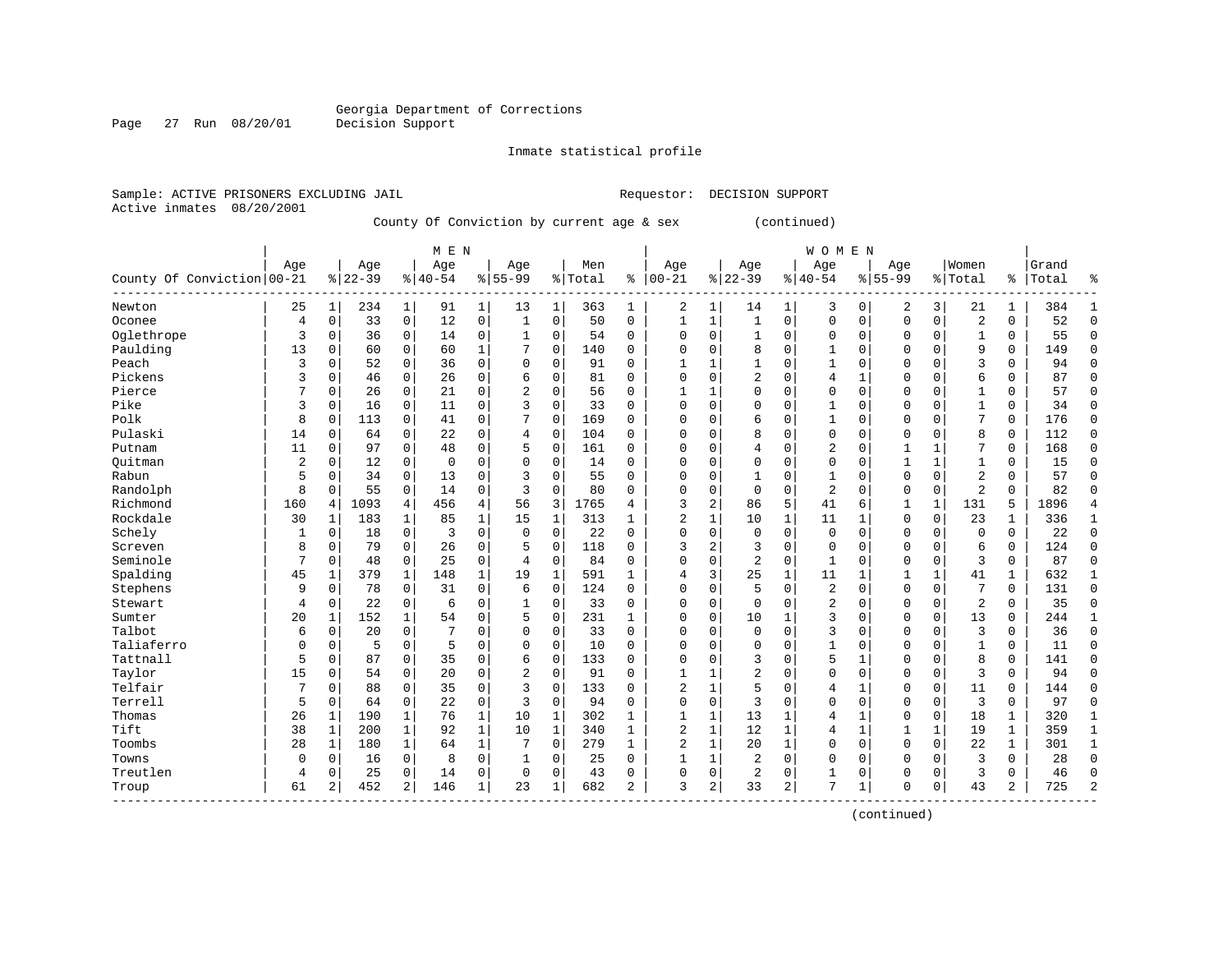## Georgia Department of Corrections<br>Decision Support

Inmate statistical profile

|                           | Sample: ACTIVE PRISONERS EXCLUDING JAIL | Requestor: DECISION SUPPORT |
|---------------------------|-----------------------------------------|-----------------------------|
| Active inmates 08/20/2001 |                                         |                             |

Page 28 Run 08/20/01

County Of Conviction by current age & sex (continued)

|                            |      |             |           |              | M E N                        |          |           |          |                    |          |             |          |                |      | <b>WOMEN</b> |                |             |          |                |              |           |          |
|----------------------------|------|-------------|-----------|--------------|------------------------------|----------|-----------|----------|--------------------|----------|-------------|----------|----------------|------|--------------|----------------|-------------|----------|----------------|--------------|-----------|----------|
|                            | Age  |             | Age       |              | Age                          |          | Age       |          | Men                |          | Age         |          | Age            |      | Age          |                | Age         |          | Women          |              | Grand     |          |
| County Of Conviction 00-21 |      |             | $ 22-39 $ |              | $8 40-54$                    |          | $8 55-99$ |          | % Total            | ႜ        | $ 00-21$    |          | $ 22-39 $      |      | $8 40-54$    |                | $8155 - 99$ |          | %   Total      | ွေ           | Total     | ిక       |
| Turner                     | 3    | $\mathbf 0$ | 55        | 0            | 25                           | 0        | 2         | 0        | 85                 | 0        | $\mathbf 0$ | $\Omega$ | 2              | 0    | 0            | 0              | 0           | 0        | 2              | $\Omega$     | 87        | $\Omega$ |
| Twiggs                     | 3    | 0           | 23        | 0            | 11                           | 0        |           | 0        | 39                 | $\Omega$ | n           |          | $\Omega$       | U    | $\Omega$     | $\Omega$       | 0           | $\Omega$ | O              | <sup>0</sup> | 39        | $\Omega$ |
| Union                      | 5    | $\Omega$    | 29        | 0            |                              | 0        | 4         | 0        | 45                 | $\Omega$ |             |          | 3              | U    | ∩            | $\Omega$       | O           | $\Omega$ | २              | $\Omega$     | 48        | $\Omega$ |
| Upson                      | 15   | $\Omega$    | 118       | $\Omega$     | 42                           | $\Omega$ | 11        | 1        | 186                | $\Omega$ |             |          | 5              |      | 2            |                | 0           | $\Omega$ |                | $\Omega$     | 193       | $\Omega$ |
| Walker                     | 15   | $\Omega$    | 184       |              | 82                           | 1        | 17        |          | 298                |          |             |          | 13             |      | 6            |                | 0           | $\Omega$ | 20             |              | 318       |          |
| Walton                     | 25   |             | 186       | 1            | 82                           | 1        | 16        | 1        | 309                |          |             |          | 13             |      | 3            |                | 0           | $\Omega$ | 17             |              | 326       |          |
| Ware                       | 30   |             | 245       | $\mathbf 1$  | 113                          | 1        | 15        | 1        | 403                | 1        |             |          | 23             |      | 10           |                | 0           | $\Omega$ | 34             |              | 437       |          |
| Warren                     |      | $\Omega$    | 26        | 0            | 18                           | 0        |           | 0        | 48                 | $\Omega$ | $\cap$      |          | $\mathbf 0$    | U    |              | ∩              | 0           | $\Omega$ |                | $\Omega$     | 49        | $\Omega$ |
| Washington                 |      | $\Omega$    | 76        | $\Omega$     | 28                           | $\Omega$ | 3         | $\Omega$ | 114                | $\Omega$ |             |          | 8              | U    | 3            | $\Omega$       | 0           | $\Omega$ | 11             | $\Omega$     | 125       | $\Omega$ |
| Wayne                      | 8    | O           | 83        | 0            | 27                           | 0        | 4         | 0        | 122                | $\Omega$ |             |          | 3              | U    |              |                |             |          | 5              | $\Omega$     | 127       | $\Omega$ |
| Webster                    |      | 0           | 10        | 0            | 3                            | 0        |           | 0        | 13                 | $\Omega$ |             |          |                | U    | 0            |                | 0           | $\Omega$ | $\Omega$       | 0            | 13        | $\Omega$ |
| Wheeler                    |      | $\Omega$    | 29        | $\Omega$     | 14                           | O        |           | $\Omega$ | 47                 | $\Omega$ |             |          | $\Omega$       | U    | $\Omega$     |                |             |          | 2              | $\Omega$     | 49        | $\Omega$ |
| White                      | 5    | $\Omega$    | 41        | $\Omega$     | 13                           | 0        |           | $\Omega$ | 61                 | $\Omega$ |             |          | $\overline{4}$ | U    | 3            |                | U           | $\Omega$ |                | $\Omega$     | 68        | $\Omega$ |
| Whitfield                  | 44   |             | 346       | $\mathbf{1}$ | 163                          | 1        | 27        | 2        | 580                |          | 2           |          | 47             | 3    | 16           | $\overline{c}$ |             |          | 66             | 2            | 646       |          |
| Wilcox                     |      | $\Omega$    | 30        | 0            | 17                           | 0        | 4         | $\Omega$ | 52                 | $\Omega$ | $\cap$      |          | 4              | U    | $\Omega$     | $\Omega$       | $\Omega$    | $\Omega$ | 4              | $\Omega$     | 56        | $\Omega$ |
| Wilkes                     | 10   | $\Omega$    | 46        | 0            | 21                           | 0        | 2         | 0        | 79                 | $\Omega$ |             |          | 6              | 0    |              | $\Omega$       | 0           | $\Omega$ |                | O            | 86        | $\Omega$ |
| Wilkinson                  | 5    | $\Omega$    | 31        | $\Omega$     | 11                           | 0        |           | 0        | 48                 | $\Omega$ | O           |          | 2              | 0    | $\Omega$     | $\Omega$       | 0           | 0        | $\overline{2}$ | 0            | 50        | 0        |
| Worth                      | 7    | $\Omega$    | 84        | $\Omega$     | 36                           | 0        | 6         | $\Omega$ | 133                | O        | $\Omega$    | $\Omega$ | 6              | 0    |              | 0              | 0           | $\Omega$ | $\mathbf{r}$   | ∩            | 140       | $\Omega$ |
| Total reported             |      |             |           |              | 3631 100 26323 100 11175 100 |          |           |          | 1647 100 42776 100 |          | 159 100     |          | 1772 100       |      | 740 100      |                | 68 100      |          | 2739 100       |              | 45515 100 |          |
| Percent reported           |      | 99.3        |           | 99.8         |                              | 99.8     |           | 99.9     |                    | 99.7     |             | 100.0    |                | 99.6 |              | 99.7           |             | 100.0    |                | 99.6         |           | 99.7     |
| Not reported               | 24   |             | 60        |              | 24                           |          | 2         |          | 110                |          | $\Omega$    |          | 8              |      | 2            |                | $\Omega$    |          | 10             |              | 120       |          |
| Total                      | 3655 |             | 26383     |              | 11199                        |          | 1649      |          | 42886              |          | 159         |          | 1780           |      | 742          |                | 68          |          | 2749           |              | 45635     |          |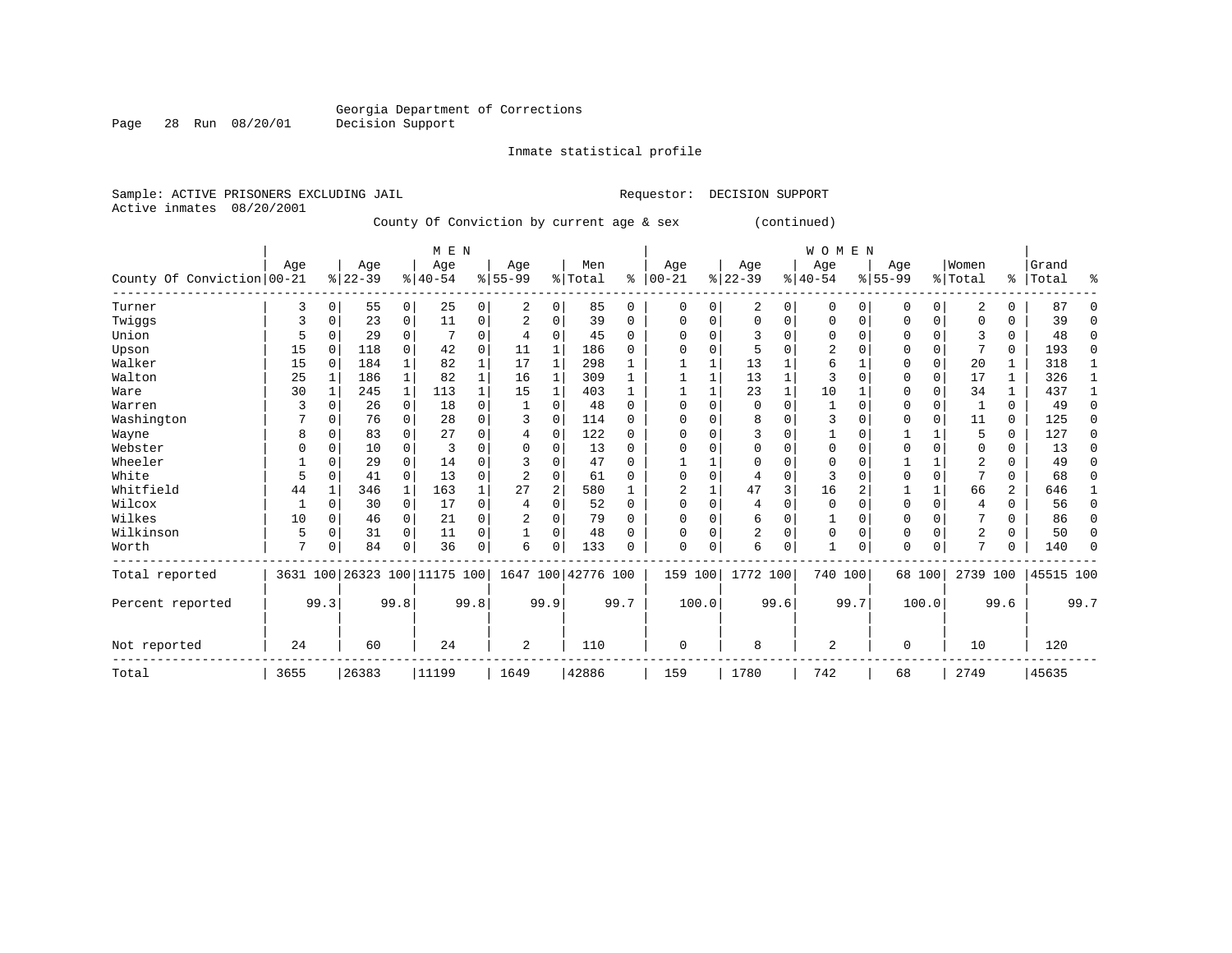Inmate statistical profile

Sample: ACTIVE PRISONERS EXCLUDING JAIL Requestor: DECISION SUPPORT Active inmates 08/20/2001

Page 29 Run 08/20/01

Circ Of Conviction by current age & sex

|                    |                  |                |                  |                | M E N           |                |                    |                |                |                |                   |              |                  |                | W O M E N          |                |                    |              |                  |                |                |                |
|--------------------|------------------|----------------|------------------|----------------|-----------------|----------------|--------------------|----------------|----------------|----------------|-------------------|--------------|------------------|----------------|--------------------|----------------|--------------------|--------------|------------------|----------------|----------------|----------------|
| Circ Of Conviction | Age<br>$00 - 21$ |                | Age<br>$8 22-39$ |                | Age<br>$ 40-54$ |                | Aqe<br>$8155 - 99$ |                | Men<br>% Total | ి              | Age<br>$100 - 21$ |              | Aqe<br>$8 22-39$ |                | Aqe<br>$8140 - 54$ |                | Aqe<br>$8155 - 99$ |              | Women<br>% Total | ి              | Grand<br>Total | ٩,             |
| Alapaha            | 23               | $\mathbf{1}$   | 231              | $\mathbf 1$    | 86              | $\mathbf{1}$   | 13                 | 1              | 353            | 1              | 0                 | 0            | 15               | 1              |                    | 1              | 0                  | 0            | 22               | 1              | 375            |                |
| Alcovy             | 50               | $\mathbf{1}$   | 420              | 2              | 173             | $\overline{2}$ | 29                 | $\overline{c}$ | 672            | $\overline{a}$ | 3                 | 2            | 27               | 2              | 6                  | $\mathbf{1}$   | $\overline{2}$     | 3            | 38               | $\mathbf{1}$   | 710            | $\overline{c}$ |
| Atlanta            | 219              | 6              | 2085             | 8              | 1013            | 9              | 159                | 10             | 3476           | 8              | 6                 | 4            | 69               | 4              | 38                 | 5              | 8                  | 12           | 121              | 4              | 3597           | 8              |
| Atlantic           | 51               | $\mathbf{1}$   | 425              | $\overline{a}$ | 159             | $\mathbf 1$    | 24                 | $\mathbf{1}$   | 659            | $\overline{2}$ | $\mathbf{1}$      | $\mathbf{1}$ | 14               | 1              | 9                  | $\mathbf{1}$   | 1                  | $\mathbf{1}$ | 25               | 1              | 684            | $\overline{2}$ |
| Augusta            | 197              | 5              | 1370             | 5              | 572             | 5              | 66                 | 4              | 2205           | 5              | 6                 | 4            | 102              | 6              | 48                 | 6              | $\mathbf{1}$       | $\mathbf{1}$ | 157              | 6              | 2362           | 5              |
| Blue Ridge         | 27               | 1              | 189              | 1              | 137             | $\mathbf{1}$   | 22                 | 1              | 375            | 1              | 4                 | 3            | 33               | $\overline{2}$ | 8                  | $\mathbf{1}$   | $\Omega$           | $\Omega$     | 45               | $\overline{a}$ | 420            | $\mathbf{1}$   |
| Brunswick          | 57               | 2              | 536              | 2              | 252             | $\overline{a}$ | 38                 | $\overline{2}$ | 883            | $\overline{2}$ | 4                 | 3            | 27               | $\overline{a}$ | 10                 | $\mathbf{1}$   | 3                  | 4            | 44               | $\overline{2}$ | 927            | $\overline{2}$ |
| Chattahoochee      | 208              | 6              | 1104             | $\overline{4}$ | 486             | $\overline{4}$ | 52                 | 3              | 1850           | 4              | 9                 | б.           | 76               | $\overline{4}$ | 38                 | 5              | $\overline{2}$     | 3            | 125              | 5              | 1975           | $\overline{4}$ |
| Cherokee           | 48               | 1              | 397              | 2              | 171             | $\overline{a}$ | 40                 | 2              | 656            | $\overline{a}$ | 7                 | 4            | 43               | $\overline{2}$ | 15                 | $\overline{2}$ | $\Omega$           | $\Omega$     | 65               | 2              | 721            | $\overline{2}$ |
| Clayton            | 192              | 5.             | 970              | 4              | 373             | 3              | 50                 | 3              | 1585           | 4              | 13                | 8            | 100              | 6              | 35                 | 5              | 5                  | 7            | 153              | 6              | 1738           | $\overline{4}$ |
| Cobb               | 182              | 5              | 1203             | 5              | 514             | 5              | 81                 | 5              | 1980           | 5              | 5                 | 3            | 90               | 5              | 38                 | 5              | $\mathbf{1}$       | $\mathbf{1}$ | 134              | 5              | 2114           | 5              |
| Conasauga          | 56               | 2              | 432              | 2              | 207             | 2              | 35                 | 2              | 730            | $\overline{2}$ | 2                 | $\mathbf{1}$ | 52               | 3              | 16                 | 2              | $\mathbf{1}$       | $\mathbf{1}$ | 71               | 3              | 801            | $\overline{2}$ |
| Cordele            | 56               | 2              | 403              | 2              | 162             | $\mathbf 1$    | 27                 | $\overline{2}$ | 648            | $\overline{2}$ | 2                 | 1            | 29               | $\overline{c}$ | 7                  | $\mathbf{1}$   | 1                  | 1            | 39               | $\mathbf{1}$   | 687            | $\overline{2}$ |
| Coweta             | 156              | 4              | 1151             | 4              | 418             | 4              | 85                 | 5              | 1810           | 4              | 10                | б.           | 96               | 5              | 26                 | 4              | $\overline{2}$     | 3            | 134              | 5              | 1944           | $\overline{4}$ |
| Dougherty          | 79               | 2              | 650              | 2              | 251             | 2              | 27                 | $\overline{2}$ | 1007           | $\overline{2}$ | $\Omega$          | 0            | 33               | $\overline{2}$ | 21                 | 3              | $\overline{2}$     | 3            | 56               | 2              | 1063           | $\overline{2}$ |
| Dublin             | 33               | 1              | 245              | $\mathbf{1}$   | 100             | $\mathbf 1$    | 9                  | $\mathbf{1}$   | 387            | 1              | 1                 | 1            | 10               | 1              | 7                  | $\mathbf{1}$   | $\mathbf{1}$       | 1            | 19               | 1              | 406            | $\mathbf{1}$   |
| Eastern            | 228              | 6              | 1445             | 5              | 476             | 4              | 55                 | 3              | 2204           | 5              | 11                | 7            | 95               | 5              | 33                 | $\overline{4}$ | 3                  | 4            | 142              | 5              | 2346           | 5              |
| Flint              | 27               | $\mathbf{1}$   | 196              | $\mathbf{1}$   | 89              | $\mathbf{1}$   | 12                 | $\mathbf{1}$   | 324            | $\mathbf{1}$   | 2                 | $\mathbf{1}$ | 15               | 1              | 8                  | $\mathbf{1}$   | $\mathbf{1}$       | $\mathbf{1}$ | 26               | $\mathbf{1}$   | 350            | $\mathbf{1}$   |
| Griffin            | 81               | 2              | 643              | 2              | 254             | $\overline{a}$ | 45                 | 3              | 1023           | $\overline{2}$ | 4                 | 3            | 41               | $\overline{c}$ | 17                 | $\overline{2}$ | $\mathbf{1}$       | $\mathbf 1$  | 63               | $\overline{a}$ | 1086           | $\overline{2}$ |
| Gwinnett           | 93               | $\overline{3}$ | 704              | 3              | 317             | 3              | 44                 | 3              | 1158           | 3              | 5                 | 3            | 67               | $\overline{4}$ | 32                 | 4              | $\mathbf{1}$       | $\mathbf{1}$ | 105              | 4              | 1263           | $\overline{3}$ |
| Houston            | 42               | 1              | 290              | $\mathbf{1}$   | 122             | $\mathbf{1}$   | 11                 | 1              | 465            | $\mathbf{1}$   | $\mathbf{1}$      | 1            | 22               | 1              | 8                  | 1              | $\mathbf{1}$       | 1            | 32               | 1              | 497            | $\mathbf{1}$   |
| Lookout Mountain   | 35               | 1              | 414              | 2              | 223             | $\overline{a}$ | 46                 | 3              | 718            | $\overline{2}$ | 4                 | 3            | 31               | 2              | 11                 | $\mathbf{1}$   | $\overline{2}$     | 3            | 48               | 2              | 766            | $\overline{c}$ |
| Macon              | 81               | 2              | 728              | 3              | 359             | 3              | 40                 | 2              | 208            | 3              | 5                 | 3            | 37               | $\overline{c}$ | 28                 | $\overline{4}$ | 3                  | 4            | 73               | 3              | 1281           | 3              |
| Middle             | 66               | 2              | 535              | 2              | 172             | $\overline{a}$ | 24                 | 1              | 797            | $\overline{2}$ | $\overline{2}$    | $\mathbf{1}$ | 39               | $\overline{2}$ | 7                  | 1              | $\Omega$           | $\Omega$     | 48               | $\overline{a}$ | 845            | $\overline{2}$ |
| Mountain           | 18               | $\Omega$       | 163              | $\mathbf{1}$   | 71              | $\mathbf{1}$   | 11                 | $\mathbf{1}$   | 263            | $\mathbf{1}$   | $\mathbf{1}$      | 1            | 12               | $\mathbf{1}$   | 3                  | $\Omega$       | $\Omega$           | $\Omega$     | 16               | 1              | 279            | $\mathbf{1}$   |
| Northeastern       | 51               | $\mathbf{1}$   | 384              | $\mathbf{1}$   | 229             | $\overline{a}$ | 40                 | $\overline{2}$ | 704            | $\overline{a}$ | 3                 | 2            | 32               | $\overline{a}$ | 10                 | $\mathbf{1}$   | $\mathbf{1}$       | $\mathbf 1$  | 46               | $\overline{2}$ | 750            | $\overline{2}$ |
| Northern           | 46               | 1              | 338              | $\mathbf{1}$   | 143             | $\mathbf{1}$   | 22                 | $\mathbf{1}$   | 549            | $\mathbf{1}$   | $\mathbf{1}$      | $\mathbf{1}$ | 27               | $\overline{a}$ | 10                 | $\mathbf{1}$   | $\mathbf{1}$       | $\mathbf{1}$ | 39               | $\mathbf{1}$   | 588            | $\mathbf{1}$   |
| Ocmulgee           | 99               | 3              | 615              | 2              | 239             | $\overline{a}$ | 27                 | 2              | 980            | 2              | $\mathbf{1}$      | 1            | 34               | $\overline{a}$ | 13                 | $\overline{2}$ | $\overline{2}$     | 3            | 50               | $\overline{a}$ | 1030           | $\overline{2}$ |
| Oconee             | 50               | 1              | 402              | 2              | 173             | 2              | 19                 | $\mathbf 1$    | 644            | 2              | 3                 | 2            | 34               | $\overline{a}$ | 14                 | $\overline{2}$ | $\mathbf{1}$       | $\mathbf{1}$ | 52               | 2              | 696            | $\overline{2}$ |
| Ogeechee           | 90               | 2              | 447              | 2              | 156             | $\mathbf{1}$   | 18                 | $\mathbf{1}$   | 711            | $\overline{2}$ | 5                 | 3            | 28               | $\overline{a}$ | 11                 | $\mathbf{1}$   | 3                  | 4            | 47               | $\overline{2}$ | 758            | $\overline{2}$ |
| Pataula            | 33               | 1              | 269              | $\mathbf{1}$   | 95              | $\mathbf{1}$   | 16                 | $\mathbf 1$    | 413            | 1              | $\Omega$          | 0            | 13               | $\mathbf{1}$   | 6                  | $\mathbf{1}$   | $\mathbf{1}$       | 1            | 20               | 1              | 433            | $\mathbf{1}$   |
| Piedmont           | 32               | $\mathbf{1}$   | 223              | $\mathbf{1}$   | 140             | 1              | 26                 | 2              | 421            | $\mathbf{1}$   | $\mathbf{1}$      | 1            | 31               | $\overline{a}$ | 11                 | 1              | $\Omega$           | $\mathbf 0$  | 43               | $\overline{2}$ | 464            | $\mathbf{1}$   |
| Rome               | 47               | $\mathbf{1}$   | 466              | 2              | 208             | $\overline{a}$ | 32                 | 2              | 753            | $\overline{c}$ | $\overline{2}$    | 1            | 50               | 3              | 27                 | 4              | $\overline{2}$     | 3            | 81               | 3              | 834            | $\overline{2}$ |
| South Georgia      | 81               | 2              | 501              | 2              | 199             | $\overline{a}$ | 24                 | $\mathbf{1}$   | 805            | $\overline{2}$ | 5                 | 3            | 41               | $\overline{2}$ | 9                  | 1              | $\mathbf{0}$       | $\Omega$     | 55               | 2              | 860            | $\overline{2}$ |
| Southern           | 99               | 3              | 804              | 3              | 320             | $\overline{3}$ | 49                 | 3              | 1272           | 3              | $\overline{2}$    | 1            | 45               | 3              | 22                 | 3              | 3                  | 4            | 72               | 3              | 1344           | 3              |
| Southwestern       | 39               | 1              | 289              | $\mathbf{1}$   | 92              | 1              | 12                 | $\mathbf{1}$   | 432            | $\mathbf{1}$   | $\mathbf{1}$      | $\mathbf{1}$ | 12               | $\mathbf{1}$   | 7                  | $\mathbf{1}$   | $\Omega$           | $\Omega$     | 20               | $\mathbf{1}$   | 452            | $\mathbf{1}$   |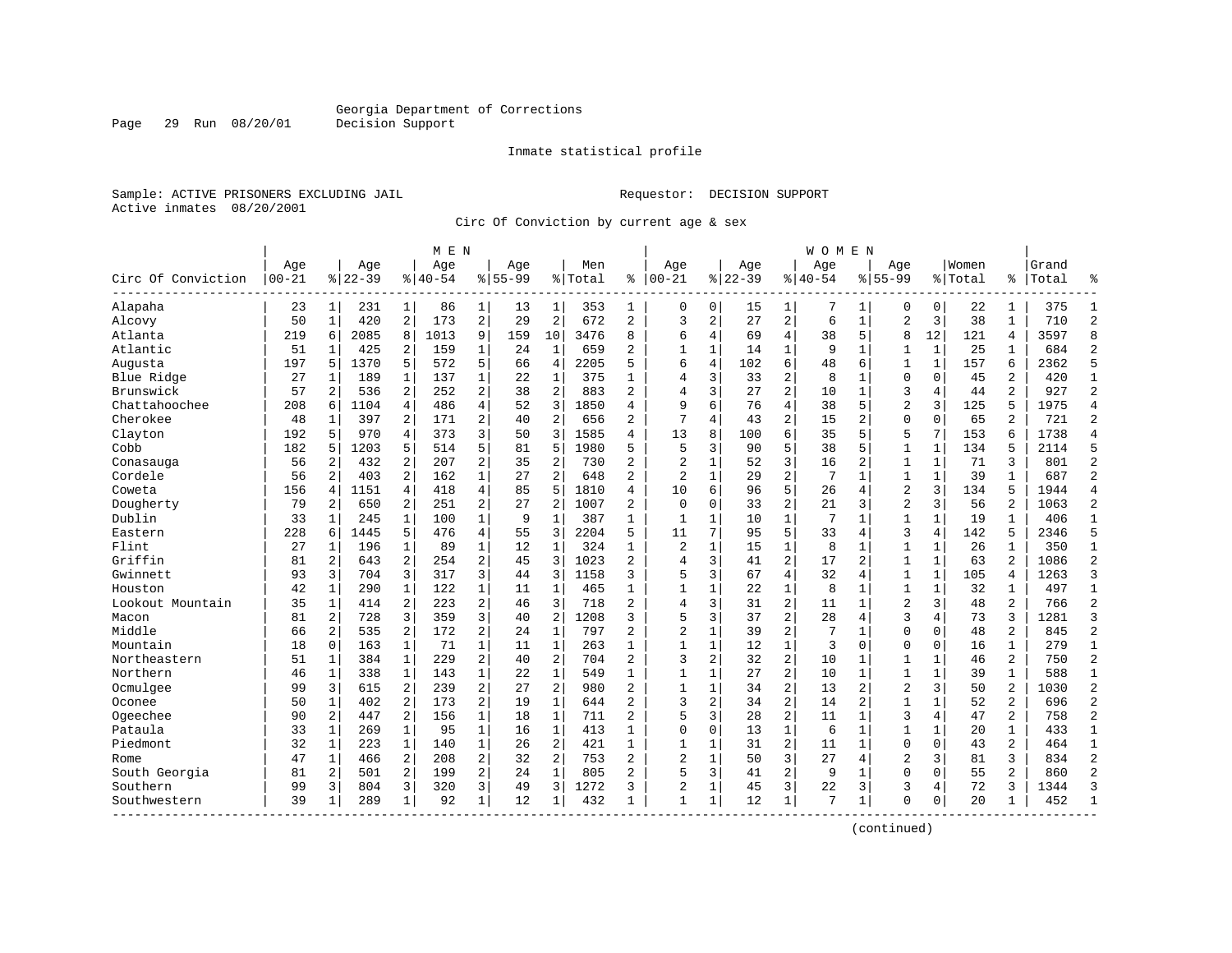Inmate statistical profile

Sample: ACTIVE PRISONERS EXCLUDING JAIL Requestor: DECISION SUPPORT Active inmates 08/20/2001

Circ Of Conviction by current age & sex (continued)

|                    |            |      |          |      | M E N                        |                |           |      |                    |      |             |       |           |                | WOMEN     |      |                |          |          |                |           |              |
|--------------------|------------|------|----------|------|------------------------------|----------------|-----------|------|--------------------|------|-------------|-------|-----------|----------------|-----------|------|----------------|----------|----------|----------------|-----------|--------------|
|                    | Age        |      | Age      |      | Age                          |                | Age       |      | Men                |      | Age         |       | Age       |                | Age       |      | Age            |          | Women    |                | Grand     |              |
| Circ Of Conviction | $ 00 - 21$ |      | $ 22-39$ |      | $8 40-54$                    |                | $8 55-99$ |      | % Total            | နွ   | $ 00-21$    | %     | $22 - 39$ |                | $ 40-54 $ |      | $8 55-99$      |          | % Total  | ွေ             | Total     | ႜ            |
| Stone Mountain     | 270        |      | 1737     |      | 666                          | 6              | 90        | 5    | 2763               | 6    | 12          | 8     | 63        | 4              | 27        |      | 5              | 7        | 107      | 4              | 2870      |              |
| Tallapoosa         | 32         |      | 230      |      | 132                          |                | 19        |      | 413                |      | $\Omega$    | 0     | 17        |                | 5         |      | $\mathbf 0$    | 0        | 22       |                | 435       |              |
| Tifton             | 57         |      | 389      |      | 177                          | $\overline{a}$ | 24        |      | 647                |      |             | 2     | 21        |                | 5         |      |                |          | 30       |                | 677       |              |
| Toombs             | 22         |      | 224      |      | 104                          |                | 17        |      | 367                |      |             |       |           | $\Omega$       | 3         |      |                |          | 12       | 0              | 379       |              |
| Waycross           | 60         |      | 499      |      | 229                          | $\overline{a}$ | 27        |      | 815                |      |             |       | 33        | $\overline{2}$ | 15        |      |                |          | 52       | $\overline{a}$ | 867       |              |
| Western            | 44         |      | 348      |      | 124                          |                | 20        |      | 536                |      |             |       | 24        |                | 9         |      | $\overline{a}$ |          | 36       | 1              | 572       |              |
| Rockdale           | 30         |      | 183      |      | 85                           |                | 15        |      | 313                |      |             |       | 10        |                | 11        |      |                |          | 23       |                | 336       |              |
| Douglas            | 71         |      | 425      |      | 180                          | 2              | 29        |      | 705                |      |             |       | 35        |                | 21        |      |                |          | 60       | $\overline{a}$ | 765       |              |
| Appalachian        | 20         |      | 180      |      | 112                          |                | 31        |      | 343                |      |             |       | 8         |                | 10        |      | 2              |          | 20       |                | 363       |              |
| Enotah             | 13         |      | 131      |      | 51                           | $\Omega$       | 15        |      | 210                |      |             |       | 13        |                | 5         |      |                |          | 19       |                | 229       |              |
| Forsyth-Bell       | 4          |      | 96       |      | 56                           |                | 12        |      | 168                |      | $\Omega$    | 0     | 11        |                | 8         |      | $\Omega$       |          | 19       |                | 187       | <sup>0</sup> |
| Towaliga           | 36         |      | 214      |      | 108                          |                | 18        |      | 376                |      | $\Omega$    | 0     | 8         | $\Omega$       | 5         |      | $\Omega$       | $\Omega$ | 13       | 0              | 389       |              |
| Total reported     |            |      |          |      | 3631 100 26323 100 11175 100 |                |           |      | 1647 100 42776 100 |      | 159         | 100   | 1772 100  |                | 740 100   |      |                | 68 100   | 2739 100 |                | 45515 100 |              |
| Percent reported   |            | 99.3 |          | 99.8 |                              | 99.8           |           | 99.9 |                    | 99.7 |             | 100.0 |           | 99.6           |           | 99.7 |                | 100.0    |          | 99.6           |           | 99.7         |
| Not reported       | 24         |      | 60       |      | 24                           |                | 2         |      | 110                |      | $\mathbf 0$ |       | 8         |                | 2         |      | $\Omega$       |          | 10       |                | 120       |              |
| Total              | 3655       |      | 26383    |      | 11199                        |                | 1649      |      | 42886              |      | 159         |       | 1780      |                | 742       |      | 68             |          | 2749     |                | 45635     |              |

Page 30 Run 08/20/01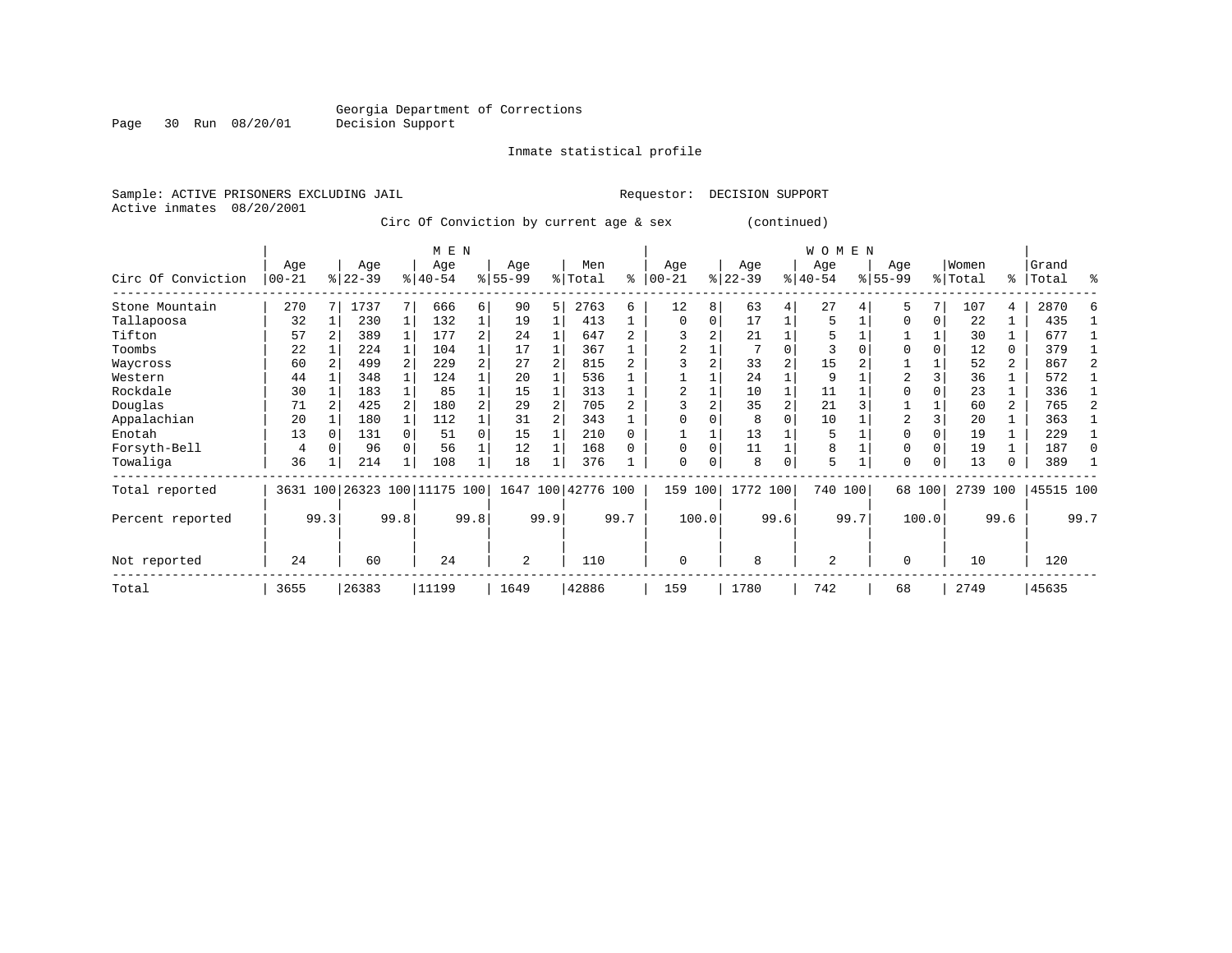Inmate statistical profile

Sample: ACTIVE PRISONERS EXCLUDING JAIL Requestor: DECISION SUPPORT Active inmates 08/20/2001

Page 31 Run 08/20/01

Home County by current age & sex

|                          |                  |                |                  |                | M E N           |                |                    |              |                |              |                   |   |                  |                | W O M E N          |                |                  |          |                  |              |                |                |
|--------------------------|------------------|----------------|------------------|----------------|-----------------|----------------|--------------------|--------------|----------------|--------------|-------------------|---|------------------|----------------|--------------------|----------------|------------------|----------|------------------|--------------|----------------|----------------|
| Home County              | Age<br>$00 - 21$ |                | Age<br>$8 22-39$ |                | Age<br>$ 40-54$ |                | Age<br>$8155 - 99$ |              | Men<br>% Total | ి            | Age<br>$100 - 21$ |   | Age<br>$8 22-39$ |                | Age<br>$8140 - 54$ |                | Age<br>$8 55-99$ |          | Women<br>% Total | ి            | Grand<br>Total | န္             |
| Appling                  | 4                | 0              | 60               | 0              | 33              | 0              | 5                  | 0            | 102            | 0            | 0                 | 0 | 1                | 0              | 1                  | 0              | 0                | 0        | 2                | 0            | 104            | $\Omega$       |
| Atkinson                 | $\overline{2}$   | $\mathbf 0$    | 31               | 0              | 12              | $\mathsf 0$    | 5                  | $\mathbf 0$  | 50             | 0            | $\Omega$          | 0 | $\mathbf 1$      | 0              | $\mathbf{1}$       | $\mathbf 0$    | $\Omega$         | 0        | $\overline{a}$   | 0            | 52             | $\Omega$       |
| Bacon                    | 1                | 0              | 35               | $\mathbf 0$    | 17              | 0              | 2                  | 0            | 55             | 0            | $\Omega$          | 0 | 2                | 0              | 0                  | $\mathbf 0$    | 0                | 0        | $\overline{2}$   | 0            | 57             | $\mathbf 0$    |
| Baker                    | $\mathbf{1}$     | $\Omega$       | 18               | $\mathbf 0$    | 5               | $\mathbf 0$    | 1                  | $\mathbf 0$  | 25             | 0            | $\Omega$          | 0 | $\overline{2}$   | $\Omega$       | 0                  | $\Omega$       | $\Omega$         | $\Omega$ | $\overline{2}$   | $\Omega$     | 27             | $\Omega$       |
| Baldwin                  | 38               | $\mathbf{1}$   | 202              | 1              | 74              | $\mathbf{1}$   | 8                  | $\mathbf{1}$ | 322            | $\mathbf{1}$ | $\Omega$          | 0 | 18               | 1              | 6                  | 1              | $\mathbf{1}$     | 2        | 25               | $\mathbf{1}$ | 347            | 1              |
| Banks                    | 3                | $\mathbf 0$    | 18               | $\mathbf 0$    | 12              | $\mathsf 0$    | 6                  | $\mathbf 0$  | 39             | $\Omega$     | $\Omega$          | 0 | 3                | $\Omega$       | 2                  | $\mathbf 0$    | $\Omega$         | $\Omega$ | 5                | 0            | 44             | $\Omega$       |
| Barrow                   | 11               | 0              | 107              | 0              | 57              | $\mathbf{1}$   | 10                 | $\mathbf{1}$ | 185            | 0            | 0                 | 0 | 14               | 1              | 4                  | 1              | $\Omega$         | 0        | 18               | 1            | 203            | $\Omega$       |
| Bartow                   | 21               | $\mathbf{1}$   | 221              | $\mathbf 1$    | 100             | $\mathbf{1}$   | 24                 | 2            | 366            | $\mathbf{1}$ | 4                 | 3 | 25               | 1              | 9                  | $\mathbf{1}$   | $\Omega$         | 0        | 38               | $\mathbf{1}$ | 404            | $\mathbf{1}$   |
| Ben Hill                 | 21               | $\mathbf{1}$   | 102              | $\mathbf 0$    | 37              | $\mathbf 0$    | 9                  | $\mathbf{1}$ | 169            | $\Omega$     | 2                 | 1 | 10               | 1              | 5                  | 1              | $\Omega$         | $\Omega$ | 17               | $\mathbf{1}$ | 186            | $\Omega$       |
| Berrien                  | $\overline{4}$   | 0              | 41               | 0              | 11              | $\mathsf 0$    | 5                  | $\mathbf 0$  | 61             | 0            | $\Omega$          | 0 | $\overline{2}$   | 0              | $\mathbf{1}$       | $\Omega$       | $\Omega$         | 0        | $\overline{3}$   | $\Omega$     | 64             | $\Omega$       |
| <b>Bibb</b>              | 81               | $\overline{2}$ | 668              | 3              | 337             | 3              | 41                 | 3            | 1127           | 3            | 4                 | 3 | 41               | $\overline{2}$ | 27                 | $\overline{4}$ | $\overline{2}$   | 3        | 74               | 3            | 1201           | 3              |
| Bleckley                 | 8                | $\Omega$       | 71               | $\mathbf 0$    | 27              | $\mathbf 0$    | $\mathbf{1}$       | $\mathbf 0$  | 107            | $\Omega$     | $\Omega$          | 0 | 5                | $\Omega$       | 3                  | $\Omega$       | $\Omega$         | $\Omega$ | 8                | 0            | 115            | $\Omega$       |
| Brantley                 | $\overline{a}$   | $\mathbf 0$    | 22               | $\mathbf 0$    | 9               | $\mathbf 0$    | 3                  | $\mathbf 0$  | 36             | 0            | 0                 | 0 |                  | 0              | 2                  | $\mathbf 0$    | $\Omega$         | $\Omega$ | 3                | 0            | 39             | $\Omega$       |
| <b>Brooks</b>            | 4                | 0              | 54               | $\mathbf 0$    | 10              | $\mathbf 0$    | 3                  | 0            | 71             | $\Omega$     | $\Omega$          | 0 | $\overline{2}$   | $\Omega$       | $\mathbf{1}$       | $\Omega$       | $\Omega$         | $\Omega$ | 3                | $\Omega$     | 74             | $\Omega$       |
| Bryan                    | 7                | 0              | 48               | 0              | 22              | 0              | 3                  | 0            | 80             | 0            | $\Omega$          | 0 | 2                | $\Omega$       | 2                  | $\mathbf 0$    | $\Omega$         | $\Omega$ | $\overline{4}$   | 0            | 84             | $\Omega$       |
| Bulloch                  | 31               | $\mathbf{1}$   | 189              | 1              | 78              | $\mathbf 1$    | 8                  | $\mathbf{1}$ | 306            | $\mathbf{1}$ | $\mathbf{1}$      | 1 | 14               | 1              | 6                  | 1              | 1                | 2        | 22               | 1            | 328            | 1              |
| Burke                    | 11               | $\Omega$       | 119              | $\mathbf 0$    | 46              | $\mathbf 0$    | 9                  | $\mathbf{1}$ | 185            | $\Omega$     | $\Omega$          | 0 | $\overline{2}$   | $\Omega$       | 3                  | $\Omega$       | $\Omega$         | $\Omega$ | 5                | $\Omega$     | 190            | $\Omega$       |
| <b>Butts</b>             | 16               | 0              | 75               | $\mathbf 0$    | 25              | $\mathbf 0$    | 5                  | $\mathbf 0$  | 121            | $\Omega$     | $\Omega$          | 0 | 6                | $\Omega$       | $\mathbf{1}$       | $\Omega$       | $\Omega$         | $\Omega$ | 7                | 0            | 128            | $\Omega$       |
| Calhoun                  | 8                | $\mathsf 0$    | 27               | 0              | 11              | 0              | 1                  | $\mathbf 0$  | 47             | 0            | 0                 | 0 |                  | 0              | 0                  | $\mathbf 0$    | $\Omega$         | 0        | $\mathbf{1}$     | 0            | 48             | $\Omega$       |
| Camden                   | 4                | 0              | 55               | $\mathbf 0$    | 23              | 0              | 4                  | $\mathbf 0$  | 86             | $\Omega$     | $\mathbf{1}$      | 1 | $\overline{2}$   | 0              | 1                  | 0              | $\Omega$         | 0        | $\overline{4}$   | 0            | 90             | $\Omega$       |
| Candler                  | 7                | $\Omega$       | 55               | $\mathbf 0$    | 17              | $\mathbf 0$    | $\Omega$           | $\mathbf 0$  | 79             | $\Omega$     | $\Omega$          | 0 | $\overline{2}$   | $\Omega$       | $\mathbf{1}$       | $\mathbf 0$    | $\Omega$         | $\Omega$ | 3                | 0            | 82             | $\Omega$       |
| Carroll                  | 30               | $\mathbf{1}$   | 228              | 1              | 109             | $\mathbf 1$    | 34                 | $\sqrt{2}$   | 401            | 1            | 5                 | 3 | 25               | 1              | 9                  | 1              | $\Omega$         | $\Omega$ | 39               | 2            | 440            | 1              |
| Catoosa                  | 7                | 0              | 60               | 0              | 36              | 0              | 7                  | $\mathbf 0$  | 110            | 0            | $\Omega$          | 0 | 3                | $\Omega$       | $\overline{2}$     | $\Omega$       | $\Omega$         | $\Omega$ | 5                | 0            | 115            | $\Omega$       |
| Charlton                 | $\mathbf{1}$     | 0              | 23               | $\mathbf 0$    | 11              | $\mathbf 0$    | 1                  | $\mathbf 0$  | 36             | 0            | $\mathbf 0$       | 0 | $\mathbf{1}$     | 0              | 1                  | $\mathbf 0$    | $\Omega$         | 0        | $\overline{2}$   | 0            | 38             | $\Omega$       |
| Chatham                  | 212              | 6              | 1358             | 6              | 453             | $\overline{4}$ | 53                 | 4            | 2076           | 5.           | 10                | 7 | 89               | 5              | 22                 | 3              | 5                | 8        | 126              | 5            | 2202           | 5              |
| Chattahoochee            | 3                | $\mathbf 0$    | 9                | $\mathbf 0$    | 5               | $\mathbf 0$    | $\mathbf 0$        | $\mathbf 0$  | 17             | $\Omega$     | $\Omega$          | 0 | $\overline{2}$   | 0              | $\mathbf 0$        | $\Omega$       | $\Omega$         | 0        | $\overline{c}$   | $\Omega$     | 19             | $\Omega$       |
| Chatooga                 | 4                | 0              | 95               | 0              | 49              | 0              | 11                 | 1            | 159            | 0            | $\overline{2}$    | 1 | 8                | 0              | 1                  | $\mathbf 0$    | 1                | 2        | 12               | 0            | 171            | $\Omega$       |
| Cherokee                 | 17               | $\mathbf{1}$   | 155              | 1              | 94              | $\mathbf 1$    | 14                 | 1            | 280            | 1            | 3                 | 2 | 24               | 1              | 10                 | $\mathbf{1}$   | $\Omega$         | $\Omega$ | 37               | 1            | 317            | $\mathbf{1}$   |
| Clarke                   | 50               | $\mathbf{1}$   | 320              | $\mathbf{1}$   | 124             | $\mathbf{1}$   | 18                 | $\mathbf 1$  | 512            | $\mathbf{1}$ | $\mathbf{1}$      | 1 | 25               | $\mathbf 1$    | 11                 | 2              | 3                | 5        | 40               | 2            | 552            | $\mathbf 1$    |
| Clay                     | $\sqrt{2}$       | $\Omega$       | 10               | 0              | 8               | $\mathbf 0$    | 1                  | $\mathbf 0$  | 21             | $\Omega$     | $\Omega$          | 0 | $\overline{2}$   | $\Omega$       | $\mathbf 0$        | $\Omega$       | $\Omega$         | $\Omega$ | $\overline{2}$   | $\Omega$     | 23             | $\Omega$       |
| Clayton                  | 142              | 4              | 694              | 3              | 253             | 2              | 37                 | 2            | 1126           | 3            | 5                 | 3 | 53               | 3              | 23                 | 3              | 4                | 6        | 85               | 3            | 1211           | 3              |
| Clinch                   | 6                | 0              | 26               | $\mathbf 0$    | 10              | $\mathbf 0$    | 0                  | $\mathbf 0$  | 42             | 0            | $\Omega$          | 0 | $\overline{2}$   | 0              | $\mathbf 0$        | $\Omega$       | $\Omega$         | 0        | $\overline{2}$   | 0            | 44             | $\Omega$       |
| Cobb                     | 149              | 4              | 906              | $\overline{4}$ | 419             | $\overline{4}$ | 59                 | 4            | 1533           | 4            | 5                 | 3 | 84               | 5              | 21                 | 3              | $\Omega$         | 0        | 110              | 4            | 1643           | $\overline{4}$ |
| Coffee                   | 13               | 0              | 137              | 1              | 44              | 0              | 6                  | 0            | 200            | 1            | $\mathbf{1}$      | 1 | 8                | 0              | 6                  | 1              | $\overline{2}$   | 3        | 17               | 1            | 217            | 1              |
| Colquit                  | 31               | 1              | 170              | 1              | 74              | $\mathbf 1$    | 18                 | 1            | 293            | 1            | 0                 | 0 | 13               | 1              | 1                  | 0              | $\Omega$         | 0        | 14               | 1            | 307            | $\mathbf{1}$   |
| Columbia<br>------------ | 18               | 1              | 103              | 0              | 45              | $\mathbf 0$    | 3                  | $\mathbf 0$  | 169            | 0            | 2                 | 1 | 9                | 1              | 6                  | 1              | $\Omega$         | 0        | 17               | $\mathbf 1$  | 186            | $\Omega$       |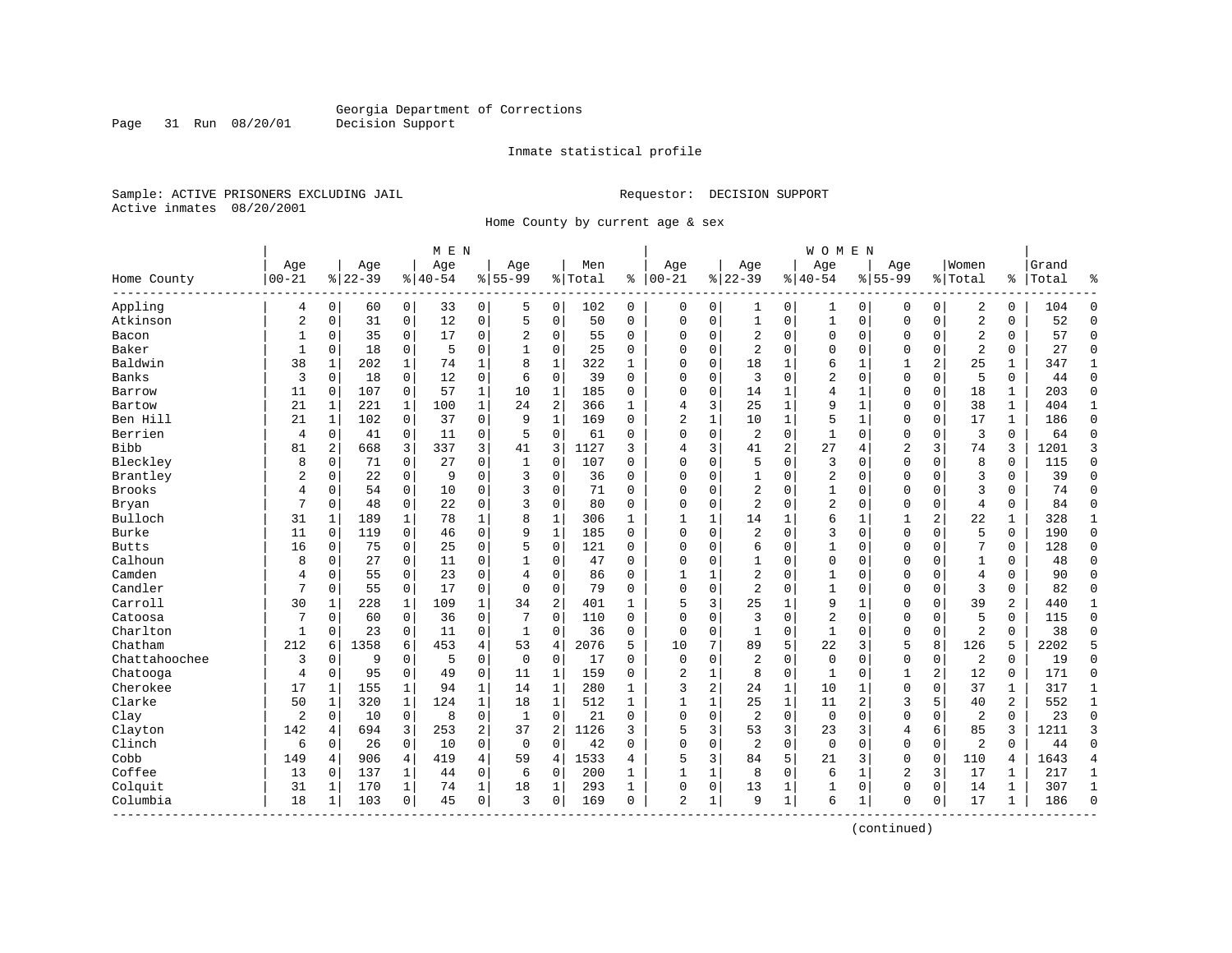Inmate statistical profile

Sample: ACTIVE PRISONERS EXCLUDING JAIL Requestor: DECISION SUPPORT Active inmates 08/20/2001

Page 32 Run 08/20/01

Home County by current age & sex (continued)

|                       | M E N          |             |                |             |                |                |                |              |           |                |                |              |                |                | <b>WOMEN</b>   |              |                |                |                |              |       |                |
|-----------------------|----------------|-------------|----------------|-------------|----------------|----------------|----------------|--------------|-----------|----------------|----------------|--------------|----------------|----------------|----------------|--------------|----------------|----------------|----------------|--------------|-------|----------------|
|                       | Age            |             | Age            |             | Age            |                | Age            |              | Men       |                | Age            |              | Age            |                | Age            |              | Age            |                | Women          |              | Grand |                |
| Home County<br>------ | $00 - 21$      |             | $8 22-39$      |             | $8 40-54$      |                | $8155 - 99$    |              | %   Total | ి              | $ 00 - 21$     |              | $ 22-39$       |                | $8140 - 54$    |              | $8155 - 99$    |                | % Total        | ႜ            | Total | ႜ              |
| Cook                  | 7              | 0           | 89             | 0           | 39             | 0              | 2              | 0            | 137       | 0              | 0              | 0            | 6              | 0              | 4              | 1            | $\Omega$       | 0              | 10             | 0            | 147   | C              |
| Coweta                | 36             | 1           | 259            | 1           | 81             | $\mathbf{1}$   | 6              | $\Omega$     | 382       | $\mathbf{1}$   | $\mathbf{1}$   | 1            | 18             | 1              | 7              | $\mathbf{1}$ | $\Omega$       | $\mathbf 0$    | 26             | 1            | 408   | -1             |
| Crawford              | 1              | $\Omega$    | 18             | $\mathbf 0$ | 3              | 0              | $\Omega$       | $\mathbf 0$  | 22        | $\Omega$       | $\Omega$       | 0            | $\Omega$       | $\Omega$       | 0              | $\Omega$     | $\Omega$       | $\mathbf 0$    | 0              | 0            | 22    | $\Omega$       |
| Crisp                 | 23             | 1           | 155            | 1           | 55             | $\mathbf 1$    | 9              | $\mathbf 1$  | 242       | $\mathbf{1}$   |                | 1            | 10             | 1              | 2              | $\mathbf 0$  | $\Omega$       | $\mathbf 0$    | 13             | 1            | 255   | $\mathbf{1}$   |
| Dade                  | $\overline{a}$ | 0           | 23             | $\mathbf 0$ | 17             | 0              |                | $\mathbf 1$  | 50        | $\Omega$       | $\mathbf{1}$   | 1            | $\mathbf 0$    | $\Omega$       | $\Omega$       | $\Omega$     | $\Omega$       | $\mathbf 0$    | $\mathbf{1}$   | 0            | 51    | $\Omega$       |
| Dawson                | $\overline{a}$ | 0           | 41             | $\mathbf 0$ | 24             | 0              |                | $\Omega$     | 68        | $\Omega$       | $\Omega$       | 0            | 6              | $\Omega$       | $\Omega$       | $\Omega$     | $\Omega$       | $\mathbf 0$    | 6              | 0            | 74    | $\mathbf 0$    |
| Decatur               | 24             | 1           | 163            | 1           | 48             | 0              | 5              | $\Omega$     | 240       | 1              | 1              | 1            | 10             | 1              | 2              | $\Omega$     | $\Omega$       | $\mathbf 0$    | 13             | 1            | 253   | $\mathbf{1}$   |
| DeKalb                | 215            | 6           | 1529           | 6           | 533            | 5              | 81             | 5            | 2358      | 6              | 10             | 7            | 68             | $\overline{4}$ | 22             | 3            | 6              | 10             | 106            | 4            | 2464  | 6              |
| Dodge                 | 9              | $\Omega$    | 109            | $\Omega$    | 54             | 1              | 6              | $\Omega$     | 178       | 0              | $\mathbf 0$    | 0            | 11             | 1              | 5              |              | $\Omega$       | $\Omega$       | 16             | 1            | 194   | $\Omega$       |
| Dooly                 | 9              | 0           | 66             | 0           | 12             | 0              | $\Omega$       | $\Omega$     | 87        | O              | <sup>0</sup>   | O            | $\overline{2}$ | $\Omega$       | $\mathbf{1}$   | $\Omega$     | $\Omega$       | $\Omega$       | 3              | 0            | 90    | $\Omega$       |
| Dougherty             | 83             | 2           | 655            | 3           | 249            | 2              | 24             | 2            | 1011      | ς              | $\Omega$       | O            | 33             | $\overline{2}$ | 20             | 3            | 3              | 5              | 56             | 2            | 1067  | 3              |
| Douglas               | 55             | 2           | 237            | 1           | 106            | $\mathbf{1}$   | 22             | $\mathbf{1}$ | 420       | 1              | $\mathbf{1}$   | 1            | 21             | $\mathbf{1}$   | 11             | 2            | $\Omega$       | $\Omega$       | 33             | 1            | 453   | 1              |
| Early                 | 6              | 0           | 57             | $\mathbf 0$ | 17             | 0              | 4              | $\Omega$     | 84        | $\Omega$       | $\Omega$       | 0            | $\overline{2}$ | $\mathbf 0$    | 2              | $\Omega$     | $\Omega$       | $\mathbf 0$    | $\overline{4}$ | $\mathbf 0$  | 88    | $\Omega$       |
| Echols                | $\mathbf{1}$   | 0           | $\overline{2}$ | $\mathbf 0$ | $\overline{2}$ | 0              | $\Omega$       | $\mathbf 0$  | 5         | $\Omega$       | $\Omega$       | 0            | $\Omega$       | 0              | 0              | $\Omega$     | $\Omega$       | $\mathbf 0$    | $\Omega$       | 0            | 5     | $\Omega$       |
| Effingham             | 20             | 1           | 77             | 0           | 32             | 0              | $\overline{2}$ | $\mathbf 0$  | 131       | $\Omega$       | $\Omega$       | 0            | 5              | $\Omega$       | 2              | 0            | 1              | 2              | 8              | 0            | 139   | $\Omega$       |
| Elbert                | 14             | $\Omega$    | 89             | $\Omega$    | 49             | 0              | 4              | $\Omega$     | 156       | $\Omega$       | $\Omega$       | 0            | 10             | 1              | 3              | $\Omega$     | $\Omega$       | $\Omega$       | 13             | 1            | 169   | $\Omega$       |
| Emanuel               | 12             | 0           | 122            | 1           | 30             | 0              | 7              | $\Omega$     | 171       | 0              | 2              |              | 4              | $\Omega$       | 2              | $\Omega$     | $\Omega$       | $\Omega$       | 8              | $\Omega$     | 179   | $\mathbf 0$    |
| Evans                 | 6              | $\mathbf 0$ | 48             | 0           | 11             | 0              | $\overline{c}$ | $\Omega$     | 67        | O              | $\Omega$       | 0            | $\Omega$       | $\Omega$       | 1              | $\Omega$     | $\Omega$       | $\Omega$       |                | 0            | 68    | $\Omega$       |
| Fannin                | 3              | $\Omega$    | 57             | 0           | 28             | 0              | 11             | $\mathbf{1}$ | 99        | $\Omega$       | $\Omega$       | O            | 3              | $\Omega$       | 2              | $\Omega$     | 1              | 2              | 6              | 0            | 105   | $\Omega$       |
| Fayette               | 8              | $\Omega$    | 57             | $\Omega$    | 22             | 0              | 7              | $\Omega$     | 94        | $\Omega$       | $\Omega$       | O            | 5              | $\Omega$       | 3              | $\Omega$     | $\Omega$       | $\Omega$       | 8              | 0            | 102   | $\Omega$       |
| Floyd                 | 49             | 1           | 432            | 2           | 180            | 2              | 25             | 2            | 686       | $\overline{2}$ | 2              | 1            | 48             | 3              | 27             | 4            | $\overline{2}$ | 3              | 79             | 3            | 765   | $\overline{2}$ |
| Forsyth               | 4              | 0           | 79             | $\mathbf 0$ | 34             | 0              | 7              | $\Omega$     | 124       | $\Omega$       | $\Omega$       | 0            | 5              | $\mathbf 0$    | 9              |              | 1              | $\overline{2}$ | 15             | 1            | 139   | $\mathbf 0$    |
| Franklin              | 11             | $\Omega$    | 56             | $\Omega$    | 27             | $\Omega$       | 5              | $\Omega$     | 99        | $\Omega$       | $\Omega$       | $\Omega$     | 4              | $\Omega$       | $\mathbf{1}$   | $\Omega$     | $\mathbf{1}$   | 2              | 6              | $\Omega$     | 105   | $\Omega$       |
| Fulton                | 357            | 11          | 2981           | 12          | 1425           | 14             | 179            | 12           | 4942      | 13             | 16             | 11           | 134            | 8              | 79             | 11           | 9              | 14             | 238            | 9            | 5180  | 12             |
| Gilmer                | 10             | $\Omega$    | 53             | $\mathbf 0$ | 35             | 0              | 16             | $\mathbf{1}$ | 114       | $\Omega$       | 1              | $\mathbf{1}$ | 3              | $\Omega$       | 3              | $\Omega$     | $\Omega$       | $\Omega$       | 7              | $\Omega$     | 121   | $\mathbf 0$    |
| Glascock              | 0              | 0           | $\overline{2}$ | 0           | $\overline{2}$ | 0              | $\mathbf 0$    | 0            | 4         | $\Omega$       | $\Omega$       | 0            | $\Omega$       | $\Omega$       | 0              | $\Omega$     | $\Omega$       | 0              | $\mathbf 0$    | 0            | 4     | $\mathbf 0$    |
| Glynn                 | 24             |             | 273            | 1           | 112            | 1              | 19             | 1            | 428       | 1              | 3              | 2            | 15             |                | б              |              |                | 2              | 25             | 1            | 453   | $\mathbf{1}$   |
| Gordon                | 19             |             | 148            | 1           | 60             | $\mathbf 1$    | 12             | 1            | 239       | 1              | $\overline{2}$ | 1            | 17             | 1              | 3              | $\Omega$     | $\Omega$       | $\mathbf 0$    | 22             | 1            | 261   | 1              |
| Grady                 | 31             | 1           | 120            | $\mathbf 0$ | 42             | 0              | .5             | $\Omega$     | 198       | 1              | $\mathbf{1}$   | 1            | 11             | $\mathbf{1}$   | 3              | n            | $\Omega$       | $\Omega$       | 15             | $\mathbf{1}$ | 213   | $\mathbf{1}$   |
| Greene                | 15             | $\Omega$    | 54             | $\mathbf 0$ | 13             | 0              | 3              | $\Omega$     | 85        | $\Omega$       | $\Omega$       | 0            | $\mathbf{1}$   | $\Omega$       | $\overline{a}$ | $\Omega$     | $\mathbf{1}$   | 2              | $\overline{4}$ | 0            | 89    | $\Omega$       |
| Gwinnett              | 83             | 2           | 541            | 2           | 237            | 2              | 44             | 3            | 905       | $\overline{2}$ | 2              | $\mathbf{1}$ | 51             | 3              | 21             | 3            | $\Omega$       | $\Omega$       | 74             | 3            | 979   | $\overline{2}$ |
| Habersham             | 5              | $\Omega$    | 49             | $\mathbf 0$ | 30             | $\Omega$       | 3              | $\mathbf 0$  | 87        | 0              | $\mathbf{1}$   | 1            | $\overline{3}$ | $\Omega$       | $\Omega$       | $\Omega$     | $\Omega$       | $\Omega$       | 4              | 0            | 91    | $\Omega$       |
| Hall                  | 40             | 1           | 320            | 1           | 194            | $\overline{a}$ | 38             | 3            | 592       | $\mathbf{1}$   | 2              | 1            | 34             | $\overline{2}$ | 9              | 1            |                | 2              | 46             | 2            | 638   | 2              |
| Hancock               | 7              | 0           | 29             | $\mathbf 0$ | 12             | 0              | 1              | $\mathbf 0$  | 49        | 0              | $\Omega$       | 0            | $\mathbf{0}$   | $\mathbf 0$    | $\mathbf{1}$   | $\mathbf 0$  | $\Omega$       | $\mathbf 0$    | $\mathbf{1}$   | 0            | 50    | $\cap$         |
| Haralson              | 6              | 0           | 64             | 0           | 31             | 0              | 4              | $\Omega$     | 105       | $\Omega$       | $\Omega$       | 0            | 10             | 1              | $\mathbf{1}$   | $\Omega$     | $\Omega$       | 0              | 11             | 0            | 116   | $\cap$         |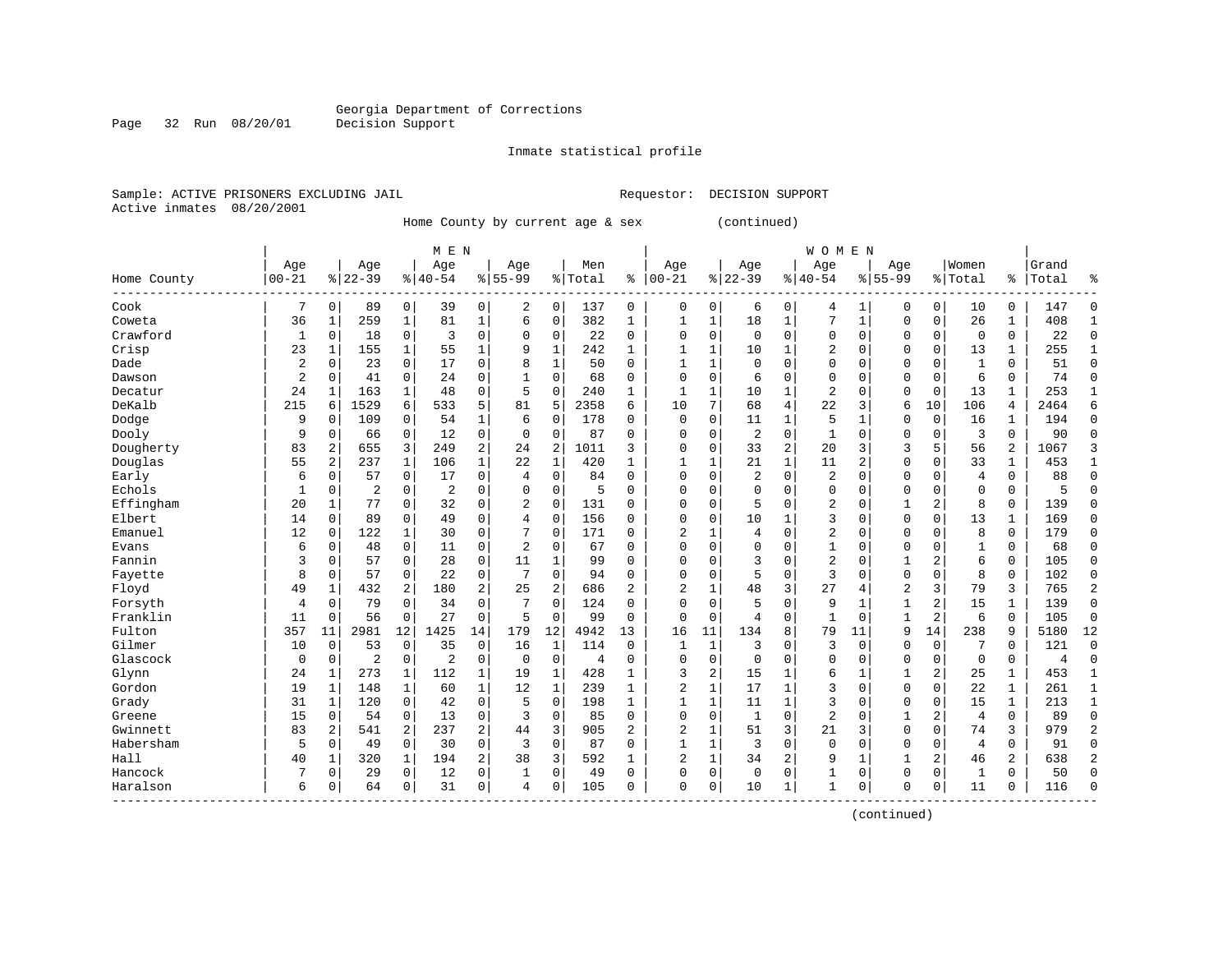Inmate statistical profile

Sample: ACTIVE PRISONERS EXCLUDING JAIL Requestor: DECISION SUPPORT Active inmates 08/20/2001

Page 33 Run 08/20/01

Home County by current age & sex (continued)

|             |                       |                |              |           |             | M E N     |                |                |                |         |              |                |              |                          |          | <b>WOMEN</b>   |              |                |             |                |          |       |              |
|-------------|-----------------------|----------------|--------------|-----------|-------------|-----------|----------------|----------------|----------------|---------|--------------|----------------|--------------|--------------------------|----------|----------------|--------------|----------------|-------------|----------------|----------|-------|--------------|
|             |                       | Age            |              | Age       |             | Age       |                | Age            |                | Men     |              | Age            |              | Age                      |          | Age            |              | Age            |             | Women          |          | Grand |              |
| Home County | $ 00 - 21$<br>------- |                |              | $8 22-39$ |             | $8 40-54$ |                | $8 55-99$      |                | % Total | ႜ            | $00 - 21$      |              | $8 22-39$                |          | $8 40-54$      |              | $8155 - 99$    |             | % Total        | ႜ        | Total | န္           |
| Harris      |                       | 8              | 0            | 47        | 0           | 25        | 0              | 2              | 0              | 82      | 0            | -1             | 1            | 3                        | 0        | 0              | 0            | 0              | 0           | 4              | 0        | 86    | Λ            |
| Hart        |                       | 9              | $\Omega$     | 56        | $\mathbf 0$ | 19        | 0              | 2              | $\mathbf 0$    | 86      | $\Omega$     | $\Omega$       | 0            | $\overline{2}$           | $\Omega$ | 3              | $\Omega$     | $\Omega$       | $\mathbf 0$ | 5              | 0        | 91    | $\Omega$     |
| Heard       |                       |                | $\Omega$     | 22        | 0           | 11        | 0              | 10             | 1              | 44      | $\Omega$     | C              | $\Omega$     | $\overline{\mathcal{L}}$ | $\Omega$ | $\Omega$       | O            | $\Omega$       | $\Omega$    | 2              | $\Omega$ | 46    | ſ            |
| Henry       |                       | 35             | $\mathbf{1}$ | 174       | 1           | 79        | $\mathbf{1}$   | 13             | 1              | 301     | $\mathbf{1}$ |                | 3            | 8                        | $\Omega$ | 7              | 1            | $\Omega$       | $\mathbf 0$ | 19             | 1        | 320   |              |
| Houston     |                       | 44             | 1            | 267       | $\mathbf 1$ | 116       | $\mathbf 1$    | 13             | $\mathbf{1}$   | 440     | $\mathbf{1}$ |                | $\mathbf{1}$ | 21                       |          | 8              | 1            | O              | $\mathbf 0$ | 30             | 1        | 470   |              |
| Irwin       |                       | 12             | 0            | 47        | $\mathbf 0$ | 22        | 0              | $\overline{c}$ | $\mathbf 0$    | 83      | 0            | $\Omega$       | 0            | 3                        | $\Omega$ | 0              | $\Omega$     | $\Omega$       | $\mathbf 0$ | 3              | 0        | 86    | Λ            |
| Jackson     |                       | 13             | $\Omega$     | 94        | $\mathbf 0$ | 63        | $\mathbf{1}$   | 14             | 1              | 184     | 0            | $\overline{c}$ | $\mathbf{1}$ | 16                       | 1        | 3              | 0            | $\Omega$       | $\Omega$    | 21             | 1        | 205   | $\Omega$     |
| Jasper      |                       | $\overline{a}$ | 0            | 50        | 0           | 17        | 0              | $\overline{2}$ | 0              | 71      | 0            | $\Omega$       | 0            | $\mathbf{1}$             | $\Omega$ | 1              | U            | $\Omega$       | $\Omega$    | 2              | 0        | 73    | $\Omega$     |
| Jeff Davis  |                       | 5              | $\Omega$     | 32        | 0           | 24        | 0              | $\overline{2}$ | $\mathbf 0$    | 63      | $\Omega$     | $\Omega$       | 0            | $\overline{2}$           | $\Omega$ | $\overline{2}$ | O            | $\Omega$       | 0           | $\overline{4}$ | 0        | 67    | $\Omega$     |
| Jefferson   |                       | 12             | 0            | 69        | 0           | 27        | 0              | 3              | $\mathbf 0$    | 111     | O            | C              | $\Omega$     |                          | $\Omega$ | 3              | U            | $\Omega$       | $\Omega$    | 7              | 0        | 118   | $\Omega$     |
| Jenkins     |                       | 13             | 0            | 58        | 0           | 16        | 0              |                | $\mathbf 0$    | 88      | O            | C              | $\Omega$     |                          |          | 2              | U            | $\Omega$       | $\Omega$    | 6              | 0        | 94    | 0            |
| Johnson     |                       | 0              | 0            | 26        | $\Omega$    | 10        | 0              | 3              | $\Omega$       | 39      | O            | C              | 0            | 3                        | ∩        | 0              | O            | $\Omega$       | $\Omega$    | 3              | 0        | 42    | $\Omega$     |
| Jones       |                       | 8              | $\Omega$     | 25        | $\Omega$    | 16        | 0              | 2              | 0              | 51      | $\Omega$     |                | 1            |                          | $\Omega$ | 1              | U            | $\Omega$       | $\Omega$    | 3              | O        | 54    | ∩            |
| Lamar       |                       | 0              | $\Omega$     | 55        | $\Omega$    | 26        | 0              | б              | $\mathbf 0$    | 87      | $\Omega$     | C              | 0            | $\Omega$                 | $\Omega$ | 3              | U            | $\Omega$       | $\Omega$    | 3              | 0        | 90    | ∩            |
| Lanier      |                       | 1              | 0            | 29        | $\mathbf 0$ | 6         | 0              |                | $\mathbf 0$    | 40      | 0            | C              | 0            | 3                        | $\Omega$ | 1              | 0            | $\Omega$       | $\mathbf 0$ | 4              | 0        | 44    | Λ            |
| Laurens     |                       | 20             | 1            | 167       | 1           | 57        | 1              |                | $\mathbf 0$    | 251     | $\mathbf{1}$ |                | 1            | 8                        | $\Omega$ | 5              | $\mathbf{1}$ |                | 2           | 15             | 1        | 266   |              |
| Lee         |                       | 7              | 0            | 29        | $\mathbf 0$ | 12        | 0              | 3              | 0              | 51      | $\Omega$     | $\Omega$       | $\Omega$     | 3                        | $\Omega$ | 1              | $\Omega$     | $\Omega$       | $\Omega$    | 4              | 0        | 55    | $\Omega$     |
| Liberty     |                       | 26             | 1            | 143       | $\mathbf 1$ | 34        | 0              | 5              | $\mathbf 0$    | 208     | $\mathbf{1}$ | ำ              | 1            |                          | $\Omega$ | 2              | O            | $\Omega$       | $\mathbf 0$ | 8              | 0        | 216   | $\mathbf{1}$ |
| Lincoln     |                       | 2              | 0            | 22        | $\mathbf 0$ | 12        | 0              |                | 0              | 37      | 0            | $\Omega$       | 0            | $\Omega$                 | $\Omega$ | 0              | O            | $\Omega$       | 0           | $\Omega$       | 0        | 37    | $\Omega$     |
| Long        |                       | 3              | 0            | 17        | 0           | 12        | 0              |                | $\mathbf 0$    | 33      | 0            | 0              | 0            | 2                        | $\Omega$ | 1              | 0            | $\Omega$       | $\Omega$    | 3              | 0        | 36    | <sup>0</sup> |
| Lowndes     |                       | 31             | 1            | 310       | 1           | 120       | $\mathbf 1$    | 13             | 1              | 474     | $\mathbf{1}$ | 1              | 1            | 18                       | 1        | 12             | 2            | -1             | 2           | 32             | 1        | 506   |              |
| Lumpkins    |                       | 3              | $\Omega$     | 40        | $\mathbf 0$ | 25        | 0              | 6              | $\mathbf 0$    | 74      | 0            | $\cap$         | $\Omega$     | $\overline{2}$           | $\Omega$ | $\mathbf{1}$   | $\Omega$     | $\Omega$       | $\Omega$    | 3              | 0        | 77    | $\Omega$     |
| Macon       |                       |                | $\Omega$     | 44        | $\mathbf 0$ | 16        | 0              | 4              | $\mathbf 0$    | 71      | $\Omega$     | C              | $\Omega$     | $\Omega$                 | $\Omega$ | 2              | O            | $\Omega$       | $\Omega$    | 2              | 0        | 73    | ſ            |
| Madison     |                       | 5              | $\Omega$     | 70        | $\Omega$    | 25        | 0              | 6              | $\mathbf 0$    | 106     | $\Omega$     | C              | $\Omega$     |                          | $\Omega$ | 2              | O            | $\Omega$       | $\Omega$    | 9              | 0        | 115   | <sup>0</sup> |
| Marion      |                       | 5              | 0            | 20        | $\Omega$    | 15        | 0              |                | $\mathbf 0$    | 41      | 0            | C              | $\Omega$     |                          | 0        | 0              | 0            | 0              | $\Omega$    | 1              | 0        | 42    | ſ            |
| McDuffie    |                       | 4              | $\Omega$     | 97        | 0           | 35        | 0              |                | $\mathbf 0$    | 143     | 0            |                | 1            | 3                        | $\Omega$ | 0              | 0            | $\Omega$       | 0           | 4              | 0        | 147   | $\sqrt{ }$   |
| McIntosh    |                       | 4              | 0            | 48        | 0           | 20        | 0              | 1              | 0              | 73      | 0            | $\cap$         | 0            | $\cap$                   | $\Omega$ | $\Omega$       | O            | $\Omega$       | 0           | 0              | 0        | 73    | $\Omega$     |
| Meriwether  |                       | 19             | 1            | 107       | $\Omega$    | 52        | 1              | 9              | 1              | 187     | 0            | $\Omega$       | $\Omega$     | 10                       |          | 1              | O            | $\overline{2}$ | 3           | 13             | 1        | 200   | $\Omega$     |
| Miller      |                       | 1              | $\Omega$     | 16        | 0           | 12        | 0              |                | $\mathbf 0$    | 30      | $\Omega$     | $\Omega$       | $\Omega$     | 3                        | $\Omega$ | 1              | 0            | $\Omega$       | 0           | 4              | 0        | 34    | $\Omega$     |
| Mitchell    |                       | 13             | O            | 125       | 1           | 55        | 1              | 5              | $\mathbf 0$    | 198     | $\mathbf{1}$ | 3              | 2            |                          |          | 3              | $\Omega$     | $\Omega$       | $\Omega$    | 13             | 1        | 211   |              |
| Monroe      |                       | 6              | 0            | 61        | 0           | 29        | 0              | 4              | 0              | 100     | O            | $\Omega$       | $\Omega$     | 2                        | ∩        | 1              | $\Omega$     | $\Omega$       | $\Omega$    | 3              | 0        | 103   | $\Omega$     |
| Montgomery  |                       | $\overline{2}$ | 0            | 30        | 0           | 7         | 0              |                | $\mathbf 0$    | 40      | 0            | C              | $\Omega$     | 4                        | ∩        | $\Omega$       | O            | $\Omega$       | $\Omega$    | 4              | 0        | 44    | ∩            |
| Morgan      |                       | 7              | 0            | 47        | $\Omega$    | 20        | 0              | 7              | $\Omega$       | 81      | 0            | C              | $\Omega$     |                          | ∩        | 0              | U            | $\Omega$       | $\Omega$    | 7              | $\Omega$ | 88    | ∩            |
| Murray      |                       | 14             | 0            | 77        | 0           | 45        | 0              | 10             | 1              | 146     | $\Omega$     |                | 1            |                          | $\Omega$ | 3              | O            | $\mathbf 0$    | 0           | 11             | 0        | 157   | <sup>0</sup> |
| Muscogee    |                       | 154            | 5            | 815       | 3           | 336       | 3 <sup>1</sup> | 37             | $\overline{2}$ | 1342    | 3            | 5              | 3            | 57                       | 3        | 32             | 5            | 2              | 3           | 96             | 4        | 1438  |              |

------------------------------------------------------------------------------------------------------------------------------------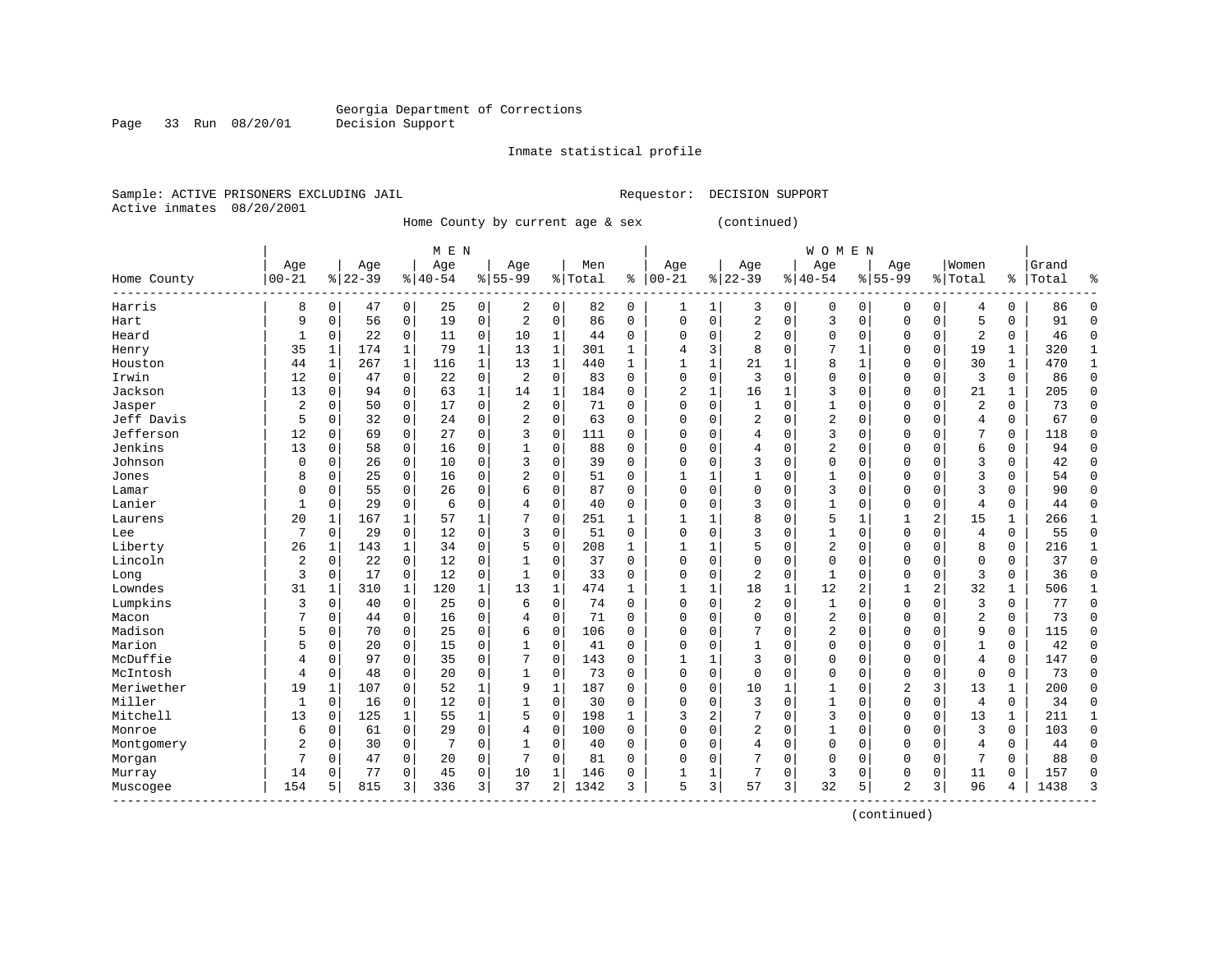Inmate statistical profile

Sample: ACTIVE PRISONERS EXCLUDING JAIL Requestor: DECISION SUPPORT Active inmates 08/20/2001

Page 34 Run 08/20/01

Home County by current age & sex (continued)

|                        |                |                |           |              | M E N          |                |                |              |         |              |              |              |                |              | <b>WOMEN</b>   |              |              |                         |                |                |       |              |
|------------------------|----------------|----------------|-----------|--------------|----------------|----------------|----------------|--------------|---------|--------------|--------------|--------------|----------------|--------------|----------------|--------------|--------------|-------------------------|----------------|----------------|-------|--------------|
|                        | Age            |                | Age       |              | Age            |                | Age            |              | Men     |              | Age          |              | Age            |              | Age            |              | Age          |                         | Women          |                | Grand |              |
| Home County<br>------- | $00 - 21$      |                | $8 22-39$ |              | $8 40-54$      |                | $8155 - 99$    |              | % Total | ి            | $00 - 21$    |              | $8 22-39$      |              | $8140 - 54$    |              | $8155 - 99$  |                         | % Total        | ႜ              | Total | 우            |
| Newton                 | 20             | $\mathbf{1}$   | 217       | 1            | 80             | 1              | 14             | 1            | 331     | 1            | 1            | 1            | 14             | 1            | 2              | 0            | 3            | 5                       | 20             | 1              | 351   |              |
| Oconee                 | $\Omega$       | $\Omega$       | 21        | 0            | 17             | $\mathbf 0$    | $\overline{2}$ | $\mathbf 0$  | 40      | $\Omega$     | 1            | $\mathbf 1$  | $\Omega$       | $\Omega$     | $\mathbf{1}$   | $\Omega$     | $\Omega$     | $\Omega$                | $\overline{2}$ | $\Omega$       | 42    | $\Omega$     |
| Oglethrope             | 4              | $\Omega$       | 36        | 0            | 6              | 0              | 1              | 0            | 47      | $\Omega$     | $\mathbf{1}$ | 1            | 2              | $\Omega$     | $\Omega$       | $\Omega$     | $\Omega$     | $\mathbf 0$             | 3              | $\Omega$       | 50    | $\cap$       |
| Paulding               | 14             | $\Omega$       | 81        | $\mathbf 0$  | 60             | $\mathbf 1$    | 8              | 1            | 163     | 0            | $\Omega$     | $\Omega$     | 12             | $\mathbf{1}$ | 4              | 1            | $\mathbf{1}$ | 2                       | 17             | 1              | 180   | <sup>0</sup> |
| Peach                  | 6              | $\mathbf 0$    | 54        | 0            | 33             | 0              | $\Omega$       | $\mathbf 0$  | 93      | $\mathbf 0$  | $\mathbf{1}$ | 1            | 3              | $\Omega$     | 0              | $\Omega$     | $\Omega$     | $\Omega$                | 4              | 0              | 97    | $\Omega$     |
| Pickens                | 5              | $\mathbf 0$    | 49        | $\mathbf 0$  | 32             | 0              | 4              | $\mathbf 0$  | 90      | $\Omega$     | $\Omega$     | $\Omega$     | 3              | $\cap$       | 4              | 1            | $\Omega$     | $\Omega$                | 7              | 0              | 97    | $\cap$       |
| Pierce                 | 8              | $\mathbf 0$    | 22        | 0            | 15             | 0              | 1              | $\mathbf 0$  | 46      | $\mathbf 0$  | $\Omega$     | 0            | $\overline{a}$ | $\Omega$     | 0              | $\Omega$     | $\Omega$     | $\Omega$                | 2              | 0              | 48    | $\Omega$     |
| Pike                   | 2              | 0              | 20        | $\mathbf 0$  | 17             | $\mathbf 0$    | 3              | $\mathbf 0$  | 42      | 0            | $\Omega$     | 0            | $\Omega$       | $\Omega$     | 0              | 0            | $\mathbf 0$  | 0                       | 0              | 0              | 42    | $\Omega$     |
| Polk                   | 10             | $\Omega$       | 120       | 0            | 47             | $\mathbf 0$    | 9              | 1            | 186     | $\Omega$     | 0            | $\Omega$     | 6              | O            | $\overline{2}$ | 0            | $\Omega$     | $\Omega$                | 8              | 0              | 194   | $\Omega$     |
| Pulaski                | 15             | $\Omega$       | 47        | 0            | 18             | 0              | $\overline{2}$ | $\mathbf 0$  | 82      | 0            | O            | $\Omega$     |                | $\Omega$     | $\Omega$       | 0            | $\Omega$     | 0                       | 7              | 0              | 89    | <sup>0</sup> |
| Putnam                 | 13             | $\Omega$       | 78        | $\Omega$     | 40             | $\mathbf 0$    | 4              | $\Omega$     | 135     | 0            | O            | $\Omega$     | 5              | $\Omega$     | 4              | 1            | $\mathbf{1}$ | 2                       | 10             | $\Omega$       | 145   | ∩            |
| Ouitman                | $\Omega$       | $\Omega$       | 6         | $\Omega$     | $\Omega$       | $\Omega$       | $\Omega$       | $\Omega$     | 6       | $\Omega$     | 0            | $\Omega$     | $\Omega$       | $\Omega$     | 0              | $\Omega$     | $\mathbf{1}$ | $\overline{a}$          | $\mathbf{1}$   | $\Omega$       | 7     |              |
| Rabun                  | 4              | $\Omega$       | 35        | $\mathbf 0$  | 13             | $\mathbf 0$    | 1              | 0            | 53      | $\Omega$     | $\Omega$     | $\Omega$     |                | $\Omega$     | 0              | O            | $\Omega$     | $\Omega$                | $\mathbf{1}$   | 0              | 54    | ſ            |
| Randolph               | 7              | $\Omega$       | 52        | $\mathbf 0$  | 10             | $\mathbf 0$    | $\overline{2}$ | $\mathbf 0$  | 71      | $\Omega$     | O            | 0            | $\Omega$       | $\Omega$     | 3              | O            | $\mathbf 0$  | $\mathbf 0$             | 3              | $\Omega$       | 74    | ſ            |
| Richmond               | 152            | 4              | 1066      | 4            | 436            | $\overline{4}$ | 44             | 3            | 1698    | 4            | 4            | 3            | 81             | 5            | 37             | 5            | 1            | $\overline{\mathbf{c}}$ | 123            | 5              | 1821  |              |
| Rockdale               | 22             | 1              | 126       | $\mathbf 1$  | 63             | $\mathbf 1$    | 12             | 1            | 223     | $\mathbf 1$  | 4            | 3            | 5              | $\Omega$     | 4              | 1            | $\mathbf 0$  | 0                       | 13             | 1              | 236   | $\mathbf{1}$ |
| Schely                 | $\overline{2}$ | 0              | 16        | $\mathbf 0$  | 5              | $\mathbf 0$    | $\mathbf 0$    | $\mathbf 0$  | 23      | 0            | $\Omega$     | 0            | $\Omega$       | $\Omega$     | 0              | 0            | $\mathbf 0$  | $\mathbf 0$             | $\mathbf 0$    | 0              | 23    | $\Omega$     |
| Screven                | 3              | 0              | 65        | $\mathbf 0$  | 20             | $\mathbf 0$    | 4              | $\mathbf 0$  | 92      | 0            | 3            | 2            | $\overline{4}$ | $\Omega$     | 1              | U            | $\mathbf 0$  | 0                       | 8              | 0              | 100   | $\Omega$     |
| Seminole               | 6              | 0              | 45        | $\mathbf 0$  | 24             | $\mathbf 0$    | 3              | $\mathbf 0$  | 78      | $\Omega$     | $\Omega$     | 0            | 3              | $\mathbf 0$  | $\mathbf{1}$   | 0            | $\Omega$     | 0                       | 4              | 0              | 82    | <sup>0</sup> |
| Spalding               | 51             | 2              | 349       | 1            | 131            | $\mathbf{1}$   | 18             | $\mathbf{1}$ | 549     | 1            | 4            | 3            | 25             | 1            | 10             | $\mathbf{1}$ | 1            | $\overline{a}$          | 40             | $\overline{2}$ | 589   |              |
| Stephens               | 7              | $\Omega$       | 86        | $\mathbf 0$  | 35             | $\Omega$       | 6              | $\Omega$     | 134     | $\Omega$     | $\Omega$     | $\Omega$     | 6              | $\Omega$     | 3              | $\Omega$     | $\Omega$     | $\Omega$                | 9              | $\Omega$       | 143   | $\Omega$     |
| Stewart                | $\overline{2}$ | $\Omega$       | 23        | $\mathbf 0$  | 8              | $\mathbf 0$    | $\mathbf{1}$   | 0            | 34      | 0            | -1           | 1            | $\Omega$       | $\Omega$     | 0              | $\Omega$     | $\Omega$     | $\mathbf 0$             | $\mathbf{1}$   | 0              | 35    | <sup>0</sup> |
| Sumter                 | 17             | 1              | 140       | 1            | 52             | $\mathbf 1$    | 5              | $\mathbf 0$  | 214     | $\mathbf{1}$ | $\Omega$     | 0            | 12             | 1            | 3              | O            | $\Omega$     | $\Omega$                | 15             | 1              | 229   |              |
| Talbot                 | 5              | 0              | 29        | 0            | 9              | $\mathbf 0$    | $\Omega$       | $\mathbf 0$  | 43      | 0            | $\mathbf{1}$ | 1            | $\Omega$       | $\Omega$     | 3              | 0            | $\Omega$     | 0                       | 4              | 0              | 47    | $\Omega$     |
| Taliaferro             | $\mathbf{1}$   | 0              | 12        | $\mathbf 0$  | $\overline{2}$ | $\mathbf 0$    | $\Omega$       | $\mathbf 0$  | 15      | $\Omega$     | $\Omega$     | $\Omega$     | $\Omega$       | $\cap$       | $\mathbf{1}$   | U            | $\Omega$     | $\Omega$                | $\mathbf{1}$   | 0              | 16    | $\cap$       |
| Tattnall               | 7              | $\Omega$       | 84        | $\mathbf 0$  | 23             | 0              | 3              | $\mathbf 0$  | 117     | 0            | $\Omega$     | 0            | 3              | U            | 6              | 1            | $\Omega$     | 0                       | 9              | 0              | 126   | $\Omega$     |
| Taylor                 | 13             | O              | 46        | $\mathbf 0$  | 18             | $\mathsf 0$    | 3              | $\mathbf 0$  | 80      | $\Omega$     | $\Omega$     | 0            | 3              | $\Omega$     | 0              | $\Omega$     | $\mathbf 0$  | $\Omega$                | 3              | 0              | 83    | $\mathbf 0$  |
| Telfair                | 7              | $\Omega$       | 82        | $\mathbf 0$  | 33             | 0              | $\overline{2}$ | $\mathbf 0$  | 124     | 0            |              | 1            |                | O            | 3              | 0            | $\Omega$     | $\Omega$                | 8              | 0              | 132   | $\Omega$     |
| Terrell                | 5              | $\Omega$       | 58        | 0            | 16             | $\mathbf 0$    | 1              | $\mathbf 0$  | 80      | $\Omega$     | $\Omega$     | $\Omega$     | 3              | $\Omega$     | $\Omega$       | 0            | $\Omega$     | $\Omega$                | 3              | 0              | 83    | <sup>0</sup> |
| Thomas                 | 27             | $\mathbf{1}$   | 173       | $\mathbf{1}$ | 71             | $\mathbf{1}$   | 9              | 1            | 280     | $\mathbf{1}$ | $\Omega$     | $\Omega$     | 15             | 1            | 4              | 1            | $\Omega$     | $\Omega$                | 19             | $\mathbf{1}$   | 299   | -1           |
| Tift                   | 29             | $\mathbf{1}$   | 178       | 1            | 86             | $\mathbf{1}$   | 9              | $\mathbf{1}$ | 302     | $\mathbf{1}$ | 2            | $\mathbf{1}$ | 8              | $\Omega$     | 2              | $\Omega$     | 1            | $\overline{a}$          | 13             | 1              | 315   | -1           |
| Toombs                 | 23             | 1              | 145       | $\mathbf 1$  | 60             | $\mathbf 1$    | 5              | $\mathbf 0$  | 233     | $\mathbf{1}$ | 1            | 1            | 17             | 1            | 1              | U            | $\Omega$     | $\Omega$                | 19             | 1              | 252   |              |
| Towns                  | $\mathsf 0$    | 0              | 9         | $\mathbf 0$  | 5              | 0              | 1              | 0            | 15      | $\mathbf 0$  | 0            | 0            |                | $\Omega$     | 0              | O            | $\Omega$     | 0                       | $\mathbf{1}$   | 0              | 16    | $\Omega$     |
| Treutlen               | 4              | 0              | 33        | 0            | 12             | 0              | 0              | $\mathbf 0$  | 49      | $\mathbf 0$  | $\mathbf{1}$ | 1            | $\mathbf{1}$   | $\mathbf 0$  | $\mathbf{1}$   | 0            | $\mathbf 0$  | 0                       | 3              | 0              | 52    | $\sqrt{ }$   |
| Troup                  | 55             | $\overline{a}$ | 389       | 2            | 121            | $\mathbf 1$    | 19             | 1            | 584     | 1            | 3            | 2            | 29             | 2            | 9              | 1            | $\Omega$     | 0                       | 41             | 2              | 625   | $\mathbf{1}$ |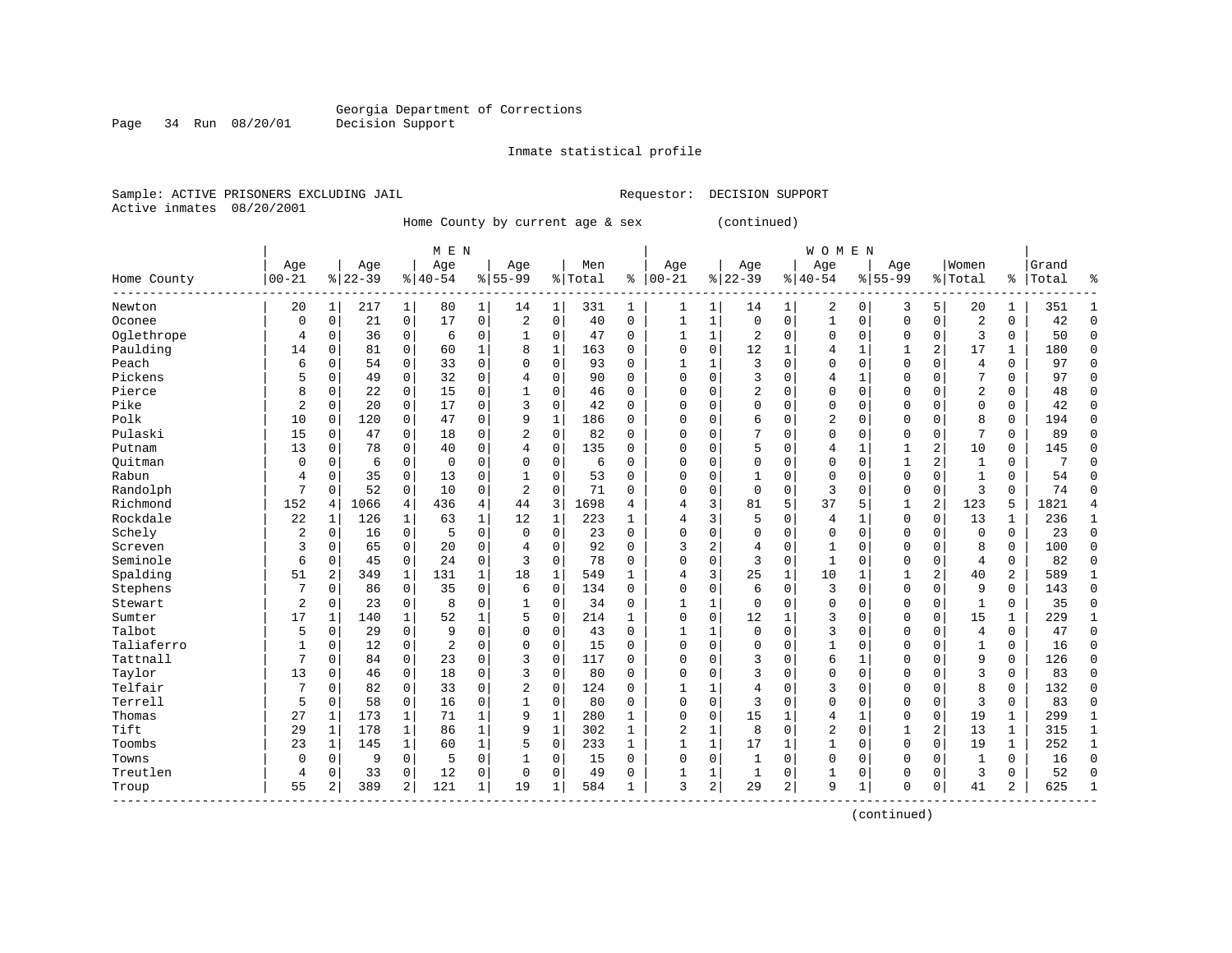Inmate statistical profile

Sample: ACTIVE PRISONERS EXCLUDING JAIL Requestor: DECISION SUPPORT Active inmates 08/20/2001

Page 35 Run 08/20/01

Home County by current age & sex (continued)

|                  |            |              |           |              | M E N                   |          |           |              |                    |             |            |          |                |          | WOMEN        |                |             |          |                |                |           |              |
|------------------|------------|--------------|-----------|--------------|-------------------------|----------|-----------|--------------|--------------------|-------------|------------|----------|----------------|----------|--------------|----------------|-------------|----------|----------------|----------------|-----------|--------------|
|                  | Age        |              | Age       |              | Age                     |          | Age       |              | Men                |             | Age        |          | Age            |          | Age          |                | Age         |          | Women          |                | Grand     |              |
| Home County      | $ 00 - 21$ |              | $8 22-39$ |              | $8 40-54$               |          | $8 55-99$ |              | % Total            | နွ          | $ 00 - 21$ |          | $ 22-39 $      |          | $ 40-54$     |                | $8155 - 99$ |          | % Total        | $\approx$      | Total     | ႜ            |
| Turner           | 6          | $\mathbf 0$  | 49        | 0            | 22                      | 0        | 1         | 0            | 78                 | $\mathbf 0$ | $\Omega$   | $\Omega$ | 3              | 0        | 0            | 0              | 0           | 0        | 3              | $\Omega$       | 81        | $\Omega$     |
| Twiggs           |            | $\mathbf 0$  | 28        | 0            | 11                      | 0        | $\Omega$  | 0            | 43                 | $\mathbf 0$ | $\Omega$   | 0        | $\mathbf 0$    | 0        | 0            | 0              | 0           | 0        | $\Omega$       | $\Omega$       | 43        | 0            |
| Union            |            | $\mathbf 0$  | 24        | 0            |                         | 0        |           | 0            | 37                 | $\Omega$    |            | $\Omega$ | 5              | $\Omega$ | $\Omega$     | 0              | 0           | 0        | 5              | $\Omega$       | 42        | 0            |
| Upson            | 17         |              | 112       | $\Omega$     | 48                      | $\Omega$ | 9         | $\mathbf{1}$ | 186                | $\Omega$    | $\Omega$   | $\Omega$ | 8              | O        |              | $\Omega$       | 0           | $\Omega$ | 11             | 0              | 197       | 0            |
| Walker           | 17         | 1            | 153       | $\mathbf{1}$ | 57                      |          | 11        | 1            | 238                |             | 2          |          | 17             |          |              |                |             | 2        | 25             |                | 263       | 1            |
| Walton           | 23         | 1            | 183       | $\mathbf{1}$ | 70                      |          | 14        | $\mathbf{1}$ | 290                |             |            | $\Omega$ | 12             |          | 6            |                | 0           | $\Omega$ | 18             |                | 308       | $\mathbf{1}$ |
| Ware             | 26         |              | 221       | $\mathbf{1}$ | 104                     | 1        | 12        | $\mathbf{1}$ | 363                |             |            |          | 15             |          | 6            |                | $\Omega$    | $\Omega$ | 23             |                | 386       | $\mathbf{1}$ |
| Warren           | 3          | 0            | 18        | $\mathbf 0$  | 19                      | 0        | 3         | 0            | 43                 | $\Omega$    |            |          | 0              | $\Omega$ |              | $\Omega$       | 0           | $\Omega$ |                | $\Omega$       | 44        | $\Omega$     |
| Washington       | 11         | 0            | 77        | $\Omega$     | 30                      | 0        |           | 0            | 120                | $\Omega$    |            |          | 5              | O        |              | $\Omega$       | $\Omega$    | $\Omega$ | 8              | $\Omega$       | 128       | 0            |
| Wayne            |            | $\Omega$     | 83        | 0            | 28                      | 0        | 4         | 0            | 122                | $\Omega$    |            |          | 5              | O        |              | $\Omega$       |             | 2        | 6              | $\Omega$       | 128       | 0            |
| Webster          |            | $\Omega$     | 6         | $\Omega$     | $\overline{2}$          | 0        |           | O            | 9                  | $\Omega$    |            |          | $\Omega$       | N        |              | $\Omega$       | $\Omega$    | $\Omega$ |                | O              | 9         | $\Omega$     |
| Wheeler          |            | $\Omega$     | 19        | $\Omega$     | 10                      | 0        |           | 0            | 35                 | $\Omega$    |            |          |                | 0        | $\Omega$     | $\Omega$       | $\Omega$    | $\Omega$ |                | $\Omega$       | 36        | $\Omega$     |
| White            | 3          | $\mathbf 0$  | 34        | $\Omega$     | 15                      | 0        |           | $\Omega$     | 55                 | $\Omega$    |            |          | 5              | 0        |              | $\Omega$       | 0           | $\Omega$ | 7              | $\Omega$       | 62        | $\Omega$     |
| Whitfield        | 38         |              | 295       | $\mathbf{1}$ | 142                     |          | 22        | $\mathbf{1}$ | 497                | 1           |            |          | 36             | 2        | 13           | $\overline{2}$ | 0           | $\Omega$ | 50             | $\overline{a}$ | 547       | 1            |
| Wilcox           |            | 0            | 30        | 0            | 17                      | 0        | 5         | 0            | 53                 | $\Omega$    | $\Omega$   |          | 5              | $\Omega$ | $\Omega$     | $\Omega$       | $\Omega$    | $\Omega$ | 5              | $\Omega$       | 58        | 0            |
| Wilkes           | 6          | 0            | 40        | 0            | 18                      | 0        |           | 0            | 68                 | $\Omega$    |            |          | 4              | $\Omega$ |              | $\Omega$       | 0           | $\Omega$ | 5              | O              | 73        | $\Omega$     |
| Wilkinson        | 3          | $\mathbf 0$  | 34        | $\Omega$     | 13                      | 0        |           | 0            | 51                 | $\Omega$    | $\Omega$   |          | $\overline{2}$ | 0        | $\Omega$     | $\Omega$       | $\Omega$    | $\Omega$ | $\overline{2}$ | $\Omega$       | 53        | 0            |
| Worth            | 3          | $\mathsf{C}$ | 81        | $\Omega$     | 32                      | 0        | 6         | 0            | 122                | $\Omega$    | $\Omega$   | 0        | $\overline{4}$ | 0        | $\mathbf{1}$ | 0              | $\Omega$    | $\Omega$ | 5              |                | 127       | $\Omega$     |
| Total reported   | 3383       |              |           |              | 100 24381 100 10222 100 |          |           |              | 1485 100 39471 100 |             | 151        | 100      | 1675 100       |          | 692 100      |                |             | 63 100   | 2581 100       |                | 42052 100 |              |
| Percent reported |            | 92.6         |           | 92.4         |                         | 91.3     | 90.1      |              |                    | 92.0        |            | 95.0     |                | 94.1     |              | 93.3           |             | 92.6     |                | 93.9           |           | 92.1         |
| Not reported     | 272        |              | 2002      |              | 977                     |          | 164       |              | 3415               |             | 8          |          | 105            |          | 50           |                | 5           |          | 168            |                | 3583      |              |
| Total            | 3655       |              | 26383     |              | 11199                   |          | 1649      |              | 42886              |             | 159        |          | 1780           |          | 742          |                | 68          |          | 2749           |                | 45635     |              |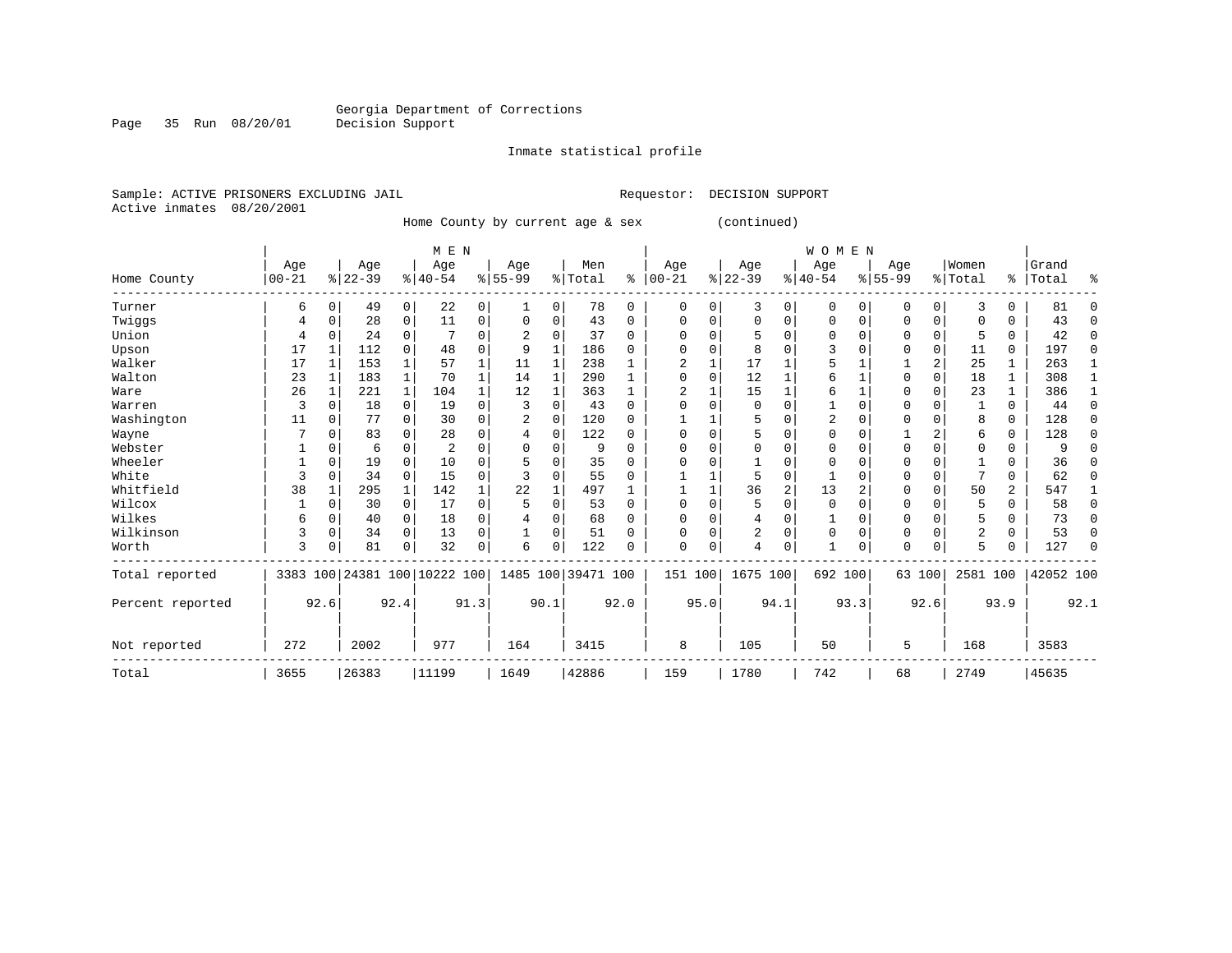Page 36 Run 08/20/01

### Inmate statistical profile<br>Requestor: DECISION SUPPORT

Sample: ACTIVE PRISONERS EXCLUDING JAIL Active inmates 08/20/2001

### Prison Sentence In Years by current age & sex

|                                    |                  |      |                 |                | M E N           |              |                 |                |                                                   |              |                   |          |                    |                | W O M E N        |          |                    |                |                  |          |                    |                |
|------------------------------------|------------------|------|-----------------|----------------|-----------------|--------------|-----------------|----------------|---------------------------------------------------|--------------|-------------------|----------|--------------------|----------------|------------------|----------|--------------------|----------------|------------------|----------|--------------------|----------------|
| Sentence In Years                  | Age<br>$00 - 21$ |      | Age<br>$ 22-39$ |                | Age<br>$ 40-54$ |              | Age<br>$ 55-99$ |                | Men<br>% Total                                    |              | Age<br>$% 100-21$ |          | Age<br>$8$   22-39 |                | Age<br>$8 40-54$ |          | Age<br>$8155 - 99$ |                | Women<br>% Total |          | Grand<br>%   Total | ್ಠಿ            |
| $0 - 1$                            | 90               |      | 304             | $\mathbf{1}$   | 96              | 1            | 3               | 0              | 493                                               | 1            | 1                 | 1        | 32                 | 2              | 11               | $1\vert$ | 1                  | $1\vert$       | 45               | 2        | 538                | 1              |
| $1.1 - 2$                          | 267              | 7    | 974             | $\overline{4}$ | 342             | 3            | 34              | 2              | 1617                                              | 4            | 17                | 11       | 98                 | 6              | 42               | б.       | $1\,$              | $\mathbf{1}$   | 158              | 6        | 1775               | $\overline{4}$ |
| $2.1 - 3$                          | 189              | 5    | 893             | 3              | 368             | 3            | 38              | $\overline{a}$ | 1488                                              | 3            | 19                | 12       | 129                | 7              | 33               | 4        | 2                  | 3 <sup>1</sup> | 183              | 7        | 1671               | $\overline{4}$ |
| $3.1 - 4$                          | 261              | 7    | 879             | 3              | 325             | 3            | 31              | 2              | 1496                                              | 3            | 10                | 6        | 115                | 6              | 41               | 6        | 2                  | 3              | 168              | 6        | 1664               | 4              |
| $4.1 - 5$                          | 222              | 6    | 1004            | 4              | 331             | 3            | 31              | $\overline{2}$ | 1588                                              | 4            | 8                 | 5        | 125                | 7              | 40               | 5        | 1                  | 1              | 174              | 6        | 1762               | $\overline{4}$ |
| $5.1 - 6$                          | 622              | 17   | 2964            | 11             | 1133            | 10           | 129             | 8              | 4848                                              | 11           | 37                | 23       | 319                | 18             | 127              | 17       | 9                  | 13             | 492              | 18       | 5340               | 12             |
| $6.1 - 7$                          | 183              | 5    | 922             | 4              | 322             | 3            | 37              | 2              | 1464                                              | 3            | 9                 | 6        | 92                 | 5              | 40               | 5        | 1                  | 1              | 142              | 5        | 1606               | $\overline{4}$ |
| $7.1 - 8$                          | 137              | 4    | 1072            | 4              | 344             | 3            | 48              | $\overline{3}$ | 1601                                              | 4            | 5                 | 3        | 79                 | $\overline{4}$ | 35               | 5        | 3                  | 4              | 122              | 4        | 1723               | $\overline{4}$ |
| $8.1 - 9$                          | 132              | 4    | 1062            | 4              | 321             | 3            | 43              | 3              | 1558                                              | 4            | 8                 | 5        | 70                 | $\overline{4}$ | 19               | 3        | $\mathbf 1$        | $\mathbf{1}$   | 98               | 4        | 1656               | 4              |
| $9.1 - 10$                         | 30               | 1    | 330             | 1              | 108             | 1            | 9               | 1              | 477                                               | 1            | $\mathbf 0$       | 0        | 29                 | 2              | 9                | 1        | 1                  | $\mathbf 1$    | 39               | 1        | 516                | 1              |
| $10.1 - 12$                        | 789              | 22   | 4544            | 17             | 1368            | 12           | 202             | 12             | 6903                                              | 16           | 19                | 12       | 255                | 14             | 98               | 13       | 5                  | 7 <sup>1</sup> | 377              | 14       | 7280               | 16             |
| $12.1 - 15$                        | 168              | 5    | 1788            | 7              | 596             | 5            | 76              | 5              | 2628                                              | 6            | 3                 | 2        | 93                 | 5              | 37               | 5        | $\overline{4}$     | 6              | 137              | 5        | 2765               | 6              |
| $15.1 - 20$                        | 199              | 5    | 2787            | 11             | 1188            | 11           | 179             | 11             | 4353                                              | 10           | 6                 | 4        | 103                | 6              | 59               | 8        | 7                  | 10             | 175              | 6        | 4528               | 10             |
| 20.1-OVER                          | 164              | 5    | 3590            | 14             | 2042            | 18           | 319             | 19             | 6115                                              | 14           | 8                 | 5        | 111                | 6              | 60               | 8        | 5                  | 7              | 184              | 7        | 6299               | 14             |
| LIFE                               | 174              | 5    | 3007            | 11             | 2149            | 19           | 442             | 27             | 5772                                              | 13           | 9                 | 6        | 119                | 7              | 89               | 12       | 25                 | 37             | 242              | 9        | 6014               | 13             |
| DEATH                              | 0                | 0    | 59              | 0              | 57              | 1            | 11              | 1              | 127                                               | 0            | 0                 | 0        | 1                  | $\Omega$       | 0                | 0        | 0                  | $\circ$        | 1                | 0        | 128                | $\mathbf 0$    |
| LIFE W/O PAROLE                    | 4                | 0    | 142             | $\mathbf 1$    | 85              | $\mathbf{1}$ | 15              | $\mathbf{1}$   | 246                                               | $\mathbf{1}$ | $\Omega$          | $\Omega$ | 2                  | $\Omega$       | 0                | 0        | $\Omega$           | $\overline{0}$ | 2                | $\Omega$ | 248                | $\mathbf{1}$   |
| YOUTHFUL OFFENDERS                 | 0                | 0    | $\overline{2}$  | 0              | 0               | 0            | $\mathbf 0$     | $\circ$        | 2                                                 | 0            | 0                 | 0        | $\mathbf{0}$       | $\mathbf 0$    | 0                | 0        | $\mathbf{0}$       | $\circ$        | 0                | 0        | 2                  | $\mathbf 0$    |
| Total reported                     |                  |      |                 |                |                 |              |                 |                | 3631 100 26323 100 11175 100   1647 100 42776 100 |              |                   |          | 159 100 1772 100   |                | 740 100          |          |                    | 68 100         | 2739 100         |          | 45515 100          |                |
| Percent reported                   |                  | 99.3 |                 | 99.8           |                 | 99.8         |                 | 99.9           |                                                   | 99.7         |                   | 100.0    |                    | 99.6           |                  | 99.7     |                    | 100.0          |                  | 99.6     |                    | 99.7           |
| NOT REPORTED                       | 24               |      | 60              |                | 24              |              | 2               |                | 110                                               |              | $\mathbf 0$       |          | 8                  |                | 2                |          | 0                  |                | 10               |          | 120                |                |
| Total                              | 3655             |      | 26383           |                | 11199           |              | 1649            |                | 42886                                             |              | 159               |          | 1780               |                | 742              |          | 68                 |                | 2749             |          | 45635              |                |
|                                    |                  |      |                 |                |                 |              |                 |                |                                                   |              |                   |          |                    |                |                  |          |                    |                |                  |          |                    |                |
| AVG EXCLUDING<br>LIFE, DEATH, YO   | 7.70             |      | 11.23           |                | 12.88           |              | 14.50           |                | 11.41                                             |              | 6.83              |          | 7.91               |                | 8.80             |          | 9.88               |                | 8.11             |          | 11.20              |                |
|                                    |                  |      |                 |                |                 |              |                 |                |                                                   |              |                   |          |                    |                |                  |          |                    |                |                  |          |                    |                |
| AVG INCLUDING<br>LIFE=21, YO=3 YRS | 8.33             |      | 12.31           |                | 14.38           |              | 16.15           |                | 12.66                                             |              | 7.63              |          | 8.78               |                | 10.26            |          | 13.97              |                | 9.25             |          | 12.45              |                |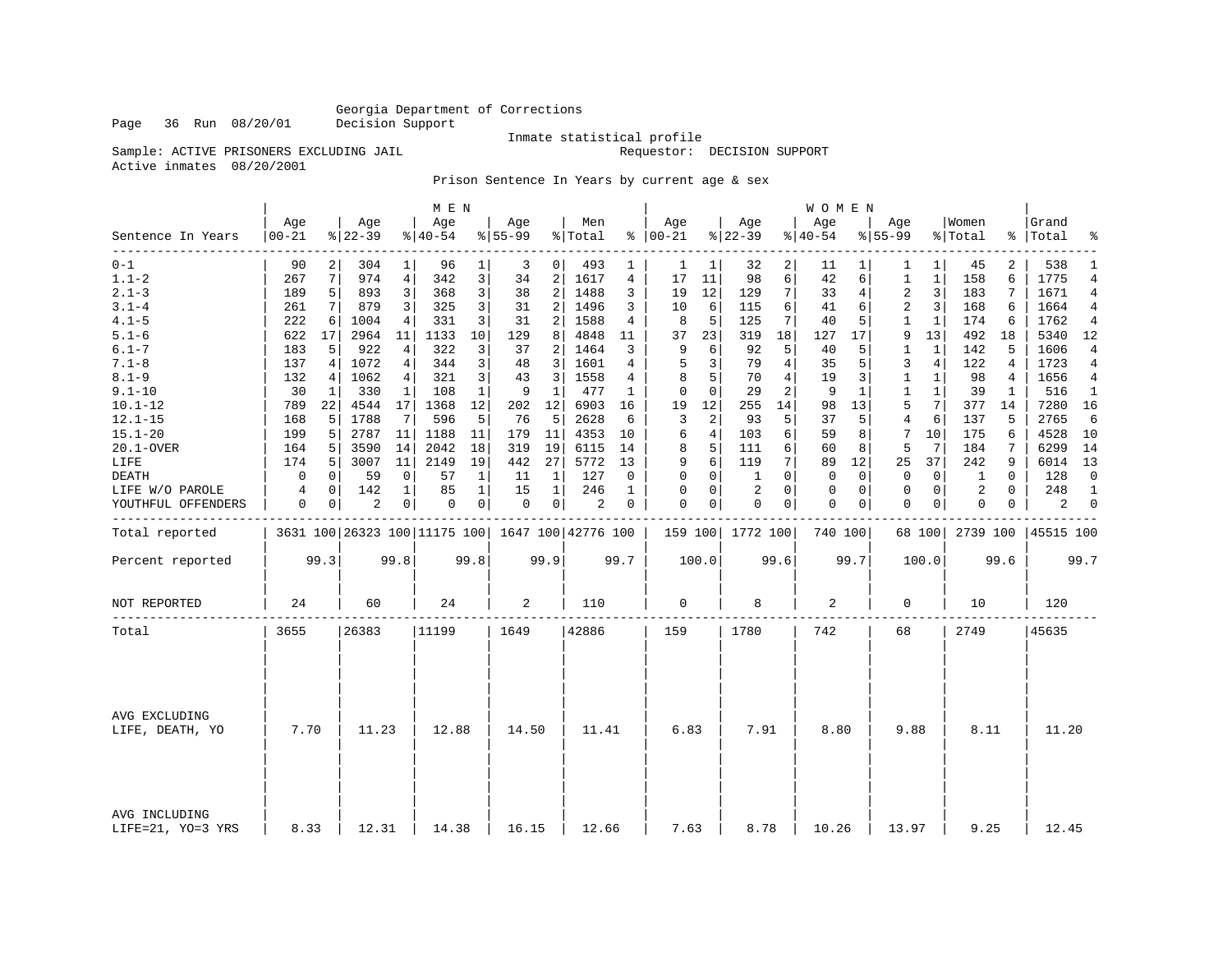#### Georgia Department of Corrections Page 37 Run 08/20/01

#### Inmate statistical profile

Sample: ACTIVE PRISONERS EXCLUDING JAIL Requestor: DECISION SUPPORT Active inmates 08/20/2001

Probation To Follow Prison by current age & sex

| Prob After Prison                   | Aqe<br>$ 00-21$ | Age<br>$8122 - 39$                              | $8140 - 54$              | M E N<br>Age | Aqe<br>$8155 - 99$ |       | Men<br>% Total          | ႜ     | Aqe<br>$00 - 21$ |          | Age<br>$8122 - 39$ |          | <b>WOMEN</b><br>Aqe<br>$8140 - 54$ |          | Age<br>$8155 - 99$ |          | Women<br>% Total |          | Grand<br>% Total %       |       |
|-------------------------------------|-----------------|-------------------------------------------------|--------------------------|--------------|--------------------|-------|-------------------------|-------|------------------|----------|--------------------|----------|------------------------------------|----------|--------------------|----------|------------------|----------|--------------------------|-------|
| PROBATION TO FOLLOW<br>NO PROBATION | 1611<br>2044    | 44<br>8157<br>56 18226                          | 3021<br>31<br>8178<br>69 | 27<br>73     | 477<br>1172        |       | 29 13266<br>71 29620 69 | 31    | 72<br>87         | 45<br>55 | 625<br>1155        | 35<br>65 | 245<br>497                         | 33<br>67 | 20<br>48           | 29<br>71 | 962<br>1787      | 35<br>65 | $14228$ 31<br>  31407 69 |       |
| Total reported                      |                 | 3655 100 26383 100 11199 100 1649 100 42886 100 |                          |              |                    |       |                         |       | 159 100          |          | 1780 100           |          | 742 100                            |          |                    | 68 100   | 2749 100         |          | 45635 100                |       |
| Percent reported                    | 100.0           |                                                 | 100.0                    | 100.0        |                    | 100.0 |                         | 100.0 |                  | 100.0    |                    | 100.0    |                                    | 100.0    |                    | 100.0    |                  | 100.0    |                          | 100.0 |
| NOT REPORTED                        | $\mathbf 0$     | $\Omega$                                        |                          | $\mathbf 0$  | $\mathbf 0$        |       | $\mathbf 0$             |       | $\mathbf 0$      |          | $\Omega$           |          | $\mathbf 0$                        |          | $\Omega$           |          | $\Omega$         |          | $\mathbf 0$              |       |
| Total                               | 3655            | 26383                                           | 11199                    |              | 1649               |       | 42886                   |       | 159              |          | 1780               |          | 742                                |          | 68                 |          | 2749             |          | 45635                    |       |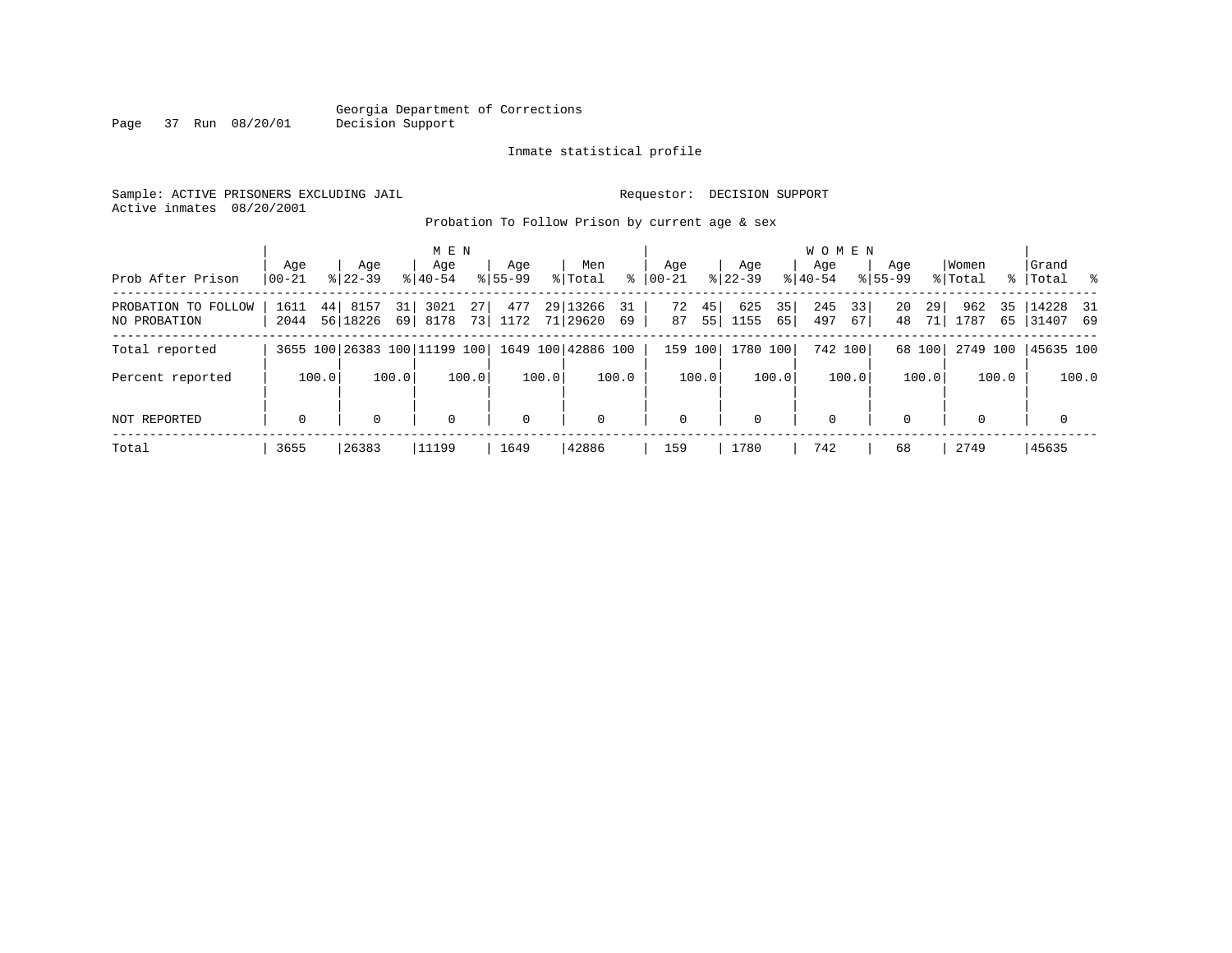#### Inmate statistical profile

Sample: ACTIVE PRISONERS EXCLUDING JAIL Requestor: DECISION SUPPORT Active inmates 08/20/2001

Page 38 Run 08/20/01

Admission Type by current age & sex

|                      |                  |          |                  |          | M E N                        |          |                  |              |                    |      |                      |          |                  |          | <b>WOMEN</b>     |              |                    |          |                  |      |                    |          |
|----------------------|------------------|----------|------------------|----------|------------------------------|----------|------------------|--------------|--------------------|------|----------------------|----------|------------------|----------|------------------|--------------|--------------------|----------|------------------|------|--------------------|----------|
| Admission Type       | Age<br>$00 - 21$ |          | Age<br>$8 22-39$ |          | Age<br>$8 40-54$             |          | Age<br>$8 55-99$ |              | Men<br>% Total     |      | Age<br>$8   00 - 21$ |          | Age<br>$ 22-39 $ |          | Age<br>$8 40-54$ |              | Age<br>$8155 - 99$ |          | Women<br>% Total |      | Grand<br>%   Total |          |
|                      |                  |          |                  |          |                              |          |                  |              |                    |      |                      |          |                  |          |                  |              |                    |          |                  |      |                    |          |
| COMMITTED FROM COURT | 2978             |          | 82   17031       | 65       | 7263                         | 65       | 1240             |              | 75 28512           | 67   | 126                  | 79       | 1109             | 63       | 476              | 64           | 59                 | 87       | 1770             | 65   | 30282              | 67       |
| RETURN APPEAL/BOND   | 0                | 0        |                  | 0        | 2                            | 0        | $\Omega$         | 0            | 9                  | 0    | $\mathbf 0$          | 0        | $\Omega$         | 0        |                  | 0            | O                  | 0        |                  | O    | 10                 | $\Omega$ |
| PAROLE REV/NEW SENT  | 122              | 3        | 4235             | 16       | 1899                         | 17       | 184              | 11           | 6440               | 15   | 6                    | 4        | 207              | 12       | 105              | 14           |                    | 6        | 322              | 12   | 6762               | 15       |
| PAR REV/NO NEW SENT  | 32               |          | 843              | 3        | 417                          | 4        | 42               | 3            | 1334               | 3    |                      | 2        | 100              | 6        | 25               | 3            | $\Omega$           | $\Omega$ | 128              | 5    | 1462               | 3        |
| PROB VIOL/TOTAL REV  | 0                | $\Omega$ | 0                | 0        |                              | $\Omega$ | $\Omega$         | $\Omega$     |                    | 0    | $\Omega$             | $\Omega$ | $\Omega$         | $\Omega$ | $\Omega$         | $\Omega$     | $\Omega$           | $\Omega$ | $\Omega$         | 0    |                    | $\Omega$ |
| PROB VIOL/PARTIAL    | 223              | 6        | 1209             | 5.       | 452                          | 4        | 41               | 2            | 1925               | 4    | 9                    | 6        | 135              | 8        | 49               |              |                    | 1        | 194              | 7    | 2119               | 5        |
| ADMIT FM OTHER CUST  |                  | $\Omega$ | 14               | 0        |                              | $\Omega$ |                  | $\Omega$     | 27                 | 0    | $\Omega$             | $\Omega$ | $\Omega$         | O        | $\Omega$         | <sup>0</sup> | $\Omega$           | $\Omega$ | 0                | 0    | 27                 | ∩        |
| SHOCK INCARCERATION  | $\Omega$         | $\Omega$ | O                | 0        | $\Omega$                     | 0        | $\Omega$         | 0            | 0                  | 0    | $\Omega$             | 0        | 0                | O        | 0                | $\Omega$     | $\Omega$           | $\Omega$ | <sup>0</sup>     | 0    | U                  | ſ        |
| PROB REV/REMAINDER   | 251              | 7        | 2519             | 10       | 859                          | 8        | 94               | 6            | 3723               | 9    | 13                   | 8        | 219              | 12       | 79               | 11           | 4                  | 6        | 315              | 11   | 4038               |          |
| NEW SENT/PAR REV PND |                  | $\Omega$ | 34               | 0        | 26                           | 0        | 3                | $\mathbf 0$  | 63                 | 0    | $\Omega$             | $\Omega$ | $\Omega$         | $\Omega$ | 1                | $\Omega$     | $\Omega$           | $\Omega$ |                  | 0    | 64                 |          |
| LIFE W/O PAROLE      |                  | $\Omega$ | 88               | 0        | 41                           | 0        | 11               | 1            | 143                | 0    | O                    | $\Omega$ | $\Omega$         | $\Omega$ | U                | O            | $\Omega$           | $\Omega$ | <sup>0</sup>     | 0    | 143                |          |
| PAROLE REV BOOT CAMP |                  | $\Omega$ | 7                | $\Omega$ | $\overline{c}$               | $\Omega$ | $\Omega$         | 0            | q                  | U    | n                    | 0        | $\Omega$         | $\Omega$ | Ω                | n            | ∩                  | $\Omega$ | O                | 0    | 9                  |          |
| PAR REV/RSN UNKNOWN  |                  | $\Omega$ | 21               | C.       | 56                           | 1        | 22               | $\mathbf{1}$ | 99                 | U    | ∩                    | 0        | $\Omega$         | $\Omega$ | U                | O            | ∩                  | $\Omega$ | U                | U    | 99                 |          |
| PROBATION/PAROLE REV |                  | $\Omega$ | $\Omega$         | U        | $\Omega$                     | $\Omega$ | $\Omega$         | $\Omega$     |                    | U    | ∩                    | 0        | U                | $\Omega$ | U                | O            | ∩                  | U        | U                | U    |                    |          |
| PB PAROLE RESCINDED  |                  | $\Omega$ |                  | U        |                              | O        | U                | $\Omega$     | 8                  | U    | <sup>0</sup>         | 0        | U                | $\Omega$ | U                | O            | ∩                  | $\Omega$ | n                | U    |                    |          |
| PROB REVOC/SPEC COND | 6                | $\Omega$ | 43               | 0        | 20                           | 0        |                  | 0            | 70                 | U    |                      |          |                  | O        |                  |              | $\Omega$           | $\Omega$ | 10               | U    | 80                 | O        |
| PAR REV/REVOC CENTER | h                | 0        | 226              | 1        | 123                          |          |                  | 0            | 358                |      | <sup>0</sup>         | 0        |                  | O        | Ω                | O            | $\Omega$           | U        | <sup>0</sup>     | 0    | 358                |          |
| INFORMATION ONLY     |                  | $\Omega$ | O                | 0        | $\Omega$                     | 0        | O                | 0            | O                  | 0    | $\Omega$             | 0        | 0                | O        | U                | $\Omega$     | $\Omega$           | $\Omega$ | O                | 0    | U                  | ∩        |
| INCOMPLETE SENT PKG  |                  | $\Omega$ | O                | 0        | $\Omega$                     | 0        | O                | $\Omega$     | O                  | O    | <sup>0</sup>         | $\Omega$ | <sup>0</sup>     | O        | O                | O            | O                  | $\Omega$ | C                | 0    |                    | n        |
| HANCOCK REVOC CENTER |                  | $\Omega$ | 3                | 0        | $\Omega$                     | 0        | U                | $\Omega$     | 3                  | U    | ∩                    | $\Omega$ | O                | O        | 0                | $\Omega$     | $\Omega$           | $\Omega$ |                  | 0    | 3                  | ∩        |
| WHITWORTH DETENTION  |                  | $\Omega$ | 31               | 0        | 10                           | 0        | -1               | 0            | 44                 | O    | <sup>0</sup>         | 0        | $\Omega$         | O        | 0                | $\Omega$     | $\Omega$           | $\Omega$ |                  | U    | 44                 | ∩        |
| DCYS AT RISK         | 6                | $\Omega$ | 4                | $\Omega$ | $\Omega$                     | 0        |                  | $\Omega$     | 10                 | 0    |                      | 0        | 0                | $\Omega$ | 0                | 0            | $\Omega$           | $\Omega$ |                  | 0    | 10                 | C        |
| <b>OTHER</b>         | $\Omega$         | $\Omega$ | O                | U        | O                            | 0        | O                | $\Omega$     | O                  | O    | $\Omega$             | O        | O                | $\Omega$ | O                | O            | $\Omega$           | $\Omega$ |                  | U    | U                  |          |
| Total reported       |                  |          |                  |          | 3631 100 26322 100 11179 100 |          |                  |              | 1647 100 42779 100 |      | 159 100              |          | 1774 100         |          | 740 100          |              |                    | 68 100   | 2741 100         |      | 45520 100          |          |
| Percent reported     |                  | 99.3     |                  | 99.8     |                              | 99.8     |                  | 99.9         |                    | 99.8 |                      | 100.0    |                  | 99.7     |                  | 99.7         |                    | 100.0    |                  | 99.7 |                    | 99.7     |
| UNKNOWN              | 24               |          | 61               |          | 20                           |          | 2                |              | 107                |      | 0                    |          | 6                |          | 2                |              | 0                  |          | 8                |      | 115                |          |
| Total                | 3655             |          | 26383            |          | 11199                        |          | 1649             |              | 42886              |      | 159                  |          | 1780             |          | 742              |              | 68                 |          | 2749             |      | 45635              |          |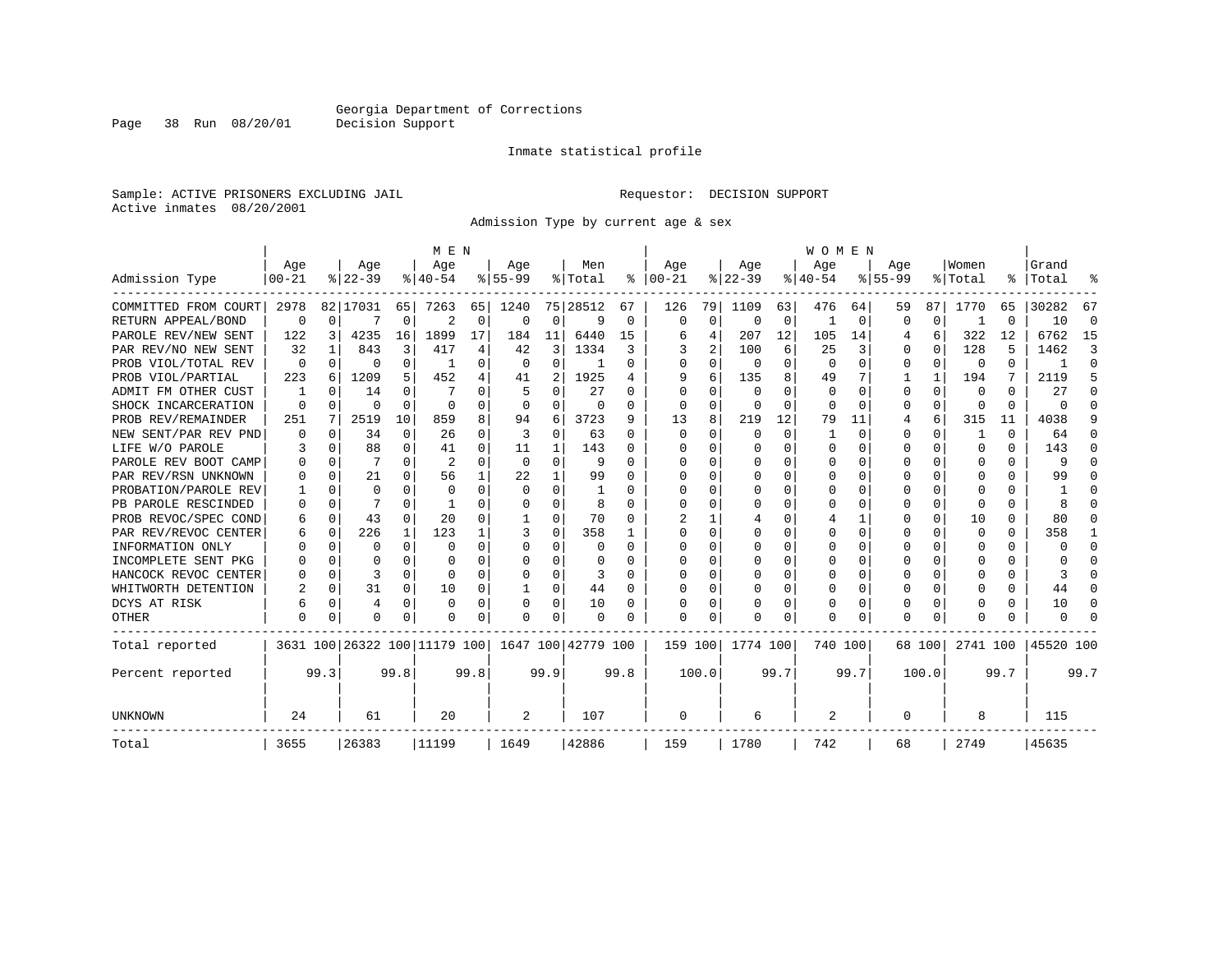#### Georgia Department of Corrections Page 39 Run 08/20/01

### Inmate statistical profile

|  | Sample: ACTIVE PRISONERS EXCLUDING JAIL | Requestor: DECISION SUPPORT |  |
|--|-----------------------------------------|-----------------------------|--|
|  | Active inmates 08/20/2001               |                             |  |

Release Type by current age & sex

| Release Type                         | Aqe<br>$100 - 21$ | Age<br>$8122 - 39$ | M E N<br>Aqe<br>$8140 - 54$                                | Aqe<br>$8155 - 99$                                | Men<br>% Total                          | ႜ        | Aqe<br>$ 00 - 21 $ | $8 \mid 22 - 39$                          | Aqe                                         | <b>WOMEN</b><br>Age<br>$ 40-54 $ |                                             | Aqe<br>$8155 - 99$ |                                            | Women<br>% Total                |                     | Grand<br>%   Total | $\sim$ 8                   |
|--------------------------------------|-------------------|--------------------|------------------------------------------------------------|---------------------------------------------------|-----------------------------------------|----------|--------------------|-------------------------------------------|---------------------------------------------|----------------------------------|---------------------------------------------|--------------------|--------------------------------------------|---------------------------------|---------------------|--------------------|----------------------------|
| PAROLE<br>SENTENCE EXPIRED<br>Active | 24                | 61<br>$\Omega$     | 20<br>0<br>3655 100 26383 100 11198 100 1649 100 42885 100 | $\overline{0}$<br>2<br>$\Omega$<br>$\overline{0}$ | 107<br>0 <sup>1</sup><br>$\overline{0}$ | $\Omega$ | 0<br>$\mathbf{0}$  | $\mathbf{0}$<br>0 <sup>1</sup><br>159 100 | 6<br>0 <sup>1</sup><br>$\Omega$<br>1780 100 | 2<br>$\mathbf 0$                 | 0 <sup>1</sup><br>0 <sup>1</sup><br>742 100 | $\mathbf{0}$       | 0 <sup>1</sup><br>$\overline{0}$<br>68 100 | 8<br>$\overline{0}$<br>2749 100 | $\circ$<br>$\Omega$ | 115<br>45634 100   | $\overline{0}$<br>$\Omega$ |
| Total                                | 3655              | 26383              | 11199                                                      | 1649                                              | 42886                                   |          | 159                | 1780                                      |                                             | 742                              |                                             | 68                 |                                            | 2749                            |                     | 45635              |                            |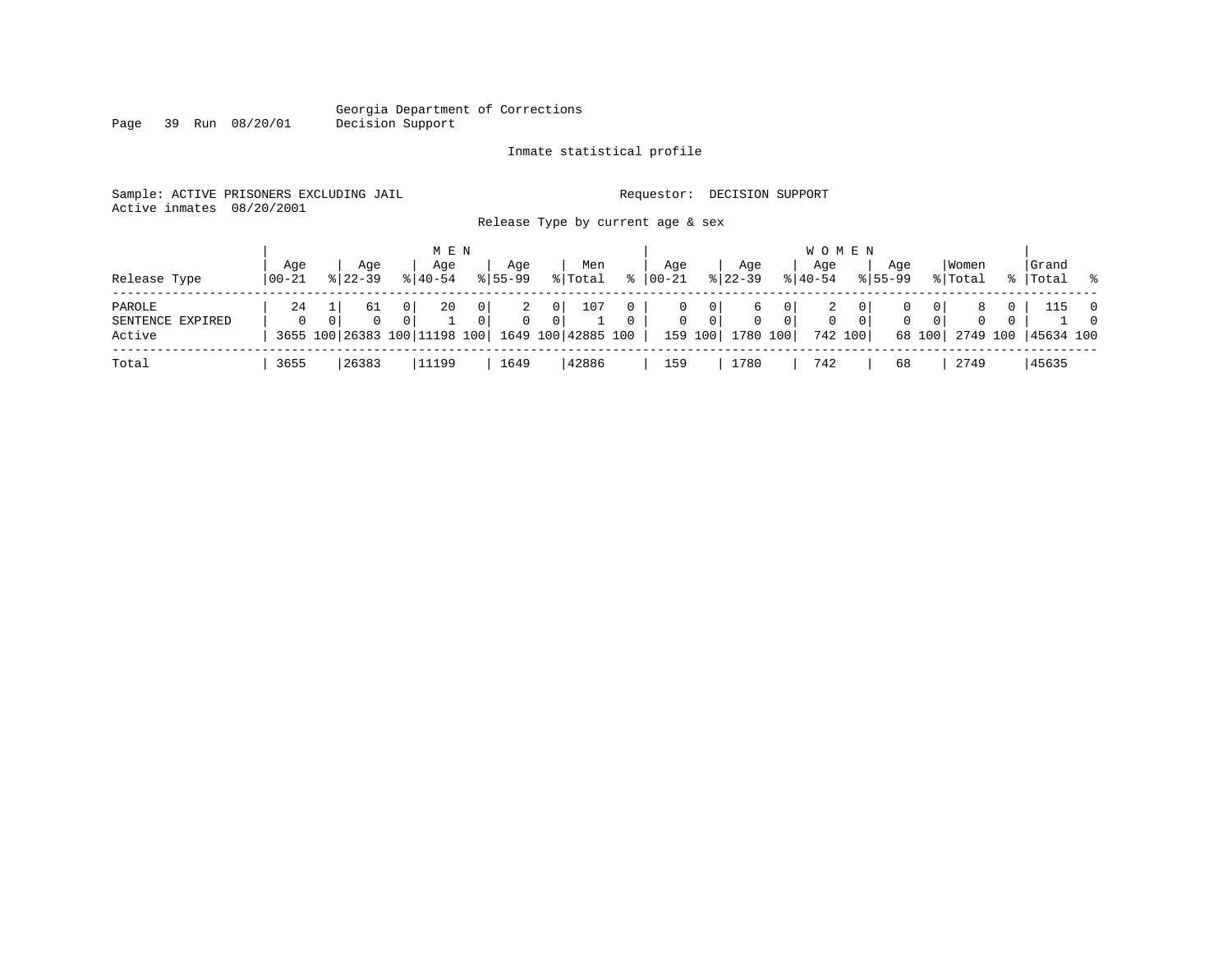Page 40 Run 08/20/01

#### Inmate statistical profile

Sample: ACTIVE PRISONERS EXCLUDING JAIL **Requestor: DECISION SUPPORT** Active inmates 08/20/2001

Inst By Group by current age & sex

|                      |                                          |          |           |    | M E N       |                |             |          |                    |          |                |          |          |     | <b>WOMEN</b> |          |             |          |          |          |           |          |
|----------------------|------------------------------------------|----------|-----------|----|-------------|----------------|-------------|----------|--------------------|----------|----------------|----------|----------|-----|--------------|----------|-------------|----------|----------|----------|-----------|----------|
|                      | Age                                      |          | Age       |    | Age         |                | Age         |          | Men                |          | Age            |          | Age      |     | Age          |          | Age         |          | Women    |          | Grand     |          |
| Inst By Group        | $00 - 21$                                |          | $8 22-39$ |    | $8140 - 54$ |                | $8155 - 99$ |          | % Total            | ႜ        | $00 - 21$      |          | $ 22-39$ |     | $ 40-54$     |          | $8155 - 99$ |          | % Total  |          | %   Total | ွေ       |
| County jails         | 0                                        | $\Omega$ | 0         | 0  | 0           | 0              |             | 0        | 0                  |          | 0              | 0        |          | 0   | 0            |          | 0           | $\Omega$ |          |          |           |          |
| Transitional centers | 14                                       | $\Omega$ | 465       | 2  | 224         | $\overline{a}$ | 17          |          | 720                |          | $\overline{4}$ | 3        | 130      | 7   | 59           | 8        |             |          | 194      |          | 914       |          |
| County camps         | 377                                      | 11       | 3049      | 12 | 734         | 7              | 20          |          | 4180               | 10       | $\Omega$       |          |          |     | $\Omega$     |          | $\Omega$    |          |          | $\Omega$ | 4181      | 9        |
| Inmate boot camps    | 195                                      | 6        | 426       |    | $\Omega$    |                | $\Omega$    |          | 621                |          | $\mathbf 0$    |          |          |     | 0            |          | $\Omega$    |          |          |          | 622       |          |
| State prisons        | 2591                                     | 73       | 19071     | 74 | 8835        | 80             | 1460        |          | 89 31957           | 76       | 155            | 97       | 1647     | 93  | 683          | 92       | 67          | 99       | 2552     | 93       | 34509     | 77       |
| Private prisons      | 365                                      | 10       | 2866      | 11 | 1223        | 11             | 136         | 8        | 4590               |          | $\Omega$       | $\Omega$ | $\Omega$ | 0   | $\Omega$     |          | $\Omega$    |          | $\Omega$ |          | 4590      | - 10     |
| Other                | 2                                        | 0        | 12        | 0  | 4           | 0              | $\Omega$    | $\Omega$ | 18                 | $\Omega$ | $\mathbf 0$    | 0        |          | 0   | $\mathbf 0$  | $\Omega$ | $\Omega$    | $\Omega$ |          |          | 19        | $\Omega$ |
| Total reported       |                                          |          |           |    |             | 100            |             |          | 1633 100 42086 100 |          | 159            | 100      | 1780     | 100 | 742 100      |          |             | 68 100   | 2749     | 100      | 44835 100 |          |
| Percent reported     | 3544 100 25889 100 11020<br>97.0<br>98.1 |          |           |    | 98.4        |                | 99.0        |          | 98.1               |          | 100.0          |          | 100.0    |     | 100.0        |          | 100.0       |          | 100.0    |          | 98.2      |          |
| Not reported         | 111                                      |          | 494       |    | 179         |                | 16          |          | 800                |          | $\mathbf 0$    |          | $\Omega$ |     | $\Omega$     |          | $\Omega$    |          | $\Omega$ |          | 800       |          |
| Total                | 3655                                     |          | 26383     |    | 11199       |                | 1649        |          | 42886              |          | 159            |          | 1780     |     | 742          |          | 68          |          | 2749     |          | 45635     |          |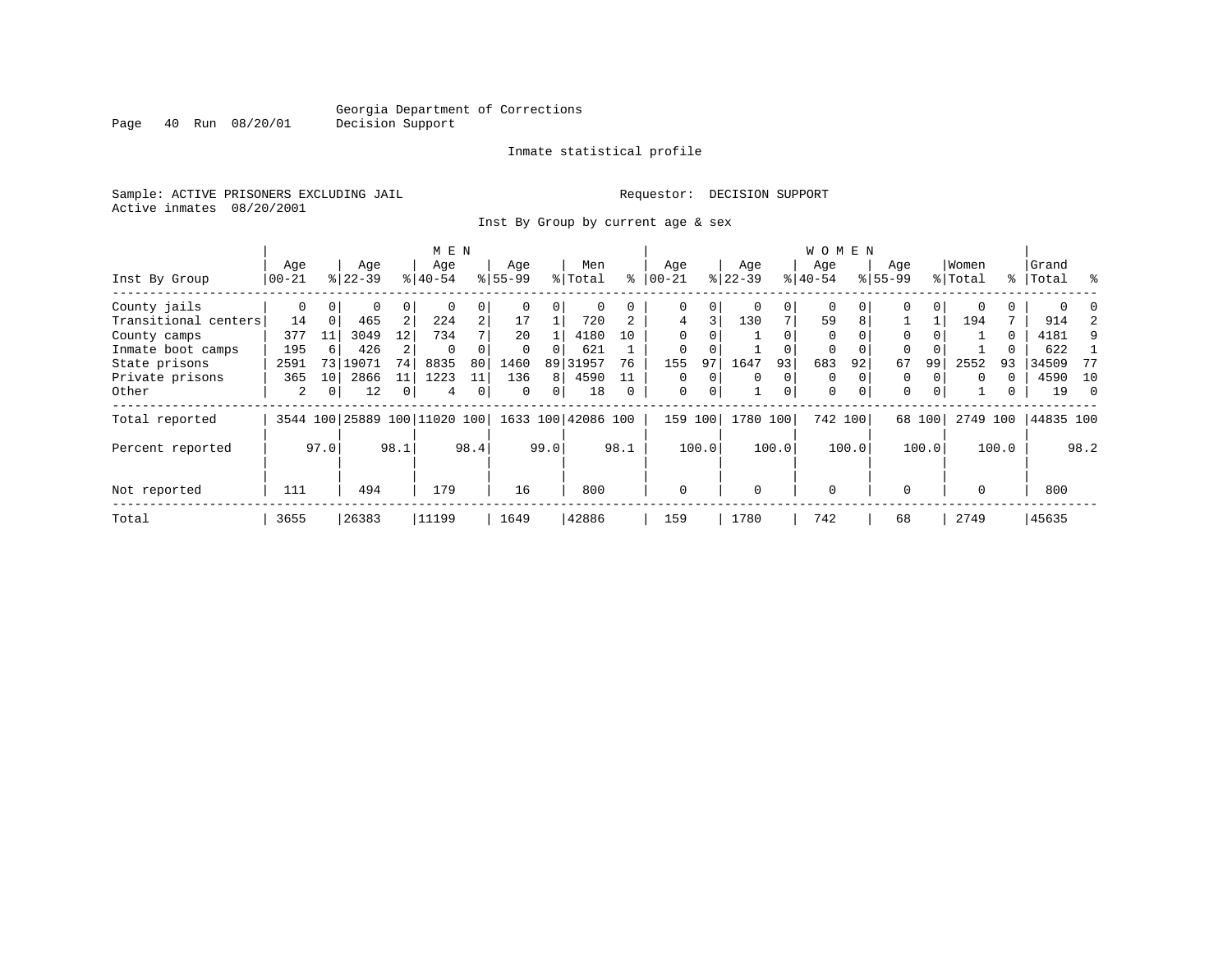Inmate statistical profile

Sample: ACTIVE PRISONERS EXCLUDING JAIL **Requestor: DECISION SUPPORT** Active inmates 08/20/2001

Institution by current age & sex

|                      |                   |                |                  |              | M E N            |              |                    |                |                |              |                   |                |                  |             | W O M E N          |             |                    |              |                  |          |                    |                |
|----------------------|-------------------|----------------|------------------|--------------|------------------|--------------|--------------------|----------------|----------------|--------------|-------------------|----------------|------------------|-------------|--------------------|-------------|--------------------|--------------|------------------|----------|--------------------|----------------|
| Institution          | Age<br>$ 00 - 21$ |                | Age<br>$8 22-39$ |              | Age<br>$8 40-54$ |              | Aqe<br>$8155 - 99$ |                | Men<br>% Total | ႜ            | Aqe<br>$ 00 - 21$ |                | Aqe<br>$8 22-39$ |             | Aqe<br>$8140 - 54$ |             | Aqe<br>$8155 - 99$ |              | Women<br>% Total |          | Grand<br>%   Total |                |
| Albany Trans Ctr     | 2                 | 0              | 97               | 0            | 50               | 0            | 3                  | 0              | 152            | 0            | $\Omega$          | 0              | 0                | 0           | 0                  | 0           | 0                  | 0            | 0                | $\Omega$ | 152                | $\Omega$       |
| Atlanta Trans Ctr(M) | 4                 | $\mathbf 0$    | 149              | $\mathbf{1}$ | 80               | $\mathbf{1}$ | 9                  | $\mathbf{1}$   | 242            | $\mathbf{1}$ | $\Omega$          | $\mathbf 0$    | $\mathbf 0$      | $\mathbf 0$ | $\mathbf 0$        | $\mathbf 0$ | $\mathbf 0$        | $\Omega$     | $\mathbf 0$      | $\Omega$ | 242                | $\mathbf{1}$   |
| Macon Trans Ctr      | 4                 | $\mathbf 0$    | 86               | 0            | 33               | 0            | 3                  | 0              | 126            | 0            | $\mathbf 0$       | 0              | $\mathbf 0$      | 0           | $\mathbf 0$        | $\mathbf 0$ | 0                  | 0            | $\mathbf 0$      | 0        | 126                | $\Omega$       |
| Metro Trans Ctr (W)  | O                 | $\Omega$       | $\Omega$         | $\Omega$     | $\Omega$         | $\Omega$     | $\Omega$           | $\Omega$       | $\Omega$       | 0            | 3                 | $\overline{a}$ | 81               | 5           | 33                 | 4           | 1                  | $\mathbf{1}$ | 118              | 4        | 118                | $\Omega$       |
| New Horizons         | U                 | $\Omega$       | $\Omega$         | $\Omega$     | $\Omega$         | $\Omega$     | $\Omega$           | $\Omega$       | $\Omega$       | O            | $\Omega$          | $\Omega$       | $\Omega$         | $\Omega$    | $\mathbf{1}$       | $\Omega$    | $\Omega$           | $\Omega$     | $\mathbf{1}$     | $\Omega$ | $\mathbf{1}$       |                |
| Savannah Trans Ctr   |                   | $\Omega$       | 133              | $\mathbf{1}$ | 61               | 1            | 2                  | $\Omega$       | 200            | 0            | $\Omega$          | $\Omega$       | $\Omega$         | $\Omega$    | $\Omega$           | $\Omega$    | $\Omega$           | $\Omega$     | $\Omega$         | $\Omega$ | 200                | $\Omega$       |
| Savannah Womens TC   |                   | $\mathbf 0$    | $\mathbf 0$      | 0            | $\Omega$         | 0            | $\Omega$           | 0              | 0              | 0            | 1                 | $\mathbf{1}$   | 49               | 3           | 25                 | 3           | $\Omega$           | $\mathbf 0$  | 75               | 3        | 75                 | $\Omega$       |
| Central State Hosp   |                   | $\Omega$       | 12               | $\Omega$     | $\overline{4}$   | 0            | $\Omega$           | $\Omega$       | 18             | $\Omega$     | $\Omega$          | $\Omega$       | $\mathbf{1}$     | $\Omega$    | $\Omega$           | $\Omega$    | $\Omega$           | $\Omega$     | $\mathbf{1}$     | $\Omega$ | 19                 | $\Omega$       |
| Bulloch County       | 14                | $\Omega$       | 100              | 0            | 30               | 0            | 1                  | $\Omega$       | 145            | $\Omega$     | $\Omega$          | 0              | $\Omega$         | $\mathbf 0$ | $\Omega$           | 0           | $\Omega$           | $\Omega$     | $\mathbf 0$      | $\Omega$ | 145                | $\Omega$       |
| Carroll County       | 21                | 1              | 156              | 1            | 38               | 0            | 2                  | 0              | 217            | 1            | $\cap$            | 0              | U                | $\Omega$    | $\Omega$           | 0           | $\Omega$           | $\Omega$     | $\Omega$         | $\Omega$ | 217                | $\Omega$       |
| Clarke County        | 3                 | $\Omega$       | 75               | 0            | 22               | 0            | 1                  | $\Omega$       | 101            | 0            | $\cap$            | $\Omega$       | $\Omega$         | $\Omega$    | $\Omega$           | $\Omega$    | $\Omega$           | $\Omega$     | $\Omega$         | $\Omega$ | 101                | $\Omega$       |
| Colquitt County      | 27                | 1              | 139              | $\mathbf{1}$ | 21               | 0            | $\Omega$           | $\Omega$       | 187            | $\Omega$     | $\Omega$          | $\Omega$       | $\mathbf{1}$     | $\Omega$    | $\Omega$           | $\Omega$    | $\Omega$           | $\Omega$     | $\mathbf{1}$     | $\Omega$ | 188                | $\Omega$       |
| Coweta County        | 13                | $\Omega$       | 133              | $\mathbf{1}$ | 52               | 0            | 3                  | $\mathbf 0$    | 201            | 0            | $\cap$            | $\Omega$       | $\Omega$         | $\mathbf 0$ | $\Omega$           | $\mathbf 0$ | $\Omega$           | $\Omega$     | $\mathbf 0$      | $\Omega$ | 201                | $\Omega$       |
| Decatur County       | 6                 | $\Omega$       | 73               | $\Omega$     | 26               | 0            | $\Omega$           | $\Omega$       | 105            | $\Omega$     | $\Omega$          | $\Omega$       | $\Omega$         | $\Omega$    | U                  | $\Omega$    | $\Omega$           | $\Omega$     | $\Omega$         | $\Omega$ | 105                | $\Omega$       |
| Effingham County     | 15                | 0              | 92               | 0            | 14               | 0            | $\Omega$           | $\Omega$       | 121            | 0            | $\Omega$          | $\Omega$       | $\Omega$         | 0           | $\Omega$           | 0           | $\Omega$           | $\Omega$     | $\Omega$         | 0        | 121                | $\Omega$       |
| Floyd County         | 20                | 1              | 144              |              | 53               | 0            |                    | $\Omega$       | 218            | $\mathbf{1}$ | $\cap$            | $\Omega$       | $\Omega$         | $\Omega$    | $\Omega$           | 0           | $\Omega$           | $\Omega$     | $\Omega$         | $\Omega$ | 218                | $\Omega$       |
| Gwinnett County      | 19                | 1              | 79               | $\Omega$     | 2.4              | 0            | $\Omega$           | $\Omega$       | 122            | 0            | $\cap$            | $\Omega$       | $\Omega$         | $\Omega$    | $\Omega$           | $\Omega$    | $\Omega$           | $\Omega$     | $\Omega$         | $\Omega$ | 122                | $\Omega$       |
| Hall County          | 18                | 1              | 192              | $\mathbf{1}$ | 27               | 0            | 1                  | $\Omega$       | 238            | 1            | n                 | $\Omega$       | $\Omega$         | $\Omega$    | $\Omega$           | $\Omega$    | $\Omega$           | $\Omega$     | $\Omega$         | $\Omega$ | 238                | -1             |
| Harris County        | 11                | 0              | 46               | 0            | -7               | 0            | 1                  | 0              | 65             | $\Omega$     | C                 | $\mathbf 0$    | $\Omega$         | $\mathbf 0$ | $\Omega$           | $\mathbf 0$ | $\Omega$           | $\Omega$     | $\mathbf 0$      | $\Omega$ | 65                 | $\Omega$       |
| Jackson County       | 14                | $\Omega$       | 122              | 0            | 35               | 0            | $\mathbf{1}$       | 0              | 172            | $\Omega$     | $\cap$            | 0              | $\Omega$         | 0           | $\Omega$           | $\mathbf 0$ | $\Omega$           | $\Omega$     | $\Omega$         | $\Omega$ | 172                | $\Omega$       |
| Jefferson County     | 16                | $\Omega$       | 140              | $\mathbf{1}$ | 26               | $\Omega$     | 1                  | $\Omega$       | 183            | 0            | $\Omega$          | $\Omega$       | $\Omega$         | $\Omega$    | $\Omega$           | $\Omega$    | $\Omega$           | $\Omega$     | $\Omega$         | $\Omega$ | 183                | $\Omega$       |
| Mitchell County      | $\overline{4}$    | 0              | 48               | 0            | 17               | 0            | $\Omega$           | 0              | 69             | 0            | $\Omega$          | $\Omega$       | U                | 0           | $\Omega$           | 0           | $\Omega$           | $\Omega$     | $\Omega$         | 0        | 69                 | $\Omega$       |
| Muscogee County      | 42                | 1              | 375              | 1            | 83               | 1            | 2                  | $\Omega$       | 502            | 1            | n                 | $\Omega$       | $\Omega$         | $\Omega$    | $\Omega$           | $\Omega$    | $\Omega$           | $\Omega$     | $\Omega$         | $\Omega$ | 502                | $\mathbf{1}$   |
| Richmond County      | 9                 | $\Omega$       | 164              | 1            | 37               | 0            | 2                  | 0              | 212            | $\mathbf{1}$ | $\cap$            | 0              | $\Omega$         | $\mathbf 0$ | $\Omega$           | 0           | $\Omega$           | $\Omega$     | $\mathbf 0$      | $\Omega$ | 212                | $\Omega$       |
| Screven County       | 16                | $\Omega$       | 111              | $\Omega$     | 18               | 0            | $\Omega$           | $\mathbf 0$    | 145            | $\Omega$     | $\Omega$          | $\Omega$       | $\Omega$         | $\mathbf 0$ | $\Omega$           | $\mathbf 0$ | $\Omega$           | $\Omega$     | $\Omega$         | $\Omega$ | 145                | $\Omega$       |
| Spalding County      |                   | $\Omega$       | 110              | $\Omega$     | 32               | $\Omega$     | 1                  | $\Omega$       | 150            | 0            | $\bigcap$         | $\Omega$       | $\Omega$         | $\Omega$    | $\Omega$           | $\Omega$    | $\Omega$           | $\Omega$     | $\Omega$         | $\Omega$ | 150                | $\Omega$       |
| Stewart County       | 8                 | 0              | 44               | 0            | 6                | 0            | $\Omega$           | 0              | 58             | 0            | $\Omega$          | 0              | $\Omega$         | 0           | U                  | 0           | $\Omega$           | $\Omega$     | $\Omega$         | $\Omega$ | 58                 | $\Omega$       |
| Sumter County        | 45                | 1              | 256              | $\mathbf{1}$ | 45               | 0            |                    | $\Omega$       | 347            | $\mathbf{1}$ | $\cap$            | $\Omega$       | $\Omega$         | $\Omega$    | $\Omega$           | $\Omega$    | $\Omega$           | $\Omega$     | $\Omega$         | $\Omega$ | 347                | $\mathbf{1}$   |
| Terrell County       | 6                 | $\Omega$       | 95               | $\Omega$     | 33               | 0            |                    | $\Omega$       | 135            | 0            | $\cap$            | $\Omega$       | $\Omega$         | $\Omega$    | $\Omega$           | $\Omega$    | $\Omega$           | $\Omega$     | $\Omega$         | $\Omega$ | 135                | $\Omega$       |
| Thomas County        | 6                 | $\Omega$       | 106              | $\Omega$     | 25               | 0            | 1                  | $\Omega$       | 138            | 0            | ∩                 | $\Omega$       | $\Omega$         | $\Omega$    | $\Omega$           | $\Omega$    | $\Omega$           | $\Omega$     | $\Omega$         | $\Omega$ | 138                | $\Omega$       |
| Troup County         | 15                | $\mathbf 0$    | 87               | 0            | 25               | 0            | $\Omega$           | $\mathbf 0$    | 127            | 0            | C                 | $\Omega$       | $\Omega$         | $\mathbf 0$ | $\Omega$           | 0           | $\Omega$           | $\Omega$     | $\mathbf 0$      | $\Omega$ | 127                | $\Omega$       |
| Clayton County       | 22                | 1              | 162              | $\mathbf{1}$ | 38               | 0            | $\Omega$           | $\mathbf 0$    | 222            | $\mathbf{1}$ | $\cap$            | $\mathbf 0$    | $\Omega$         | 0           | $\Omega$           | 0           | $\Omega$           | $\Omega$     | $\mathbf 0$      | $\Omega$ | 222                | $\Omega$       |
| Ware Prison          | 74                | $\overline{2}$ | 719              | 3            | 247              | 2            | 28                 | $\overline{c}$ | 1068           | 3            | $\cap$            | $\Omega$       | $\Omega$         | $\Omega$    | $\Omega$           | $\mathbf 0$ | $\Omega$           | $\Omega$     | $\Omega$         | $\Omega$ | 1068               | $\overline{2}$ |
| Lowndes Prison       | 36                | 1              | 216              | $\mathbf 1$  | 51               | 0            | 6                  | $\mathbf 0$    | 309            | 1            | $\Omega$          | 0              | $\Omega$         | 0           | $\Omega$           | $\mathbf 0$ | $\Omega$           | $\Omega$     | $\mathbf 0$      | 0        | 309                | $\mathbf{1}$   |
| Dodge Prison         | 52                | 1              | 680              | 3            | 378              | 3            | 37                 | 2              | 1147           | 3            | O                 | 0              | 0                | 0           | 0                  | 0           | $\Omega$           | 0            | 0                | O        | 1147               | 3              |
| Phillips Prison      | 75                | 2              | 554              | 2            | 290              | 3            | 53                 | 3              | 972            | 2            | $\Omega$          | 0              | $\Omega$         | 0           | $\Omega$           | $\mathbf 0$ | $\Omega$           | 0            | $\Omega$         | 0        | 972                | $\mathcal{D}$  |

(continued)

Page 41 Run 08/20/01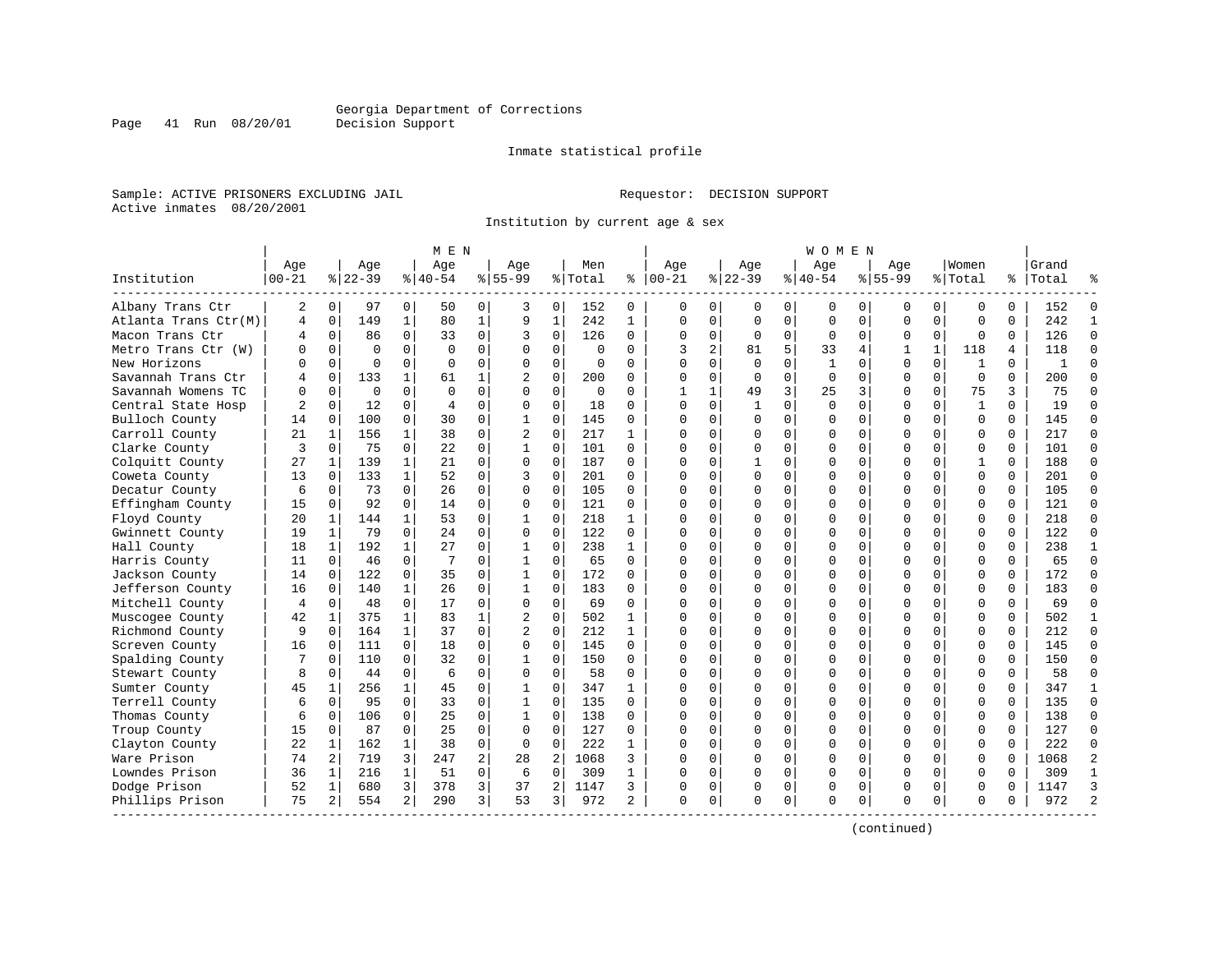Page 42 Run 08/20/01

#### Inmate statistical profile

Sample: ACTIVE PRISONERS EXCLUDING JAIL Requestor: DECISION SUPPORT Active inmates 08/20/2001

Institution by current age & sex (CONTINUED)

|                      |           |                |           |                | M E N     |                |                |                |             |                |          |          |             |             | W O M E N |             |             |             |          |          |       |                |
|----------------------|-----------|----------------|-----------|----------------|-----------|----------------|----------------|----------------|-------------|----------------|----------|----------|-------------|-------------|-----------|-------------|-------------|-------------|----------|----------|-------|----------------|
|                      | Age       |                | Age       |                | Age       |                | Age            |                | Men         |                | Age      |          | Age         |             | Age       |             | Age         |             | Women    |          | Grand |                |
| Institution          | $00 - 21$ |                | $ 22-39 $ |                | $8 40-54$ |                | $8155 - 99$    |                | % Total     | နွ             | $ 00-21$ |          | $ 22-39$    |             | $ 40-54$  |             | $8155 - 99$ |             | % Total  | ႜ        | Total |                |
| Walker Prison        | 69        | 2              | 363       | $\mathbf{1}$   | 159       | 1              | 24             | 1              | 615         | 1              | n        | 0        | 0           | 0           | 0         | 0           | 0           | 0           | $\Omega$ | 0        | 615   |                |
| Wayne Prison         | 3         | $\mathbf 0$    | 107       | $\mathbf 0$    | 79        | $\mathbf 1$    | 9              | $\mathbf{1}$   | 198         | $\mathbf 0$    | $\Omega$ | $\Omega$ | 0           | $\mathbf 0$ | $\Omega$  | $\mathbf 0$ | $\Omega$    | $\mathbf 0$ | $\Omega$ | 0        | 198   | $\bigcap$      |
| Arrendale Prison     | 504       | 14             | 548       | 2              | 160       | 1              | 9              | $\mathbf{1}$   | 1221        | 3              |          | $\Omega$ | $\Omega$    | $\mathbf 0$ | $\Omega$  | 0           | 0           | $\Omega$    | $\Omega$ | 0        | 1221  | 3              |
| Montgomery Prison    | 30        | 1              | 281       | $\mathbf{1}$   | 73        | $\mathbf{1}$   | 5              | $\mathbf 0$    | 389         | $\mathbf{1}$   |          | 0        | 0           | 0           |           | $\mathbf 0$ | 0           | $\Omega$    | $\Omega$ | 0        | 389   | $\mathbf{1}$   |
| Lee Prison           | 56        | $\overline{2}$ | 464       | 2              | 190       | $\overline{a}$ | 13             | 1              | 723         | $\overline{a}$ |          | 0        |             | O           |           | $\Omega$    | $\Omega$    | $\Omega$    | $\Omega$ | 0        | 723   | $\mathfrak{D}$ |
| Putnam Prison        | 15        | $\Omega$       | 93        | $\Omega$       | 28        | 0              | $\overline{1}$ | 0              | 137         | $\Omega$       |          | 0        | U           | $\Omega$    | U         | $\mathbf 0$ | $\Omega$    | $\Omega$    | $\Omega$ | $\Omega$ | 137   | $\Omega$       |
| Georgia State Prison | 31        | 1              | 810       | 3              | 323       | 3              | 34             | $\overline{2}$ | 1198        | ς              |          | U        | U           | $\Omega$    | U         | $\mathbf 0$ | $\Omega$    | 0           | $\Omega$ | U        | 1198  |                |
| Mens Prison          | 3         | $\Omega$       | 152       | $\mathbf{1}$   | 238       | 2              | 261            | 16             | 654         |                |          |          | U           | O           | 0         | 0           | $\Omega$    |             | $\Omega$ | U        | 654   | -1             |
| Jackson Prison-Diag  | 186       | 5              | 923       | 4              | 416       | $\overline{4}$ | 57             | 3              | 1582        | 4              |          |          | $\Omega$    | O           | 0         | $\Omega$    | $\Omega$    |             | $\Omega$ | U        | 1582  | $\Delta$       |
| Jackson Prison-Perm  | $\Omega$  | ∩              | 127       | $\Omega$       | 98        | $\mathbf{1}$   | 13             | 1              | 238         | 1              |          | U        | $\Omega$    | O           | $\Omega$  | $\Omega$    | $\Omega$    |             | $\Omega$ | 0        | 238   | -1             |
| Coastal Prison       | 182       | 5              | 871       | 3              | 382       | 3              | 33             | $\overline{2}$ | 1468        | ς              |          | 0        | $\Omega$    | 0           | $\Omega$  | $\Omega$    | $\Omega$    | $\Omega$    | $\Omega$ | O        | 1468  |                |
| Scott Prison         | 60        | 2              | 718       | 3              | 341       | 3              | 31             | 2              | 1150        | ζ              |          | 0        | O           | 0           | U         | 0           | $\Omega$    | $\Omega$    | $\Omega$ | O        | 1150  | ₹              |
| Rivers Prison        | 49        | $\mathbf{1}$   | 683       | 3              | 326       | 3              | 38             | 2              | 1096        | 3              |          | 0        | 0           | 0           |           | $\mathbf 0$ | $\Omega$    | $\Omega$    | $\Omega$ | O        | 1096  |                |
| Rutledge Prison      | 23        | 1              | 294       | $\mathbf{1}$   | 230       | 2              | 47             | 3              | 594         | $\mathbf{1}$   |          | 0        | O           | O           | U         | $\mathbf 0$ | $\Omega$    | 0           | $\Omega$ | 0        | 594   | $\mathbf{1}$   |
| Central Prison       | 20        | 1              | 400       | 2              | 320       | 3              | 45             | 3              | 785         | $\overline{c}$ |          | 0        | $\Omega$    | 0           | U         | 0           | $\Omega$    | 0           | 0        | $\Omega$ | 785   | $\mathfrak{D}$ |
| Augusta Med Prison   | 63        | 2              | 566       | $\overline{2}$ | 349       | 3              | 95             | 6              | 1073        | ς              |          | 0        | 0           | 0           | 0         | $\Omega$    | $\Omega$    | $\Omega$    | 0        | 0        | 1073  |                |
| Rogers Prison        | 183       | 5              | 827       | 3              | 243       | $\overline{a}$ | 12             | 1              | 1265        |                |          | U        | O           | $\Omega$    | U         | $\mathbf 0$ | $\Omega$    | $\Omega$    | $\Omega$ | O        | 1265  |                |
| Burruss Prison       | 30        | 1              | 186       | $\mathbf{1}$   | 64        | $\mathbf{1}$   | 13             | 1              | 293         | 1              |          |          | $\Omega$    | O           | $\Omega$  | $\Omega$    | $\Omega$    |             | $\Omega$ | O        | 293   | 1              |
| Bostick Prison       | 5         | $\Omega$       | 195       | $\mathbf{1}$   | 261       | $\overline{a}$ | 149            | 9              | 610         | $\mathbf{1}$   |          | U        | $\Omega$    | $\Omega$    | ∩         | $\Omega$    | $\cap$      |             | $\Omega$ | 0        | 610   | 1              |
| Valdosta Prison      | 39        | 1              | 542       | 2              | 222       | $\overline{a}$ | 35             | 2              | 838         | $\overline{a}$ |          | $\Omega$ | O           | 0           | $\Omega$  | $\Omega$    | O           | 0           | $\Omega$ | 0        | 838   | 2              |
| Hays Prison          | 73        | $\overline{2}$ | 523       | $\overline{a}$ | 253       | $\overline{a}$ | 38             | $\overline{2}$ | 887         | $\overline{c}$ |          | $\Omega$ | U           | 0           | U         | $\Omega$    | $\Omega$    | $\Omega$    | $\Omega$ | 0        | 887   |                |
| Hancock Prison       | 62        | $\overline{2}$ | 723       | 3              | 341       | 3              | 44             | 3              | 1170        | 3              |          | 0        |             | 0           | 0         | $\Omega$    | 0           | 0           | $\Omega$ | 0        | 1170  |                |
| Telfair Prison       | 70        | 2              | 733       | 3              | 242       | $\overline{a}$ | 24             | $\mathbf{1}$   | 1069        |                |          | 0        |             | O           |           | $\mathbf 0$ | $\Omega$    | $\Omega$    | $\Omega$ | O        | 1069  |                |
| Autry Prison         | 74        | $\mathfrak{D}$ | 813       | 3              | 389       | 4              | 65             | 4              | 1341        | ς              |          | 0        | O           | O           | $\Omega$  | $\Omega$    | $\Omega$    | $\Omega$    | $\Omega$ | 0        | 1341  | 3              |
| Washington Mens Pris | 33        | $\mathbf{1}$   | 85        | $\Omega$       | 27        | $\Omega$       | $\overline{1}$ | $\mathbf 0$    | 146         | $\Omega$       |          | 0        | O           | $\Omega$    | U         | $\mathbf 0$ | $\Omega$    | $\Omega$    | $\Omega$ | 0        | 146   | $\Omega$       |
| Wilcox Prison        | 75        | $\overline{2}$ | 792       | 3              | 421       | 4              | 53             | 3              | 1341        | ς              |          | U        | U           | $\Omega$    | U         | 0           | $\Omega$    | 0           | $\Omega$ | U        | 1341  | ₹              |
| Calhoun Prison       | 73        | $\overline{2}$ | 781       | 3              | 341       | 3              | 44             | 3              | 1239        | ς              |          |          | $\Omega$    | 0           | 0         | 0           | $\Omega$    |             | $\Omega$ | U        | 1239  | ₹              |
| Dooly Prison         | 55        | 2              | 672       | 3              | 360       | 3              | 33             | 2              | 1120        | ς              |          |          | U           | O           | 0         | $\Omega$    | 0           |             | $\Omega$ | U        | 1120  | $\overline{2}$ |
| Macon Prison         | 58        | 2              | 899       | 3              | 335       | 3              | 59             | 4              | 1351        | ς              |          |          | U           | O           | U         | $\Omega$    | $\Omega$    |             | $\Omega$ | U        | 1351  | २              |
| Smith Prison         | 70        | $\mathfrak{D}$ | 769       | 3              | 248       | $\overline{a}$ | 27             | $\overline{2}$ | 1114        | 3              |          | $\Omega$ | $\Omega$    | O           | $\Omega$  | $\Omega$    | $\Omega$    | $\Omega$    | $\Omega$ | O        | 1114  | $\mathfrak{D}$ |
| Homerville Prison    | 4         | $\Omega$       | 122       | $\Omega$       | 70        | $\mathbf{1}$   | 2              | $\mathbf 0$    | 198         | $\Omega$       |          | $\Omega$ | $\Omega$    | $\Omega$    | $\Omega$  | $\Omega$    | $\Omega$    | $\Omega$    | $\Omega$ | O        | 198   | $\cap$         |
| Washingtn Women Pris | $\Omega$  | $\mathbf 0$    | $\Omega$  | 0              | $\Omega$  | 0              | 0              | $\mathbf 0$    | $\mathbf 0$ | $\mathbf 0$    | 53       | 33       | 546         | 31          | 225       | 30          | 23          | 34          | 847      | 31       | 847   | 2              |
| Baldwin Prison       | 72        | 2              | 436       | $\overline{2}$ | 194       | $\overline{a}$ | 18             | 1              | 720         | $\overline{a}$ | $\Omega$ | $\Omega$ | $\mathbf 0$ | $\mathbf 0$ | $\Omega$  | $\mathbf 0$ | $\Omega$    | $\Omega$    | $\Omega$ | $\Omega$ | 720   | $\overline{a}$ |
| Metro Womens Prison  | $\Omega$  | $\Omega$       |           | 0              | $\Omega$  | $\Omega$       | $\Omega$       | $\mathbf 0$    | 1           | $\Omega$       | 29       | 18       | 413         | 23          | 199       | 27          | 24          | 35          | 665      | 24       | 666   |                |
| Pulaski Womens Pris  | $\Omega$  | 0              | 1         | $\Omega$       | $\cap$    | 0              | $\Omega$       | 0              | -1          | $\Omega$       | 73       | 46       | 688         | 39          | 259       | 35          | 20          | 29          | 1040     | 38       | 1041  |                |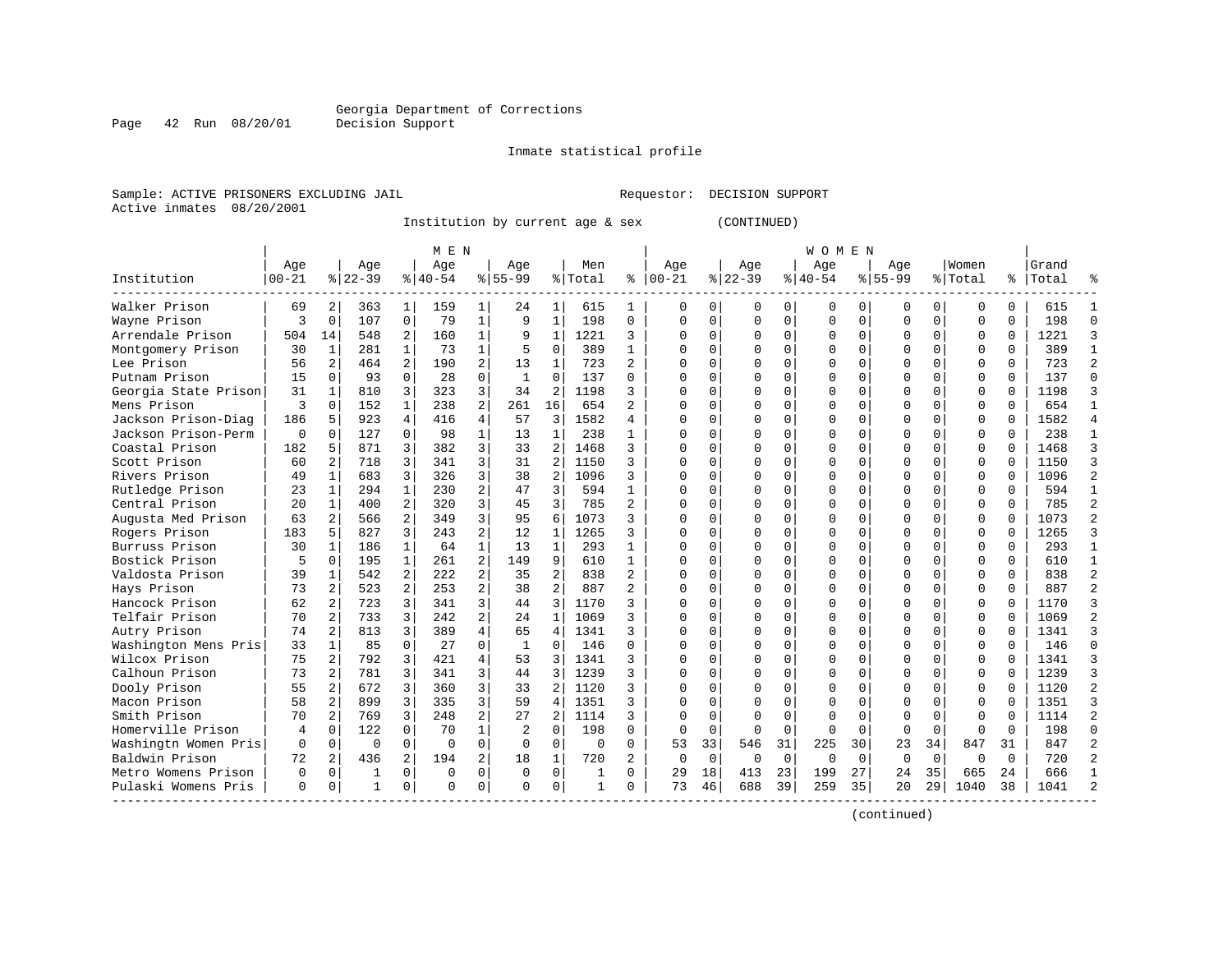Inmate statistical profile

Sample: ACTIVE PRISONERS EXCLUDING JAIL **Requestor: DECISION SUPPORT** Active inmates 08/20/2001

Page 43 Run 08/20/01

Institution by current age & sex (CONTINUED)

|                      |             |      |           |          | M E N                        |      |           |      |                    |      |          |       |           |       | <b>WOMEN</b> |       |             |        |          |       |           |      |
|----------------------|-------------|------|-----------|----------|------------------------------|------|-----------|------|--------------------|------|----------|-------|-----------|-------|--------------|-------|-------------|--------|----------|-------|-----------|------|
|                      | Age         |      | Age       |          | Age                          |      | Age       |      | Men                |      | Age      |       | Age       |       | Age          |       | Age         |        | Women    |       | Grand     |      |
| Institution          | $ 00 - 21 $ |      | $ 22-39 $ |          | $ 40-54 $                    |      | $8 55-99$ |      | % Total            | ፝    | $ 00-21$ |       | $ 22-39 $ |       | $ 40-54 $    |       | $8155 - 99$ |        | % Total  | %     | Total     | ႜ    |
| Pelham PreTrans Unit | 5           |      | 119       | $\Omega$ | 66                           |      |           |      | 191                |      |          |       |           |       |              |       |             |        |          |       | 191       |      |
| Milan Prison         | 56          |      | 154       |          | 50                           |      |           | 0    | 260                |      |          |       |           | 0     | $\Omega$     |       |             |        |          | 0     | 260       |      |
| West Central Prison  | 23          |      | 129       |          | 30                           |      |           |      | 185                |      |          |       |           |       |              |       |             |        |          |       | 185       |      |
| D Ray James Prison   | 120         |      | 1015      |          | 396                          |      | 36        |      | 1567               |      |          |       |           |       |              |       |             |        |          |       | 1567      |      |
| Coffee Corr Facility | 131         |      | 936       |          | 407                          |      | 46        |      | 1520               |      |          |       |           |       |              |       |             |        |          |       | 1520      |      |
| Wheeler Corr Facilty | 114         |      | 915       |          | 420                          |      | 54        |      | 1503               |      |          |       |           |       |              |       |             |        |          |       | 1503      |      |
| Transfer Inst Unkn   | 0           |      |           |          |                              |      |           |      |                    |      |          |       |           |       |              |       |             |        |          |       |           |      |
| Montgomery BC        | 15          |      | 30        |          |                              |      |           |      | 45                 |      |          |       |           |       |              |       |             |        |          |       | 45        |      |
| Scott BC             | 15          |      | 43        |          |                              |      |           |      | 58                 |      |          |       |           |       |              |       |             |        |          |       | 58        |      |
| Burruss BC           | 50          |      | 94        |          |                              |      | 0         | 0    | 144                |      |          |       |           |       |              |       |             |        |          | 0     | 144       |      |
| Hays BC              | 55          |      | 112       |          |                              |      | 0         | 0    | 167                |      |          |       |           |       |              |       | 0           |        |          | 0     | 167       |      |
| Baldwin BC           | 60          |      | 147       |          |                              |      | 0         | 0    | 207                |      | $\Omega$ |       |           |       |              |       | 0           |        |          | 0     | 208       |      |
| Total reported       |             |      |           |          | 3544 100 25889 100 11020 100 |      |           |      | 1634 100 42087 100 |      | 159      | 100   | 1780 100  |       | 742 100      |       |             | 68 100 | 2749 100 |       | 44836 100 |      |
| Percent reported     |             | 97.0 |           | 98.1     |                              | 98.4 |           | 99.1 |                    | 98.1 |          | 100.0 |           | 100.0 |              | 100.0 |             | 100.0  |          | 100.0 |           | 98.2 |
| Not Reported         | 111         |      | 494       |          | 179                          |      | 15        |      | 799                |      | $\Omega$ |       | $\Omega$  |       | $\Omega$     |       | O           |        | $\Omega$ |       | 799       |      |
| Total                | 3655        |      | 26383     |          | 11199                        |      | 1649      |      | 42886              |      | 159      |       | 1780      |       | 742          |       | 68          |        | 2749     |       | 45635     |      |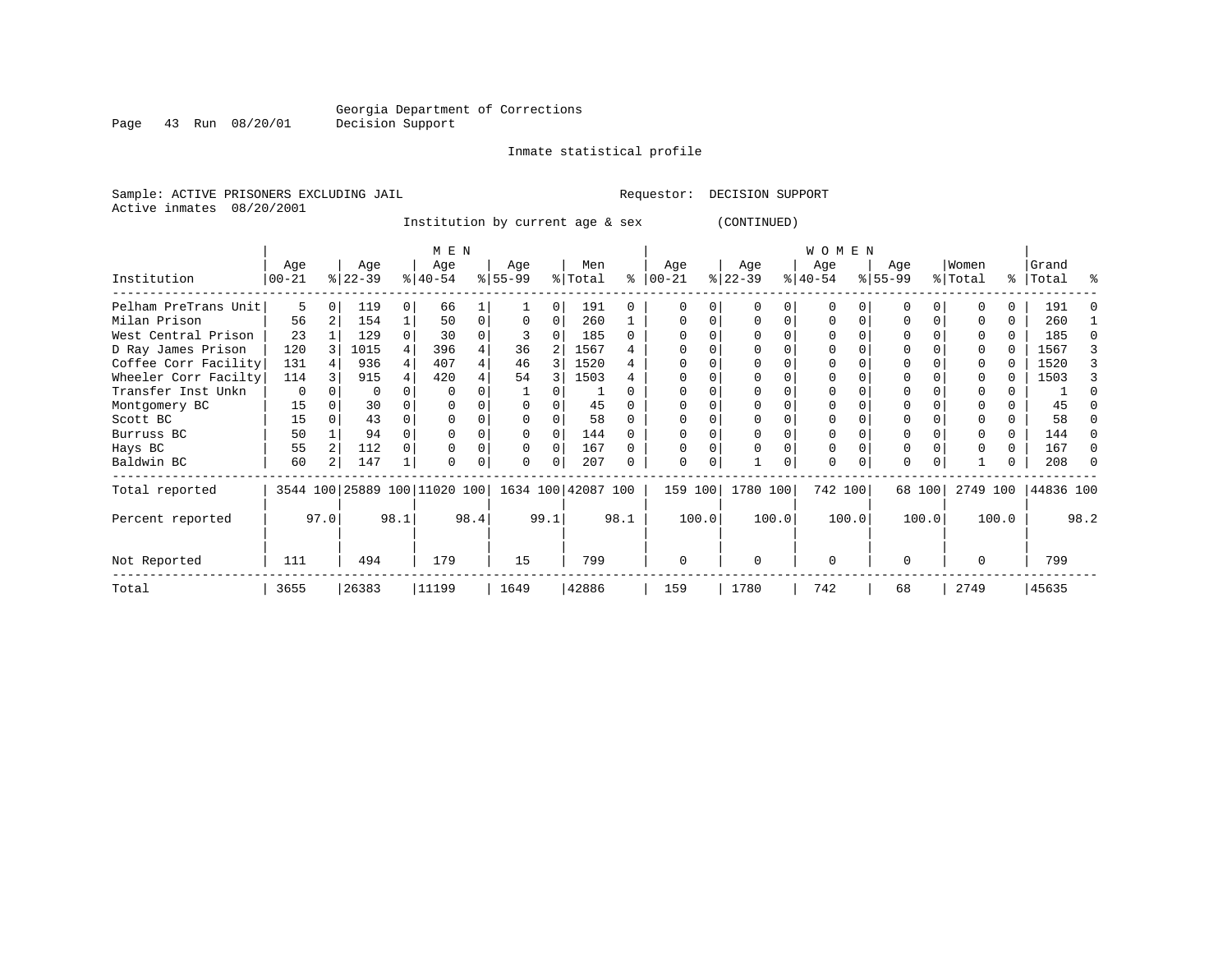#### Georgia Department of Corrections Page 44 Run 08/20/01

#### Inmate statistical profile

Sample: ACTIVE PRISONERS EXCLUDING JAIL Requestor: DECISION SUPPORT Active inmates 08/20/2001

Misdemeanors And Felonies by current age & sex

|                       |                |                |                                    |          | M E N              |              |                    |      |                          |      |                  |              |                    |                | WOMEN              |         |                    |             |                  |      |                    |                |
|-----------------------|----------------|----------------|------------------------------------|----------|--------------------|--------------|--------------------|------|--------------------------|------|------------------|--------------|--------------------|----------------|--------------------|---------|--------------------|-------------|------------------|------|--------------------|----------------|
| Crime Type            | Age<br>  00-21 |                | Age<br>$8122 - 39$                 |          | Age<br>$8140 - 54$ |              | Age<br>$8155 - 99$ |      | Men<br>% Total           | ి    | Age<br>$ 00-21 $ |              | Age<br>$ 22 - 39 $ |                | Aqe<br>$8140 - 54$ |         | Age<br>$8155 - 99$ |             | Women<br>% Total |      | Grand<br>%   Total | ိ              |
| MISDEMEANOR<br>FELONY | 6              | 0 <sub>1</sub> | 43<br>3625 100 26280 100 11158 100 | $\Omega$ | 18                 | $\mathbf{0}$ | $\overline{2}$     | 0    | 69<br>1645 100 42708 100 | 0    | $\Omega$         | 0<br>159 100 | 2<br>1771 100      | 0 <sup>1</sup> | 4<br>735           | 99      | 0                  | 0<br>68 100 | б.<br>2733 100   | 0    | 75<br>45441 100    | $\overline{0}$ |
| Total reported        |                |                | 3631 100 26323 100 11176 100       |          |                    |              |                    |      | 1647 100 42777 100       |      |                  | 159 100      | 1773 100           |                |                    | 739 100 |                    | 68 100      | 2739 100         |      | 45516 100          |                |
| Percent reported      |                | 99.3           |                                    | 99.8     |                    | 99.8         |                    | 99.9 |                          | 99.7 |                  | 100.0        |                    | 99.6           |                    | 99.6    |                    | 100.0       |                  | 99.6 |                    | 99.7           |
| NOT REPORTED          | 24             |                | 60                                 |          | 23                 |              | 2                  |      | 109                      |      | $\mathbf 0$      |              |                    |                | 3                  |         | $\mathbf 0$        |             | 10               |      | 119                |                |
| Total                 | 3655           |                | 26383                              |          | 11199              |              | 1649               |      | 42886                    |      | 159              |              | 1780               |                | 742                |         | 68                 |             | 2749             |      | 45635              |                |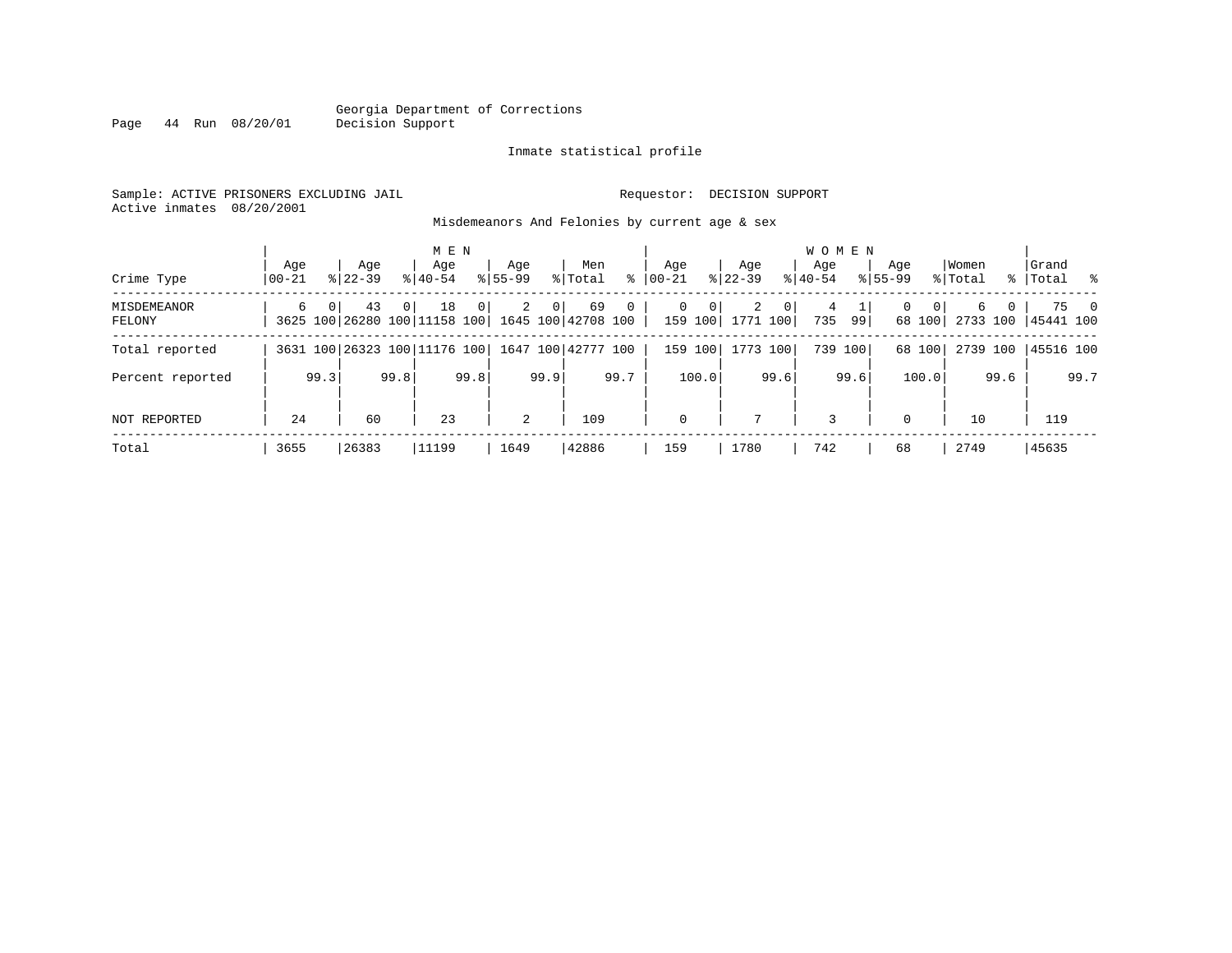Page 45 Run 08/20/01

#### Inmate statistical profile

Sample: ACTIVE PRISONERS EXCLUDING JAIL Requestor: DECISION SUPPORT Active inmates 08/20/2001

Crimes By Group by current age & sex

|                      |           |             |           |              | M E N                        |             |              |                |                    |          |              |              |              |              | W O M E N |             |             |              |                |          |           |               |
|----------------------|-----------|-------------|-----------|--------------|------------------------------|-------------|--------------|----------------|--------------------|----------|--------------|--------------|--------------|--------------|-----------|-------------|-------------|--------------|----------------|----------|-----------|---------------|
|                      | Age       |             | Age       |              | Age                          |             | Aqe          |                | Men                |          | Aqe          |              | Aqe          |              | Aqe       |             | Aqe         |              | Women          |          | Grand     |               |
| Crimes By Group      | $00 - 21$ |             | $8 22-39$ |              | % 40-54                      |             | $8155 - 99$  |                | % Total            | ႜ        | $ 00-21$     |              | $ 22-39$     |              | $ 40-54$  |             | $8155 - 99$ |              | % Total        | ႜ        | Total     |               |
| HOMICIDE             | 222       | 6           | 3021      | 11           | 1730                         | 15          | 461          | 28             | 5434               | 13       | 19           | 12           | 226          | 13           | 135       | 18          | 35          | 51           | 415            | 15       | 5849      | 13            |
| ABORTION             | $\Omega$  | $\mathbf 0$ | $\Omega$  | $\mathbf 0$  | $\Omega$                     | $\mathbf 0$ | $\Omega$     | $\mathbf 0$    | $\Omega$           | 0        | $\Omega$     | $\mathbf 0$  | $\Omega$     | $\mathbf 0$  | $\Omega$  | $\mathbf 0$ | $\Omega$    | $\Omega$     | $\mathbf 0$    | $\Omega$ | $\Omega$  | $\Omega$      |
| BODILY INJRY&REL OFF | 490       | 14          | 3918      | 15           | 1502                         | 13          | 200          | 12             | 6110               | 14       | 22           | 14           | 169          | 10           | 91        | 12          | 5           | 7            | 287            | 10       | 6397      | 14            |
| ARSON & REL OFF      | 16        | 0           | 187       | 1            | 57                           | 1           | 11           | 1              | 271                | 1        | 2            | 1            | 8            | 0            | 11        | 1           | 2           | 3            | 23             |          | 294       | 1             |
| DAMAGE OF PROPERTY   | 16        | $\mathbf 0$ | 57        | 0            | 25                           | 0           | 3            | 0              | 101                | 0        | $\Omega$     | $\Omega$     | 4            | $\Omega$     | $\Omega$  | 0           | $\Omega$    | $\Omega$     | 4              | $\Omega$ | 105       | $\Omega$      |
| BURGLARY & REL OFF   | 527       | 15          | 3095      | 12           | 1197                         | 11          | 44           | 3              | 4863               | 11       | 11           | 7            | 125          | 7            | 36        | 5           | $\Omega$    | $\mathbf 0$  | 172            | 6        | 5035      | 11            |
| FORGERY & REL OFF    | 53        | 1           | 735       | 3            | 344                          | 3           | 17           | $\mathbf{1}$   | 1149               | 3        | 23           | 14           | 294          | 17           | 104       | 14          | 7           | 10           | 428            | 16       | 1577      | 3             |
| THEFT                | 291       | 8           | 1625      | 6            | 714                          | 6           | 54           | 3              | 2684               | 6        | 14           | 9            | 208          | 12           | 102       | 14          | 1           | $\mathbf{1}$ | 325            | 12       | 3009      | 7             |
| ROBBERY              | 1119      | 31          | 4659      | 18           | 1185                         | 11          | 78           | 5              | 7041               | 16       | 48           | 30           | 169          | 10           | 39        | 5           | 2           | 3            | 258            | 9        | 7299      | 16            |
| SEXUAL OFFENSES      | 262       | 7           | 2829      | 11           | 2042                         | 18          | 545          | 33             | 5678               | 13       | 2            | 1            | 46           | 3            | 25        | 3           | $\Omega$    | 0            | 73             | 3        | 5751      | 13            |
| OBSCENITY CRIMES     | 0         | $\mathbf 0$ | $\Omega$  | 0            | 2                            | $\Omega$    | 1            | 0              | 3                  | $\Omega$ | <sup>0</sup> | $\Omega$     | $\Omega$     | O            | 0         | 0           | $\Omega$    | $\Omega$     | $\Omega$       | $\Omega$ | ζ         | $\Omega$      |
| TREASON & REL OFF    | $\Omega$  | 0           | 1         | $\Omega$     | -1                           | $\Omega$    | O            | $\Omega$       | 2                  | $\Omega$ | 0            | $\Omega$     | -1           | 0            | $\Omega$  | $\Omega$    | $\Omega$    | $\Omega$     | 1              | $\Omega$ | 3         | $\Omega$      |
| CRIMES INVOLVNG GOVT | 77        | 2           | 610       | 2            | 186                          | 2           | 6            | $\mathbf 0$    | 879                |          | 1            | $\mathbf{1}$ | 38           | 2            | 19        | 3           | $\Omega$    | $\Omega$     | 58             | 2        | 937       | $\mathcal{D}$ |
| FALSIFICATIONS       | 2         | 0           | 22        | $\Omega$     | 6                            | $\Omega$    | 2            | 0              | 32                 | 0        | -1           | 1            | $\Omega$     | O            | 1         | 0           | $\Omega$    | $\Omega$     | $\overline{2}$ | 0        | 34        | $\Omega$      |
| OBSTRUCT LAW ENFORCE | 11        | 0           | 76        | $\Omega$     | 31                           | 0           | U            | 0              | 118                | 0        | $\cap$       | $\Omega$     | 5            | U            | 3         | 0           | 1           | 1            | 9              | 0        | 127       | ∩             |
| DISORDERLY CONDUCT   |           | $\mathbf 0$ | 28        | O            | 10                           | 0           | O            | 0              | 45                 | O        | <sup>0</sup> | 0            | $\Omega$     | 0            | $\Omega$  | 0           | $\Omega$    | $\Omega$     | 0              |          | 45        |               |
| GAMBLING & REL OFF   | 1         | $\Omega$    | 3         | O            | $\mathbf{1}$                 | $\Omega$    | $\mathbf{1}$ | $\Omega$       | 6                  | $\Omega$ | $\Omega$     | $\Omega$     | $\mathbf{1}$ | O            | $\Omega$  | $\Omega$    | $\Omega$    | O            | $\mathbf{1}$   | 0        | 7         |               |
| CRUELTY TO CHILDREN  | 10        | 0           | 191       | $\mathbf{1}$ | 49                           | $\Omega$    | 10           | 1              | 260                | 1        | 5            | 3            | 67           | 4            | 11        | 1           | $\Omega$    | $\Omega$     | 83             | 3        | 343       |               |
| CRIMES WITH GUNS     | 9         | $\mathbf 0$ | 101       | 0            | 48                           | 0           | 5            | $\mathbf 0$    | 163                | O        | $\Omega$     | $\Omega$     | $\Omega$     | O            | 2         | $\mathbf 0$ | 0           | $\Omega$     | $\overline{c}$ | 0        | 165       | $\Omega$      |
| INVASION PRIVACY     | 2         | 0           | 7         | $\Omega$     | 10                           | 0           | 1            | 0              | 20                 | $\Omega$ | $\cap$       | 0            | $\Omega$     | U            | $\Omega$  | 0           | 0           | $\Omega$     | $\Omega$       | $\Omega$ | 20        | $\Omega$      |
| RACKETEERING         | $\Omega$  | 0           | 12        | 0            | 18                           | $\Omega$    | $\Omega$     | 0              | 30                 | $\Omega$ | ∩            | 0            | 3            | 0            | 2         | 0           | $\Omega$    | $\Omega$     | 5              | $\Omega$ | 35        | ∩             |
| DRUG ABUSE OFFENSES  | 451       | 12          | 3984      | 15           | 1518                         | 14          | 132          | 8              | 6085               | 14       | 8            | 5            | 322          | 18           | 121       | 16          | 12          | 18           | 463            | 17       | 6548      | 14            |
| DRUG TRAFFICKING     | 30        | 1           | 757       | 3            | 229                          | 2           | 33           | $\overline{2}$ | 1049               | 2        |              | $\mathbf{1}$ | 48           | 3            | 19        | 3           | 3           | 4            | 71             | ζ        | 1120      | 2             |
| AUTO CRIMES          | 4         | $\mathbf 0$ | 258       | 1            | 225                          | 2           | 36           | $\overline{2}$ | 523                | 1        | 0            | $\Omega$     | 16           | $\mathbf{1}$ | 10        | 1           | $\Omega$    | $\Omega$     | 26             | 1        | 549       | -1            |
| REVENUE & CONTRABAND | 0         | 0           | $\Omega$  | 0            | 0                            | 0           | 0            | $\mathbf 0$    | 0                  | $\Omega$ | 0            | $\Omega$     | $\Omega$     | $\mathbf 0$  | 0         | 0           | $\Omega$    | 0            | $\mathbf 0$    | $\Omega$ | $\Omega$  | $\Omega$      |
| CRIMES OF OTH STATES | 0         | 0           | 0         | $\Omega$     | 1                            | 0           | $\Omega$     | 0              | 1                  | $\Omega$ | $\Omega$     | 0            | $\Omega$     | $\Omega$     | $\Omega$  | 0           | 0           | $\Omega$     | $\Omega$       | $\Omega$ | 1         | ∩             |
| MISC. FELONIES       | 22        | 1           | 98        | 0            | 24                           | 0           | 4            | 0              | 148                | O        | 2            | 1            | 20           | 1            | 4         | 1           | 0           | 0            | 26             | 1        | 174       | ∩             |
| <b>MISDEMEANORS</b>  | 6         | 0           | 43        | 0            | 18                           | 0           | 2            | 0              | 69                 | 0        | $\Omega$     | 0            | 2            | 0            | 4         | 1           | $\Omega$    | 0            | 6              | 0        | 75        |               |
| Total reported       |           |             |           |              | 3628 100 26317 100 11173 100 |             |              |                | 1646 100 42764 100 |          | 159 100      |              | 1772 100     |              | 739 100   |             |             | 68 100       | 2738 100       |          | 45502 100 |               |
| Percent reported     |           | 99.3        |           | 99.7         |                              | 99.8        |              | 99.8           |                    | 99.7     |              | 100.0        |              | 99.6         |           | 99.6        |             | 100.0        |                | 99.6     |           | 99.7          |
| NOT REPORTED         | 27        |             | 66        |              | 26                           |             | 3            |                | 122                |          | $\Omega$     |              | 8            |              | 3         |             | $\Omega$    |              | 11             |          | 133       |               |
| Total                | 3655      |             | 26383     |              | 11199                        |             | 1649         |                | 42886              |          | 159          |              | 1780         |              | 742       |             | 68          |              | 2749           |          | 45635     |               |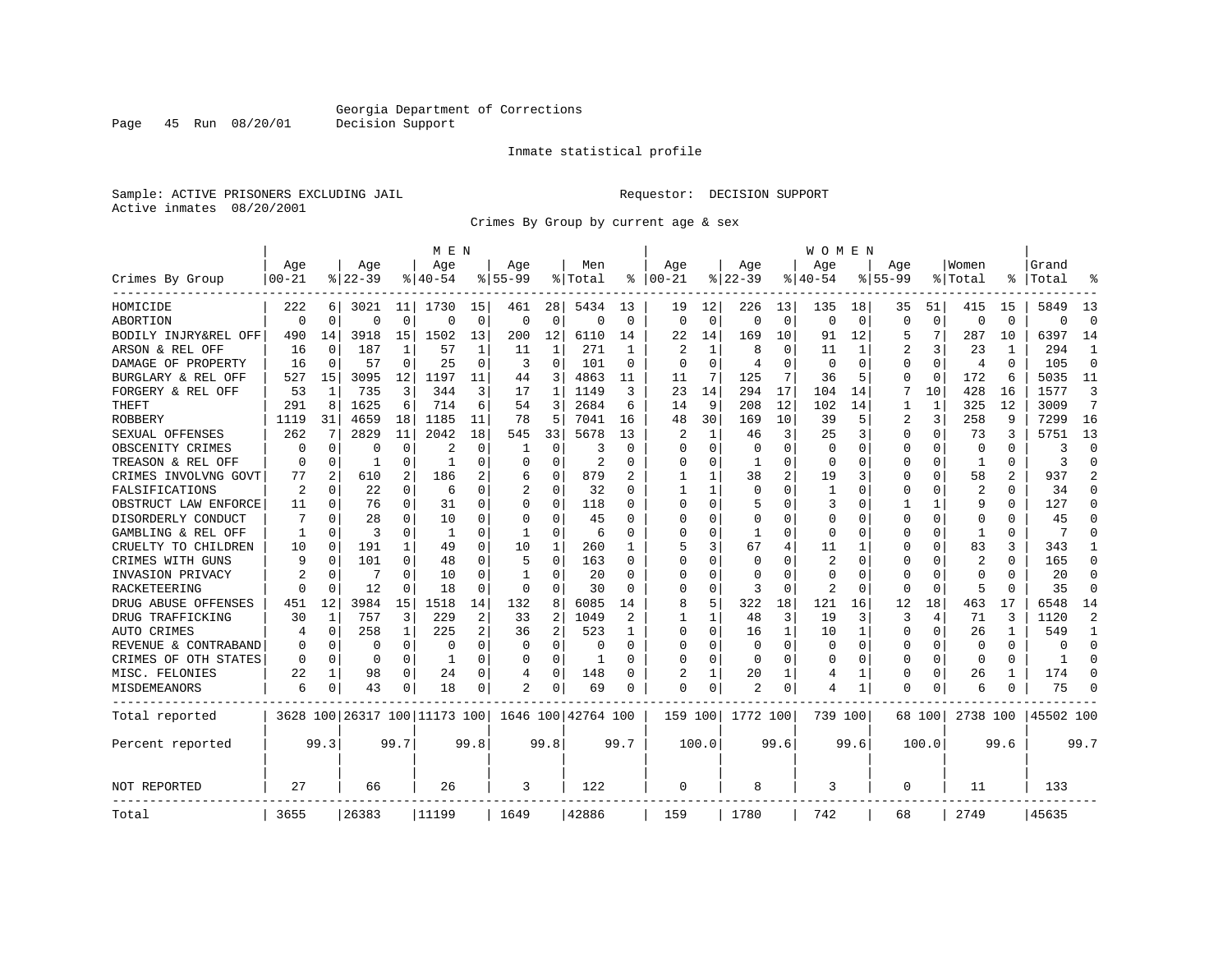Page 46 Run 08/20/01

#### Inmate statistical profile

Sample: ACTIVE PRISONERS EXCLUDING JAIL Requestor: DECISION SUPPORT Active inmates 08/20/2001

Most Serious Offense by current age & sex

|                            |          |             |                |             | M E N     |             |           |             |                |              |               |              |              |             | <b>WOMEN</b> |             |              |             |             |             |           |          |
|----------------------------|----------|-------------|----------------|-------------|-----------|-------------|-----------|-------------|----------------|--------------|---------------|--------------|--------------|-------------|--------------|-------------|--------------|-------------|-------------|-------------|-----------|----------|
|                            | Age      |             | Age            |             | Age       |             | Age       |             | Men            |              | Age           |              | Age          |             | Age          |             | Age          |             | Women       |             | Grand     |          |
| Most Serious Offense 00-21 |          |             | $8 22-39$      |             | $8 40-54$ |             | $8 55-99$ |             | % Total        |              | $8   00 - 21$ |              | $ 22-39$     |             | $8 40-54$    |             | $8155 - 99$  |             | % Total     |             | %   Total |          |
| Misdemeanors               |          |             |                |             |           |             |           |             |                |              |               |              |              |             |              |             |              |             |             |             |           |          |
|                            |          |             |                |             |           |             |           |             |                |              |               |              |              |             |              |             |              |             |             |             |           |          |
| abandonment                | 0        | $\mathbf 0$ | 1              | $\mathbf 0$ | $\Omega$  | $\mathbf 0$ | 0         | 0           | 1              | 0            | 0             | $\mathbf 0$  | $\mathbf 0$  | 0           | $\mathbf{0}$ | $\mathbf 0$ | $\mathbf 0$  | 0           | $\mathbf 0$ | $\mathbf 0$ |           | ∩        |
| stalking                   |          | $\Omega$    |                | $\Omega$    |           | 0           |           | 0           | 1              | $\Omega$     | $\Omega$      | $\Omega$     | 0            | $\Omega$    | $\Omega$     | $\mathbf 0$ | $\Omega$     | 0           | $\Omega$    | $\Omega$    |           | $\cap$   |
| aggravated assault         | O        | $\mathbf 0$ |                | $\Omega$    | $\Omega$  | 0           |           | $\mathbf 0$ | 1              | $\Omega$     | $\Omega$      | 0            | 0            | $\mathbf 0$ | 0            | $\mathbf 0$ | $\mathbf{0}$ | 0           | $\Omega$    | 0           |           | $\cap$   |
| simple assault             | U        | $\Omega$    | $\overline{2}$ | $\Omega$    | $\Omega$  | 0           |           | $\Omega$    | $\overline{c}$ | $\Omega$     | $\Omega$      | $\Omega$     | $\Omega$     | $\Omega$    | 0            | $\mathbf 0$ | $\Omega$     | $\Omega$    | $\Omega$    | 0           |           | ∩        |
| simple battery             |          | $\Omega$    |                | $\Omega$    | 4         | $\Omega$    |           | $\Omega$    | 7              | $\Omega$     | $\Omega$      | $\Omega$     |              | $\Omega$    | -1           | $\Omega$    | $\Omega$     | $\Omega$    |             | $\Omega$    |           | $\Omega$ |
| reckless conduct           |          | $\Omega$    |                | $\Omega$    |           | 0           |           | $\Omega$    | $\overline{a}$ | 0            | <sup>0</sup>  | 0            | $\Omega$     | $\Omega$    | $\Omega$     | $\Omega$    | $\Omega$     | $\Omega$    | ∩           | 0           |           |          |
| disorderly conduct         |          | $\Omega$    |                | $\Omega$    | O         | $\Omega$    |           | $\Omega$    |                | $\Omega$     | $\Omega$      | $\Omega$     | $\Omega$     | $\Omega$    | $\Omega$     | $\Omega$    | $\Omega$     | $\Omega$    | $\Omega$    | $\Omega$    |           |          |
| theft by taking            | n        | $\Omega$    |                | $\Omega$    |           | 0           |           | $\Omega$    | 3              | 0            | <sup>0</sup>  | 0            | $\Omega$     | $\Omega$    | 0            | $\Omega$    | $\cap$       | $\Omega$    | ∩           | $\Omega$    |           |          |
| robbery                    |          | $\Omega$    |                | $\Omega$    |           | $\Omega$    |           | $\Omega$    |                | $\Omega$     | <sup>0</sup>  | $\Omega$     | $\Omega$     | $\Omega$    | $\Omega$     | $\Omega$    | $\cap$       | $\Omega$    | $\cap$      | $\Omega$    |           |          |
| burglary                   |          | $\Omega$    |                | $\Omega$    | $\cap$    | $\Omega$    |           | $\Omega$    | 1              | $\Omega$     | <sup>0</sup>  | 0            | <sup>0</sup> | $\Omega$    | <sup>0</sup> | $\Omega$    | $\cap$       | $\Omega$    | $\cap$      | $\Omega$    |           |          |
| bad checks                 |          | $\cap$      | ∩              | $\Omega$    |           | 0           |           | $\cap$      |                | <sup>n</sup> | <sup>0</sup>  | 0            |              | $\Omega$    | $\Omega$     | $\Omega$    | U            | 0           |             | $\Omega$    |           |          |
| poss of narcotics          |          | $\cap$      | $\cap$         | $\Omega$    |           | 0           |           | $\Omega$    | $\mathbf{1}$   | $\Omega$     | <sup>0</sup>  | $\Omega$     | $\Omega$     | $\Omega$    | $\Omega$     | $\Omega$    | $\cap$       | $\Omega$    | $\cap$      | $\Omega$    |           | $\cap$   |
| poss of marijuana          |          | $\Omega$    | $\overline{c}$ | $\Omega$    | ∩         | $\Omega$    |           | $\Omega$    | 3              | $\cap$       | <sup>0</sup>  | 0            | $\Omega$     | $\Omega$    | $\Omega$     | $\Omega$    | U            | 0           | $\cap$      | $\Omega$    |           |          |
| viol motor yeh law         |          | $\Omega$    |                | $\Omega$    |           | 0           |           | $\Omega$    | 9              | $\Omega$     | $\Omega$      | $\cap$       | $\Omega$     | $\Omega$    | $\Omega$     | $\Omega$    | $\cap$       | $\Omega$    | $\cap$      | $\Omega$    |           |          |
| d.u.i.                     | O        | $\Omega$    |                | $\Omega$    | ζ         | $\Omega$    |           | $\Omega$    | 9              | $\Omega$     | <sup>0</sup>  | 0            | $\Omega$     | $\Omega$    | <sup>0</sup> | $\Omega$    | $\cap$       | $\Omega$    | $\cap$      | $\Omega$    |           |          |
| obstr of law enf off       | 1        | $\Omega$    |                | $\cap$      |           | 0           |           | $\Omega$    | 10             | $\Omega$     | ∩             | <sup>n</sup> | <sup>0</sup> | $\Omega$    | <sup>0</sup> | $\Omega$    | U            | $\Omega$    | $\cap$      | $\Omega$    | 1 O       |          |
| impersonating anothe       | $\Omega$ | $\Omega$    |                | $\Omega$    | $\cap$    | $\Omega$    |           | $\Omega$    | $\mathbf{1}$   | 0            | <sup>0</sup>  | $\cap$       | $\Omega$     | $\Omega$    | <sup>0</sup> | $\Omega$    | $\cap$       | $\Omega$    | $\cap$      | $\Omega$    |           |          |
| criminal trespassing       | $\Omega$ | $\Omega$    | २              | $\Omega$    |           | 0           |           | $\Omega$    | 4              | 0            | <sup>0</sup>  | <sup>n</sup> | <sup>0</sup> | $\Omega$    | <sup>0</sup> | $\Omega$    | U            | $\Omega$    | ∩           | $\Omega$    |           |          |
| sexual battery             | $\Omega$ | $\Omega$    |                | $\Omega$    | ∩         | $\Omega$    |           | $\Omega$    |                | <sup>n</sup> | <sup>0</sup>  | 0            | <sup>0</sup> | $\Omega$    | <sup>0</sup> | $\Omega$    | U            | $\Omega$    | $\cap$      | $\Omega$    |           |          |
| cpwl & concealed wea       |          | $\Omega$    |                | $\Omega$    | ∩         | $\Omega$    |           | $\Omega$    | $\overline{a}$ | <sup>n</sup> | ∩             | <sup>n</sup> | <sup>0</sup> | $\Omega$    | <sup>0</sup> | $\Omega$    | U            | $\Omega$    | ∩           | $\Omega$    |           |          |
| shoplifting                | $\Omega$ | $\Omega$    |                | $\Omega$    | ∩         | $\Omega$    |           | $\Omega$    |                | $\Omega$     | <sup>0</sup>  | $\Omega$     | $\Omega$     | $\Omega$    | $\Omega$     | $\Omega$    | $\cap$       | $\Omega$    | $\Omega$    | $\Omega$    |           |          |
| pointing gun at anot       | 0        | $\Omega$    |                | $\Omega$    | $\Omega$  | $\Omega$    |           | $\Omega$    | 1              | $\Omega$     | $\Omega$      | $\Omega$     | $\Omega$     | $\Omega$    | $\Omega$     | $\Omega$    | $\Omega$     | $\Omega$    | $\Omega$    | $\Omega$    |           |          |
| carry dly weapons pu       | 0        | 0           | $\Omega$       | $\Omega$    |           | $\mathbf 0$ |           | $\Omega$    | 1              | $\Omega$     | <sup>0</sup>  | $\Omega$     | $\Omega$     | $\Omega$    | 0            | $\Omega$    | $\Omega$     | $\Omega$    | $\Omega$    | $\Omega$    |           |          |
| inciting to riot           | $\Omega$ | $\Omega$    | $\Omega$       | $\Omega$    | $\Omega$  | $\Omega$    | $\Omega$  | $\Omega$    | $\Omega$       | $\Omega$     | $\Omega$      | $\Omega$     | $\Omega$     | $\Omega$    | 1            | $\Omega$    | $\Omega$     | $\Omega$    | -1          | $\Omega$    |           |          |
| tpos/use drug rel ob       | 0        | $\Omega$    | $\Omega$       | $\Omega$    | $\Omega$  | 0           |           | 0           | 0              | 0            | 0             | 0            | 0            | 0           |              | $\Omega$    | O            | $\Omega$    |             | 0           |           |          |
| misc. sexual offense       | 0        | 0           | 1              | 0           | $\Omega$  | 0           | $\Omega$  | $\mathbf 0$ | 1              | 0            | $\Omega$      | 0            | $\Omega$     | $\mathbf 0$ | $\mathbf 0$  | $\mathbf 0$ | $\Omega$     | $\mathbf 0$ | $\Omega$    | $\Omega$    |           |          |
| FELONIES                   |          |             |                |             |           |             |           |             |                |              |               |              |              |             |              |             |              |             |             |             |           |          |
|                            |          |             |                |             |           |             |           |             |                |              |               |              |              |             |              |             |              |             |             |             |           |          |
|                            |          |             |                |             |           |             |           |             |                |              |               |              |              |             |              |             |              |             |             |             |           |          |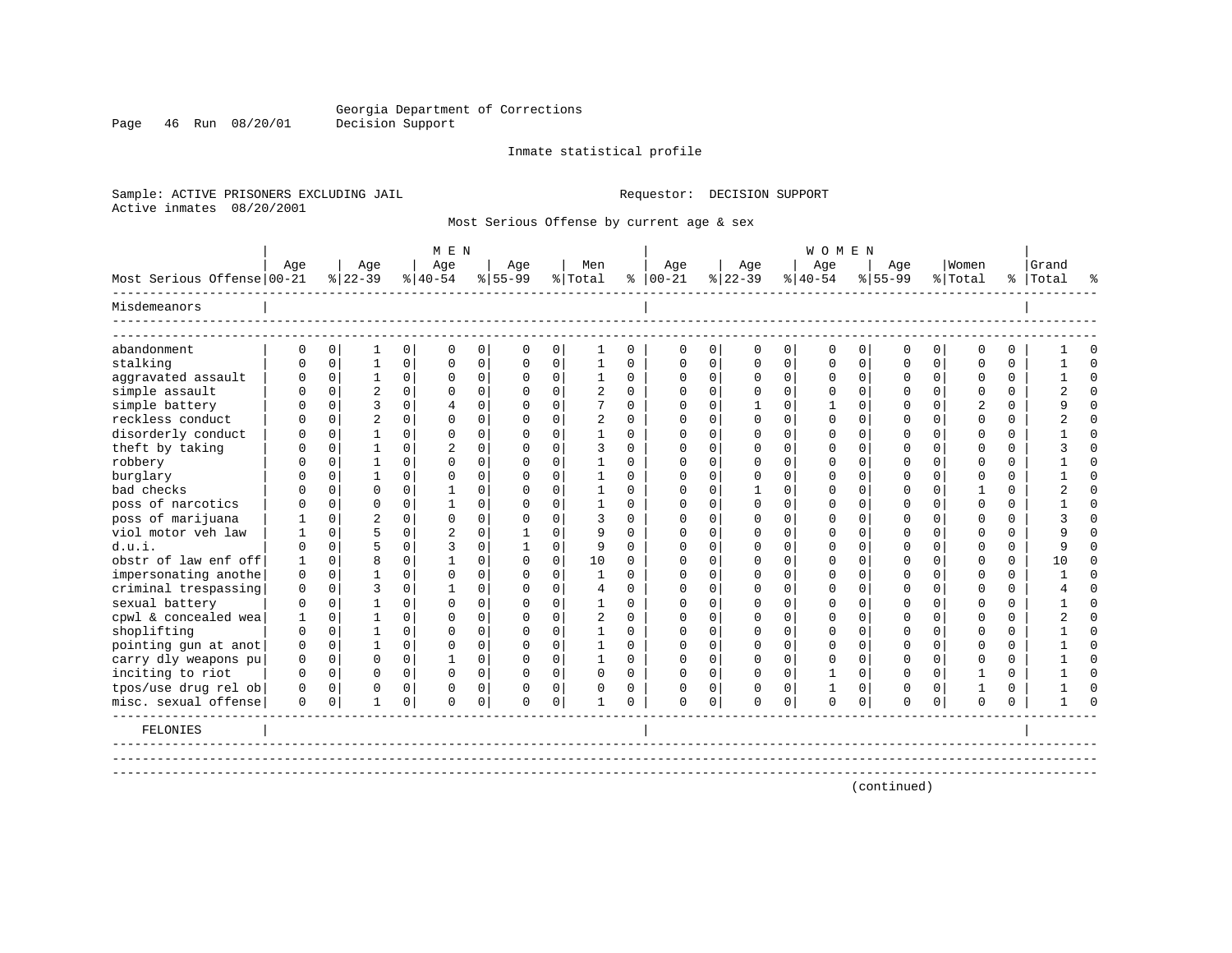Sample: ACTIVE PRISONERS EXCLUDING JAIL Requestor: DECISION SUPPORT

Page 47 Run 08/20/01

#### Inmate statistical profile

| 08/20/2001<br>Active inmates |          |          |                |             |              |              |              |             | Most Serious Offense by current age & sex |              |               |              |              |              | (CONTINUED)      |             |              |              |                |              |                |              |
|------------------------------|----------|----------|----------------|-------------|--------------|--------------|--------------|-------------|-------------------------------------------|--------------|---------------|--------------|--------------|--------------|------------------|-------------|--------------|--------------|----------------|--------------|----------------|--------------|
|                              | Age      |          | Age            |             | M E N<br>Age |              | Age          |             | Men                                       |              | Age           |              | Age          |              | W O M E N<br>Age |             | Aqe          |              | Women          |              | Grand          |              |
| Most Serious Offense 00-21   |          |          | $ 22-39 $      |             | $ 40-54 $    |              | $8 55-99$    |             | % Total                                   |              | $8   00 - 21$ |              | $ 22-39$     |              | $ 40-54$         |             | $8 55-99$    |              | % Total        |              | %  Total       |              |
| FELONIES                     |          |          |                |             |              |              |              |             |                                           |              |               |              |              |              |                  |             |              |              |                |              |                |              |
| misc misdemeanor             | 2        | 0        | 0              | 0           | 2            | 0            | 0            | 0           | 4                                         | 0            | 0             | 0            | 0            | 0            | 1                | 0           | 0            | 0            | 1              | 0            | 5              | 0            |
| MISC. HOMICIDE OFFEN         | 3        | $\Omega$ | 3              | $\Omega$    | 3            | $\Omega$     | 0            | $\Omega$    | 9                                         | 0            | O             | $\Omega$     | $\Omega$     | $\mathbf 0$  | 0                | $\Omega$    | $\mathbf 0$  | $\Omega$     | $\Omega$       | $\Omega$     | 9              | $\Omega$     |
| <b>MURDER</b>                | 130      | 4        | 2064           | 8           | 1349         | 12           | 353          | 21          | 3896                                      | 9            | 9             | 6            | 111          | 6            | 75               | 10          | 25           | 37           | 220            | 8            | 4116           | q            |
| VOLUNTARY MANSLAUGHT         | 57       | 2        | 699            | 3           | 287          | 3            | 77           | 5           | 1120                                      | 3            | 8             | 5            | 85           | 5            | 48               | 6           | 8            | 12           | 149            | 5            | 1269           |              |
| INVOLUNTARY MANSLAUG         | 18       | $\Omega$ | 77             | $\Omega$    | 19           | 0            | 9            | 1           | 123                                       | 0            | -1            | $\mathbf 1$  | 13           | $\mathbf 1$  | 2                | 0           | $\Omega$     | $\Omega$     | 16             | $\mathbf{1}$ | 139            | ∩            |
| RECKLESS ABANDONMENT         | $\Omega$ | $\Omega$ | 0              | $\Omega$    | $\Omega$     | $\Omega$     | $\Omega$     | $\Omega$    | $\Omega$                                  | 0            | $\Omega$      | $\Omega$     | 1            | $\Omega$     | $\Omega$         | 0           | 0            | $\mathbf 0$  | 1              | $\Omega$     |                | U            |
| FETICIDE                     | $\Omega$ | $\Omega$ |                | $\Omega$    |              | $\Omega$     | 0            | $\mathbf 0$ | 4                                         | $\Omega$     | 0             | $\Omega$     | $\Omega$     | 0            | 0                | 0           | 0            | 0            | $\Omega$       | $\Omega$     | 4              | $\cap$       |
| VEHICULAR HOMICIDE           | 15       | 0        | 168            | 1           | 70           | 1            | 18           | 1           | 271                                       | 1            | 1             | 1            | 15           | 1            | 6                | 1           | 2            | 3            | 24             | 1            | 295            |              |
| HOMICIDE BY PILOT, DU        | 1        | $\Omega$ | 6              | 0           | 2            | 0            | 1            | $\Omega$    | 10                                        | 0            | 0             | $\mathbf 0$  | $\mathbf 0$  | $\mathbf 0$  | 3                | 0           | $\mathbf 0$  | 0            | 3              | $\Omega$     | 13             | O            |
| CONCEAL DEATH OF ANO         | 1        | 0        | $\overline{2}$ | 0           | 0            | 0            | $\mathbf{1}$ | 0           | 4                                         | 0            | $\Omega$      | 0            | 0            | 0            | 0                | 0           | 0            | 0            | 0              | 0            | 4              | $\cap$       |
| CRIMINAL ATTEMPT MUR         | 0        | 0        | 3              | 0           | 1            | $\Omega$     | 2            | $\Omega$    | 6                                         | 0            | U             | 0            |              | $\Omega$     | 1                | 0           | 0            | 0            | 2              | O            | 8              | U            |
| MISC. ASSAULT/BATTER         | 3        | $\Omega$ | 27             | $\Omega$    | 12           | $\Omega$     | 1            | $\Omega$    | 43                                        | 0            | $\Omega$      | $\Omega$     | $\Omega$     | $\Omega$     | $\Omega$         | 0           | $\Omega$     | $\Omega$     | $\Omega$       | $\Omega$     | 43             |              |
| AGGRAVATED ASSAULT           | 300      | 8        | 2402           | 9           | 888          | 8            | 132          | 8           | 3722                                      | 9            | 17            | 11           | 121          | 7            | 60               | 8           | 3            | 4            | 201            | 7            | 3923           | q            |
| CRMNL ATTEMPT AGG AS         | 0        | 0        | 1              | 0           | 1            | $\mathbf 0$  | $\mathbf 0$  | $\mathbf 0$ | 2                                         | $\Omega$     | 0             | $\mathbf 0$  | 0            | $\mathbf 0$  | 0                | 0           | 0            | 0            | 0              | 0            | 2              |              |
| AGGRAVATED BATTERY           | 52       | 1        | 310            | 1           | 125          | $\mathbf{1}$ | 18           | 1           | 505                                       | 1            | -1            | 1            | 16           | $\mathbf 1$  | 15               | 2           | 1            | 1            | 33             | $\mathbf{1}$ | 538            | -1           |
| TERRORIST THREATS &          | 23       | 1        | 145            | 1           | 60           | 1            | 6            | $\mathbf 0$ | 234                                       | 1            | U             | 0            | 4            | $\mathbf 0$  | 5                | 1           | 0            | 0            | 9              | $\Omega$     | 243            | -1           |
| FALSE IMPRISONMENT           | 8        | $\Omega$ | 82             | 0           | 26           | 0            | 1            | $\Omega$    | 117                                       | $\Omega$     | $\Omega$      | $\Omega$     | $\mathbf{1}$ | $\Omega$     | 2                | $\Omega$    | 0            | $\Omega$     | 3              | $\Omega$     | 120            | $\cap$       |
| KIDNAPPING                   | 90       | 2        | 662            | 3           | 284          | 3            | 28           | 2           | 1064                                      | 2            | 4             | 3            | 11           | $\mathbf 1$  | 8                | 1           | 0            | 0            | 23             | 1            | 1087           |              |
| INTERFERENCE WITH CU         | 1        | $\Omega$ | $\overline{2}$ | $\mathbf 0$ | 1            | $\mathbf 0$  | $\Omega$     | $\mathbf 0$ | 4                                         | $\Omega$     | 0             | $\Omega$     | $\Omega$     | $\mathbf 0$  | 0                | $\Omega$    | 0            | $\mathbf 0$  | $\Omega$       | $\Omega$     | 4              |              |
| AGG ASSLT ON POLICE          | 7        | $\Omega$ | 190            | 1           | 57           | $\mathbf{1}$ | 9            | 1           | 263                                       | 1            | O             | $\mathbf 0$  | 9            | $\mathbf{1}$ | 1                | 0           | $\mathbf 0$  | $\Omega$     | 10             | $\Omega$     | 273            | $\mathbf{1}$ |
| AGG BATRY PEACE OFFI         | 0        | $\Omega$ | 6              | $\Omega$    | 2            | 0            | 0            | 0           | 8                                         | 0            | $\Omega$      | 0            | O            | $\mathbf 0$  | $\Omega$         | $\Omega$    | 0            | $\Omega$     | $\Omega$       | $\Omega$     | 8              | O            |
| SIMPLE BATTERY MISD          | 0        | $\Omega$ |                | $\Omega$    |              | $\Omega$     | $\Omega$     | $\Omega$    |                                           | 0            | $\Omega$      | $\Omega$     | $\Omega$     | $\Omega$     | $\Omega$         | $\Omega$    | 0            | $\Omega$     | $\Omega$       | $\Omega$     | $\overline{c}$ | $\cap$       |
| RECK COND-HIV INFCTD         | 0        | 0        | 6              | 0           | 3            | 0            | 0            | $\Omega$    | 9                                         | 0            | 0             | 0            | 5            | 0            | 0                | 0           | 1            | 1            | 6              | 0            | 15             | ∩            |
| STALKING                     | 0        | 0        | 0              | 0           | 1            | 0            | 0            | $\mathbf 0$ | 1                                         | 0            | 0             | $\mathbf 0$  | $\Omega$     | 0            | 0                | 0           | 0            | 0            | 0              | $\Omega$     | 1              | Ω            |
| AGGRAVATED STALKING          | 5        | $\Omega$ | 76             | $\Omega$    | 39           | $\Omega$     | 5            | $\Omega$    | 125                                       | <sup>0</sup> | O             | $\Omega$     | 2            | $\Omega$     | O                | $\Omega$    | $\Omega$     | $\Omega$     | 2              | $\Omega$     | 127            | Λ            |
| CRIMINAL ATTEMPT KID         | 1        | $\Omega$ | 8              | 0           | 2            | 0            | $\Omega$     | $\mathbf 0$ | 11                                        | 0            | U             | 0            | 0            | $\mathbf 0$  | 0                | 0           | 0            | 0            | 0              | 0            | 11             | U            |
| MISC. ARSON                  | 0        | $\Omega$ | 0              | $\Omega$    | 1            | $\Omega$     | 1            | $\Omega$    | 2                                         | 0            | 0             | $\Omega$     | $\Omega$     | $\Omega$     | $\Omega$         | $\Omega$    | 0            | $\Omega$     | $\Omega$       | $\Omega$     | 2              |              |
| FIRST DEGREE ARSON           | 10       | $\Omega$ | 160            | 1           | 47           | 0            | 10           | 1           | 227                                       | 1            | 2             | $\mathbf{1}$ | 8            | 0            | 10               | 1           | 1            | 1            | 21             | $\mathbf{1}$ | 248            |              |
| SECOND DEGREE ARSON          | 6        | 0        | 27             | $\mathbf 0$ | 8            | $\mathbf 0$  | $\mathbf 0$  | $\mathbf 0$ | 41                                        | 0            | 0             | $\mathbf 0$  | $\Omega$     | $\mathbf 0$  | 1                | $\mathbf 0$ | 1            | $\mathbf{1}$ | $\overline{2}$ | $\mathbf 0$  | 43             | $\Omega$     |
| CRIMINAL POSS EXPLOS         | $\Omega$ | $\Omega$ | $\mathbf 0$    | $\Omega$    | 1            | 0            | O            | 0           | 1                                         | $\Omega$     | O             | 0            |              | 0            | 0                | $\Omega$    | $\mathbf 0$  | 0            | $\Omega$       | $\Omega$     | 1              | $\cap$       |
| CRIM. DAMAGE 1ST DEG         | ٦        | 0        | 16             | 0           | 4            | 0            | O            | 0           | 23                                        | O            | U             | 0            |              | $\Omega$     | O                | 0           | <sup>0</sup> | 0            | 1              | 0            | 24             |              |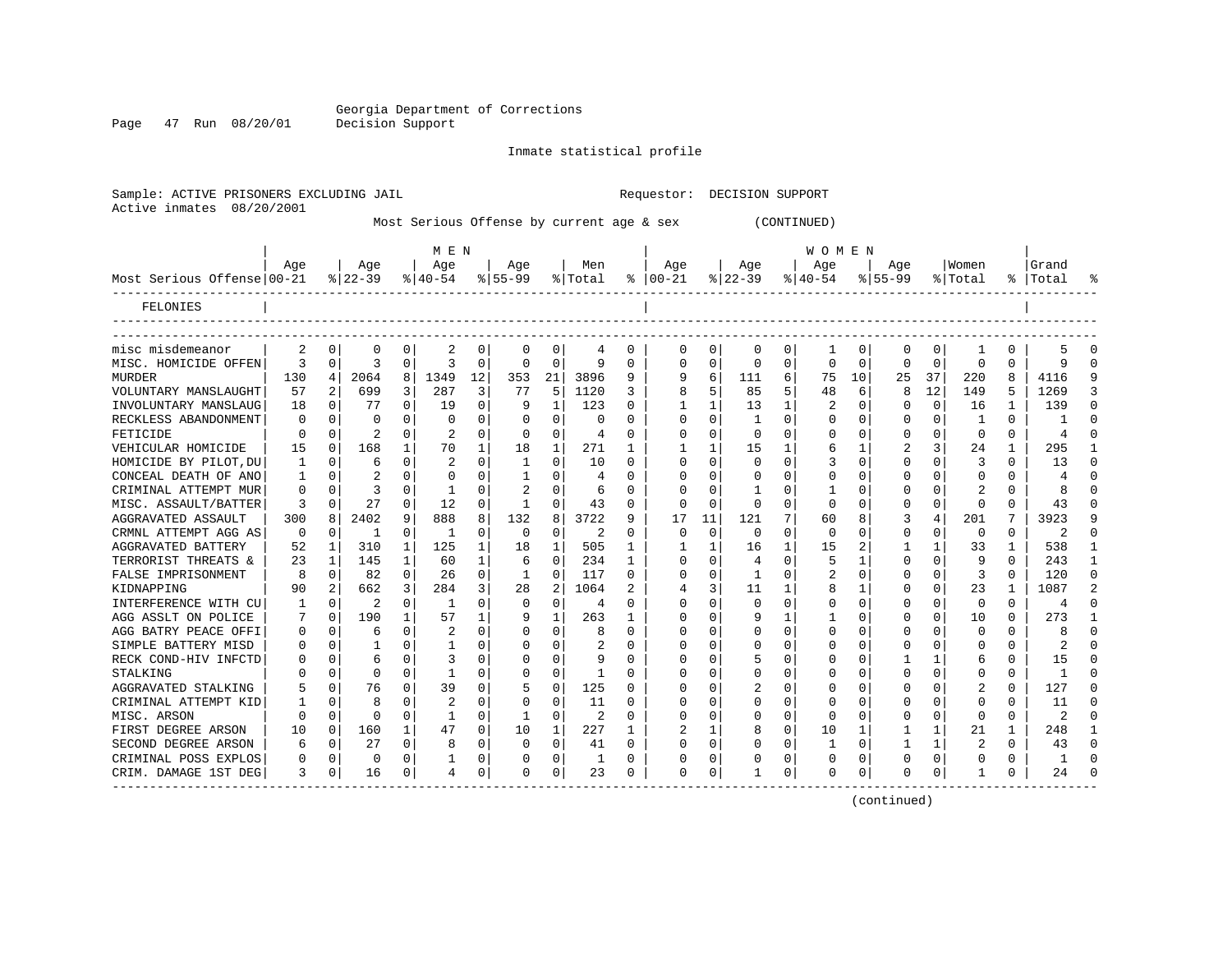Inmate statistical profile

Sample: ACTIVE PRISONERS EXCLUDING JAIL Requestor: DECISION SUPPORT Active inmates 08/20/2001

Most Serious Offense by current age & sex (CONTINUED)

|                            |     |          |          |              | M E N     |          |          |             |                |          |              |             |          |          | W O M E N    |              |             |              |          |          |       |          |
|----------------------------|-----|----------|----------|--------------|-----------|----------|----------|-------------|----------------|----------|--------------|-------------|----------|----------|--------------|--------------|-------------|--------------|----------|----------|-------|----------|
|                            | Age |          | Age      |              | Age       |          | Age      |             | Men            |          | Age          |             | Age      |          | Age          |              | Aqe         |              | Women    |          | Grand |          |
| Most Serious Offense 00-21 |     |          | $ 22-39$ |              | $8 40-54$ |          | $ 55-99$ |             | % Total        | ະ        | $ 00-21$     |             | $ 22-39$ |          | $ 40-54$     |              | $8155 - 99$ |              | % Total  | %        | Total |          |
| CRIM. DAMAGE 2ND DEG       | 11  | 0        | 39       | 0            | 19        | 0        | 3        | 0           | 72             | 0        | 0            | 0           | 2        | 0        | 0            | 0            | 0           | 0            | 2        | 0        | 74    |          |
| VANDALISM TO CHURCH        |     | $\Omega$ | U        | 0            | $\Omega$  | $\Omega$ | 0        | $\Omega$    | 1              | O        | <sup>0</sup> | $\Omega$    | 1        | 0        | $\Omega$     | $\Omega$     | U           | 0            | -1       | 0        |       |          |
| ALTER I.D.                 |     | $\Omega$ | 2        | 0            | 2         | $\Omega$ | 0        | 0           | 5              | $\Omega$ | $\Omega$     | 0           | $\Omega$ | O        | $\Omega$     | $\Omega$     | O           | 0            | $\Omega$ | 0        |       |          |
| <b>BURGLARY</b>            | 517 | 14       | 3069     | 12           | 1178      | 11       | 44       | 3           | 4808           | 11       | 10           | 6           | 124      | 7        | 36           | 5            | O           | $\Omega$     | 170      | 6        | 4978  | 11       |
| POSS BURGLAR TOOLS         |     | 0        | 16       | 0            | 10        | 0        | O        | $\mathbf 0$ | 32             | 0        |              | 1           | -1       | $\Omega$ | O            | $\Omega$     |             | 0            | 2        | U        | 34    | $\cap$   |
| CRMNL ATMPT COMMIT B       |     | $\Omega$ | 10       | U            | 9         | 0        |          | 0           | 23             | $\Omega$ |              | $\Omega$    |          | O        |              | $\Omega$     | O           | U            | 0        | U        | 23    | $\cap$   |
| MISC. FORGERY              |     | $\Omega$ | 8        | 0            | 2         | 0        | $\Omega$ | 0           | 11             | $\Omega$ | ∩            | $\mathbf 0$ | 2        | $\Omega$ | $\Omega$     | $\Omega$     | O           | 0            | 2        | $\Omega$ | 13    | $\cap$   |
| FORGERY 1ST DEGREE         | 46  | 1        | 655      | 2            | 321       | 3        | 11       | 1           | 1033           | 2        | 21           | 13          | 271      | 15       | 95           | 13           | 6           | 9            | 393      | 14       | 1426  |          |
| FORGERY 2ND DEGREE         |     | $\Omega$ | 14       | U            | 6         | $\Omega$ | 1        | $\Omega$    | 21             | O        |              | 1           | 5        | $\Omega$ | 2            | $\Omega$     | 0           | O            | 8        | 0        | 29    | $\Omega$ |
| BAD CHECKS                 |     | 0        | 1        | 0            | 2         | 0        |          | 0           | $\overline{4}$ | 0        |              | $\Omega$    | C        | 0        |              | 0            |             |              | C        | 0        |       |          |
| THEFT CREDIT CARD          |     | $\Omega$ | 20       | U            |           | $\Omega$ |          | O           | 25             | $\Omega$ |              | $\Omega$    |          | 0        | 3            | -C           | O           | O            | 5        | U        | 30    |          |
| FRAUDULENT CREDIT CA       |     | $\Omega$ | 27       | U            |           | $\Omega$ |          | O           | 35             | O        |              | 1           | 10       | 1        |              | n            | O           | 0            | 13       | 0        | 48    |          |
| TELECOMMUNICATIONS F       |     | $\Omega$ |          | U            | n         | $\Omega$ |          | $\Omega$    | 2              | O        |              | $\Omega$    | $\Omega$ | O        | O            | n            | O           | <sup>0</sup> | $\Omega$ | 0        |       |          |
| CRMNL ATMPT COMMIT F       |     | $\Omega$ |          | U            | n         | 0        |          | 0           | -1             | O        |              | $\Omega$    |          | O        | O            | 0            |             | 0            | O        | U        |       |          |
| MISC. FRAUD                |     | $\Omega$ | 7        | O            | 5         | 0        | 4        | 0           | 17             | O        |              | $\Omega$    | 4        | $\Omega$ |              | $\Omega$     |             | 1            |          | 0        | 24    |          |
| THEFT BY TAKING            | 100 | 3        | 525      | 2            | 201       | 2        | 24       | 1           | 850            |          |              | 2           | 57       | 3        | 31           | 4            | U           | 0            | 91       | 3        | 941   |          |
| THEFT BY DECEPTION         |     | $\Omega$ | 21       | 0            | 16        | 0        |          | 0           | 40             | O        | n            | 0           |          | 0        | 0            | 0            | O           | O            | 4        | 0        | 44    | $\cap$   |
| THEFT BY EXTORTION         |     | $\Omega$ | U        | U            |           | 0        | O        | 0           | 1              | O        |              | $\Omega$    | 0        | 0        | O            | 0            | O           | 0            | 0        | 0        |       | n        |
| THEFT OF LOST PROPER       |     | 0        |          | U            | 2         | 0        |          | 0           | 3              | 0        |              | 0           | 0        | 0        |              | 0            |             |              | n        | 0        |       |          |
| THEFT BY REC STOLEN        | 125 | 3        | 585      |              | 180       | 2        |          | $\Omega$    | 897            |          |              |             | 23       | 1        | 8            |              | n           |              | 32       | 1        | 929   |          |
| THEFT OF SERVICES          |     | $\Omega$ | 4        | U            |           | $\Omega$ | O        | 0           | -6             | O        |              | $\Omega$    | $\Omega$ | 0        | O            | $\Omega$     |             |              | $\Omega$ | 0        | 6     |          |
| THEFT BY CONVERSION        |     | $\Omega$ | 22       | 0            | 13        | $\Omega$ |          | $\Omega$    | 37             | O        |              | 1           |          | O        |              | $\Omega$     |             |              |          | U        | 44    |          |
| CONVSN PAYMNTS REAL        |     | $\Omega$ | U        | U            | -1        | $\Omega$ | O        | $\Omega$    | 1              | O        |              | $\Omega$    | O        | O        | O            | $\Omega$     |             | <sup>0</sup> | O        | U        |       |          |
| THEFT OF MOTOR VEH,        | 28  | 1        | 124      | 0            | 33        | 0        |          | 0           | 185            | O        |              | 1           |          | 0        |              | 0            |             |              |          | 0        | 189   |          |
| THEFT BRING PROP IN        |     | $\Omega$ | 11       | U            | 3         | $\Omega$ |          | $\Omega$    | 16             | U        |              | $\Omega$    |          | O        |              | $\mathsf{C}$ | U           |              |          | U        | 17    | n        |
| THEFT RECV PROP OUT        |     | $\Omega$ | 2        | U            | 0         | 0        |          | 0           | 3              | O        |              | 0           | O        | 0        | 0            | 0            | O           | U            | O        | 0        |       | $\cap$   |
| LIVESTOCK THEFT            |     | $\Omega$ | U        | 0            | -1        | 0        | $\Omega$ | 0           | 1              | 0        | n            | 0           | O        | 0        | 0            | 0            | U           | 0            | n        | 0        |       | -C       |
| THEFT BY SHOPLIFTING       |     | $\Omega$ | 236      | $\mathbf{1}$ | 235       | 2        | 14       | 1           | 493            | 1        |              | 5           | 114      | 6        | 61           | 8            |             |              | 184      | 7        | 677   |          |
| ENTERING VEHICLE           | 28  | 1        | 94       | 0            | 26        | 0        | 3        | $\Omega$    | 151            | O        | $\Omega$     | $\Omega$    | -1       | 0        | 1            | C            | 0           | 0            |          | U        | 153   | n        |
| <b>ROBBERY</b>             | 467 | 13       | 1855     | 7            | 463       | 4        | 22       | 1           | 2807           |          | 36           | 23          | 110      | 6        | 26           |              |             | 3            | 174      | 6        | 2981  |          |
| ARMED ROBBERY              | 584 | 16       | 2607     | 10           | 708       | 6        | 56       | 3           | 3955           | 9        | 11           | 7           | 49       | 3        | 11           | 1            | 0           | 0            | 71       | 3        | 4026  | q        |
| HIJACKING MOTOR VEHI       | 12  | 0        | 31       | $\Omega$     | $\Omega$  | $\Omega$ | 0        | $\Omega$    | 43             | 0        |              | 1           | -1       | $\Omega$ | <sup>0</sup> | $\Omega$     | U           | 0            | 2        | 0        | 45    | n        |
| CRIMINAL ATTEMPT ROB       |     | 0        | 34       | $\Omega$     |           | 0        |          | 0           | 48             | 0        |              | 0           | 2        | 0        | O            | 0            |             | 0            | 2        | 0        | 50    |          |
| CRMNL ATMPT ARMED RO       | 49  | 1        | 132      | 1            |           | 0        |          | 0           | 188            | 0        |              | 0           |          | 0        | 2            | 0            | n           | 0            |          | 0        | 197   |          |
| MISC. SEXUAL<br>---------- | 1   | 0        | 15       | 0            | 9         | 0        | 1        | 0           | 26             | 0        | $\Omega$     | 0           | 0        | 0        | 1            | 0            | ∩           | 0            | -1       | 0        | 27    |          |

(continued)

Page 48 Run 08/20/01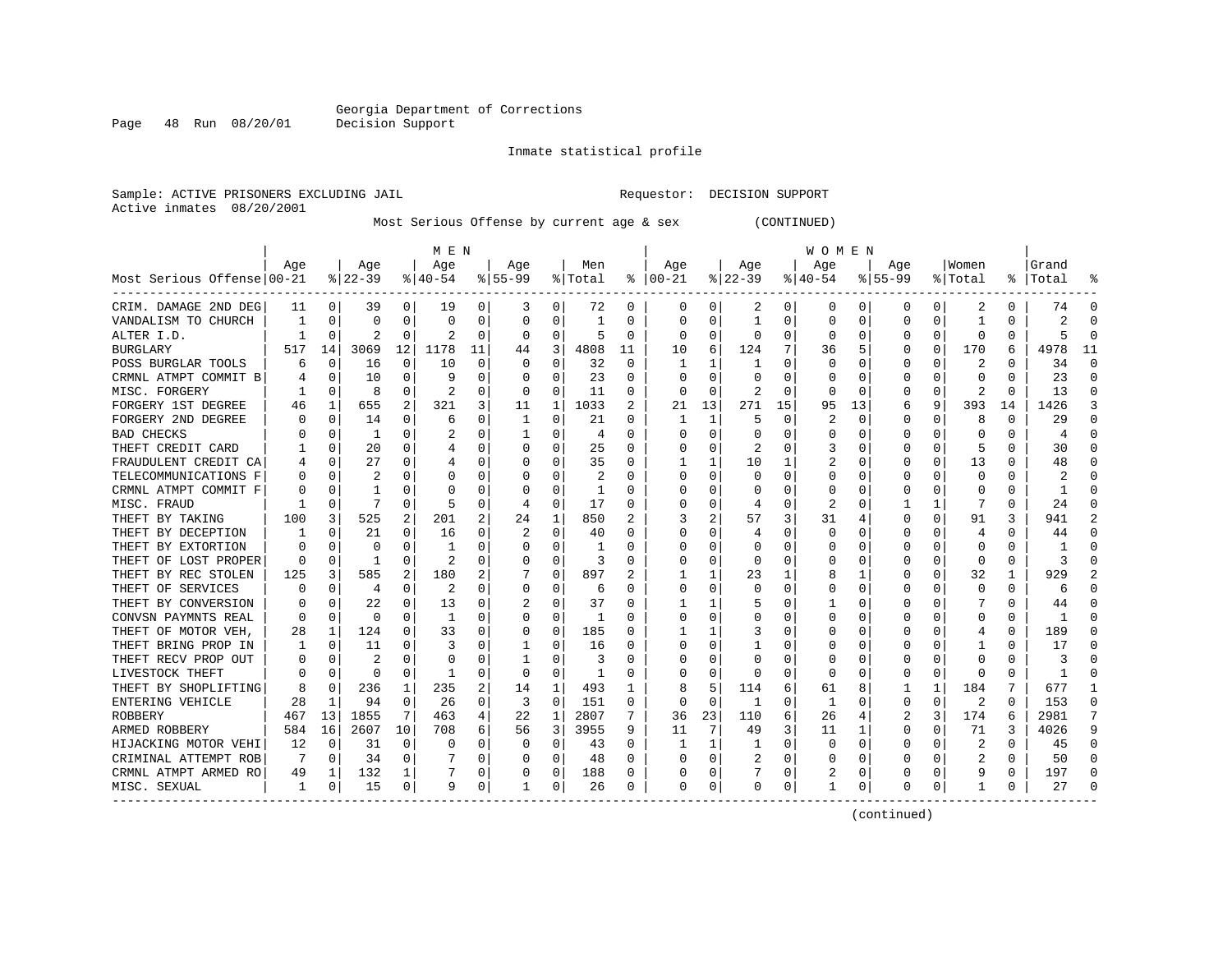Inmate statistical profile

Sample: ACTIVE PRISONERS EXCLUDING JAIL Requestor: DECISION SUPPORT

Active inmates 08/20/2001

Page 49 Run 08/20/01

Most Serious Offense by current age & sex (CONTINUED)

|                                           |          |             |              |          | M E N     |          |           |          |         |          |          |          |              |          | W O M E N |              |              |              |          |   |       |           |
|-------------------------------------------|----------|-------------|--------------|----------|-----------|----------|-----------|----------|---------|----------|----------|----------|--------------|----------|-----------|--------------|--------------|--------------|----------|---|-------|-----------|
|                                           | Age      |             | Age          |          | Age       |          | Age       |          | Men     |          | Age      |          | Age          |          | Age       |              | Aqe          |              | Women    |   | Grand |           |
| Most Serious Offense 00-21<br>----------- |          |             | $ 22-39$     |          | $8 40-54$ |          | $8 55-99$ |          | % Total | ႜ        | $ 00-21$ |          | $ 22-39$     |          | $ 40-54$  |              | $8155 - 99$  |              | % Total  | % | Total | 욲         |
| RAPE                                      | 60       | 2           | 831          | 3        | 682       | 6        | 87        | 5        | 1660    | 4        | 0        | 0        | 1            | 0        | 3         | 0            | 0            | 0            | 4        | 0 | 1664  | 4         |
| SODOMY                                    | 2        | 0           | 17           | 0        | 15        | 0        | 6         | 0        | 40      | 0        | $\Omega$ | 0        | 0            | $\Omega$ | 0         | $\Omega$     | $\Omega$     | 0            | 0        | 0 | 40    | $\cap$    |
| AGGRAVATED SODOMY                         | 8        | 0           | 103          | $\Omega$ | 92        | 1        | 32        | 2        | 235     | 1        | O        | $\Omega$ | 1            | 0        | 3         | $\Omega$     | $\Omega$     | 0            | 4        | 0 | 239   | -1        |
| <b>INCEST</b>                             |          | $\Omega$    | 23           | 0        | 37        | 0        |           | $\Omega$ | 68      | $\Omega$ | 0        | 0        |              | 0        | 0         | $\Omega$     | $\Omega$     | 0            |          | 0 | 69    | $\cap$    |
| <b>BIGAMY</b>                             |          | $\mathbf 0$ | $\mathbf{1}$ | $\Omega$ | 0         | $\Omega$ |           | $\Omega$ |         | U        |          | 0        |              | $\Omega$ |           | $\Omega$     |              | 0            | 0        | 0 |       | C         |
| AGGRAVATED SEXUAL BA                      |          | $\Omega$    | 40           | $\Omega$ | 32        | $\Omega$ | 9         | 1        | 83      | U        |          | $\Omega$ |              | O        | Ω         | $\Omega$     | <sup>0</sup> | <sup>0</sup> |          | 0 | 84    | $\bigcap$ |
| STATUATORY RAPE                           | 51       | 1           | 346          | 1        | 38        | 0        | 12        | 1        | 447     | 1        | C        | $\Omega$ | 6            | $\Omega$ | $\Omega$  | $\Omega$     | $\Omega$     | 0            | 6        | 0 | 453   | -1        |
| CHILD MOLESTATION                         | 108      | 3           | 924          | 4        | 726       | 6        | 253       | 15       | 2011    | 5        |          | 1        | 19           | 1        | 12        | 2            | O            | 0            | 33       | 1 | 2044  | 4         |
| ENTICING CHILD-INDEC                      | $\Omega$ | 0           | 20           | 0        | 15        | 0        | 4         | 0        | 39      | 0        | $\Omega$ | 0        | 2            | $\Omega$ | $\Omega$  | $\Omega$     | $\Omega$     | 0            | 2        | 0 | 41    | $\Omega$  |
| AGGRAV. CHILD MOLEST                      | 25       | 1           | 466          |          | 384       | 3        | 131       | 8        | 1006    | 2        |          | 0        | 15           | 1        | 6         |              | O            | O            | 21       |   | 1027  |           |
| SEXL/ASSLT/AGN/PERS/                      | O        | 0           | 5            | O        | 0         | $\Omega$ | 0         | 0        | 5       | U        | O        | $\Omega$ | <sup>0</sup> | O        | O         | $\Omega$     | $\Omega$     | <sup>0</sup> | $\Omega$ | 0 |       | $\cap$    |
| CRIMINAL ATTPT RAPE                       |          | 0           | 36           | 0        | 10        | 0        |           | 0        | 52      | U        | O        | 0        | O            | 0        | 0         | <sup>0</sup> | O            | 0            | 0        | 0 | 52    | $\cap$    |
| CRIMINAL ATTPT AGG S                      |          | 0           | 1            | 0        | 2         | 0        |           | 0        | 4       | 0        | 0        | $\Omega$ | 0            | $\Omega$ | 0         | $\Omega$     | O            | 0            | 0        | 0 |       | n         |
| MISC. OBSCENITY                           |          | 0           | 0            | 0        | 2         | 0        |           | 0        | 3       | 0        |          | 0        | 0            | 0        |           | 0            |              | 0            | 0        | 0 |       |           |
| MISC. PUBLIC ORDER                        |          | 0           |              | O        | 0         | 0        |           | 0        |         | 0        |          | 0        | 0            | 0        | Ω         | $\Omega$     | $\Omega$     | 0            | 0        | 0 |       | $\cap$    |
| FALSE SWEARNG WRITTN                      |          | $\Omega$    | O            | O        |           | 0        |           | 0        | 1       | 0        | O        | $\Omega$ | 1            | 0        | Ω         | $\Omega$     | $\Omega$     | 0            | 1        | 0 |       | $\cap$    |
| BRIBERY GOVT OFFICER                      |          | 0           |              | O        | 2         | 0        | U         | 0        | 5       | 0        | O        | $\Omega$ | $\Omega$     | 0        | 0         | $\Omega$     | $\Omega$     | 0            | 0        | 0 |       | $\cap$    |
| VIOLATE OATH PUBLIC                       |          | 0           |              | O        | 0         | 0        | O         | 0        |         | 0        | O        | 0        | 0            | 0        | 0         | $\Omega$     | $\Omega$     | 0            | 0        | 0 |       | $\cap$    |
| DEFRAUDING STATE                          |          | $\Omega$    | 0            |          |           | 0        |           | 0        |         | 0        |          | 0        | 0            | 0        |           | $\Omega$     | $\Omega$     | O            |          | 0 |       |           |
| INFLUENCING WITNESS                       |          | $\Omega$    | $\Omega$     | O        | -1        | 0        | O         | 0        | 2       | 0        | O        | $\Omega$ | $\Omega$     | 0        | $\Omega$  | $\Omega$     | $\Omega$     | 0            | $\Omega$ | 0 |       |           |
| OBSTR OF LAW ENF OFF                      | 74       | 2           | 608          | 2        | 182       | 2        | 6         | 0        | 870     | 2        |          | 1        | 38           | 2        | 18        | 2            | O            | $\Omega$     | 57       | 2 | 927   |           |
| PERJURY                                   |          | $\Omega$    | 1            | 0        | $\Omega$  | 0        |           | 0        | 3       | U        | 0        | $\Omega$ | <sup>0</sup> | $\Omega$ | O         | $\Omega$     | O            | <sup>0</sup> | $\Omega$ | 0 | 3     |           |
| IMPERSONATION                             |          | $\mathbf 0$ | 1            | $\Omega$ | 0         | 0        |           | 0        | 1       | U        | 0        | 0        | 0            | $\Omega$ | C         | $\Omega$     | <sup>0</sup> | $\Omega$     | 0        | 0 |       | n         |
| IMPERSONATING OFFIC                       |          | $\mathbf 0$ | 1            | $\Omega$ | C         | U        |           | 0        | 2       | O        |          | $\Omega$ | 0            | $\Omega$ | Ω         | $\Omega$     | $\Omega$     | 0            | 0        | O |       | $\cap$    |
| FALSE STATEMENTS GOV                      |          | $\mathbf 0$ | 18           | $\Omega$ | 6         | 0        |           | 0        | 25      | $\Omega$ |          | 1        | 0            | 0        |           | $\Omega$     | $\Omega$     | 0            | 2        | 0 | 27    | $\Omega$  |
| IMPRSNTNG ANTHR RBAL                      |          | 0           | 1            | 0        | 0         | 0        | O         | 0        | -1      | U        | O        | 0        | 0            | 0        | 0         | $\Omega$     | $\Omega$     | 0            | 0        | 0 |       | $\Omega$  |
| ESCAPE                                    |          | 0           | 65           | 0        | 28        | 0        | O         | 0        | 102     | 0        | 0        | 0        | 2            | 0        | ı         | 0            | $\Omega$     | 0            | 3        | 0 | 105   | $\Omega$  |
| AIDING ESCAPE                             |          | 0           |              |          | 0         | 0        | 0         | 0        |         | 0        | 0        | 0        | 0            | 0        | 0         | 0            | 0            | 0            | 0        | 0 |       | $\cap$    |
| HINDERING APPREH OR                       |          | $\Omega$    | 5            | U        |           | U        |           | O        | 8       | U        | C        | O        |              | 0        |           | $\Omega$     |              |              | 3        | 0 | 11    | $\cap$    |
| MUTINY IN PENAL INST                      |          | $\Omega$    | 2            | U        | 0         | 0        |           | O        | 2       | U        | C        | 0        | $\Omega$     | 0        |           | $\Omega$     | $\Omega$     | 0            |          | 0 |       |           |
| <b>BAIL JUMPING</b>                       |          | $\Omega$    | 3            | 0        | 2         | 0        |           | $\Omega$ | 5       | 0        |          | $\Omega$ |              | 0        | 0         | $\Omega$     | $\Omega$     | 0            | 2        | 0 |       | n         |
| FALSE PUBLIC ALARM                        |          | $\mathbf 0$ | $\mathbf{1}$ | 0        |           | 0        |           | 0        | 2       | 0        |          | 0        |              | 0        | 0         | $\Omega$     | 0            | 0            | 0        | 0 | 2     |           |
| CRIM INTER WITH GOVT                      |          | $\mathbf 0$ | 27           | $\Omega$ | 9         | 0        |           | 0        | 43      | 0        |          | 0        |              | 0        |           | $\Omega$     | O            | O            | Ω        | O | 43    | $\bigcap$ |
| COMMERICAL GAMBLING                       | O        | $\mathbf 0$ |              | $\Omega$ | 0         | 0        |           | 0        | 2       | 0        | O        | 0        |              | $\Omega$ | Ω         | 0            | $\Omega$     | 0            | Ω        | 0 | 2     | $\cap$    |
| SOLICIT/ACCEPTING BR                      | 0        | 0           | 1            | 0        | n         | 0        | O         | 0        | -1      | 0        | $\Omega$ | 0        | 1            | 0        | 0         | 0            | $\Omega$     | 0            | -1       | 0 | 2     | $\cap$    |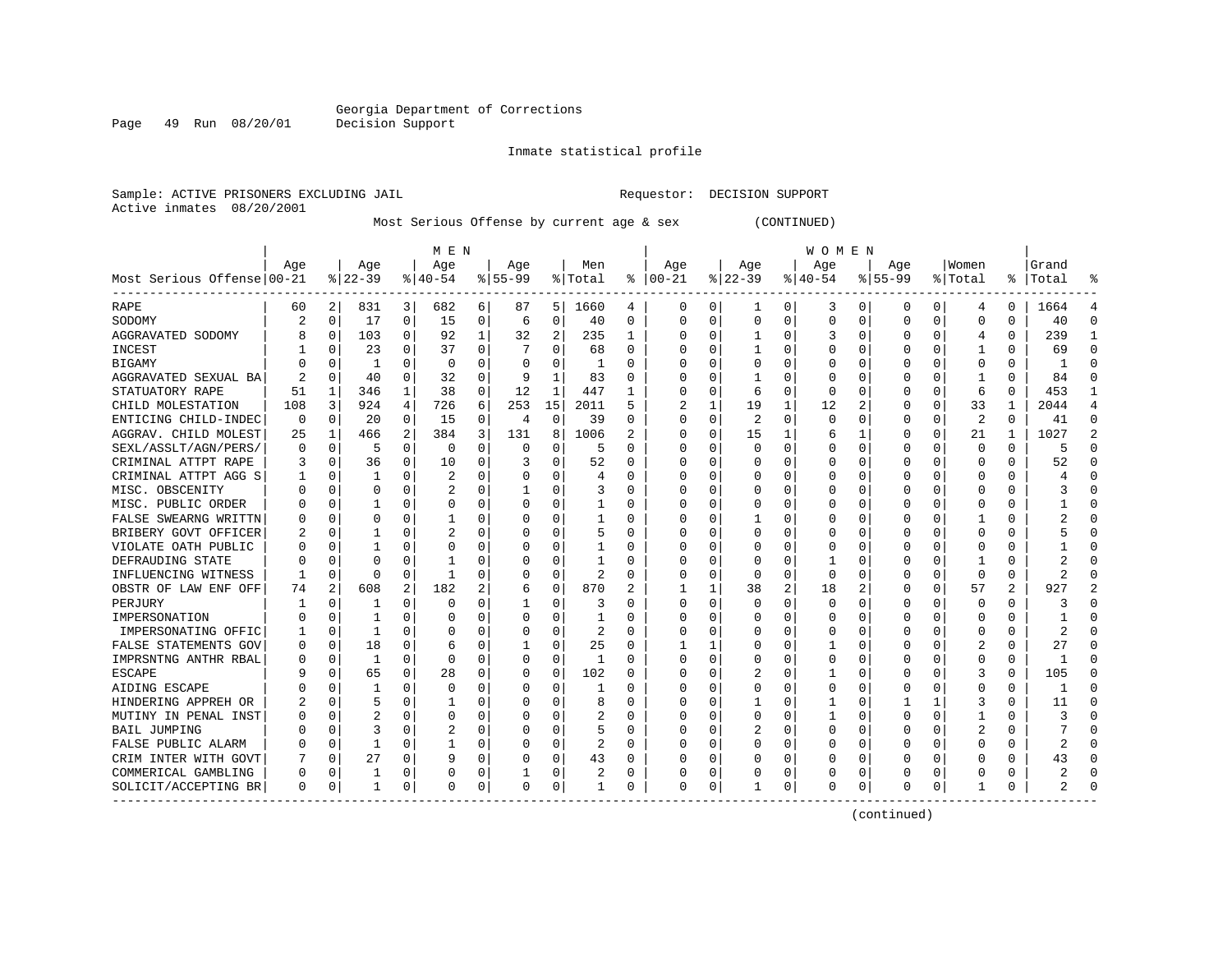Inmate statistical profile

Sample: ACTIVE PRISONERS EXCLUDING JAIL Requestor: DECISION SUPPORT Active inmates 08/20/2001

Most Serious Offense by current age & sex (CONTINUED)

|                            |     |             |              |          | M E N        |   |              |             |                |          |          |   |          |                | W O M E N |          |              |          |          |          |                |          |
|----------------------------|-----|-------------|--------------|----------|--------------|---|--------------|-------------|----------------|----------|----------|---|----------|----------------|-----------|----------|--------------|----------|----------|----------|----------------|----------|
|                            | Age |             | Age          |          | Age          |   | Aqe          |             | Men            |          | Age      |   | Age      |                | Aqe       |          | Aqe          |          | Women    |          | Grand          |          |
| Most Serious Offense 00-21 |     |             | $ 22-39$     |          | $ 40-54 $    |   | $8 55-99$    |             | % Total        | ႜ        | $ 00-21$ |   | $ 22-39$ |                | $ 40-54$  |          | $8155 - 99$  |          | % Total  |          | %   Total      |          |
| DOGFIGHTING                | 1   | 0           | 0            | 0        | 0            | 0 | 0            | 0           | 1              | 0        | 0        | 0 | 0        | 0              | 0         | 0        | 0            | 0        | 0        | 0        |                | O        |
| BUS HIJACKING              | 0   | $\Omega$    | $\mathbf{1}$ | 0        | -1           | 0 | $\Omega$     | $\Omega$    | $\overline{a}$ | 0        | $\Omega$ | 0 | $\Omega$ | 0              | 0         | $\Omega$ | <sup>0</sup> | $\Omega$ | $\Omega$ | $\Omega$ | $\overline{a}$ | ∩        |
| CRUELTY TO CHILDREN        | 10  | 0           | 187          | 1        | 41           | 0 |              | $\mathbf 0$ | 245            | 1        |          | 3 | 65       | $\overline{4}$ | 11        | -1       | O            | $\Omega$ | 81       | 3        | 326            |          |
| SEX EXPLOITATION CHI       | O   | 0           | 3            | $\Omega$ |              | 0 | 3            | $\Omega$    | 13             | 0        | 0        | 0 | $\Omega$ | $\Omega$       | $\Omega$  | $\Omega$ | O            | $\Omega$ | $\Omega$ | $\Omega$ | 13             | ∩        |
| ABANDONMENT OF CHILD       |     | 0           | 1            | $\Omega$ | $\mathbf{1}$ | 0 |              | 0           | 2              | $\Omega$ | 0        | 0 |          | 0              | O         | $\Omega$ |              | $\Omega$ | -1       | 0        | 3              | $\Omega$ |
| CNTRBTNG DELINOENCY        | O   | $\mathbf 0$ | $\Omega$     | 0        | 0            | 0 |              | $\Omega$    | 0              | 0        | $\Omega$ | 0 |          | $\Omega$       | ი         | 0        | <sup>0</sup> | 0        | -1       | 0        |                | ∩        |
| MISC WEAPON/EXPLOSIV       |     | 0           | 4            | 0        | -1           | 0 | ∩            | 0           | 6              | 0        | n        | 0 | O        | O              | 0         | 0        | O            | 0        | O        | 0        | 6              | ∩        |
| CARRY CONCEALED WEAP       | 1   | 0           |              | 0        | 2            | 0 | ∩            | 0           | 8              | 0        | n        | 0 | O        | 0              | 0         | 0        | O            | 0        | O        | 0        | 8              | n        |
| ALTER PISTL LICENSE        |     | 0           | O            |          | 0            | 0 |              | 0           | 1              | 0        | O        | 0 | 0        | $\Omega$       | 0         | 0        |              |          | O        | U        |                | n        |
| POSS OF FIREARM DUR        |     | $\Omega$    | 8            | U        | 4            | 0 |              | $\Omega$    | 14             | O        | C        | U | $\Omega$ | $\Omega$       | O         | C        |              |          | O        | O        | 14             | C        |
| POSS OF CERTAIN WEAP       |     | 0           | 16           | 0        | 3            | 0 |              | $\Omega$    | 22             | 0        | O        | 0 | $\Omega$ | $\Omega$       | O         | C        | n            | 0        | O        | U        | 22             | ∩        |
| POSS FIREARM CONVCT        | 1   | $\Omega$    | 63           | $\Omega$ | 38           | 0 | 3            | $\Omega$    | 105            | 0        | O        | 0 | O        | $\Omega$       |           | $\Omega$ |              | 0        |          | 0        | 106            | n        |
| CARRYING WEAPON AT S       | 2   | 0           | 4            | $\Omega$ | $\Omega$     | 0 | $\Omega$     | $\mathbf 0$ | 6              | 0        | 0        | 0 | 0        | $\Omega$       |           | $\Omega$ |              | $\Omega$ | -1       | 0        |                | ſ        |
| DESTROY/INJUR POLICE       | 0   | $\mathbf 0$ |              | $\Omega$ | $\Omega$     | 0 |              | 0           |                | $\Omega$ | 0        | 0 | $\Omega$ | $\Omega$       | 0         | $\Omega$ |              | 0        | $\Omega$ | 0        |                | ſ        |
| MISC INVASION OF PRI       | 0   | 0           | $\Omega$     | 0        | 2            | 0 |              | $\Omega$    | 2              | 0        | $\Omega$ | 0 | O        | $\Omega$       | 0         | $\Omega$ | <sup>0</sup> | 0        | O        | 0        | 2              | ∩        |
| PEEPING TOM                |     | 0           | 7            | 0        | 8            | 0 |              | 0           | 18             | 0        | n        | 0 | 0        | 0              | 0         | 0        | O            | 0        | O        | 0        | 18             | ∩        |
| RACKETEERING               | N   | 0           | 12           | 0        | 18           | 0 | O            | 0           | 30             | 0        | 0        | 0 |          | $\Omega$       | 2         | 0        | O            | $\Omega$ | 5        | 0        | 35             | 0        |
| S/D NARCOTICS, OPIAT       |     | 0           | 80           | 0        | 49           | 0 | 6            | $\Omega$    | 137            | 0        | O        | 0 |          | $\Omega$       | 4         | 1        |              | 1        | 10       | 0        | 147            | n        |
| S/D DEP, STIM, CNTRF D     |     | $\Omega$    | 53           | U        | 24           | 0 |              | $\Omega$    | 82             | U        | $\Omega$ | 0 |          | $\Omega$       | 2         | $\Omega$ | ∩            | 0        | 9        | O        | 91             |          |
| SALE-DIST OF LSD           | O   | 0           | 3            | O        | $\Omega$     | 0 | $\Omega$     | $\Omega$    | 3              | 0        | n        | 0 | $\Omega$ | O              | 0         | O        | O            | $\Omega$ | $\Omega$ | 0        | ζ              |          |
| SALE/DIST OF MARIJUA       | 29  | 1           | 203          | 1        | 76           | 1 |              | $\mathbf 0$ | 315            | 1        | -1       | 1 | 10       | 1              | 3         | 0        | 2            | 3        | 16       | 1        | 331            |          |
| POSS NARCOTICS, OPIA       | 10  | 0           | 142          | 1        | 86           | 1 | 3            | 0           | 241            | 1        | 0        | 0 | 24       | 1              | 9         |          | 0            | 0        | 33       | 1        | 274            |          |
| POSS DEP, STIM, CNTRF      |     | 0           | 82           | 0        | 38           | 0 |              | 0           | 127            | 0        | 0        | 0 | 10       | 1              | $\Omega$  | $\Omega$ |              |          | 11       | 0        | 138            | ſ        |
| POSS OF L.S.D.             | O   | 0           | 6            | 0        | 0            | 0 | $\Omega$     | 0           | 6              | 0        | $\Omega$ | 0 | 1        | 0              |           | 0        | <sup>0</sup> | 0        | 2        | 0        | 8              | $\Omega$ |
| POSS OF MARIJUANA          | 33  | 1           | 191          |          | 57           | 1 | 6            | 0           | 287            | 1        |          | 1 | 15       | 1              | 2         | 0        |              |          | 19       | 1        | 306            | -1       |
| ILLEGAL ATTM TO OBT        | O   | 0           | 6            | 0        | 4            | 0 | 2            | 0           | 12             | 0        | 0        | 0 | 8        | $\Omega$       |           | 0        |              | 0        | 9        | 0        | 21             | n        |
| VIOLATE GA CNTRL SBS       |     | 0           | 65           | O        | 18           | 0 |              | $\Omega$    | 87             | U        | 0        | 0 |          | $\Omega$       | 2         | C        |              |          | 4        | 0        | 91             | ∩        |
| VIOLATE DNGROUS DRGS       |     | $\Omega$    | 2            |          | $\Omega$     | U |              | $\Omega$    | 2              | U        | $\Omega$ | 0 |          | $\Omega$       | 0         | C        |              |          |          | U        | 3              |          |
| UNLWFL MFG/DEL/DIST        |     | 0           | 23           | 0        | 8            | 0 | O            | $\Omega$    | 35             | 0        | O        | 0 |          | O              |           | O        |              | 0        |          | 0        | 37             |          |
| POSS DRUG RELATED MA       | 0   | 0           | 2            | 0        | 2            | 0 | 0            | $\Omega$    | 4              | 0        | 0        | 0 |          | $\Omega$       | 0         | O        |              | 0        |          | U        | 5              |          |
| SALE/DIST CONT SUB P       | 13  | 0           | 52           | 0        | 10           | 0 |              | 0           | 76             | 0        | 0        | 0 | 3        | $\Omega$       |           | $\Omega$ |              | $\Omega$ | 4        | U        | 80             | U        |
| SALE/DIST CONT SUB S       | 5   | 0           | 22           | 0        | 7            | 0 | $\mathbf{1}$ | 0           | 35             | $\Omega$ | $\Omega$ | 0 | 2        | 0              | 0         | 0        | ∩            | $\Omega$ | 2        | $\Omega$ | 37             | ∩        |
| SALE/DISTRIBUTION CO       | 154 | 4           | 1472         | 6        | 547          | 5 | 38           | 2           | 2211           | 5        |          | 2 | 98       | 6              | 44        | 6        | 3            | 4        | 148      | 5        | 2359           |          |
| POSSESSION OF COCAIN       | 190 | 5           | 1554         | 6        | 583          | 5 | 59           | 4           | 2386           | 6        | 3        | 2 | 132      | 7              | 50        | 7        | 4            | 6        | 189      | 7        | 2575           | h        |
| CRMNL ATPT VIOL SUBS       | 1   | 0           | 26           | 0        | -9           | 0 | 3            | 0           | 39             | 0        | $\Omega$ | 0 | 2        | 0              | 1         | 0        | $\Omega$     | 0        | 3        | 0        | 42             |          |

(continued)

Page 50 Run 08/20/01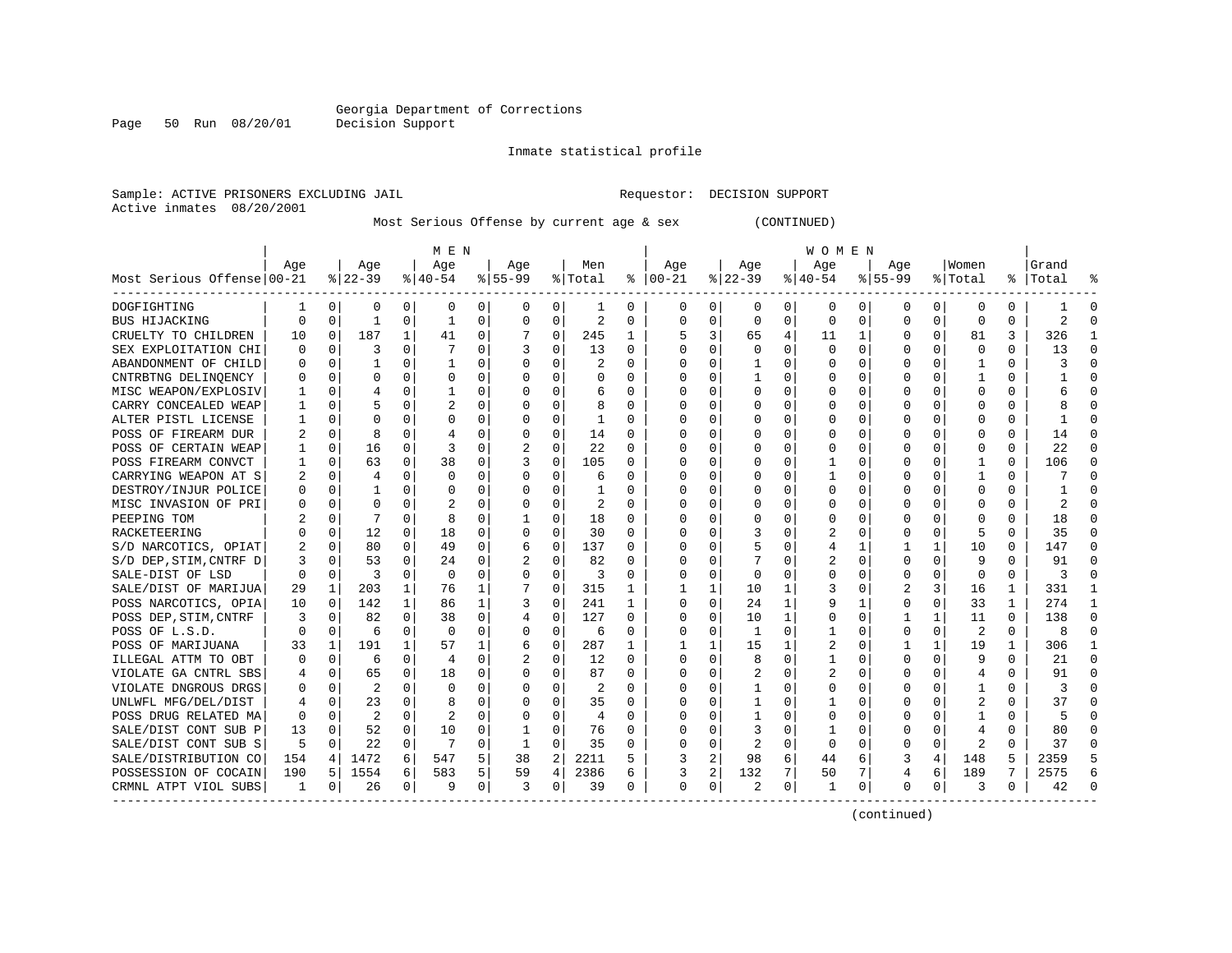Inmate statistical profile

Page 51 Run 08/20/01

Sample: ACTIVE PRISONERS EXCLUDING JAIL Requestor: DECISION SUPPORT

Active inmates 08/20/2001

#### Most Serious Offense by current age & sex (CONTINUED)

|                            |              |                |          |              | M E N        |   |          |                |         |              |               |             |           |          | W O M E N |          |             |          |              |              |           |          |
|----------------------------|--------------|----------------|----------|--------------|--------------|---|----------|----------------|---------|--------------|---------------|-------------|-----------|----------|-----------|----------|-------------|----------|--------------|--------------|-----------|----------|
|                            | Age          |                | Age      |              | Age          |   | Age      |                | Men     |              | Age           |             | Age       |          | Age       |          | Age         |          | Women        |              | Grand     |          |
| Most Serious Offense 00-21 |              |                | $ 22-39$ |              | $ 40-54 $    |   | $ 55-99$ |                | % Total |              | $8   00 - 21$ |             | $ 22-39 $ |          | $8 40-54$ |          | $8155 - 99$ |          | % Total      |              | %   Total |          |
| MISC. DRUGS TRAFFICK       | 11           | 0 <sup>1</sup> | 235      | 1            | 61           | 1 | 8        | 0              | 315     | 1            | $\cup$        | 0           | 14        | 1        | 8         |          |             | 1        | 23           | 1            | 338       |          |
| COCAINE LESS 200 GRA       | 10           | $\Omega$       | 322      | $\mathbf 1$  | 102          | 1 | 18       | 1              | 452     | 1            | O             | 0           | 13        | 1        | 6         | 1        | O           | 0        | 19           | 1            | 471       |          |
| COCAINE 201-400 GRAM       |              | $\Omega$       | 53       | 0            | 14           | 0 |          | $\Omega$       | 70      | 0            |               | 0           | 6         | $\Omega$ |           | $\Omega$ | O           | $\Omega$ | 9            | $\Omega$     | 79        |          |
| COCAINE 401 OR MORE        |              | $\Omega$       | 87       | 0            | 26           | 0 |          | $\Omega$       | 118     | 0            |               | 1           |           | $\Omega$ |           | $\Omega$ | 2           | 3        | 11           | $\Omega$     | 129       | n        |
| NARCOTICS LESS 14 GR       |              | $\Omega$       | 2        | 0            | $\Omega$     | 0 |          | 0              | 2       | U            |               | 0           |           | 0        |           | 0        | O           | O        | $\Omega$     | 0            |           |          |
| NARCOTICS 15-28 GRAM       | O            | $\Omega$       |          | <sup>n</sup> | O            | 0 |          | $\Omega$       |         | U            |               | 0           | O         | $\Omega$ |           | O        | O           | U        | O            | 0            |           |          |
| NARCOTICS 29 MORE GR       | O            | 0              | ζ        |              |              | 0 |          | 0              | 5       | U            | O             | $\Omega$    |           | 0        | 0         | $\Omega$ | O           |          | O            | 0            |           |          |
| MARIJUANA 101-2000 P       | 4            | $\Omega$       | 17       | 0            |              | 0 | $\left($ | 0              | 25      | 0            | n             | $\Omega$    |           | 0        | O         | $\Omega$ | O           | 0        | 4            | 0            | 29        |          |
| MARIJUANA 2001-10000       | 0            | 0              | 1        | 0            | 0            | 0 |          | $\Omega$       |         | U            | O             | $\Omega$    | 0         | $\Omega$ | O         | $\Omega$ | 0           | $\Omega$ | 0            | 0            |           |          |
| TRFFKNG MTHAOUALONE>       |              | $\Omega$       |          | O            | 0            | 0 |          | $\Omega$       |         | U            |               | $\Omega$    |           | $\Omega$ |           | $\Omega$ |             | 0        | 0            |              |           |          |
| AMPHETAMINE 28-199 G       |              | $\Omega$       |          | U            | 11           | U |          | $\Omega$       | 17      | U            |               | 0           |           | O        |           | $\Omega$ |             | ∩        |              | 0            | 18        |          |
| AMPHETAMINE 200-399        |              | $\Omega$       |          |              |              | U |          | O              |         | U            |               | 0           |           | O        |           | 0        | O           | O        |              | 0            |           |          |
| AMPHETAMINE 400+ GRA       | $\cup$       | $\Omega$       |          | 0            |              | 0 |          | 0              | 8       | U            | n             | $\Omega$    |           | 0        |           | 0        | O           | 0        |              | 0            |           |          |
| USE COMM FACLTY VIO        |              | 0              | 2        | 0            |              | 0 |          | 0              | 4       | 0            |               | 0           |           | 0        |           | $\Omega$ | 0           | 0        | O            | 0            |           |          |
| ATT/CONSPRCY COMMT C       | 2            | $\Omega$       | 18       | 0            | 5            | O |          | $\Omega$       | 27      | U            |               | 0           |           |          |           | O        |             |          | 2            | O            | 29        |          |
| VIOL MOTOR VEHICLE L       |              | n              | 61       | $\cap$       | 36           | O | 6        | $\Omega$       | 107     | U            | O             | $\Omega$    | 4         | U        | 4         |          | O           | U        | R            | 0            | 115       | n        |
| DRVNG HABTL VIOLATOR       | 0            | 0              | 193      | 1            | 182          | 2 | 28       | $\overline{c}$ | 403     |              |               | $\Omega$    | 12        | 1        | 6         |          | 0           | $\Omega$ | 18           |              | 421       |          |
| HABIT TRAF VOIL/IMPA       | O            | n              |          | 0            | 6            | 0 |          | $\Omega$       | 11      | <sup>0</sup> | O             | $\Omega$    | O         | $\Omega$ | O         | $\Omega$ | O           | 0        | 0            | 0            | 11        | ∩        |
| HABIT TRAF VIOL/OTHE       |              | n              |          | O            |              | U |          | 0              | 2       | U            |               | 0           |           | 0        |           | 0        | O           | O        | C            | 0            |           | $\Omega$ |
| VIOLATN GAME AND FIS       | 0            | $\cap$         | U        |              | O            | 0 |          | 0              |         | U            | O             | 0           |           | O        |           | $\Omega$ | O           | U        | O            | 0            |           |          |
| MISC CORRECTIONL INS       | O            | n              |          |              | n            | U |          | 0              | 3       | U            | O             | $\Omega$    |           | 0        |           | $\Omega$ | O           | U        |              | 0            |           |          |
| VIOLATION OTHR STATE       | <sup>0</sup> | n              | O        | 0            |              | U |          | 0              |         | U            | O             | 0           | 0         | O        | O         | 0        | O           | 0        | 0            | 0            |           |          |
| CONSPIRACY                 | 14           | 0              | 60       | $\Omega$     | 10           | 0 |          | $\Omega$       | 85      | 0            |               | $\Omega$    | 12        | 1        |           | $\Omega$ | O           | $\Omega$ | 14           | $\mathbf{1}$ | 99        |          |
| CRIMINAL ATTEMPT           |              | n              | 23       | $\Omega$     | 12           | 0 |          | $\Omega$       | 43      | U            |               | 0           |           | $\Omega$ | 2         | $\Omega$ |             | U        | 9            | U            | 52        |          |
| AIRCRAFT HIJACKING         |              | n              |          | ∩            | <sup>0</sup> | U |          | $\Omega$       |         | U            |               | 0           | O         | O        |           | O        | n           | n        | n            | 0            |           |          |
| UNAUTH DIST RECRD DE       |              | n              |          |              | <sup>0</sup> | 0 |          | O              |         | U            |               | 0           |           | 0        |           | 0        | O           | O        |              | 0            |           |          |
| CRIMINAL SOLICITATIO       | O            | 0              | 11       | 0            |              | 0 | O        | 0              | 12      | 0            | $\Omega$      | 0           | 0         | 0        | O         | 0        | O           | 0        | O            | 0            | 12        |          |
| PARTY TO A CRIME           |              | n              | 2        | 0            |              | 0 |          | 0              | 5       | 0            | 2             | 1           |           | 0        |           | 0        | 0           | 0        |              | 0            |           |          |
| GANG PARTICIPATION         |              | 0              | O        | 0            | $\Omega$     | 0 | $\Omega$ | 0              |         | U            | $\Omega$      | $\mathbf 0$ | U         | $\Omega$ | $\Omega$  | 0        | O           | 0        | <sup>0</sup> | 0            |           |          |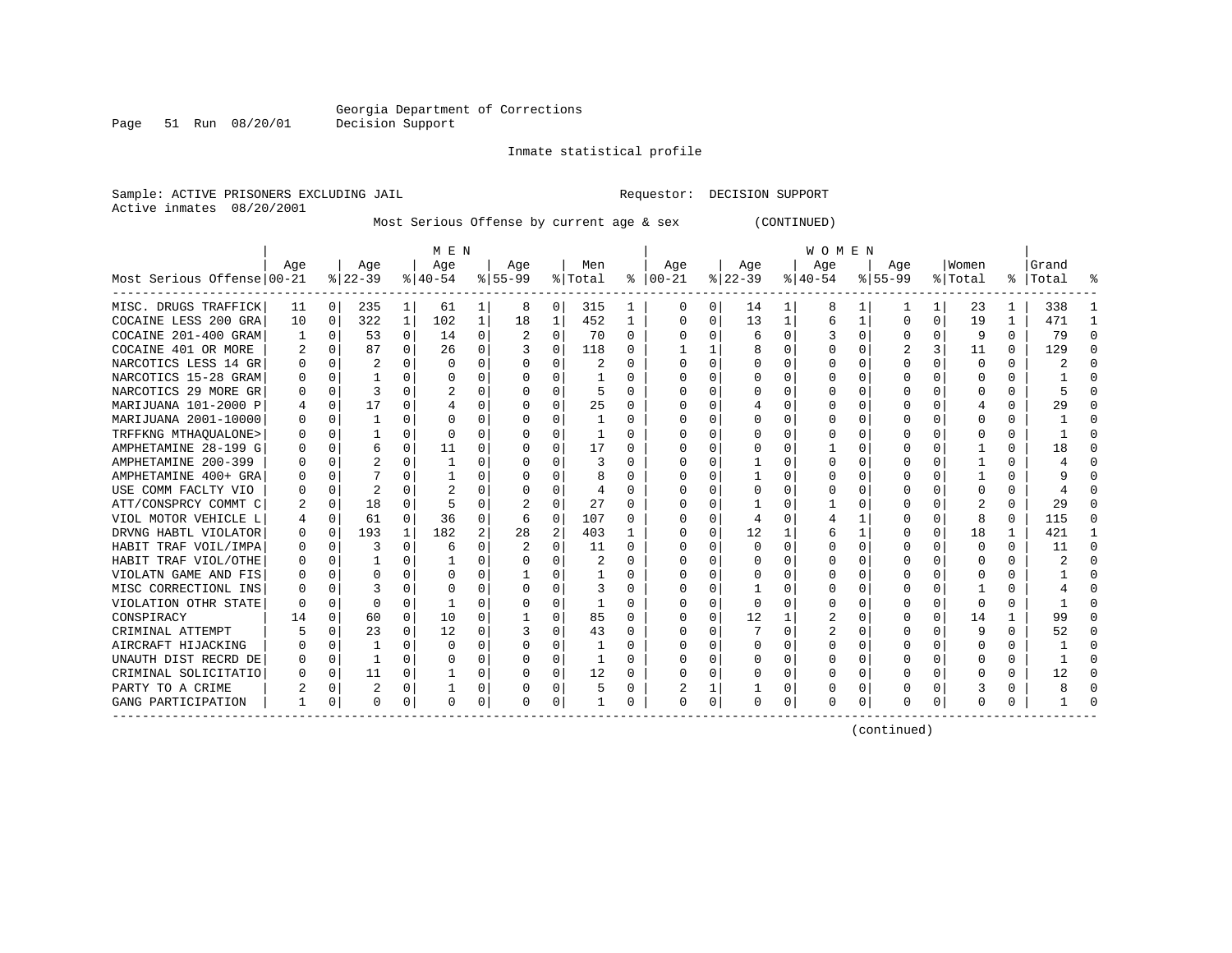#### Georgia Department of Corrections<br>Decision Support Page 52 Run 08/20/01

### Inmate statistical profile

| Sample: ACTIVE PRISONERS EXCLUDING JAIL<br>Active inmates | 08/20/2001 |           |                              |                |                                           | Requestor:  | DECISION SUPPORT |                       |             |          |             |
|-----------------------------------------------------------|------------|-----------|------------------------------|----------------|-------------------------------------------|-------------|------------------|-----------------------|-------------|----------|-------------|
|                                                           |            |           |                              |                | Most Serious Offense by current age & sex |             | (CONTINUED)      |                       |             |          |             |
|                                                           | Age        | Age       | M E N<br>Age                 | Age            | Men                                       | Age         | Age              | <b>WOMEN</b><br>Age   | Age         | Women    | Grand       |
| Most Serious Offense 00-21                                |            | $8 22-39$ | $8 40-54$                    | $8155 - 99$    | $\frac{8}{6}$<br>% Total                  | 00-21       | $ 22-39 $        | $\frac{1}{6}$   40-54 | $8155 - 99$ | % Total  | %   Total % |
| Total reported                                            |            |           | 3631 100 26322 100 11176 100 |                | 1647 100 42776 100                        | 159 100     | 1773 100         | 739 100               | 68 100      | 2739 100 | 45515 100   |
| Percent reported                                          | 99.3       | 99.8      | 99.8                         | 99.9           | 99.7                                      | 100.0       | 99.6             | 99.6                  | 100.0       | 99.6     | 99.7        |
| NOT REPORTED                                              | 24         | 61        | 23                           | $\overline{2}$ | 110                                       | $\mathbf 0$ | $7^{\circ}$      | 3                     | $\mathbf 0$ | 10       | 120         |
| Total                                                     | 3655       | 26383     | 11199                        | 1649           | 42886                                     | 159         | 1780             | 742                   | 68          | 2749     | 45635       |